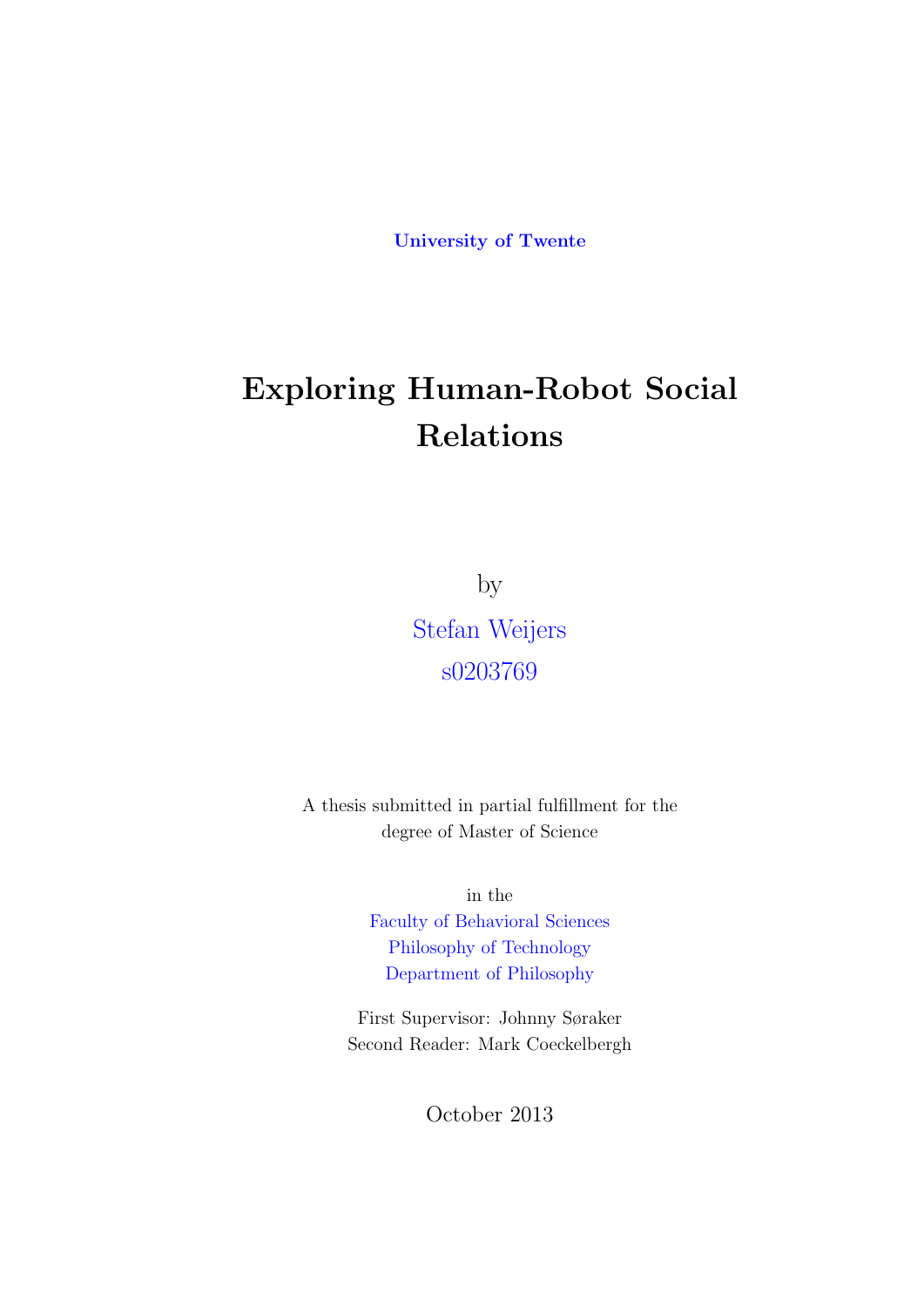University of Twente

## *[Abstract](University Web Site URL Here (include http://))*

Faculty of Behavioral Sciences Philosophy of Technology Department of Philosophy

Philosoph[y of Science, Technology an](Faculty Web Site URL Here (include http://))d Society

by Stefan Weijers s0203769

An age where robots and advanced int[elligent ag](s.weijers@outlook.com)ents are all around us is nearing. It is important we explore the ways we will relate to these future robots, because that way we can try to avoid certain scenarios while encouraging others. The 'lovotics' research domain sketches a future where robots can be our friends, lovers and family, but is that really a possibility? To find the answer to that question we need some way to identify types of social relations of humans and robots.

Therefore I start with defining a social-relation framework that can differentiate between human social relations such as friendship, family relations, business relations and many others. Before we can apply this framework to human-robot relations however, we need to explore the capabilities of future robots and identify to what extend these robots can have the required properties for social relations.

Finally we will see what shortcomings robots necessarily have that will limit our social relations with robots to a certain level.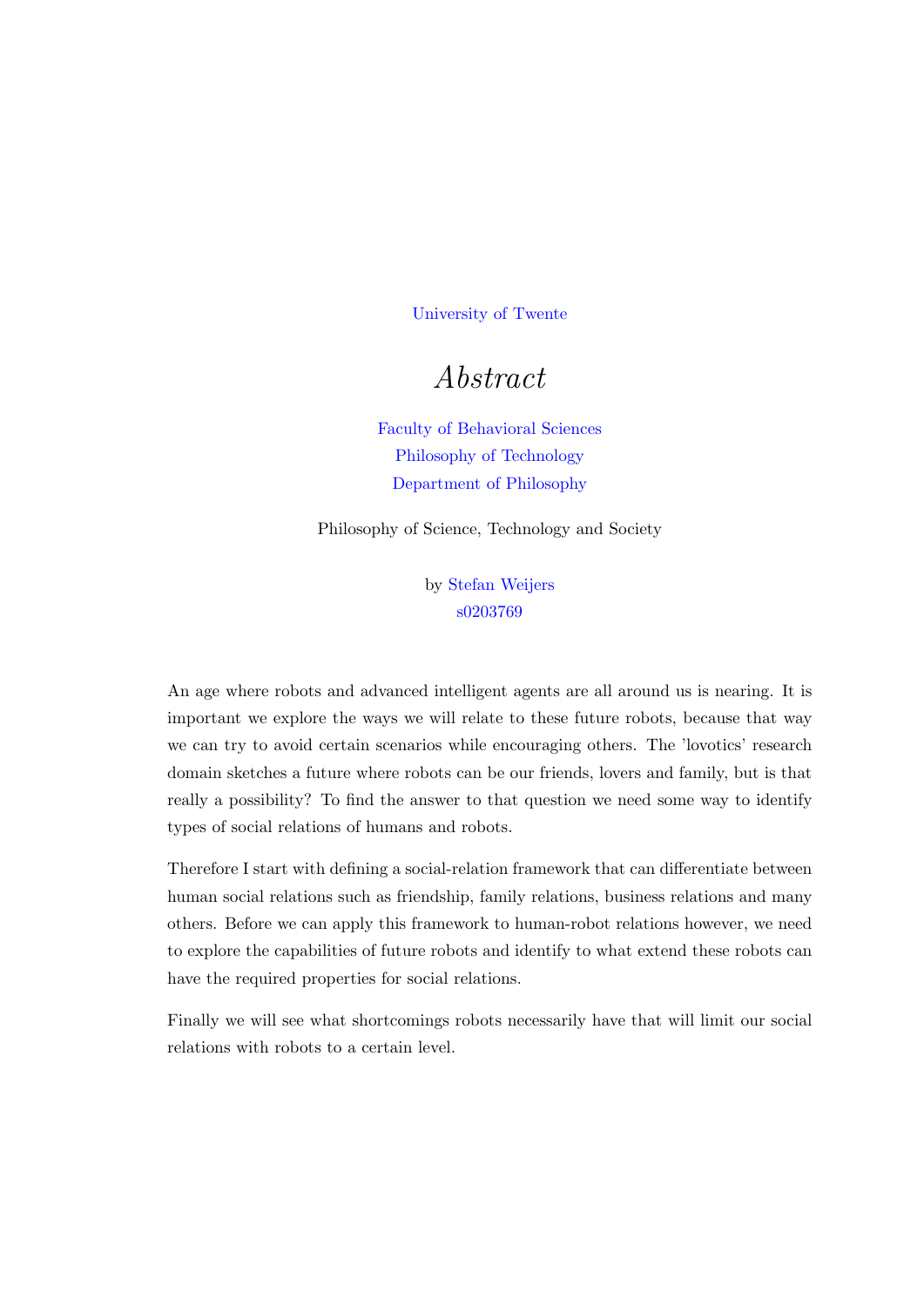## *Acknowledgements*

<span id="page-2-0"></span>Many thanks to Johnny Søraker, my supervisor, for giving me advice on the literature and feedback on the drafts. Also thanks to Laura van der Straaten, Corrie Weijers and Rob Weijers, for proofreading my thesis and providing the suggestion to use a kiviat diagram to represent the framework.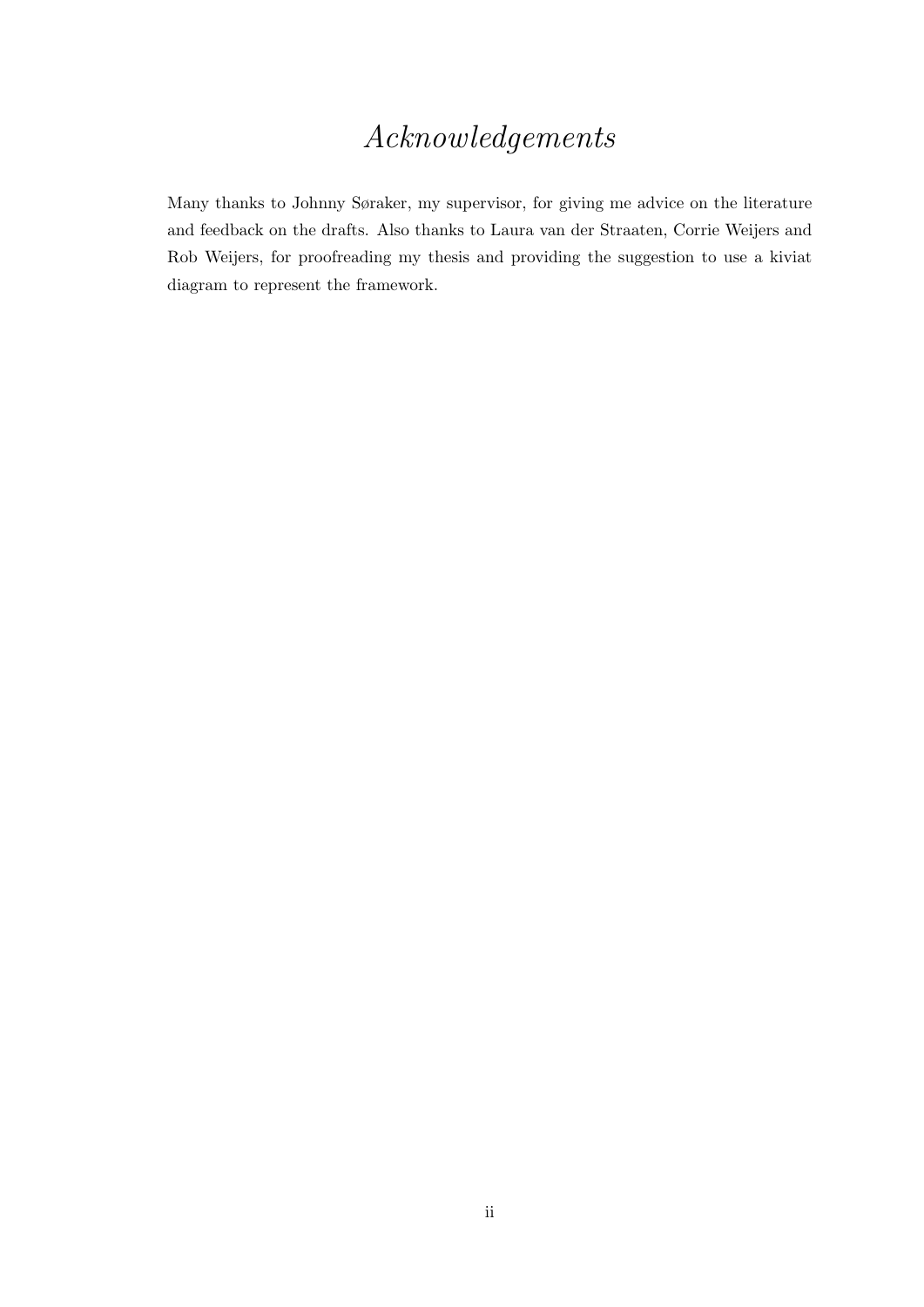# **Contents**

|          | $\mathbf{i}$<br>Abstract                            |                     |                                                                                                                                                                                                                                |                 |  |  |  |  |  |  |  |  |
|----------|-----------------------------------------------------|---------------------|--------------------------------------------------------------------------------------------------------------------------------------------------------------------------------------------------------------------------------|-----------------|--|--|--|--|--|--|--|--|
|          |                                                     |                     | <b>Acknowledgements</b>                                                                                                                                                                                                        | ii              |  |  |  |  |  |  |  |  |
| 1.       |                                                     | <b>Introduction</b> |                                                                                                                                                                                                                                | $\mathbf{1}$    |  |  |  |  |  |  |  |  |
|          | 1.1                                                 |                     | The robotic near future entering in the set of the result of the result of the result of the result of the result of the result of the result of the result of the result of the result of the result of the result of the res | 1               |  |  |  |  |  |  |  |  |
|          | $1.2\,$                                             |                     |                                                                                                                                                                                                                                | $\overline{2}$  |  |  |  |  |  |  |  |  |
| $\bf{2}$ | <b>A Framework for Social Relations</b><br>$\bf{5}$ |                     |                                                                                                                                                                                                                                |                 |  |  |  |  |  |  |  |  |
|          | 2.1                                                 |                     | Introduction                                                                                                                                                                                                                   | 5               |  |  |  |  |  |  |  |  |
|          | 2.2                                                 |                     |                                                                                                                                                                                                                                | 6               |  |  |  |  |  |  |  |  |
|          |                                                     | 2.2.1               | Motivation                                                                                                                                                                                                                     | $6\phantom{.}6$ |  |  |  |  |  |  |  |  |
|          |                                                     | 2.2.2               |                                                                                                                                                                                                                                | 8               |  |  |  |  |  |  |  |  |
|          |                                                     | 2.2.3               |                                                                                                                                                                                                                                | 10              |  |  |  |  |  |  |  |  |
|          |                                                     | 2.2.4               |                                                                                                                                                                                                                                | 13              |  |  |  |  |  |  |  |  |
|          | 2.3                                                 |                     |                                                                                                                                                                                                                                | 14              |  |  |  |  |  |  |  |  |
|          |                                                     | 2.3.1               | The properties of friendship $\ldots \ldots \ldots \ldots \ldots \ldots \ldots$                                                                                                                                                | 15              |  |  |  |  |  |  |  |  |
|          |                                                     |                     | 2.3.1.1                                                                                                                                                                                                                        | 16              |  |  |  |  |  |  |  |  |
|          |                                                     |                     | 2.3.1.2                                                                                                                                                                                                                        | 16              |  |  |  |  |  |  |  |  |
|          |                                                     |                     | 2.3.1.3                                                                                                                                                                                                                        | 19              |  |  |  |  |  |  |  |  |
|          |                                                     |                     | 2.3.1.4                                                                                                                                                                                                                        | 20              |  |  |  |  |  |  |  |  |
|          | 2.4                                                 |                     |                                                                                                                                                                                                                                | 21              |  |  |  |  |  |  |  |  |
|          |                                                     | 2.4.1               |                                                                                                                                                                                                                                | 21              |  |  |  |  |  |  |  |  |
|          |                                                     | 2.4.2               |                                                                                                                                                                                                                                | 23              |  |  |  |  |  |  |  |  |
|          |                                                     | 2.4.3               |                                                                                                                                                                                                                                | 25              |  |  |  |  |  |  |  |  |
|          |                                                     | 2.4.4               |                                                                                                                                                                                                                                | 26              |  |  |  |  |  |  |  |  |
|          |                                                     | 2.4.5               |                                                                                                                                                                                                                                | 27              |  |  |  |  |  |  |  |  |
|          | 2.5                                                 |                     |                                                                                                                                                                                                                                | 29              |  |  |  |  |  |  |  |  |
| $\bf{3}$ |                                                     |                     | The capabilities of artificial agents in the context of human relations                                                                                                                                                        | 30              |  |  |  |  |  |  |  |  |
|          |                                                     | 3.1 Introduction    |                                                                                                                                                                                                                                |                 |  |  |  |  |  |  |  |  |
|          | 3.2                                                 |                     |                                                                                                                                                                                                                                |                 |  |  |  |  |  |  |  |  |
|          |                                                     | 3.2.1               |                                                                                                                                                                                                                                | 32              |  |  |  |  |  |  |  |  |
|          |                                                     | 3.2.2               |                                                                                                                                                                                                                                | 32              |  |  |  |  |  |  |  |  |
|          |                                                     | 3.2.3               |                                                                                                                                                                                                                                | 33              |  |  |  |  |  |  |  |  |
|          |                                                     | 3.2.4               |                                                                                                                                                                                                                                | 34              |  |  |  |  |  |  |  |  |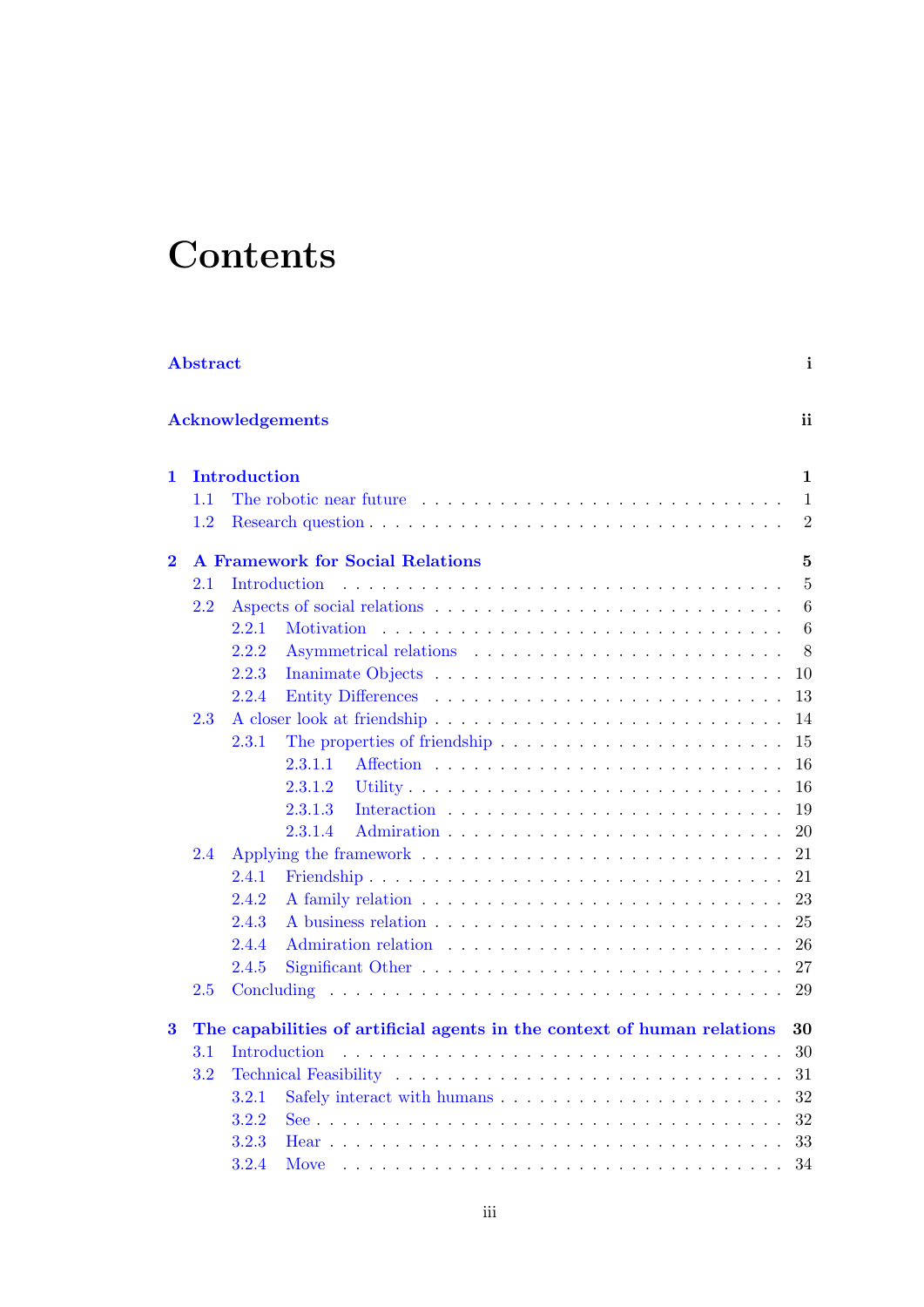|                         |     | 3.2.5        |                                                                                       | 35 |
|-------------------------|-----|--------------|---------------------------------------------------------------------------------------|----|
|                         |     | 3.2.6        |                                                                                       | 35 |
|                         |     | 3.2.7        |                                                                                       | 36 |
|                         |     | 3.2.8        |                                                                                       | 37 |
|                         | 3.3 |              |                                                                                       | 40 |
|                         |     | 3.3.1        | Care robots $\dots \dots \dots \dots \dots \dots \dots \dots \dots \dots \dots \dots$ | 40 |
|                         |     | 3.3.2        |                                                                                       | 42 |
|                         |     | 3.3.3        |                                                                                       | 44 |
|                         |     | 3.3.4        | The companion robot $\ldots \ldots \ldots \ldots \ldots \ldots \ldots \ldots$         | 45 |
|                         | 3.4 |              |                                                                                       | 47 |
|                         | 3.5 |              |                                                                                       | 48 |
| $\overline{\mathbf{4}}$ |     |              | <b>Appearances and reality</b>                                                        | 49 |
|                         | 4.1 | Introduction |                                                                                       | 49 |
|                         | 4.2 |              |                                                                                       | 50 |
|                         | 4.3 |              |                                                                                       | 52 |
|                         | 4.4 |              |                                                                                       | 57 |
|                         | 4.5 |              |                                                                                       | 60 |
|                         |     | 4.5.1        |                                                                                       | 61 |
|                         |     | 4.5.2        |                                                                                       | 64 |
|                         |     | 4.5.3        |                                                                                       | 65 |
|                         | 4.6 |              |                                                                                       | 68 |
| $\overline{\mathbf{5}}$ |     |              | Our social relations with robots and artificial agents                                | 69 |
|                         | 5.1 |              |                                                                                       | 69 |
|                         | 5.2 | Affection    |                                                                                       | 70 |
|                         | 5.3 |              |                                                                                       | 72 |
|                         | 5.4 |              |                                                                                       | 74 |
| 5.5                     |     |              |                                                                                       | 76 |
|                         | 5.6 | Conclusion   |                                                                                       | 78 |
|                         |     | 5.6.1        |                                                                                       | 80 |
|                         |     | 5.6.2        |                                                                                       | 81 |
|                         |     | 5.6.3        |                                                                                       |    |
|                         |     |              |                                                                                       |    |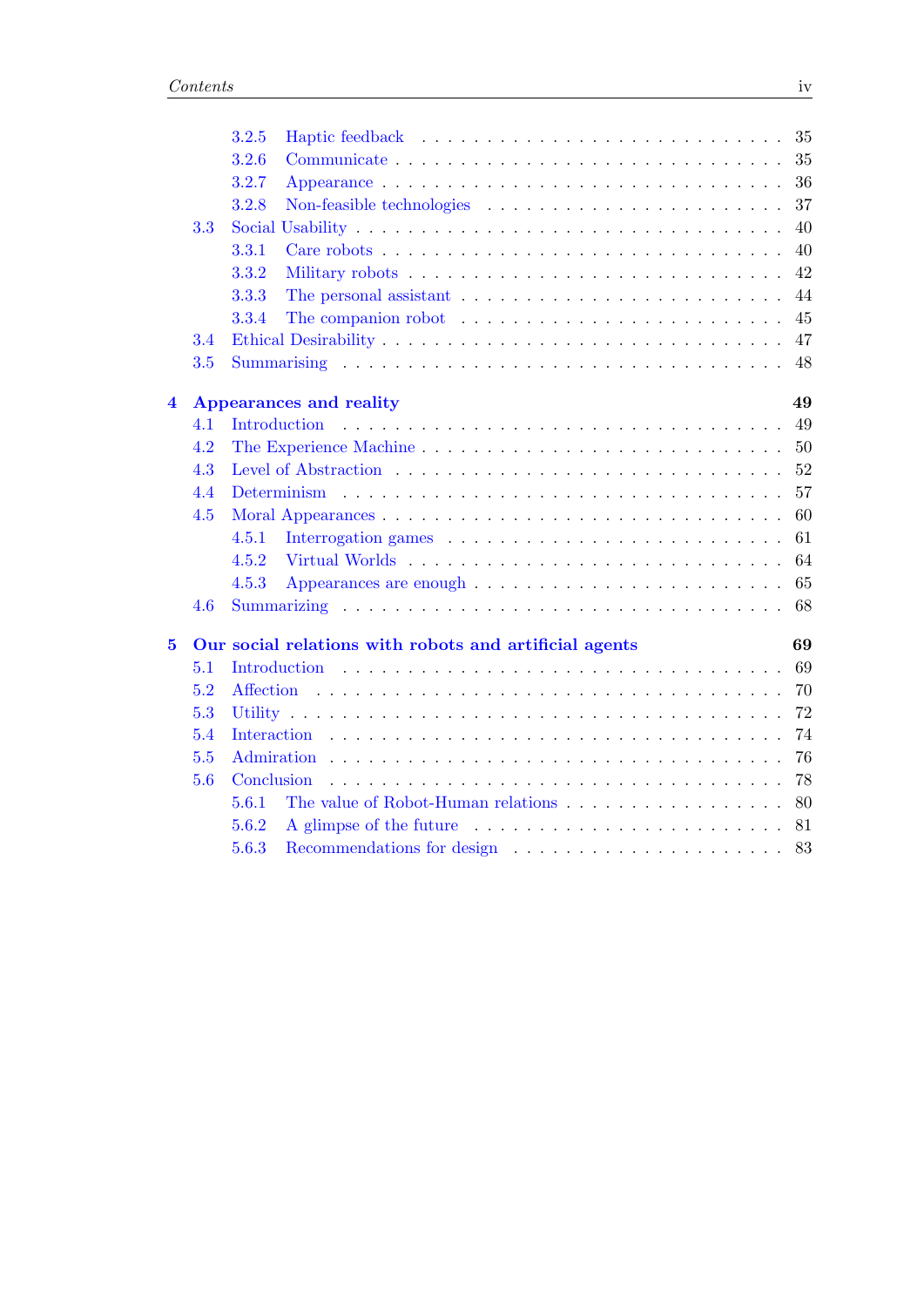## <span id="page-5-0"></span>**Chapter 1**

## **Introduction**

### **1.1 The robotic near future**

<span id="page-5-1"></span>Robots and artificial intelligence have been an area of interest since even before the first electronic computers were introduced. Many saw a threat in a potential rising of robots and see reason to restrain robots by laws for the safety of humans (Asimov and Reilly, 2008). Others see potential in robots as agents that give care and help cope with the increasing percentage of elderly people (Sparrow and Sparrow, 2006). Robots are supposed to become almost indistinguishable from humans, and friendship [with robots](#page-89-0) [would](#page-89-0) [flouri](#page-89-0)sh.

In Hollywood-media there are numerous science fiction scenarios for a positive and negative future in regard to robots. In 'Robot and Frank' (2012) a care robot butler is used by Frank to get back into the habit of stealing. The robot seems to understand spoken language perfectly and can learn new physical activities like picking locks. However, his moral judgement about stealing seems lacking. In '2001:A Space Odyssey' (1968) an intelligent computer tries to kill the humans aboard the spaceship in order to fulfill its mission successfully. This artificial agent is also capable of understanding language (it can even read lips) and knows how to deceive and manipulate people.

The are numerous movies and stories with a plotline revolving around very intelligent artificial agents and robots of some sort. From the 'Hitchhikers guide to the galaxy' to 'Terminator' the role of robots of some sort in our near future seems undeniable to science fiction writers. There are however also less fictional examples that seem to indicate that robots will have a huge impact on the social lives of many people in the near future. Especially in the domain of caring for the elderly. For example the Mobiserv  $^1$  is a

<sup>1</sup>http://www.mobiserv.info/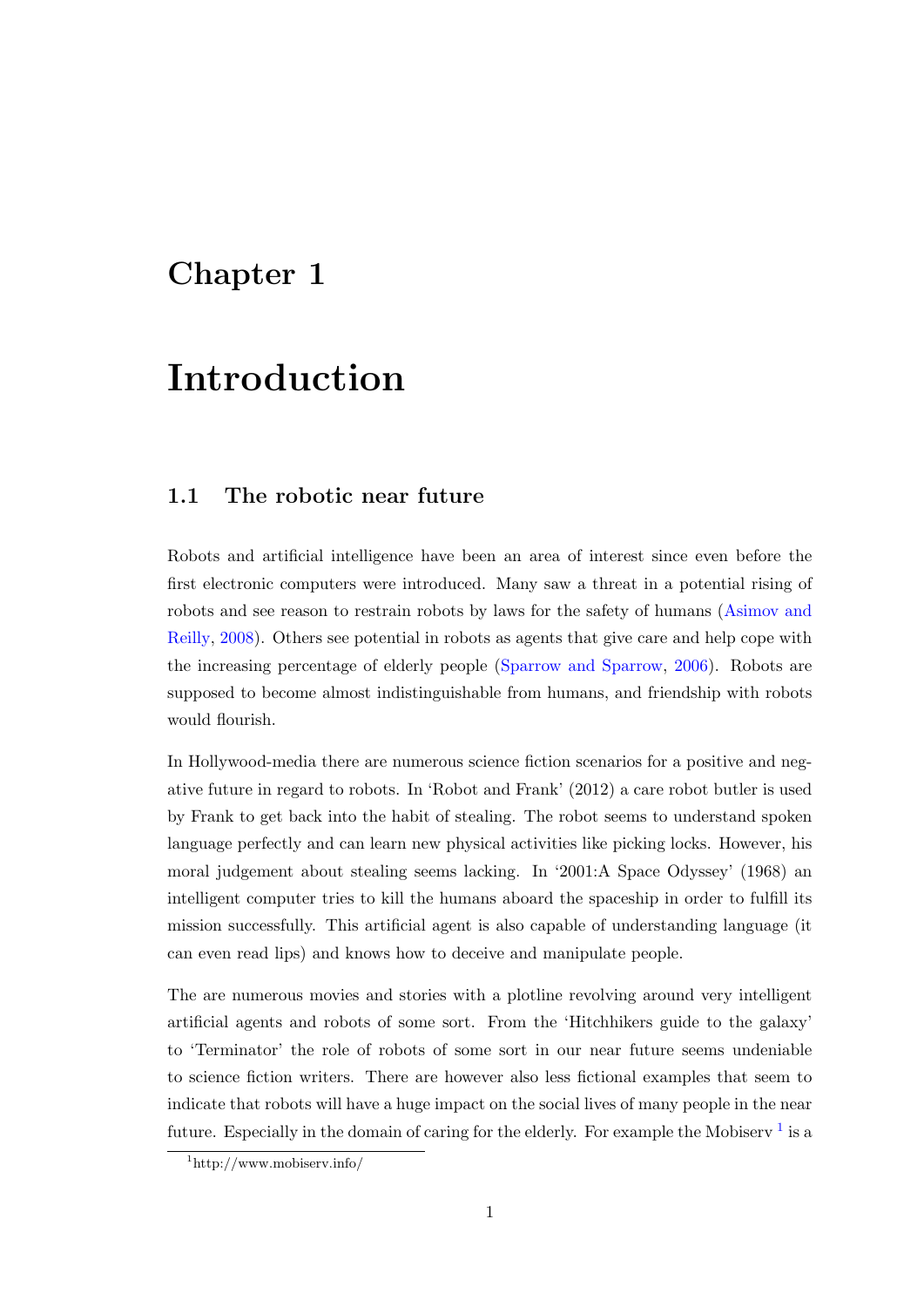robot designed purely for social interaction and taking care of people suffering from mild dementia. Furthermore there is a whole research domain called 'lovotics' that researches robots in order to have a love-like relationship with them. (Samani et al., 2011) A future with robots might seem inconceivable to many, but the technological advancements in the area of robotics might considerably change society in the near future. It is no longer science fiction, there will be social robots in our homes in t[he near future](#page-92-0). [An i](#page-92-0)mportant question is how our social relations will be impacted by these social robots. Will robots replace lovers, friends and family or will a special type of human-robot social relation emerge?

The 'near future', a term used many times in science and also in this thesis, but what does it really mean? The way 'near future' is used in this thesis is as a timespan from now till anywhere in this century and perhaps a bit beyond. This seems to be a quite long time, as it is more than most of us will live to see, but it is relatively near in terms of human history. That said, the pace at which computers, cars and planes have developed in the past 100 years is astounding. Therefore it seems that many new technologies will be possible after another such 100 year timespan. An important point to note is that the near future does not account for wars, epidemics or other global disasters of any kind. The point of this setting is that there should be significant time, resources and effort available for research and production so that the best effort of the global scientific community is capable of achieving one certain goal. In this thesis, the goal for that near future is the most intelligent social robot ever constructed. If all scientists could work on this robot for a significant amount of time, what is the best they could possibly create? This is the mindset that near future is all about, it is not about predicting the future, but rather seeing what possibilities and more importantly, impossibilities there are. Questions we should discuss include; what kind of social relations could we possibly have with such advanced robots or artificial agents? Will these artificial agents have any form of feelings or emotions? Or will they just be mindless agents that do not care about our well-being at all? Not just any type of robot is in the realm of possibility for the near future. We need a way to separate the science from the fiction.

### **1.2 Research question**

<span id="page-6-0"></span>One of the most important questions that can be raised is whether the social relations that are formed with these fictional robots from the near future are really friendships or whether they are social relations of a different kind. A better question would be whether such future robots could really exist. If not, what kind of robots will exist? What can our social relation be to the real near future robots?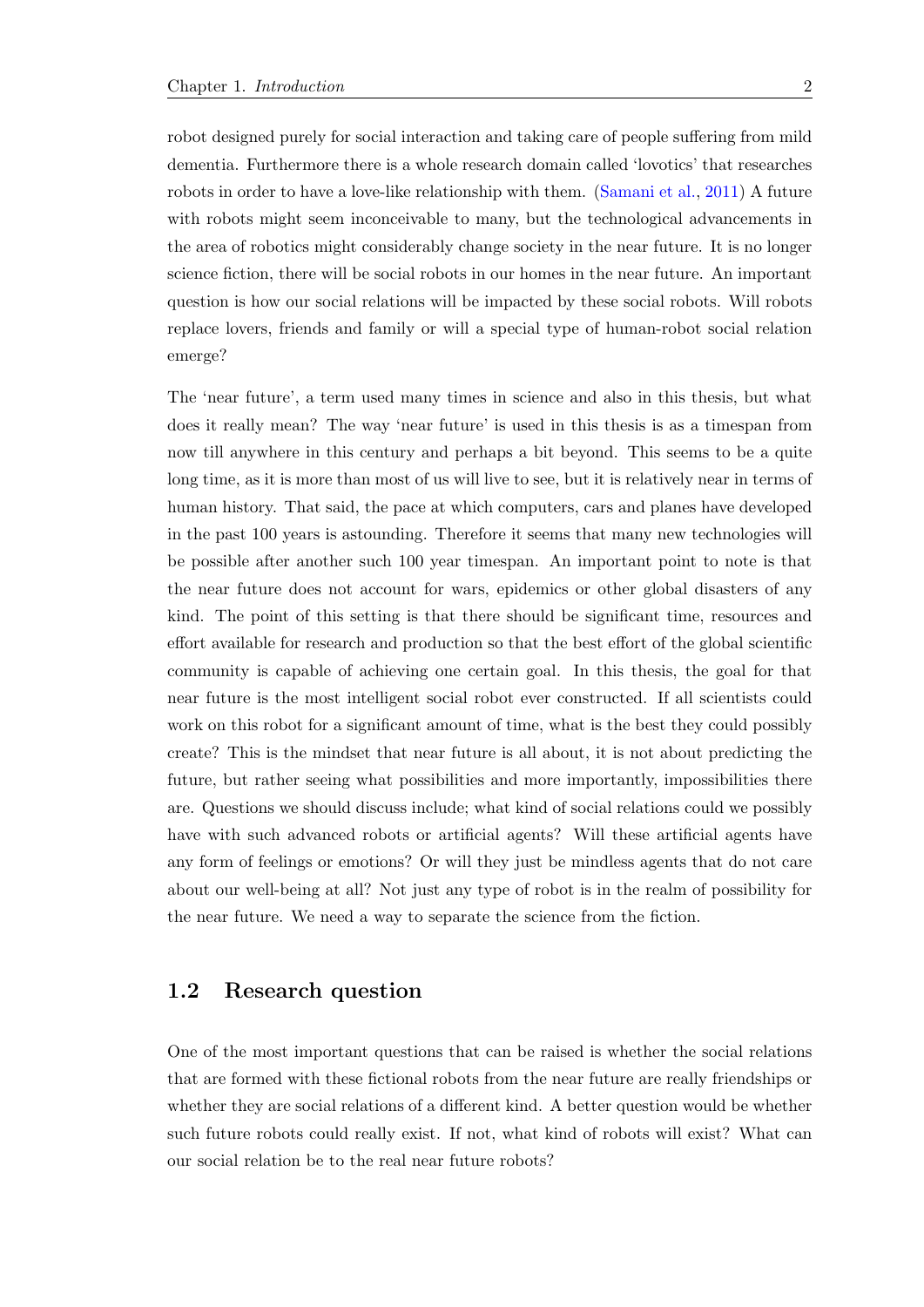Samani (Samani and Cheok, 2010) tried to reproduce 'love' in a mathematical way, so that his sponge-like robot could change his behavior to simulate 'love'. Although an interesting approach it does not seem that this method produces a definition of 'love' and 'frie[ndship' that is close to th](#page-92-1)e actual human experience of such emotions. Surely the robot sponge might induce a sense of feeling in the human being, but this is not necessarily the same kind of love or affection we would have for another human being. To properly take the complexity of human social relations in mind we should not rely on mathematical formulas for an approximation of human-robot relations, but we should rather treat the way humans and robots relate as a philosophical question and explore it that way.

The main research question therefore is: How can we describe human-robot social relations? To answer this question we need to answer the following sub questions:

- *•* What are social relations?
- How can we compare social relations?
- What are the near future capabilities for robots and artificial agents?
- How do we determine these capabilities?
- What role does consciousness play in social relations?
- *•* To what extent can appearances play the same role as reality?
- How can we map robot capabilities to properties of social relations?

The method for this research is based on a literature research that combines three domains. The first domain is philosophical in nature and is about friendship. This philosophical inquiry into friendship touches upon many philosophers from the past to get an understanding of what friendship consists of and how friendship relations are formed. The choice to base social relations upon friendship theory is based on the premise that friendship is one (if not the) of the most important social relations. This will be the subject of chapter 2. The end result of this inquiry is a social relation framework that will later be used to identify the types of social relations applicable to human-robot relations.

The second domain is computer-science in nature and is about the capabilities of near future robots. This domain combines some literature from social studies of technology to find a method to make proper judgement about the capabilities of technologies in the future. Any speculation about the future is uncertain to some degree. Using proper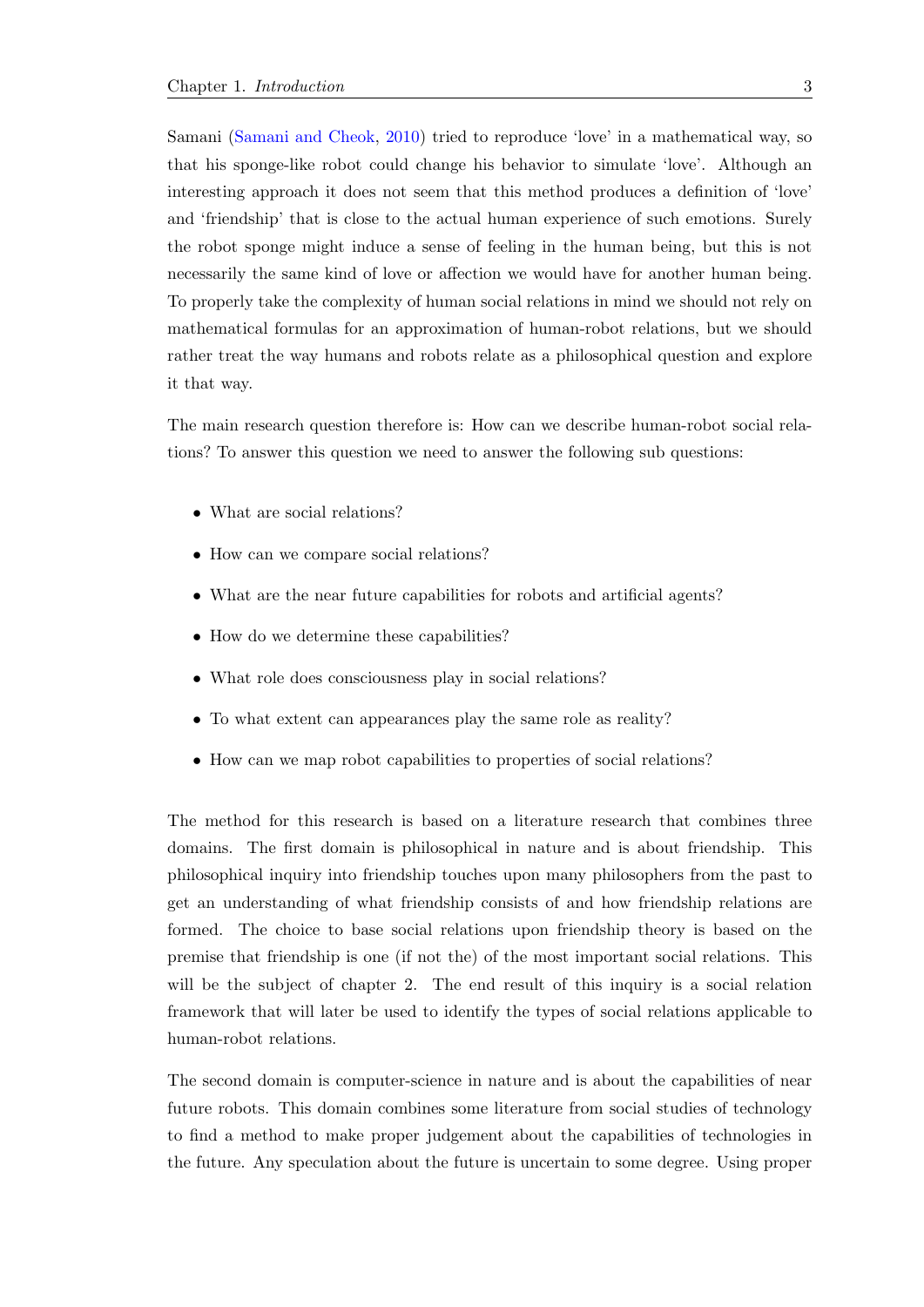methods helps to reduce the uncertainty and allow for better and more useful predictions. The other half of the research in this chapter is about the necessities and capabilities of robots, artificial agents and where the difficult problems of constructing proper intelligent agents lie. These points will be discussed in chapter 3 and the goal of that chapter is to show that the current and near future capabilities are not so fantastic after all, because the problems for capabilities like emotion, thought and understanding are very difficult to program and control.

The third domain is again a domain in philosophy. The domain is about the way we understand the world and ourself. In this literature research we explore the differences between appearances and reality and how that matters. This is of great importance when we speak of consciousness, as many arguments against conscious robots are of a biological nature. If robots could be conscious this would be a big step in solving the main question, as a social relation between humans and other conscious beings (artificial or not) seems less controversial. However we will find out that the arguments against robot consciousness are not biological in nature but rather about complexity. Chapter 4 will expand on this part of the research and its goal is to show how one can think of robots and the way they can appear to us from the perspective of a computer scientist.

Finally these three domains are combined. The capabilities and the way they appear are tested against the framework for social relations to show that friendship with robots is not the way we can describe such a relationship.

| Chapter 2 | What are social relations?                                              |
|-----------|-------------------------------------------------------------------------|
|           | How can we compare social relations?                                    |
| Chapter 3 | What are the near future capabilities for robots and artificial agents? |
|           | How do we determine these capabilities?                                 |
| Chapter 4 | To what extent can appearance play the same role as reality?            |
| Chapter 5 | How do the capabilities of near future robots map?                      |

This is the way sub questions will be discussed in the chapters to come.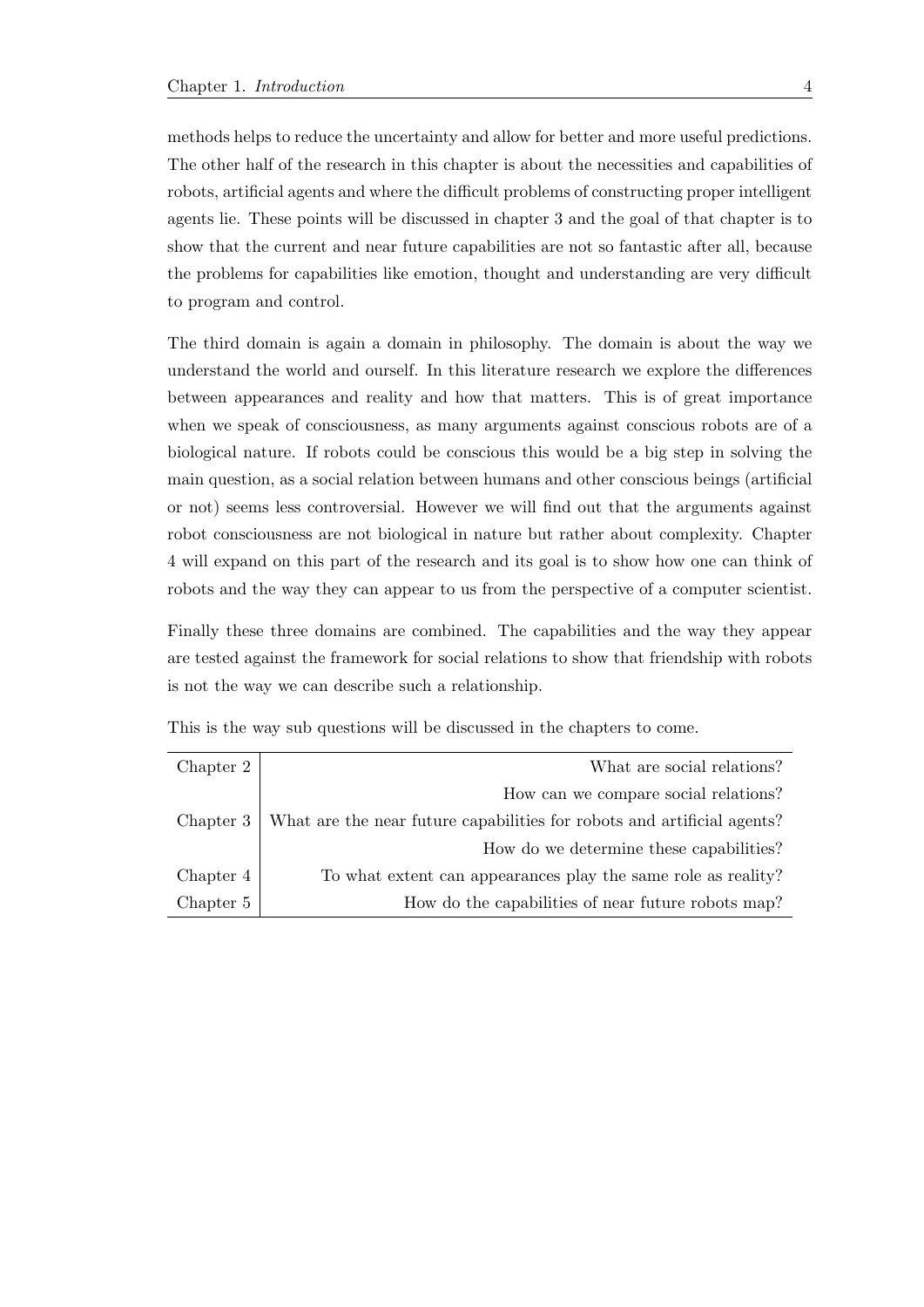## <span id="page-9-0"></span>**Chapter 2**

# **A Framework for Social Relations**

### **2.1 Introduction**

<span id="page-9-1"></span>One of the significant differences between humans and animals is the fact that we are extremely social animals. We have language, social systems and various technologies with the only purpose to communicate. Whether social relations have an intrinsic or extrinsic value for humans is under debate. According to Fiske (1992) a number of psychologists argue that humans are inherently asocial, and that we merely engage into social relations in an instrumental way. Social relations are there in order to achieve some other purpose, for example happiness or material adva[ntages](#page-90-0). [Whil](#page-90-0)e Fiske (1992) argues that humans are inherently social beings, and that the organisation of our lives fundamentally revolves around our social relations. Whichever point of view one wants to take, it seems beyond dispute that social relations are a valuable additio[n to ou](#page-90-0)r [lives](#page-90-0).

One of the most obvious and fundamental social relations is that with family. A family often consists of a multitude of different relations. These relations are mostly hierarchical in nature - Think for example about father-son or older-brother-younger-brother relations. Other common relations people have include colleagues, business relations, the relations customers have with the shopkeepers, one's significant other and of course friendship.

Friendship is perhaps the most interesting relation of all. Cicero would argue that without friendship life would not be worth living. One of the core questions in many of the philosophical works regarding friendship is "why would we engage with other people at all?". It is in the analysis of friendship relations that much of the other social relations humans engage in find their place.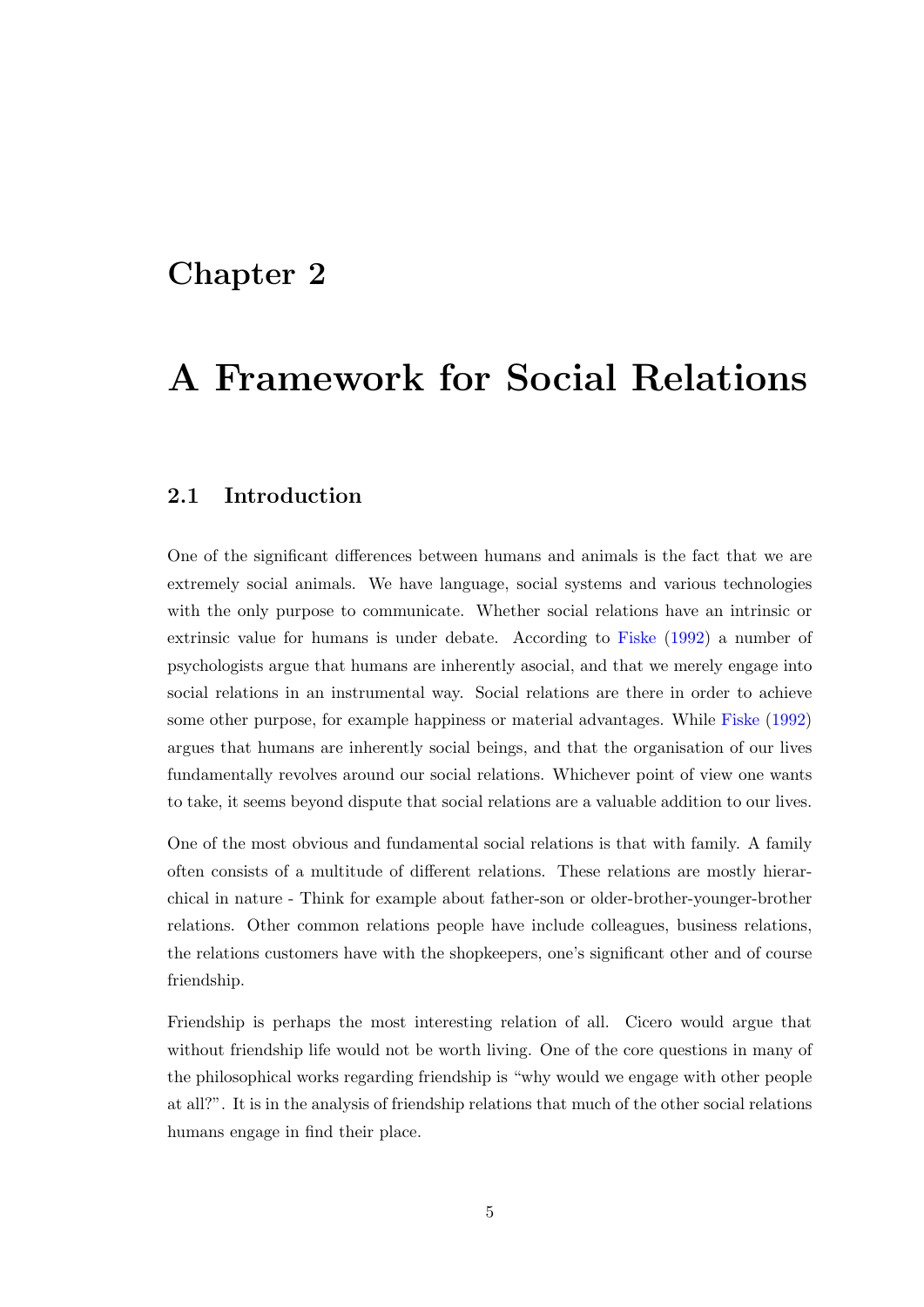The first half of this chapter explores the different aspects of social relations. Including the motivation, symmetry and relations to non-humans. In the second half, we will use these aspects to define a framework that can map social relations. The core thesis of that framework is that all social relations can be described as a configuration of four properties.

## **2.2 Aspects of social relations**

#### <span id="page-10-0"></span>**2.2.1 Motivation**

<span id="page-10-1"></span>Let us begin with one of the core questions the philosophical tradition about friendship; "why would we engage with other people at all?". Aristotle argues for three different motivations for social relations. Firstly for the goodness in someone, secondly because they are useful to us, and thirdly because of pleasure.

According to Aristotle (Aristóteles, 1991), only friendships based on the goodness in someone's personality can be considered "true friendship". Aristotle writes that a real friendship is reciprocated goodwill (NE vii, 1155b), which means that only two persons that consider each other [as a good person](#page-89-1) can be true friends. In contemporary philosophy, this concept of goodness is hard to apply to modern social relations. We could try to understand it as a social relation "for no good reason" or "just because". This would mean that the question; "why are you friends?", in the case of true friends, should result in a nonsensical answer of the former sort. Aristotle has a different take on this goodwill. In Aristotle one should relate this goodwill back to himself. One should care for his friend, for the friends sake, as a friend is a manifestation of one's own values and virtues. Through a friend one can shape oneself since the very virtues that one finds important in friends are the virtues one thinks oneself ought to have as well.

A second motivation, according to Aristotle, is that of usefulness. We can relate to another because he or she is useful to us. A good example of this kind of social relation might be a business relationship. A relation where both parties have a mutual interest in each other for their own sake. In this example the usefulness motivation seems quite clear. However things get more complicated when we take a closer look at usefulness. We could also imagine a relationship about usefulness that is non-symmetrical. For example non-symmetry would occur when one has significantly more resources than the other, and that the other is dependant on the first for his or her food and income. Even in the modern world many relations are based on this usefulness motivation, for example in the professional world, between bosses and employees, to fellow colleagues and customers.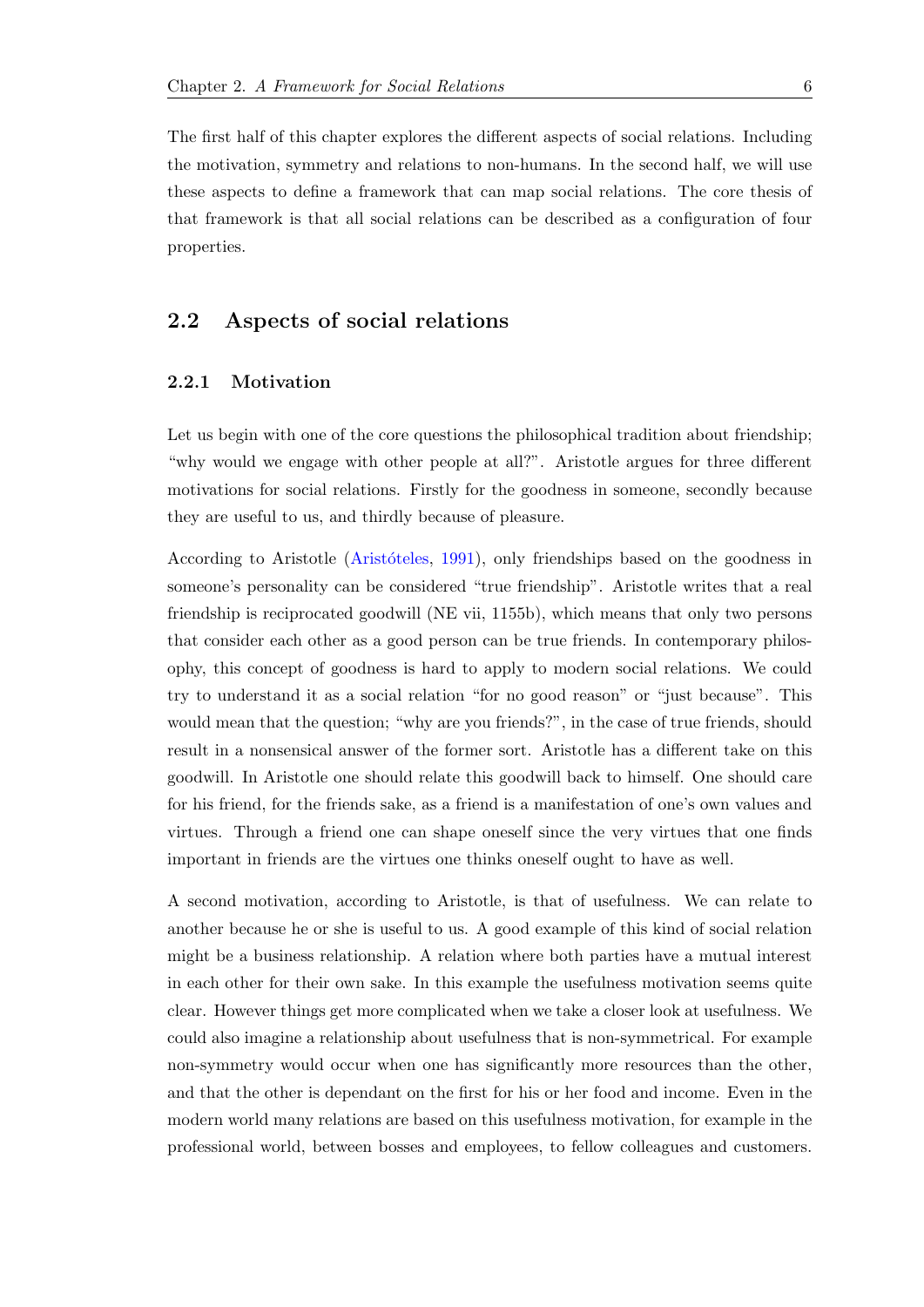Even in non-professional settings, such as between parent and child, although it is harder to speak of a certain 'motivation' in the case of family.

The third motivation Aristotle mentions is that of pleasure. A social relation purely based on pleasure is an interesting idea. An extreme example of this would be a sex addict, that just seduces one person after the other only for physical pleasure. A more common example would be a "buddy" (authors terminology), who is not actually a close friend, but the relationship is similar to one when engaging in a particular shared activity. Take ones hobby, sport or game and the relation with fellow practitioners is that of pleasure. Naturally some of them can become more close friends, but with many all contact would be lost if one were to quit the shared-activity.

This separation of motives is a useful one, because it helps segregate some of the different relations. The subjacent paragraphs will use this analysis in a slightly altered way as the sharp distinction between the cases seems too simplistic. Modern friendship is not motivated in this way, but is rather a combination of these motives and some external activity. Like C.S. Lewis's (Lewis, 1960) observation that one of the differences between lovers and friends is that lovers talk explicitly about their relationship (i.e. tell the other that you love him or her) while friends do not talk about their friendship at all. Rather friends talk about [the subject](#page-91-0) of their relation, a shared interest or activity. This also means that friends do not need to explicitly talk about or understand each others motivations for engaging in the friendship. This observation also works for all other relations, like business or family relations. One doesn't talk about how great their business relation is, but rather about business. Similarly, one does not talk about family as family, but rather about ones life in the family.

Motives as described by Aristotle only get questioned when the relationship is not working out. The question why one's business associate is still a business relation is only asked when it is no longer mutually beneficial. Similarly the question why one's buddy (pleasure relation) is still one's buddy only comes up when at least one of the persons no longer finds pleasure in the shared activity. To continue relations with these problems a different purpose or interest must be found. Business relations or buddies can turn into friendships by adding new shared activities or interest to the relationship - Therefore widening the domain of the relationship beyond its original motivation. That is how we create friendship relations according to Lewis. Pleasure or usefulness is no longer the only motivation of a social relation. This is also why questioning motivations of a social relation does not really make sense, as when the question arises, the motivation for the respective social relation is already lost.

The love relation is different than the others in this regard. Unlike friendship and the other types of social relations lovers indeed do talk explicitly about their relationship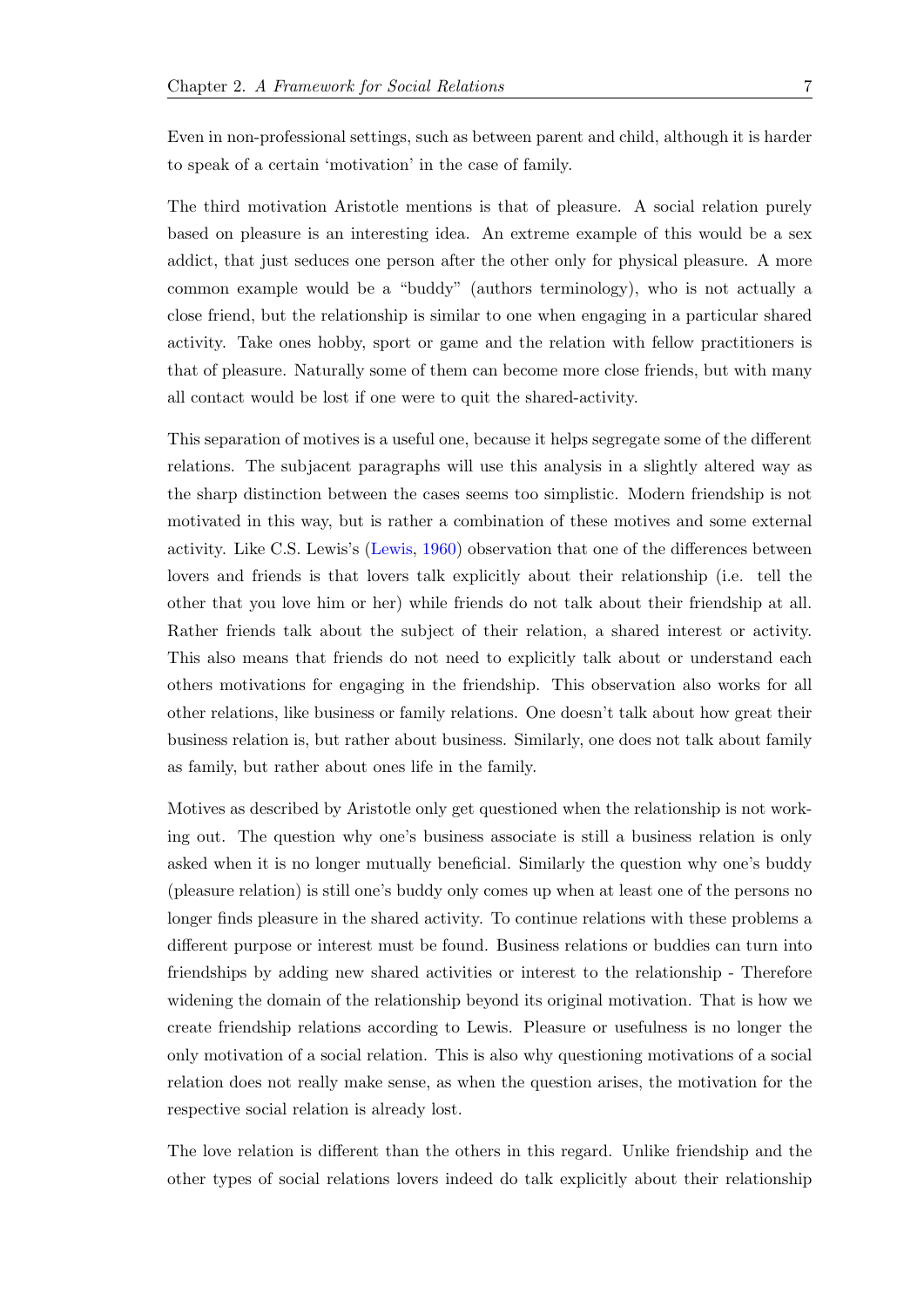to each other. This would mean that the "love" social relation is indeed different and distinct from the other social relations, but not mutually exclusive. One's greatest achievement is being friends with one's lover, because not only is there physical attraction towards each other, there is also a rich mutual base of shared interests and activities that strengthen the relationship beyond physical attraction.

#### **2.2.2 Asymmetrical relations**

<span id="page-12-0"></span>So far the social relations being discussed were mostly symmetrical in nature. A friendship relation is symmetrical for example, as it is the mutual motivation and shared activities that count. Philosophers are quite explicit about this symmetry requirement. Socrates, for one, asks whether it is necessary for both persons to love (In modern terms "have affection" or "care for") each other in order for there to be friendship (Pakaluk, 1991, Lysis:212-213). In an extreme one sided social relation where person 'A' loves 'B' while person 'B' hates 'A', it makes no sense to wonder who is the loved one and whom the hated, as both persons would perceive the other as both a friend and a hat[ed person](#page-92-2) [\(let u](#page-92-2)s say, enemy). This is because one either does "not-receive" love or "not-give" love (a mark of an enemy) and one "receives-love" while the other "gives-love" (the mark of a friend). In a sense these persons have an extreme asymmetrical relation, but at the same time perceive the other in the same way. Namely, as an enemy-friend. A social relation like this seems a bit far fetched, but asymmetrical relations do exist.

Deceit is a clear cause of asymmetrical relationships, as one of the persons deliberately gives a wrong impression of the relationship. It is most likely that the relation ends as soon as his or her goal is reached. We could also imagine asymmetrical relationships without any ill-will. Asymmetrical social relations resembling friendship seem rather common. For example a "friendship" where one is way more interested in the shared activities than the other. Another option is a social relation in which for one of the persons the presence of the other can annoy him or her more than reversely. Perhaps the most obvious kind of asymmetrical social relations is that of one-sided romantic love. Interestingly in the case of one-sided romantic love it is possible that the receiving party of the love has no idea that this is the case, or in the most extreme case doesn't even know of the existence of the giver. In real friendship relations this is quite different, as it seems to be a relation that needs to grow. A social relation needs the attention of both persons. In that light, it is quite astonishing that one-sided "friendships" (the quotation marks because one would not call this real friendship) can exist, as it would require one of the two to constantly compromise or subdue his personality to tolerate the other. It seems quite reasonable to ask, why would anyone do that? Perhaps for secondary motives (utility), or perhaps he or she doesn't dislike the other totally, but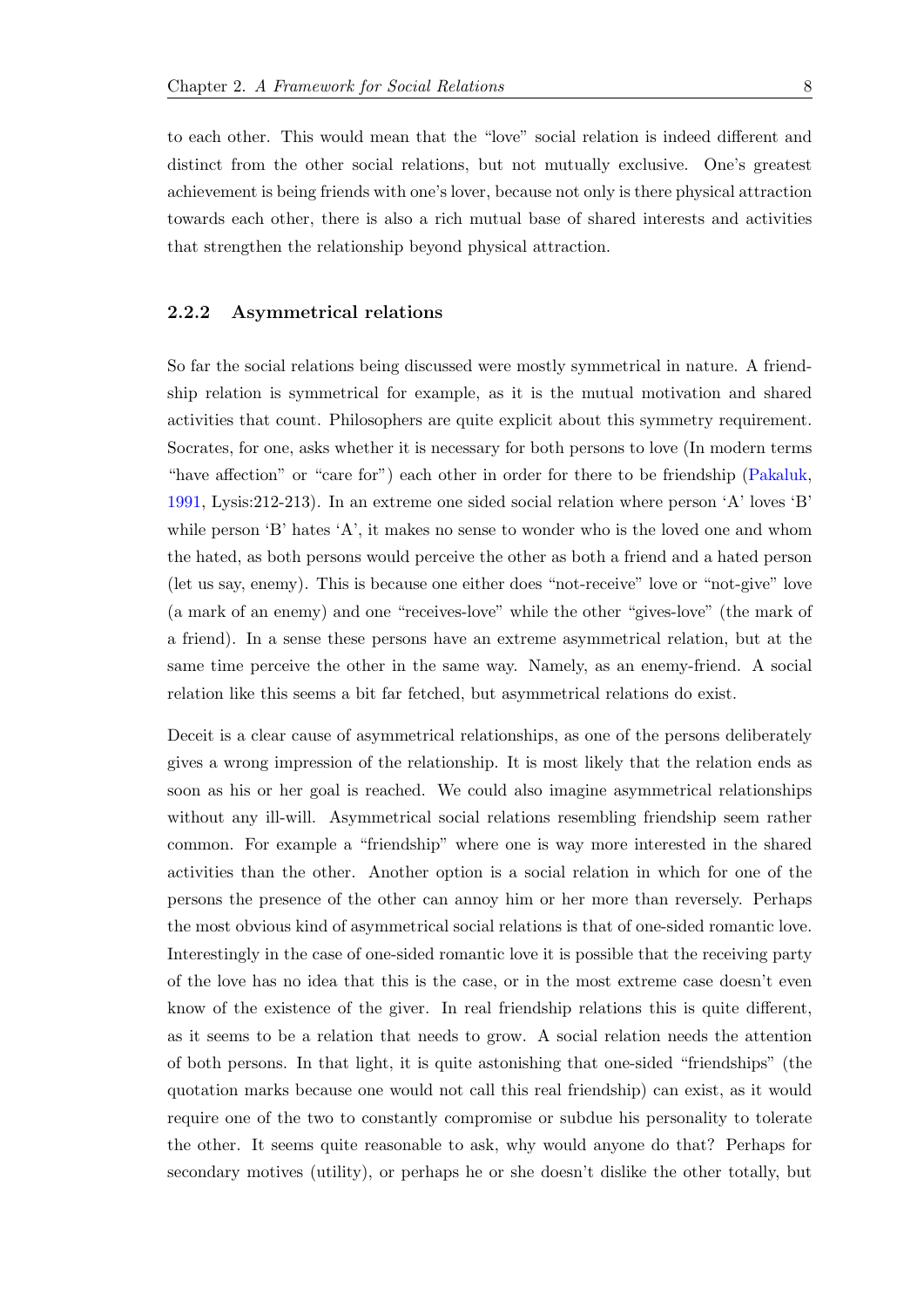rather partially, at certain moments, while liking his or her company at other times. One might ask oneself, how many of your friends can you stand being with for whole days without them or the activity getting annoying at some point?

An asymmetrical relation of a different kind is that between man and animals. A dog is said to be mans best friend. An interesting claim, considering that ancient friendship theory requires equality and and self-sufficientness from both entities. Even if these aspects are clearly not present there is something to say for this relation as it seems that dogs do show unconditional affection, trust and engage in shared activities. All of which are necessary conditions for a friendship but not sufficient according to the definition of friendship by Aristotle. That said, it seems a clear example of an asymmetrical social relationship, but what makes it asymmetrical? Is it that humans are intellectually superior to dogs? Or because we 'own' dogs? I doubt the dog is aware that it is 'owned'. And intellectual superiority seems a dangerous path to go as vital reason for the relation to be asymmetrical, as it might entail that (sufficiently) smarter persons can never have a true friendship with (sufficiently) less intelligent persons. Perhaps only if the smarter keeps the discussion on a level the other can understand.

Interestingly enough, philosophers on friendship do not really touch the subject of intelligence and the effects a big difference in intelligence can make regarding friendship relations. Examples of true friendships (such as in Plato, Montaigne) always seem to occur between persons of not only rather equal, but also high intelligence and social standard. This could be because those are the ones in history that would be more prone to find the time to write about their friendship - Even though true friendship seems rather elitist at times. Terms like 'common' (Montaigne, 1958) friendships suggest not only that they are more abundant, but also held by the common people, the non elite. Montaigne argues that these common friendships are motivated by services and benefits, and therefore of a lesser kind.

What about relations between good and bad people? Can they exist? Plato asks this question as well. He assumes that it is impossible to have a true friendship with a bad person, because bad persons would do injustice to others (good and bad), whom could therefore never be true friends. So only the good and the good would be able to be friends, but this seems impossible as well. A good person would not prize any other person, because he is fully self-sufficient (a strange way to define a good person for contemporary philosophers). Thus he concludes that only the neither-bad, nor-good persons want to be friends with good persons, because they are attracted to them out of need. This need is created by the existence of bad persons. The illustration Plato uses is that the body (with is neither good nor bad) is in need of medicine (the good) because of the existence of sickness (the bad) (Plato, Lysis: 217). This conclusion is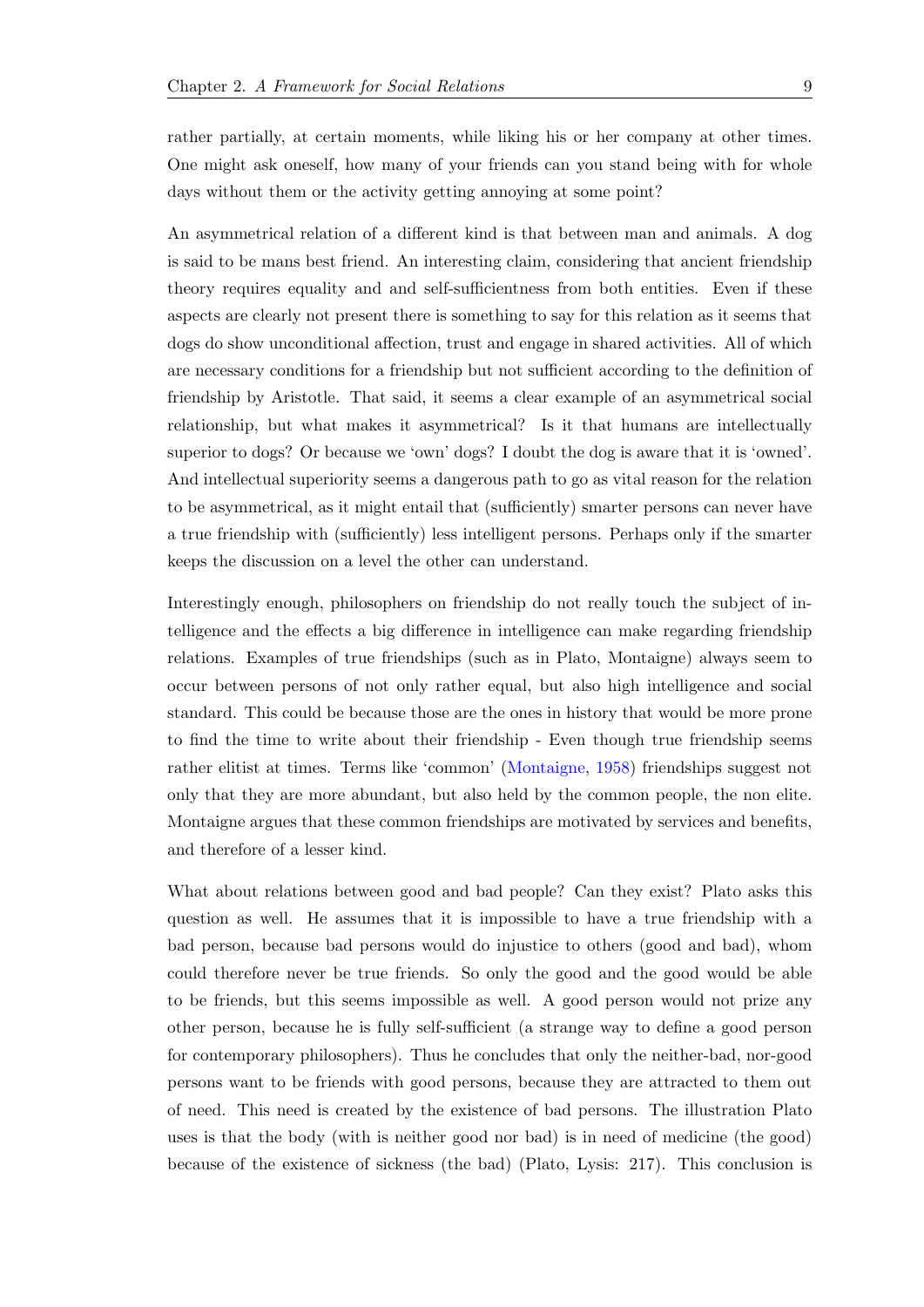false according to Plato, because there would still be desires for friendship even if the bad would not exist. Therefore it cannot be on the account of the bad that friendship with the good exists. Plato leaves it at that. It must be more than just likeness<sup>1</sup> and goodness, but there is also an innate desire for friendship in mankind.

This innate desire might be related to why we relate to others for "no good re[as](#page-14-1)on". Not only does this desire cause friendships, it also seems part of the asymmetrical relationships. Asymmetrical relationships often seem easily accepted, without reasoning whether or not tolerating the asymmetry is in the best interest of both.

#### **2.2.3 Inanimate Objects**

<span id="page-14-0"></span>So far we mainly talked about social relations with other humans. We also have a kind of relation with objects however. What is your favorite object? Most likely some object you have emotional attachment to, a gift from a friend, a memento of a lost family member. Or perhaps it is an item you use from day to day such as your phone or a piece of clothing. Even living things like plants could be someone's favorite object. What differentiates certain objects from others? How could we describe our relation to objects?

We can start this inquiry by wondering why we prefer certain objects over others. Norman in his book "Emotional Design" (Norman, 2007) writes about how we get attached to certain objects. One of the first rules is that there is no single design that everyone likes. People have their own preferences and concepts of beauty, influenced by their culture, and have different needs of a[n object.](#page-92-3)

A way to see objects is that objects are purely instrumental to our will. This would mean that all objects have as their primary reason of existence (raison d'ˆetre) the fulfillment of their intended purpose. This has as logical consequence that either all objects do not favour any special attention from us apart of their use, or the objects that are our greatest favorites are the ones that perform their functions the best. Both of these instrumental views however completely disregards emotional value in objects.

Norman describes that also with objects we have a form of bonding, a newly bought knife might feel weird and unfamiliar at first use, but as time goes by and the object gets more familiar we feel at ease with them. Even though the knife might not be the best knife around, we still prefer to use it because it is familiar to us. A striking similarity to how we treat other people.

<span id="page-14-1"></span><sup>&</sup>lt;sup>1</sup>Likeness is about similarity and aspects persons have in common. In this case being good or bad.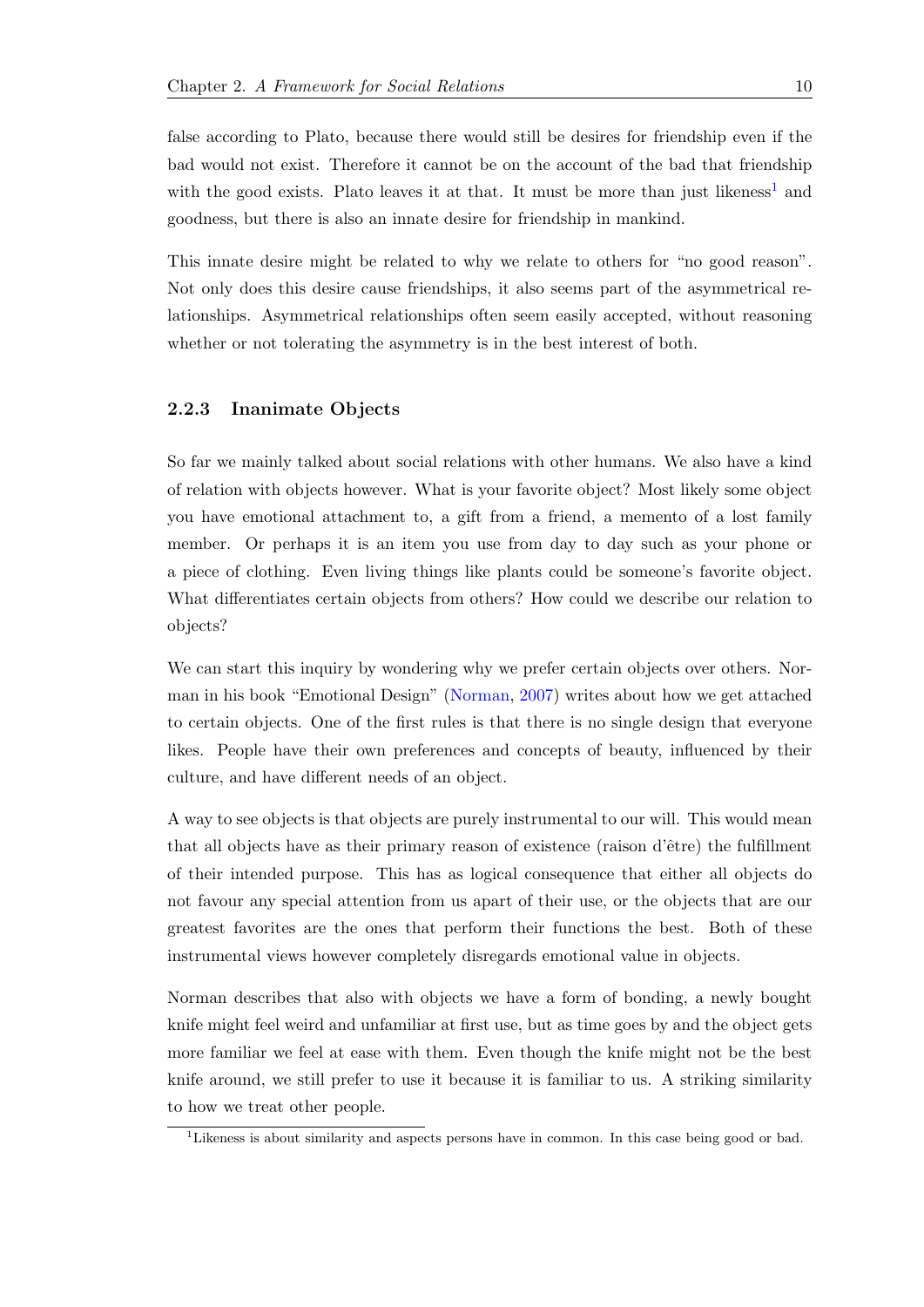Function is an important aspect of an object. If an object fails to fulfill its requested functions properly it is hard to love it or bond with it. Notice that this even holds for objects whose primary function is that of invoking a memory. A memento of a lost family member works best if it actually helps you to remember that person, so it should have some property that distinguishes it from other objects. It should be something related to that family member, but also not be too common. Inheriting a single Ikea plate, that is exactly alike your other plates will make it harder for it to fulfill its function as a memento. Either none of the plates invoke a memory or all of them will, regardless of how well the plate itself functions as a plate. Indeed, it might be better for its function as memento for it to be a non-functional plate (for example damaged or engraved) as that gives it some personal touch.

According to Norman, a way to increase the bond with inanimate objects is customization. In a sense customization is giving an object the status that it is unique or specialized to fit one person in particular. This means that such object cannot be replaced easily and seems to become more important. In friendship we can find similarities to the concept of customization. In friendship we can often speak of "I know him like no one else does" or "You are the only one I can talk to". Friends in that sense are "customized persons" suited to fit our social relation.

Beauty is a concept which explaining could cover whole books. "What is beauty?" and "What does it do to us?" are both important questions. For our purposes it is sufficient to argue that the appearance of an object influences our attraction to it. We are more likely to buy things that are pretty, even if they are less functional than ugly things. Surely there are tasks where form follows function. Where it is most important that some object does its job well, no matter how it looks. Very often however, there are situations where function is not always the most important. Norman, in his book Emotional design, begins his story by telling us about his three special teapots. Two of which have interesting designs that catch the eye, but are not all that functional. One of these teapots has its handle on the same side as its spout, effectively causing the user to be extremely uncomfortable while using it. Another teapot has an interesting three step process for brewing tea that includes putting the pot on its back, its side and normally, reflecting the stages in the teas darkness. Tilting it brings the tea leaves, that reside on an internal shelf, in contact with the water. When upright, the leaves do no longer touch the water and thus prevent the tea from becoming bitter.

Both these designs catch the eye of visitors and give the owner a story to tell about these teapots. The point Norman tries to make with these teapots is that people can love their belongings even if they are not functional. What such object needs is that it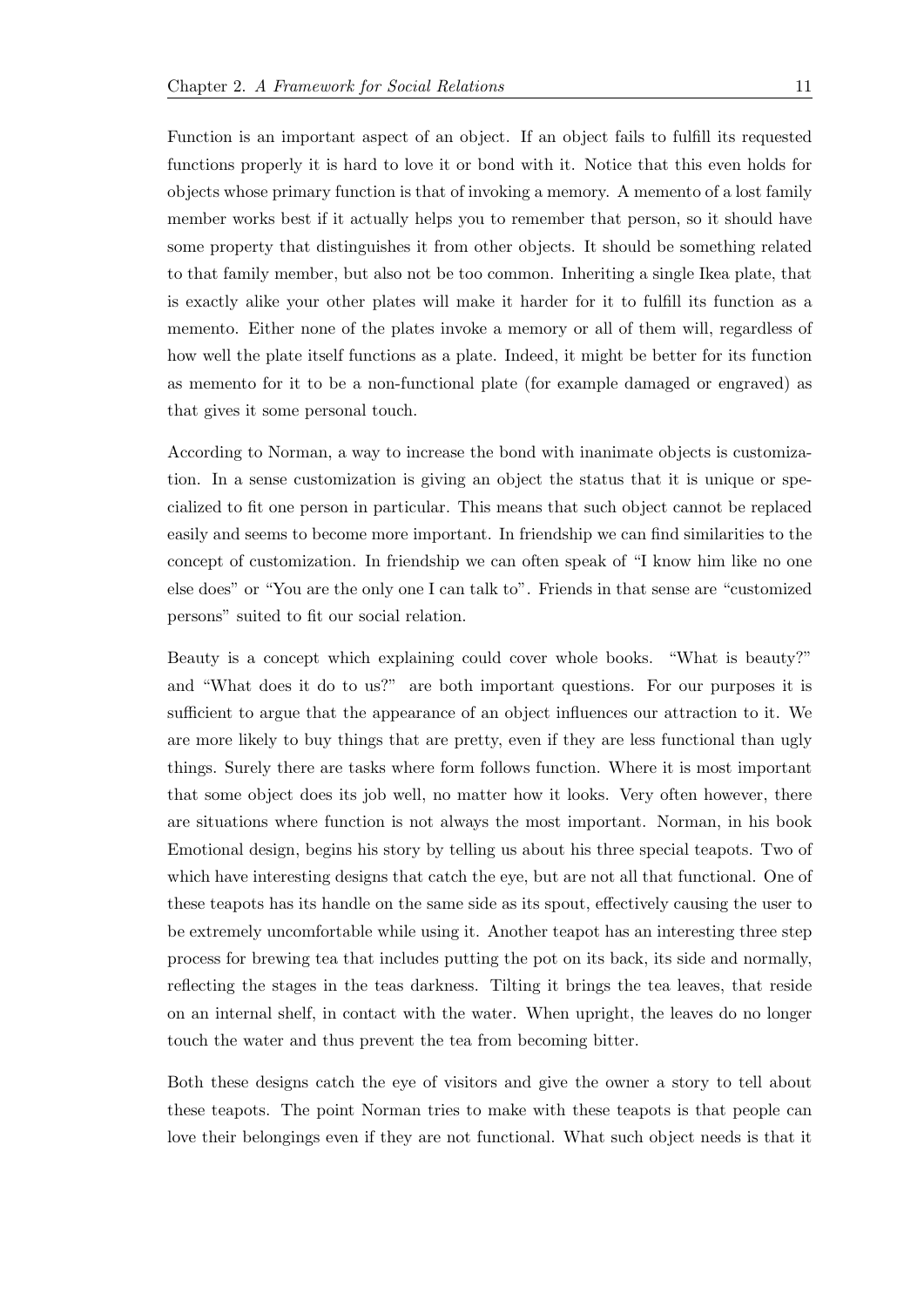is special, fun to use or to look at, and stays that way for a long time. We do not only love objects for their functionality, but also for their beauty or intelligence in design.

Art is another example of beauty without 'function'. Art can be interesting, art can be engaging and art can even have educational, relaxing or emotional functions. One might wonder how something without a function can have these educational, relaxing or emotional functions. The point is that a piece of art does not have a physical function such as a hammer, which physically helps us putting nails in wood, or a refrigerator which physically keeps its contents cold. Naturally all these objects might also have nonphysical functions. For example the hammer might remind you of your grandfather, who is no longer around as he used to own it. These non-physical functions are the memory inducing kind of functions. Art is especially prone to have some sort of emotional effect on some persons. It might be awe for the skill of the artist, or the sheer size of the object, but also the unsettling scenery depicted. In historical art we can also discover a part of our past, which makes these works interesting. Some might not even be considered art at that time, such as the personal portraits, but through the passing of time our relation with these objects has changed.

Another interesting aspect of liking objects is that it is so easy to share this love by showing it or telling a story about it. Unlike in eros, sexual love, the love that is focussed upon pleasure of a one single entity and does not warrant being shared at the risk of jealousy (Lewis, 1960). Sharing the pleasures induced by objects is quite natural. Just look at the many museums that display loads of objects for people to appreciate. It would be especially fortunate to find someone who can passionately talk about these objects and sha[res the pleas](#page-91-0)ure he attains from it. There is no jealousy in sharing the pleasures of objects, there is no jealousy in the sharing the knowledge. Jealousy in eros is one of the most important emotions, one that does not seem to exist in admirations. We all accept that we have preferences for certain activities or objects, and instead of being jealous when finding someone with similar interests, we rather have these shared interest become a part of the bond between friends. Shared interests for 'objects' such as engines, planes, art, sewing, fashion, gaming, food, music and many more, can all be the basis of a strong friendship. The kind of love present in admirations of different entities, persons or each other without jealousy is an important aspect of social relations.

Lewis argues that relations for pleasure and business are what he calls companions. It is a valuable relation as well, but different from friendship. He writes: "Companionship is only the matrix of friendship." Friendship arises from companionship, as two companions can discover they have mutual interests and tastes others do not. Wanting friends does not work - As friendships always are about something. Friends have an intention, a common interest or taste. Without any of that, there would be nothing for the friendship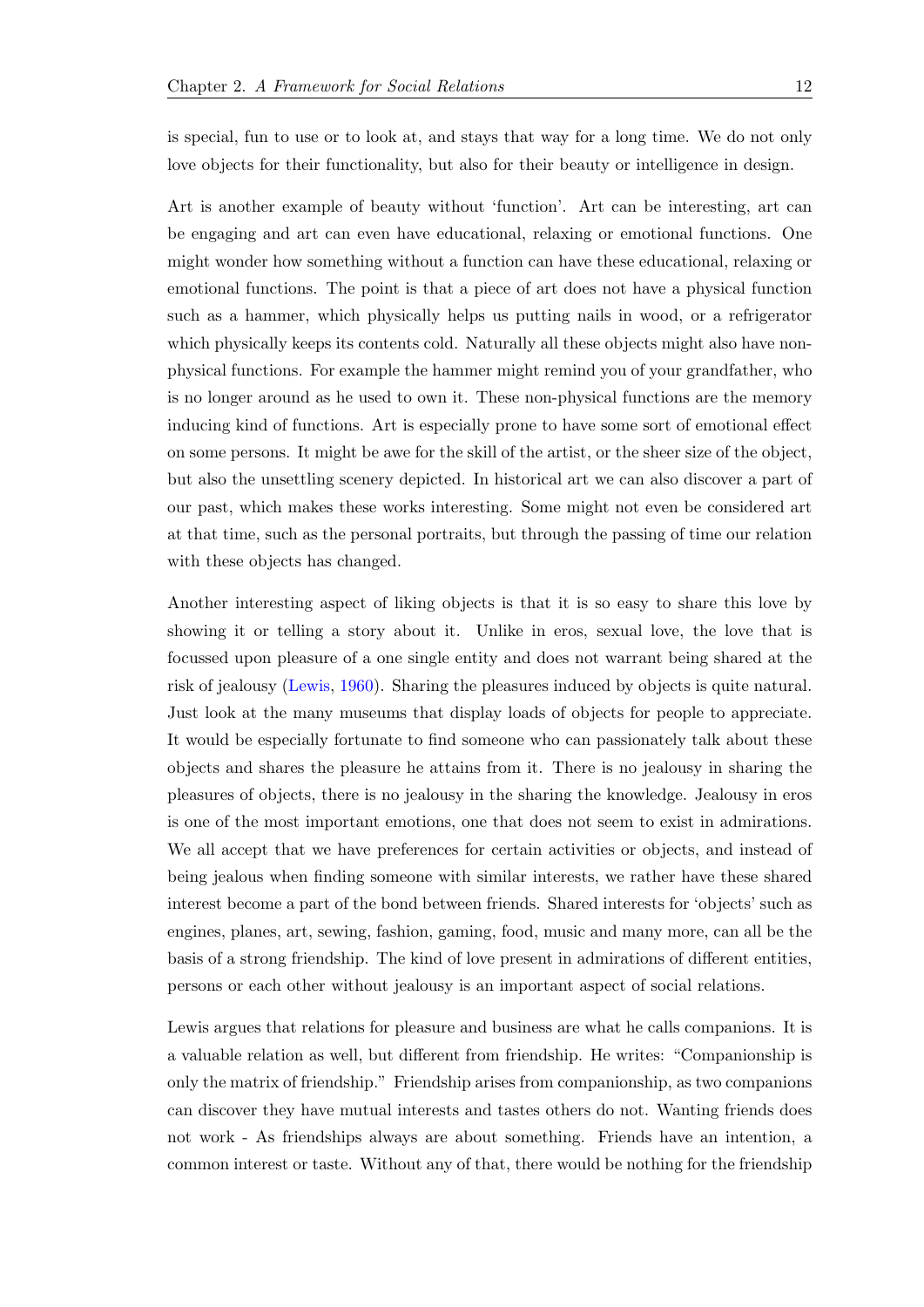to be about. Thus if we take Lewis seriously, this would mean that if someone has no passion or love for some object, music or activity, he or she is unable to form a friendship with anyone.

#### <span id="page-17-0"></span>**2.2.4 Entity Differences**

Human-dog relations were mentioned briefly before in the section about asymmetrical social relations - In this section we focus a bit more on the entity differences. In asymmetrical social relations the relation is not equal, thus one party has more power, rights or resources than the other. This could result from unequal entities (such as a dog-human relation), but this is not necessarily the case. When we look at a parentchild relation for example, we see that even though the relation is asymmetrical, both should still treat each other with the respect befitting of humans. This means that even though the relation is asymmetrical, the entities can be considered equal in worth or physical and mental capabilities. The asymmetry in these cases comes from a difference in resources, rights and power that comes with a certain social status.

Human relations to for example a dog is an interesting one. A dog generally has less capabilities than a human. Note that I do not want to compare the best dog to the dumbest human, as that dog would most likely be smarter and have more capabilities (the argument of marginal cases). This argument is not about drawing borders between the capabilities, but rather resolves from the premise that dogs are in general, less capable, than humans when we speak of communication, learning, and the complexity of the tasks they can perform.

In a sense the difference between humans and dogs would mean that genuine friendship is impossible, as a dog and a human cannot have a mutual intention or interest that binds them. Although if one compares typical dog behavior with human behavior it is clear that these behaviors are directed from and to the dog. Similarly to a love relation, the social relation between dog and owner seems directed towards each other only. Therefore it would seem that this pet-relation is closer to a love relation than to friendship.

Love for inanimate objects and the love for animals are quite different however. Where love for inanimate objects is for their beauty and/or function, love for animals seems more genuine, more like human to human. A condition for this however, is that the animals are able to "love back". Some persons keep spiders as pets, and they might love them, but I doubt spiders have the capability to love their owners, and I think this shows in the human-pet relation as well. If words like beauty, intriguing, thrilling or exciting seem to describe the relation one has to his or her animals, it seems closer to the love of an inanimate object. While if words like trust, interaction and caring seem to describe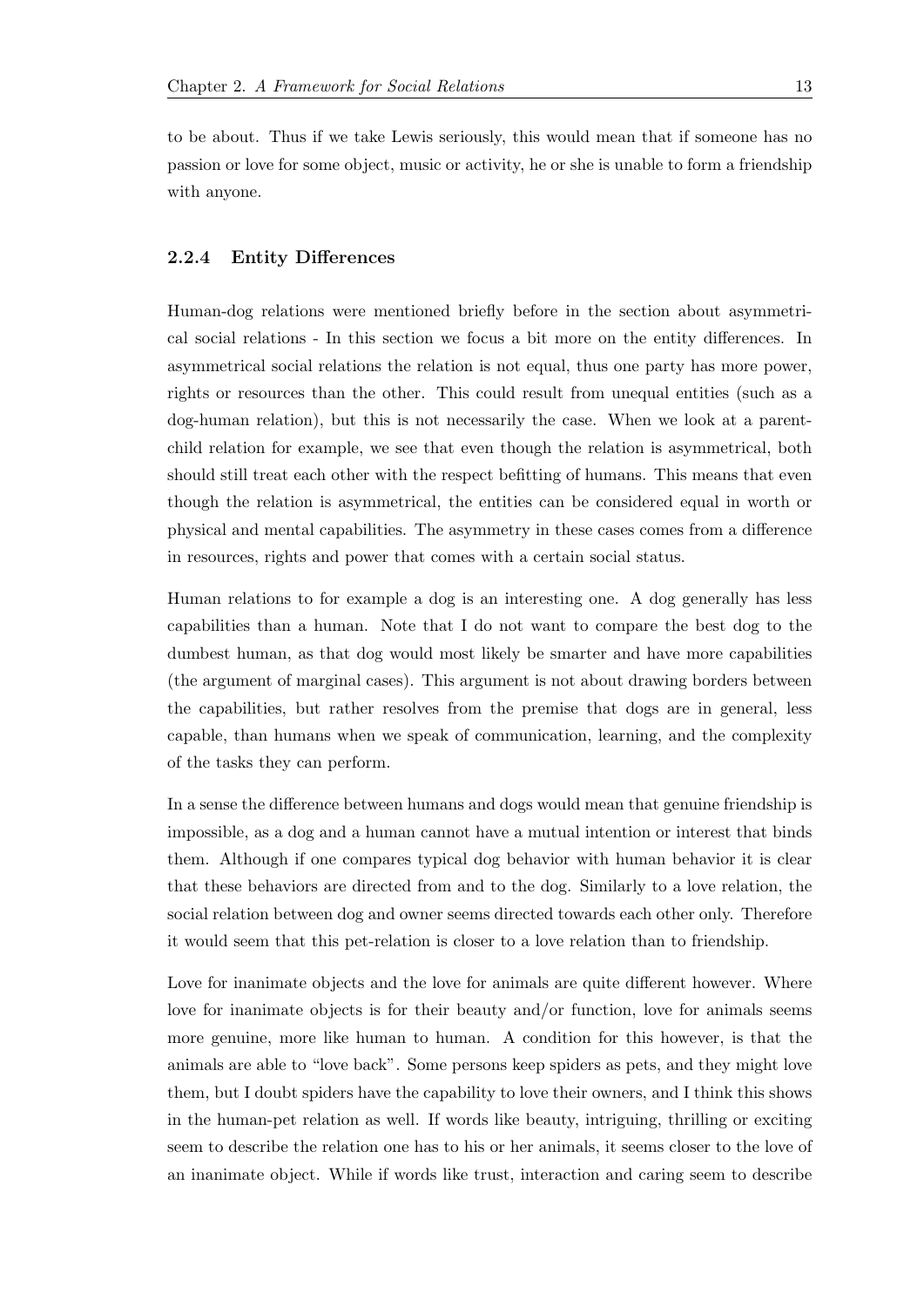it better, it is most likely a pet that seems to reciprocate the love and attention, a pet that seems to be aware of its relation to you.

Now if we take these insights back to simple human-human social relations we can see that preferably true friends match all of these words. Trust, interaction and caring do not seem to warrant much explanation. Intriguing, thrilling, exciting and perhaps most of all beauty might. Intriguing, thrilling and exciting seem states of mind that are quite temporary, so why are they part of a lasting social relation like friendship? Friendships thrive on doing exciting or thrilling things together. Perhaps they become more thrilling or exciting because they are being done together. Without stories, shared activities or otherwise exciting ways to spend time with friends it seems to become rather hard to stay enthusiastic about that relation. Interaction, including discussing, experiencing and doing shared activities together is therefore an important part of social relations, especially friendship, but all social relations have a form of interaction.

A relation based on beauty is another aspect that requires more explanation. It seems so counter intuitive to argue that beauty is part of a social relation. Plato gives some clarity. He relates good to beautiful (216d) "The beautiful is a friend". An interesting claim, but what does it mean? Beauty is more than appearances, the beauty Plato refers to here, can also be in the form of virtues someone has. A friend that performs, according to oneself, morally right actions and is virtuous is quite important. Can you imagine being friends with someone who is morally bad, according to your own standards? Could one be friends with a person that he or she considers bad? Being beautiful in the eyes of others could be seen as a combination of attractiveness, goodness and intelligence (a 'beautiful mind'). Or in other words, a handsome, virtuous person. Naturally, the aesthetic part, attractive or handsome, is a property of which its inner workings are not so easily grasped. The study of such aesthetic beauty is not part of the subject of this thesis however.

### <span id="page-18-0"></span>**2.3 A closer look at friendship**

In the first half of this chapter we did not specifically focus on one type of relation over the other, although 'friendship' came up quite often, but without much explanation of what it exactly entails. In this second half, I will try to set-up a framework with friendship at its core that will help to understand social 'human-human' and 'humantechnology' relations. In this half I will explain that the properties found in friendship can be used to understand all other relations, with the exception of that of the significant other. We will come back to that relation at the end of the chapter.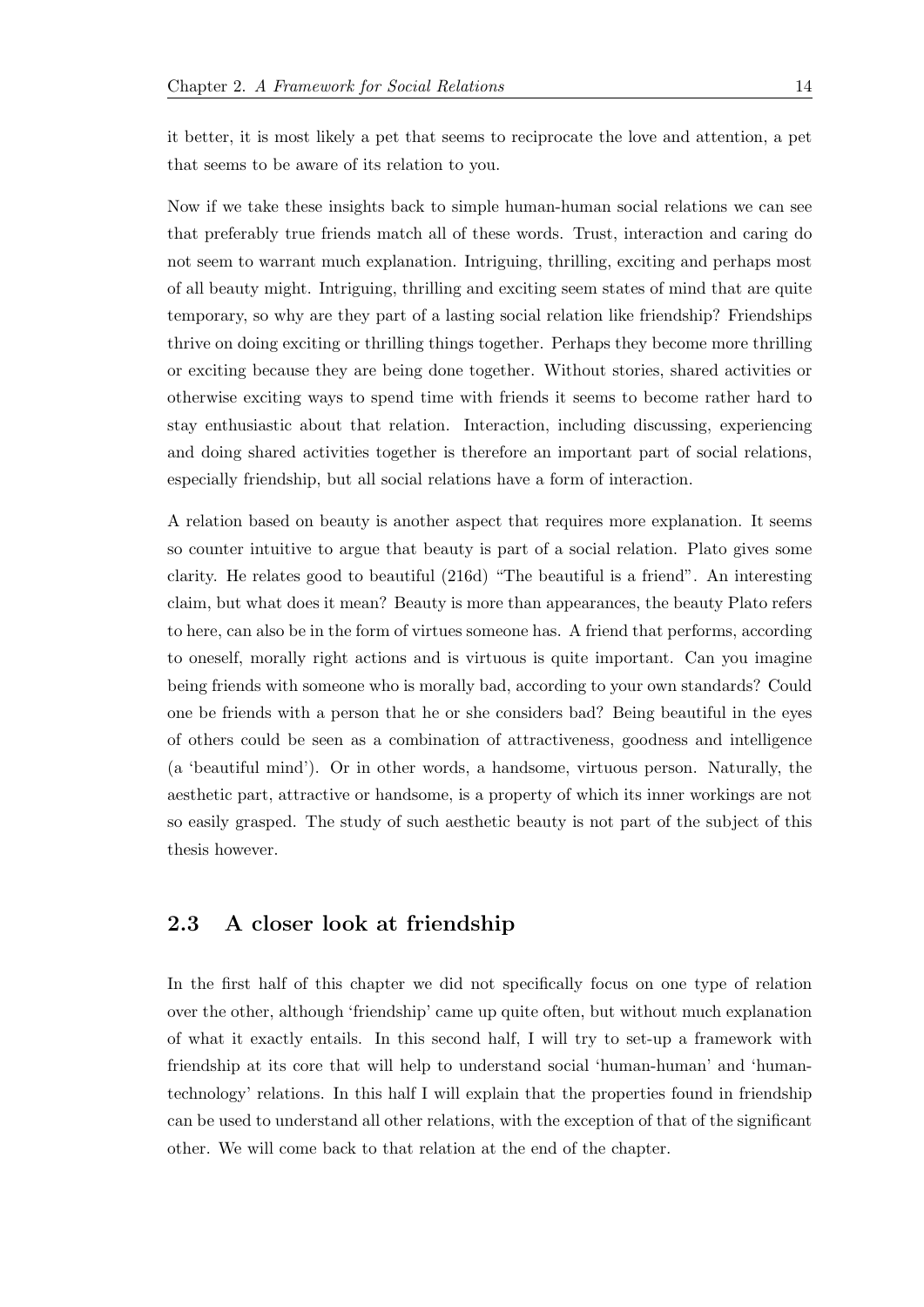#### **2.3.1 The properties of friendship**

<span id="page-19-0"></span>In the first half of this chapter several properties of human-human and human-technology relationships were introduced. Let us now discuss the properties of social relations. C.S. Lewis argued that friendship is something that should be shared, that affection and love for one's friend are important. Aristotle talked about motivations such as pleasure and utility, and most specifically the lack thereof. It is said that friendship requires both entities to be equal, independent of each other and morally good. Friends need to be virtuous, are beautiful. We have to admire the skills of our friends without enmity. We must see our friends as 'other selves' that one loves and cares for as if he is oneself. We must be empathic and we must proceed in shared activities.

We can bundle these properties into four categories. Affection, Utility, Interaction and Admiration. These four properties are not randomly chosen, nor were they chosen for their synergy with the thesis, but rather as a reasonable division of the properties mentioned above. These four properties are derived from the numerous properties we discussed. We could naturally also make a framework that treats love, friendship and affection as primary kinds of love -Much like Lewis (1960) does, so this framework is not the only way we could divide the properties. Affection and love however seem relatively closely related to eachother when such a concept is compared to, for example, shared activities. In order to maintain a reasona[bly simple fr](#page-91-0)amework, concepts that seem similar in nature were combined to create the four properties as mentioned above. The framework combines the simplicity of a few primary properties with the complexity of the different concepts that social relations have to offer.

This framework is useful because it allows us to compare facets of social relations to each other even though not all relations show all the same properties. Firstly the Affection category deals with all matters concerning love, affection and empathy. The Utility category concerns itself with things like pleasure, usefulness and the value of a social relation. The Interaction category will focus on shared activities, mutual interests and sharing friendships with others. Finally the Admiration category focuses on morality, independence, equality, virtue and admiration.

| Affection | Utility              | Interaction          | Admiration   |
|-----------|----------------------|----------------------|--------------|
| Love      | Pleasure             | Shared activities    | Morally good |
| Care      | Usefulness and value | Communication        | Virtuous     |
| Beauty    |                      | Ideas and discussion | Equality     |
| Empathy   |                      | Mutual interests     | Independance |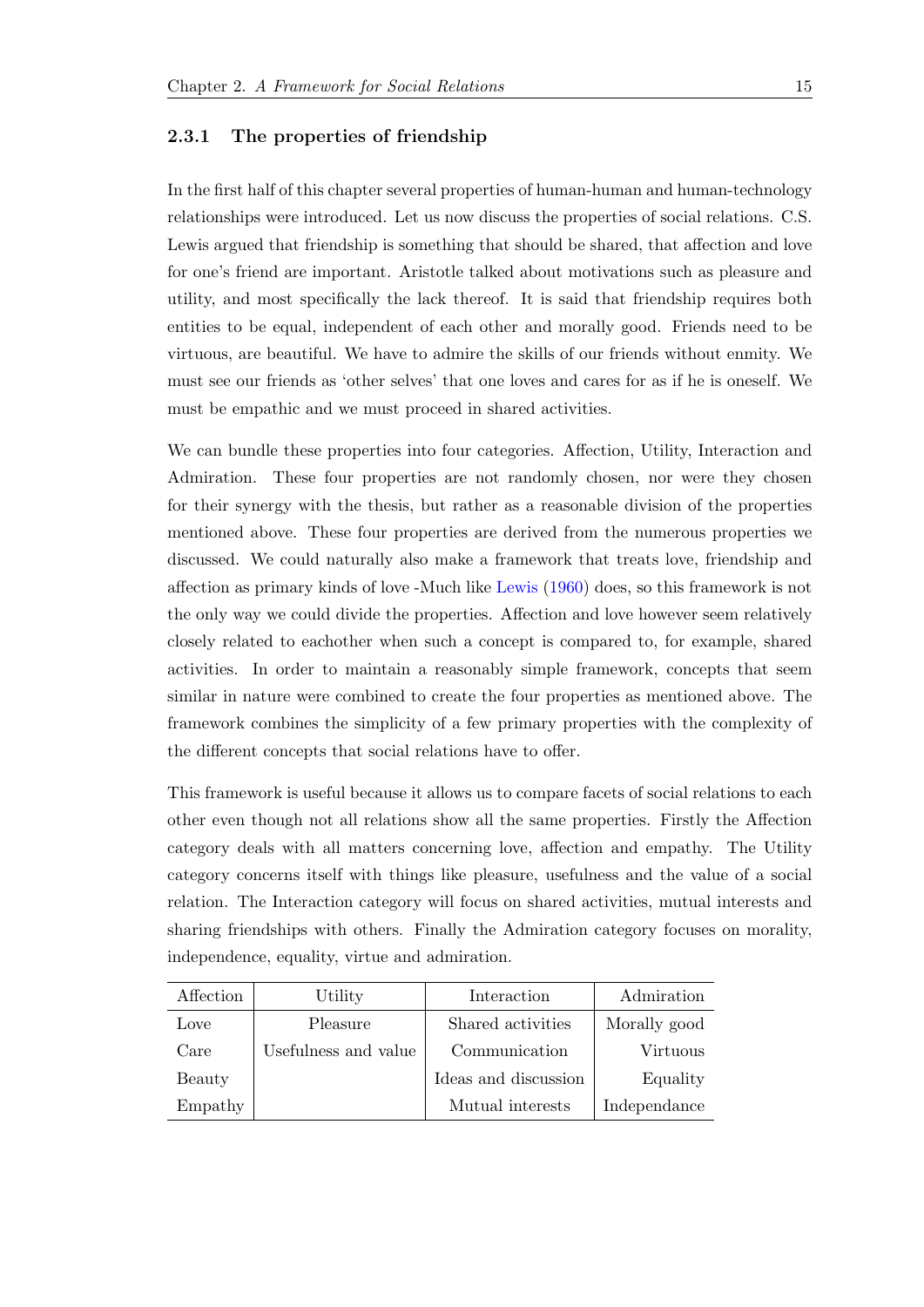#### **2.3.1.1 Affection**

<span id="page-20-0"></span>What should we place under this category? Simply said, it is the feeling that you care for the wellbeing of a certain person. Affection is perhaps best understood as the things we care for. Caring in itself is a form of affection and empathy, as it being cared for. According to Lewis, affection is caused by likeness, more than anything else. And is therefore the most diffused and common of loves Lewis writes about, as there is no real competition for it, and it is quite easily attainable. A man can have affection for his family, friends and pretty much all his colleagues, neighbours etc. (Lewis, 1960).

It is useful to distinguish affection from eros here. The word love is used in various ways. One can say, "I love X" where the meaning of love is comp[letely](#page-91-0) [depen](#page-91-0)dent on what X is. For example, if X is ice cream, the kind of love we get there is neither that of affection or eros, but rather a preference, a taste (quite literally as well) one finds enjoyable. If instead X is a person, we most likely have to do with affection. Loving a person generally implies caring for and being concerned for someone's well being. But this is not the only thing that could be meant with it. Next to the affection, eros can exist. Eros is the erotic, sexual love. The desire of another human. Although it is more than that, it is the feeling of being in love. This is more than just the desire for sex as (if made believe, in particularly by men) one can have this desire without being in love.

Lewis also classifies friendship as a form of love. He argues that friendship is the most unnatural of loves, there is nothing biological about it, as unlike eros or affection it does not incur a natural reaction (for example affection can cause jealousy according to him). It is also not productive for working together in large groups (as evolution might require of us humans to succeed), as a friendship with one of the others might make him or her more important than following orders of the leader. Which can indeed jeopardize an expedition. I think that the fact that Lewis categorises it as unnatural is already a sign that he might be wrong and it is not a form of love. Instead, I argue friendship is a combination of Affection, Utility, Interaction and Admiration. Affection, as discussed here, is our caring for others, in the way the 'love' friendship, in Lewis cares for friends. I will come back to the sharing argument of Lewis in the part about Interaction.

#### **2.3.1.2 Utility**

<span id="page-20-1"></span>Utility is the part of a relation where its value and motivation shows. That friendship has value seems undisputed, although the nature of that value is often uncertain. Telfer argues that there are three values of friendship that can be found in Aristotle's work. The first being usefulness as a friend can help you in your time of need - While reversely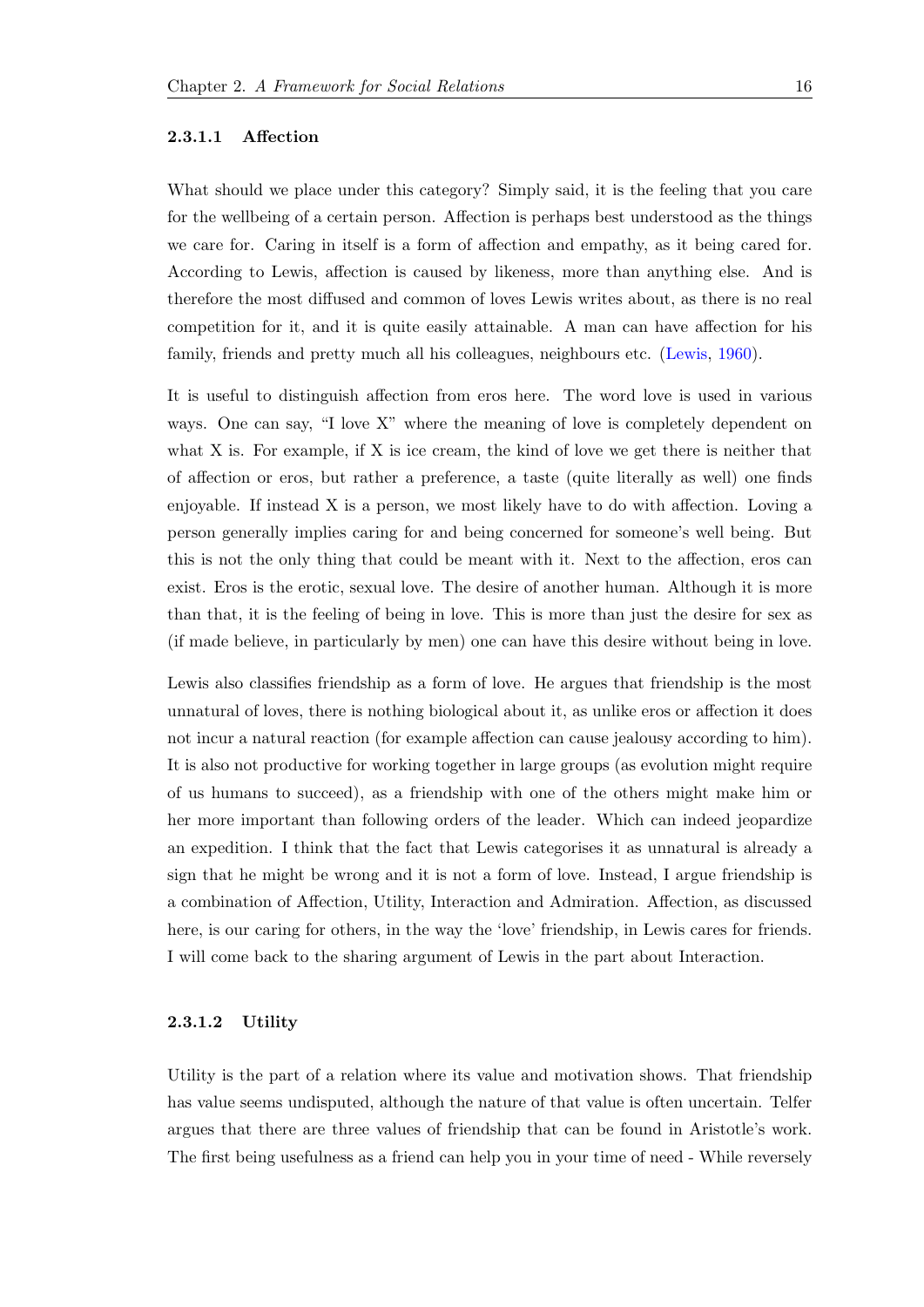you help your friends in theirs. These can be considered among the duties one has toward his or her friends. The second value of friendship is that it is pleasant. It seems rather obvious that friendships bring pleasure, but it should be noted that friendship can also bring pain. Telfer (1970) argues that even though we can balance many pleasures and pains of friendship against each other (like the pain of losing a friend to the pleasure of gaining one), but that there are certain pleasures that have no mirroring pain. Notably the pl[easure](#page-93-0)s [that](#page-93-0) come from shared activities, or as I put it, those that involve Interaction. The third value of friendship is that it is life-enhancing. It does so in various ways.

Firstly because it increases our involvement with the world, and therefore increases the number of things we care about, therefore feeling more alive. Secondly it does so because activities that are now shared (or perhaps the introduction of totally new activities like Cocking and Kennett (1998) argue) are undertaken with more pleasure than before. Finally friendship increases our knowledge, by giving us a different point of view to interpret the world. In Aristotle friends are primarily the ones that you do philosophy [with, friends are the ones tha](#page-90-1)t challenge your world-views and argue for different points of view.

That said, we should not claim to say that someone is wrong for choosing to not have friends. As according to Telfer one is allowed to judge for himself whether or not he thinks he would be a good friend, or perhaps finds himself without time to involve him or herself with other people on a friendly basis.

Bacon (1871) also has an interesting conception of the value of friendship. He does not seem to try to understand what makes true friendship, but rather what benefits, or 'fruits', are the result of a friendship. Bacon distinguishes three benefits of friendship.

The first benefit Bacon describes is that friendship is an outlet for certain emotions in us. Most interestingly of those emotions is solitude, or feeling lonely. It seems rather obvious that being together with someone makes you less alone, but the approach Bacon takes here and uses this emotion as a reason for friendship is interesting. So far all the philosophers on friendship primarily associate friendship with the emotion of love, instead of seeing the fear for solitude as a cause and drive for connection. Although being an outlet for solitude is, according to Bacon, an advantage of a friendship, he does not claim that this is the only way one could combat solitude. Perhaps if we connect this to older philosophers, relations that are engaged upon so we do not feel alone, albeit without love, are those of common friendship that Montaigne talks about. Bacon concludes that this first benefit is primarily about sharing. Sharing 'doubles' the pleasure, and 'halves' the pain, he argues (Bacon, 1871). This claim of bacon is confirmed by some empirical studies (Pennebaker et al., 2001, Zech, 2000)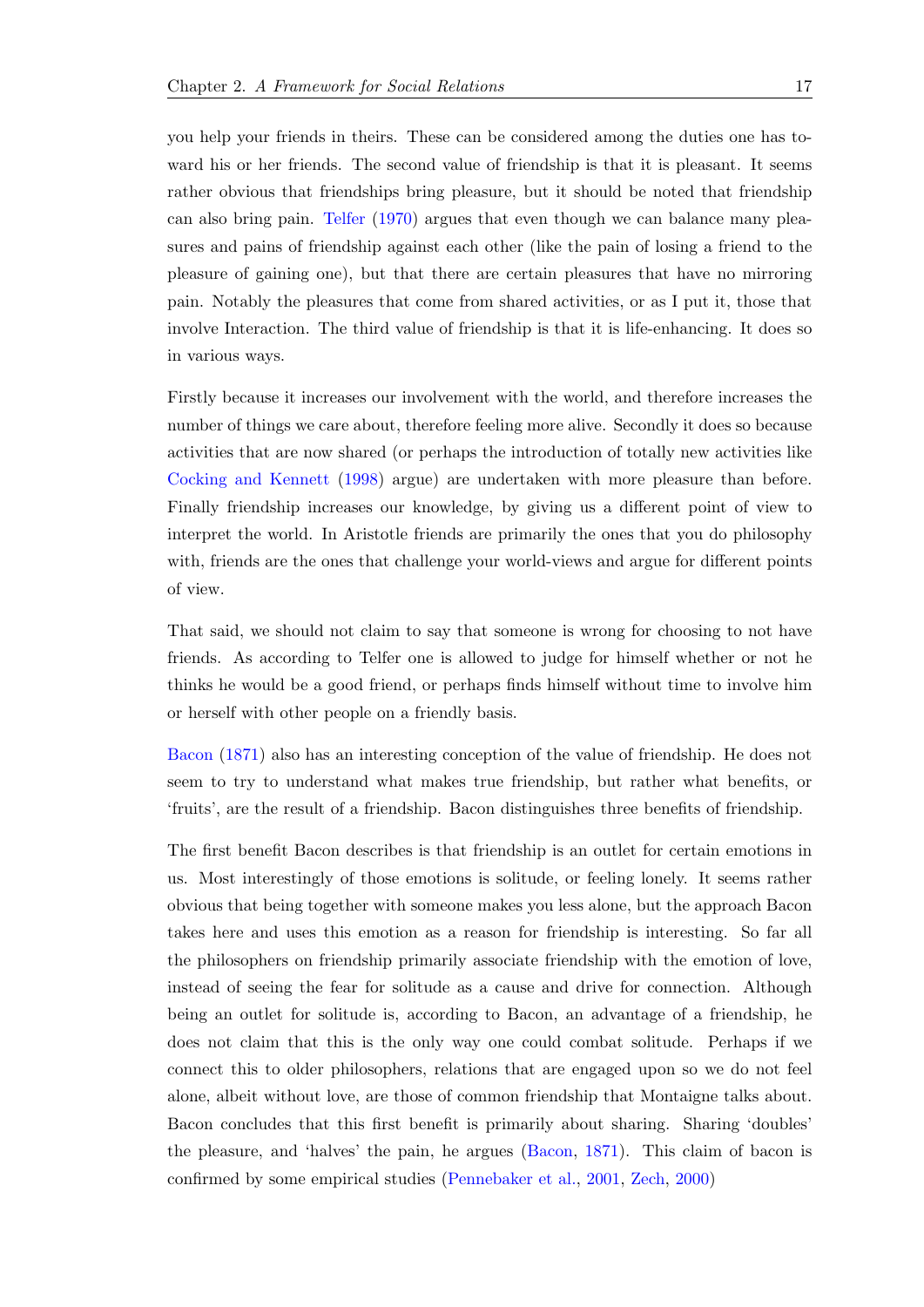Bacon also argues that without being equal to one's friend, this sharing relation is impossible.

The second benefit Bacon explains is that of a truthful counsel without the fear of it being deceptive or incomplete. This is a valuable benefit because the insights and counseling friends provide might change one's understanding of situations, might help solve one's problems and helps to improve upon oneself.

The third benefit is that of help. There are many things one cannot do himself or by himself but would still like to see completed. This is where friends come in, as they are often willing to help. Bacon goes a step further and suggests that having a true friend is necessary for fulfilling one's role and having a good life. An interesting aspect Bacon describes here of the friendship relation is that it is a free relation. As Aristotle argued there are many types of relation, that of father to son, that of husband to wife, that of employee and boss. Aristotle suggests that also there is also a role from friend to friend. Bacon suggests this relation is roleless, free of any specific function.

All this talk of values might raise the question whether the speaking of utility and value is detrimental to friendship. Especially when Aristotle argued that true friendship is only possible if there is no motive for the friendship. Concepts like utility, pleasure or other motivations for such a relation seem misplaced. I have two responses to this apparent discrepancy.

Firstly we consider more relations than just true friendships with this framework. Social relations motivated by pleasure or utility might not be true friendship, but can be still a form of friendship. The difference between true and common friendships is according to Montaigne that those are based on services and benefits. In true friendship those are "not taken into account" (Montaigne, 1958).

Secondly the apparent lack of utility is a property in itself. One might call it melodramatic, but in this world w[e do almost](#page-92-4) [nothi](#page-92-4)ng without a certain intention or selfish goal in mind. Egoism takes this stance to the extreme and argues that there is nothing we would do if not if it was somehow to pleasure or satisfy ourselves. Even helping an old lady across the street or showing someone the way would in the end be egoism, since we either expect similar actions in return (when we are lost or older for example) or do it to make oneself feel good because of doing a good deed. If we believe in egoism, real friendship seems impossible<sup>2</sup>. Altruism allows for relating to others for the sake of the other. Therefore it allows for the Aristotelian conception that true friendship is without a self-interest. Taking actions for the sake of someone other than oneself is quite special

<sup>2</sup>A way to work around this conclusion would be to see a friend as an other self, meaning that the ego would then include his or her well being and pleasure.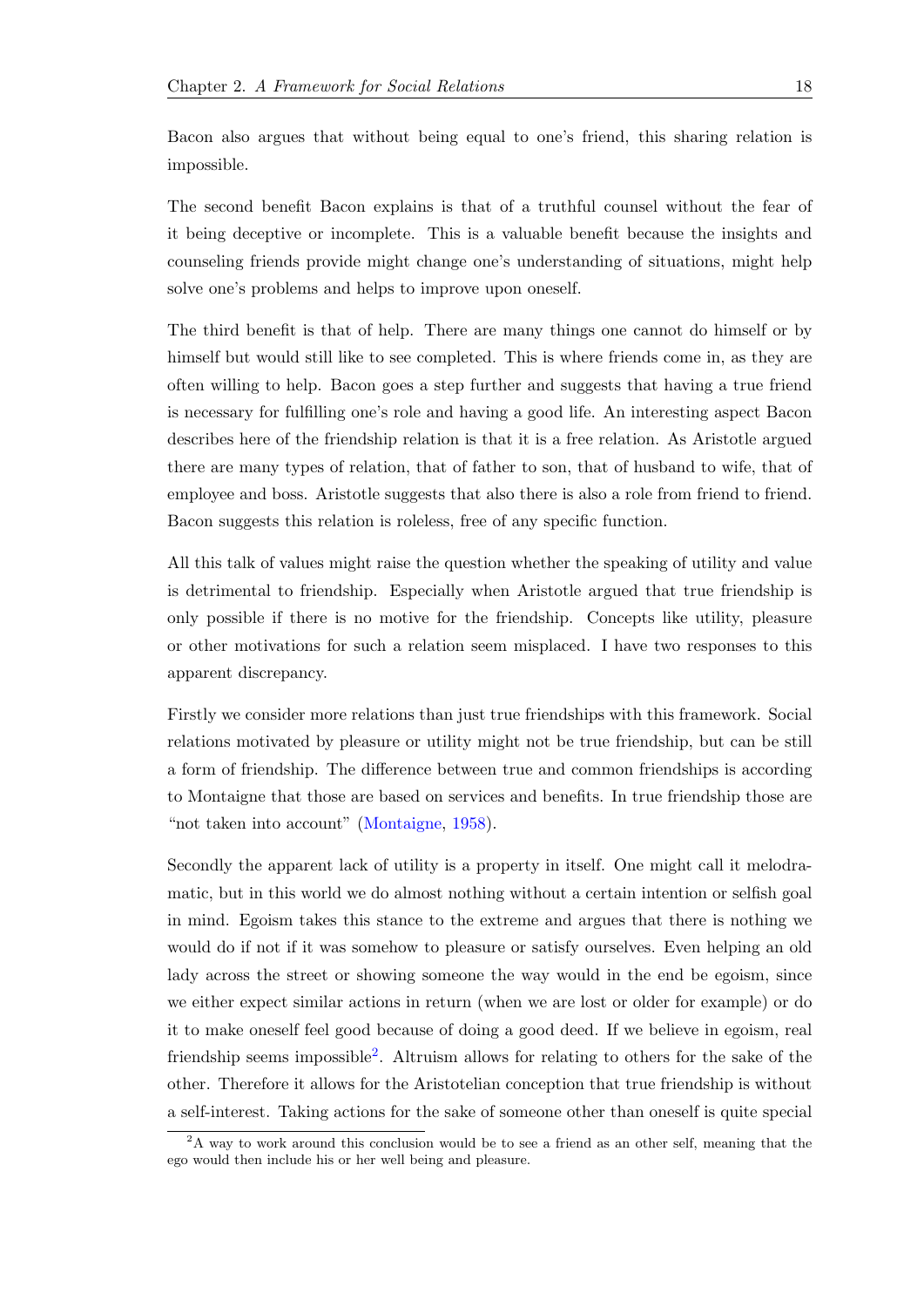in itself, therefore the lack of motivation, or utility for oneself is also a property of a relation that is worth mentioning.

#### **2.3.1.3 Interaction**

<span id="page-23-0"></span>Forming and keeping relationships of any kind involve a form of interaction. We could think of this interaction as being-in languages, verbal or written, and being-about subjects. Lewis argued that friendships always have an intention, something for it to be about. Therefore the being-about is what is most important for this category. Although having a common language is obviously also important for communication.

Interaction about specific subjects can be done in a variety of ways, including shared activities, talking about mutual interests. Also sharing the friendship among other friends can be seen as a form of interacting, as that will allow you to observe a friend in a way previously unknown to you (Lewis, 1960).

The name 'shared activities' is rather self-explanatory. Shared, meaning together, and activities, pretty much anything t[hat both frien](#page-91-0)ds would like to do. Telfer argues that there are three types of shared activity, that of reciprocal services, mutual contact and joint pursuits. Telfer argues that we really need to have shared activities because just 'wanting' to act, is not enough. We should act upon our feelings (passions) otherwise there is no friendship.

In his lecture about friendship, Kant (1930) explains that it would be loathsome to share everything with a friend. He claims that there are things that for the sake of the friend, are not shared. Friends are not necessarily concerned with everyday trivialities that concerns the other. For examp[le, one woul](#page-91-1)d not need to know whether or not his friend is married or has a sick father or any of those things. Lewis writes: "Do you see the same truth? That is the real question friends are concerned with".

As mentioned before, friendship is about something, as subject, that mutually interests both in the relation. This can be more than one thing of course. A very special kind of mutual interest would be in each others bodies, sexually. Lewis would put that desire under the love, Eros. Whereas in friendship the intentionality is towards an outside thing - In Eros it is pointed inwards, toward the relation itself. This also means that the interest in that relation cannot be shared with others. Lewis argues that unlike in Eros, in Friendship the number two is not the best as one can never fully bring out all the different aspects of a person on his own. Part of the aspects normally hidden from view for one friend, can come to light when the group of friends is bigger. "Dividing is not taking away, but rather increasing it for all".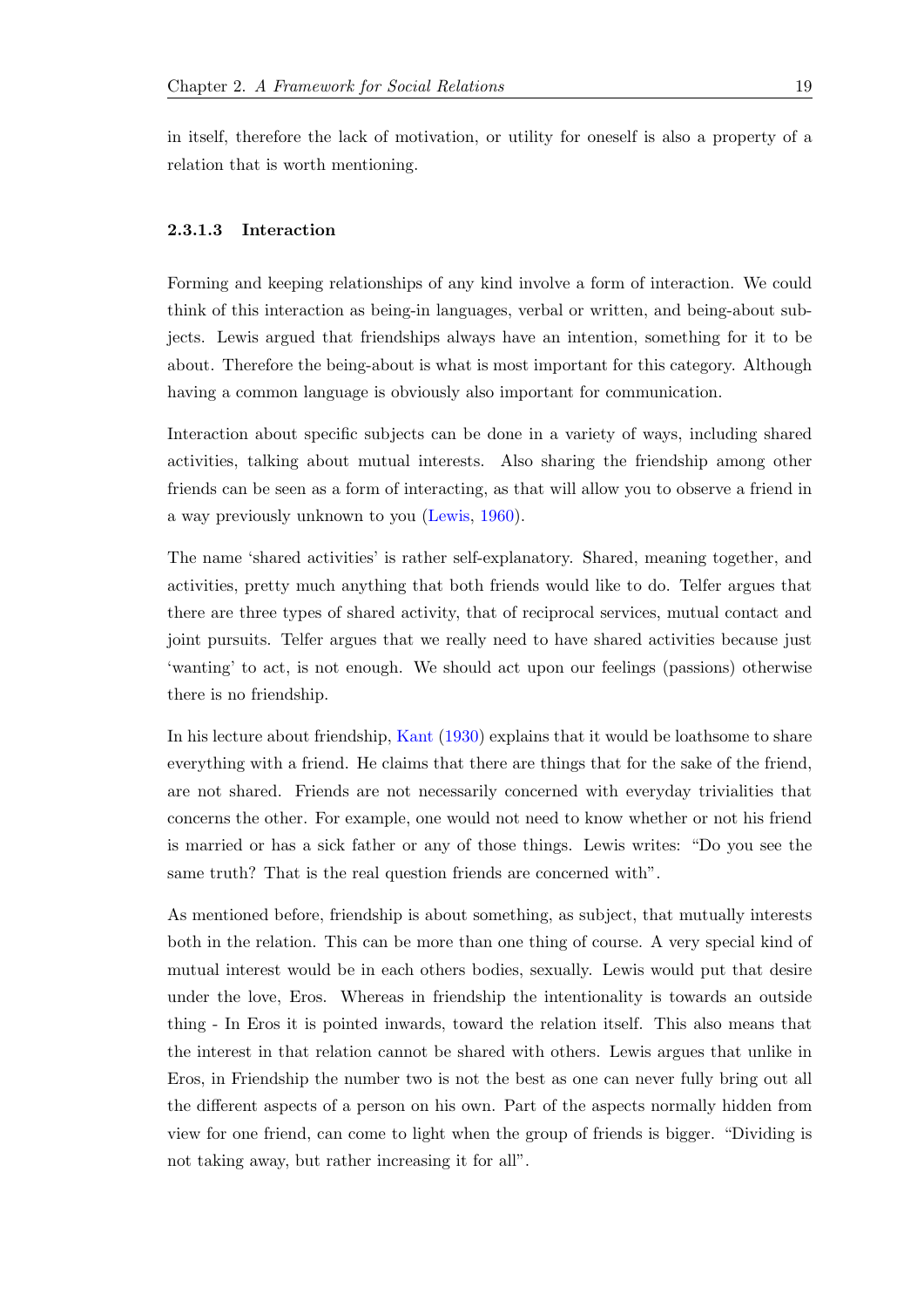#### **2.3.1.4 Admiration**

<span id="page-24-0"></span>Telfer argues that there are three necessary conditions of friendship; shared activities, passions and acknowledgement. Shared activities and passions were mentioned in Interaction and Affection respectively, but acknowledgement finds its place in this category. With acknowledgement Telfer means to voice the objection that choice is required in mutual friendships. Acknowledgement functions as a way to check whether both parties have the same passions and as a social contract for further shared activities. Mutual acknowledgement of the friendship 'contract' is not all there is to this however.

Admiration, trust, respect, virtue and equality are all part of social relations. For example a difference between friends and family can be found in this category. The way, or reason, we respect our family is different than the way we respect our friends.

Virtue and what type of virtues seem to affect with type of love, and therefore the type of friendship that exists between persons. Aristotle writes that the love and friendship between father and son, is of a different kind than that between a man and a woman, or a ruler and its subjects (NE vii 1158b). Also these relations are asymmetrical in nature. As the love from father to son, is different from the love from son to father.

Equality in Aristotle's friendship theory is also a rather interesting concept. Aristotle differentiates between equality in justice and equality between friends. He writes that equality in friendships where one friend is better man (in status or virtue) than another, the better friend should also receive more love than the other. An increase in the gap between friends could cause a friendship to dissolve.

Cicero's conception of friendship seems in line with the role goodwill plays in Aristotle. Goodwill also seems to be a form of unconditional love rooted in human nature according to Cicero and Aristotle. Cicero goes further, and claims that being self-sufficient is required for entering into a true and lasting friendship, because when friendship is based on any expectations, fears or promises, a change of circumstances would most likely end it. (Cicero: D.A. 53) Cicero also tells us that self-confidence and being a virtuous person helps at making and keeping friends. Friendship is also based on the mutual acknowledgement of each other's virtues.

With this property I hope to capture the reasoning behind engaging into social relations, but also the reasoning behind keeping them. This seems to avoid the ancient discussion whether or not similarity plays a role in friendship. Empirical research done by Kandel and Denise suggest that similarity is relatively unimportant (Kandel, 1978). So here I argue that it is not similarity but instead admiration that plays this role. We do not require to have the same set of virtues, or the same set of skills or interest in order to be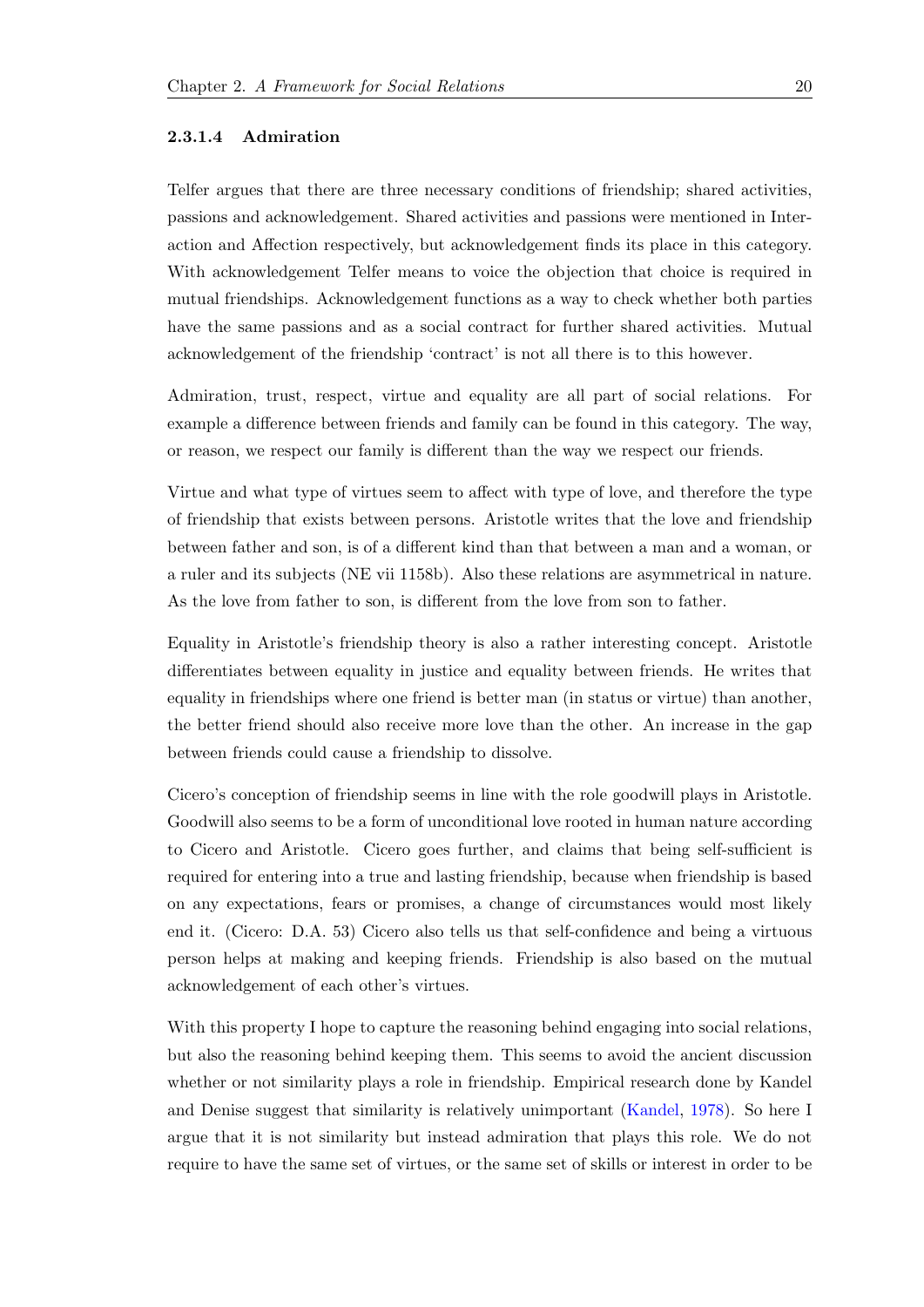friends. What is important in the friendship social relation is the acknowledgement of each other as one is. Other empirical research (GonzáLez et al., 2004) suggest that admiration and mutual respect are one of the most important characteristics for friendship in for example Cuba, whereas it suggested that in Canada shared activities are more important.

## **2.4 Applying the framework**

<span id="page-25-0"></span>Now that we have established our framework based on friendship theory, it would be nice to see how it works when we apply it to common relations. In the examples I will discuss a friendship relation, a family relation, a business relation, an admiration relation, and finally the relation to a significant other.

#### **2.4.1 Friendship**

<span id="page-25-1"></span>If a framework based on friendship theory could not describe friendship properly, then there must be something wrong with the framework. Therefore the first step will be to show that friendship is indeed nicely described by the framework.

The shortest description of friendship using the framework would be: 'high affection', 'irrelevant utility', 'high interaction' and 'medium admiration'.

Let me explain. 'High affection' is the result of our concern for the wellbeing of our friends. Simply said, would you cry if person 'X' would die? The answer would correspond with the level of affection one would have towards person 'X'. The affection scale seems to be continuous, since it makes sense to ask whether you hold more affection towards person 'M' (your mother for example) more than person 'F' (i.e. your father). Even though both might be a relatively high amount, one could be higher than others.

Even though affection seems to be a continuous scale, I propose we denote affection as having four modes. High affection, medium affection and low (or No) affection and irrelevant.

'Irrelevant utility' comes partly from the point made by aristotle that true friends are not for the sake of any secondary reasons like pleasure or utility, but that does not mean that friendship is without its uses. On the contrary, friendship is quite useful for our well being, and much pleasure and utility can be derived from it (asking for a favour). Although also negative utility or pleasure can result of it, when friends ask for a favour, or the pain from the loss of friendship. Like affection, utility seems to be a continuous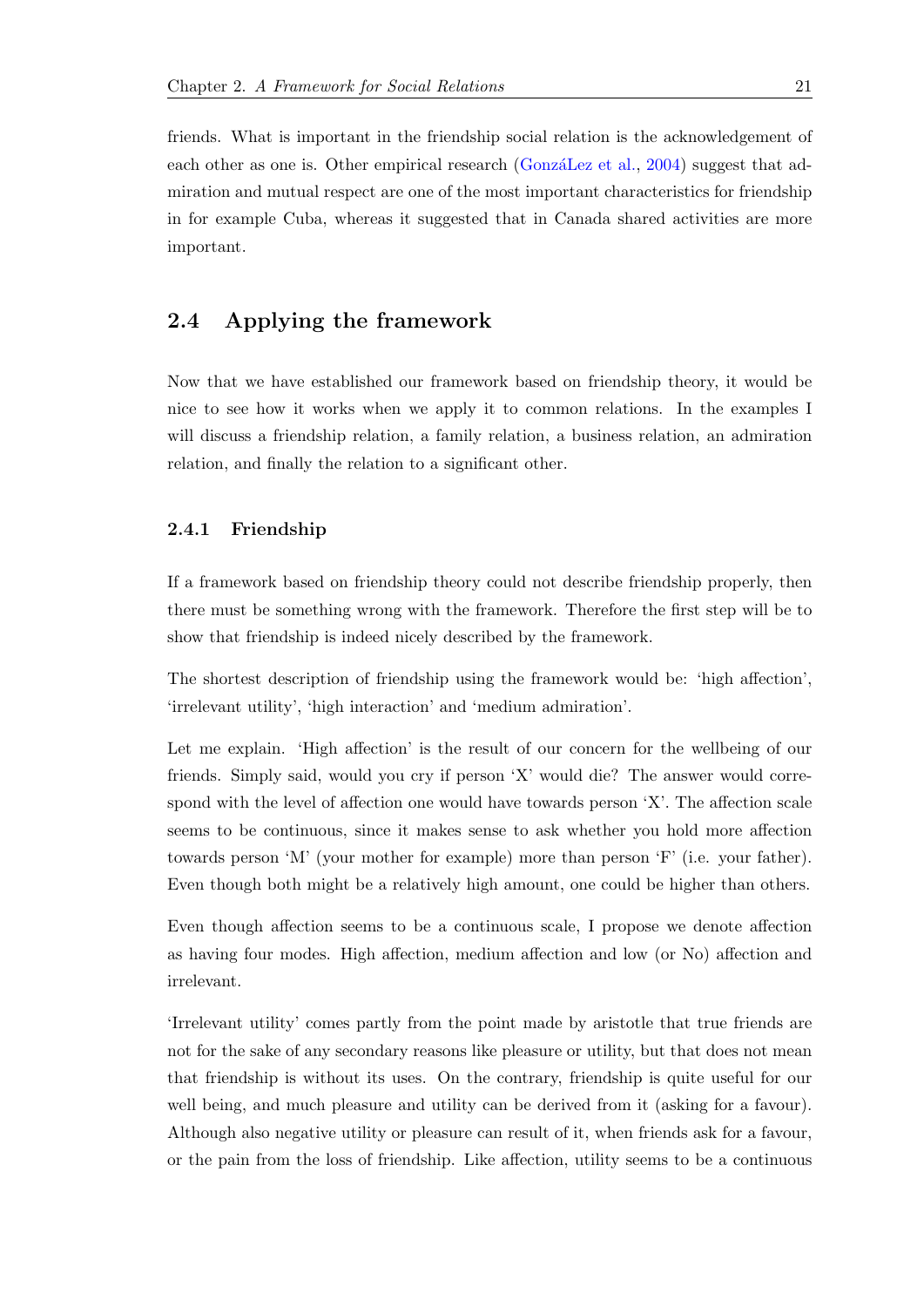

FIGURE 2.1: A friendship social relation.

scale, but for the purposes of the framework the four distinct modes seems more useful for comparison. Since for friendship the utility of friendship can vary greatly among the different friendships, and since it does not really matter, a value of 'irrelevant' seems most appropriate. One should not confuse irellevant with not required. It is quite required for a friendship relation to have an irrelevant utility, as it is one of its main characteristics.

'High interaction' comes from the points made by Telfer that we need shared activities to form and keep friendships. Furthermore we go out of our way to engage with friends in activities. Even though not for all friendships the number of times that one has shared activities is very high, the quality of the interactions are most likely quite high instead. Similar to affection and utility, interaction seems to have a continuous scale, and similar to affection and utility I propose the high-medium-low-irrelevant denotations for the scale so we can compare easily.

'Medium admiration' is the result of Aristotle's argumentation that we like our friends for their virtues, but that we posses similar virtues ourselves. We do respect each other, but it is not 'looking up' to nor 'looking down' on a friend, since a friend is truly our equal. Therefore it is 'medium admiration'. Similar to the other three properties I stick to the four-value scale even though the actual property seems to be a continuous scale as well.

One final point about this relation is that friendship is necessarily symmetrical, and therefore all parties in the friendship relation have these properties. We will see in the examples below that not all relations are of this nature.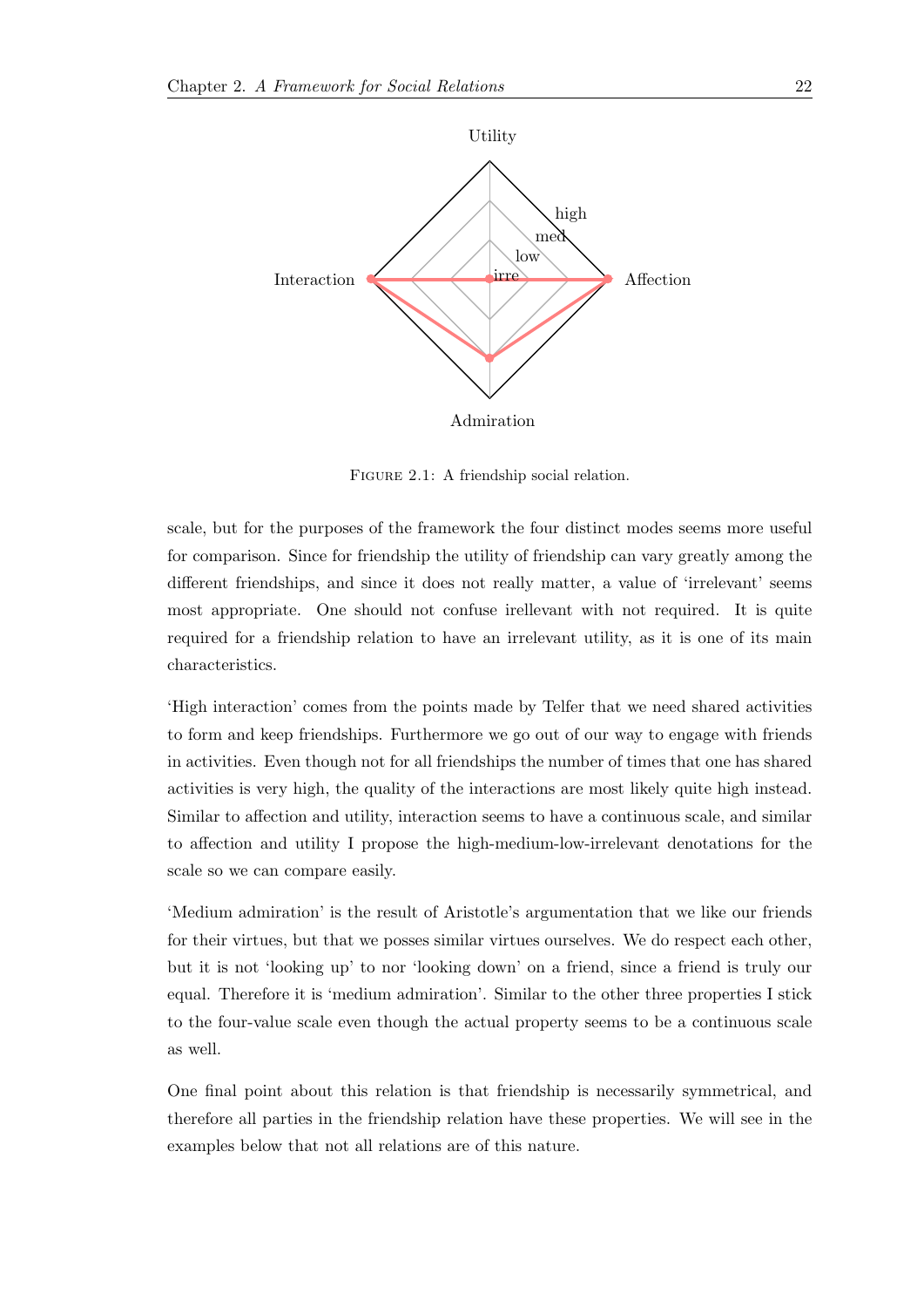I claim that the combination of 'high affection', 'irrelevant utility', 'high interaction' and 'medium admiration' symmetrically for both parties is unique to friendship. The challenge is to find a relation that has this same set of properties.

#### **2.4.2 A family relation**

<span id="page-27-0"></span>The closest thing to friendship seems to be that of a family relationship, but as will be shown this relation still different in the way one describes it. Actually, family relations are quite diverse and have multiple instances and different interpretations. Note that it is definitely not impossible to be friends with one of your kin, and therefore have a relation that is even more like that of friendship than the relations I describe here. Also note that I talk about stereotypical family relations. I am aware that many families are broken and that these family relations will not apply to all families.

For this application of the framework, I categorise family relations in two groups. 'Parent-Child' and a 'Sibling relation'.

Let us start with parent-child, as that seems one of the more obvious examples. It seems clear that for both parent and child 'Affection' should be high. Since we can assume that a good parent cares for his or her child, and that a child cares for his or her parent.

The utility is different for both parties. Whereas the utility for the child is high, since he or she is quite dependant on the parent, the utility for the parent is rather low. Since generally speaking a (young) child is a burden. Of course pleasure and utility might result from having a child, but that should not be a primary concern. Therefore utility for parents is low or medium at best.

Interaction is high for both parties<sup>3</sup> as both engage in a lot of shared activities and conversation.

Finally admiration is also non-sy[mm](#page-27-1)etrical between the relations, as a child should ideally look up to his or her parents. Whereas a parent should set an example for his or her child. Admiration for a child might come when he or she is grown up and is able of surpassing his or her parents on any ground. I will discuss such a situation later in the sibling relationship. Thus, the admiration for parent to child is low, whereas the admiration for child to parent should be high. Note that as the child grows up to be an equal, I argue that the relation becomes close to a sibling relationship and finally might

<span id="page-27-1"></span><sup>&</sup>lt;sup>3</sup>It might seem that Interaction is necessarily symmetrical for both parties. As me having a high interaction with you must logically mean that you have a high interaction towards me. However imagine cases of stalkers or celebrities. In these cases there is often a one-way interaction channel that disrupts the symmetry of this property. One could argue that this is not interaction, a stalker could believe (wrongly) that a celebrity is in love with him or her and interacts with him or her through delusions of reference. See erotomania as a related psychological disorder.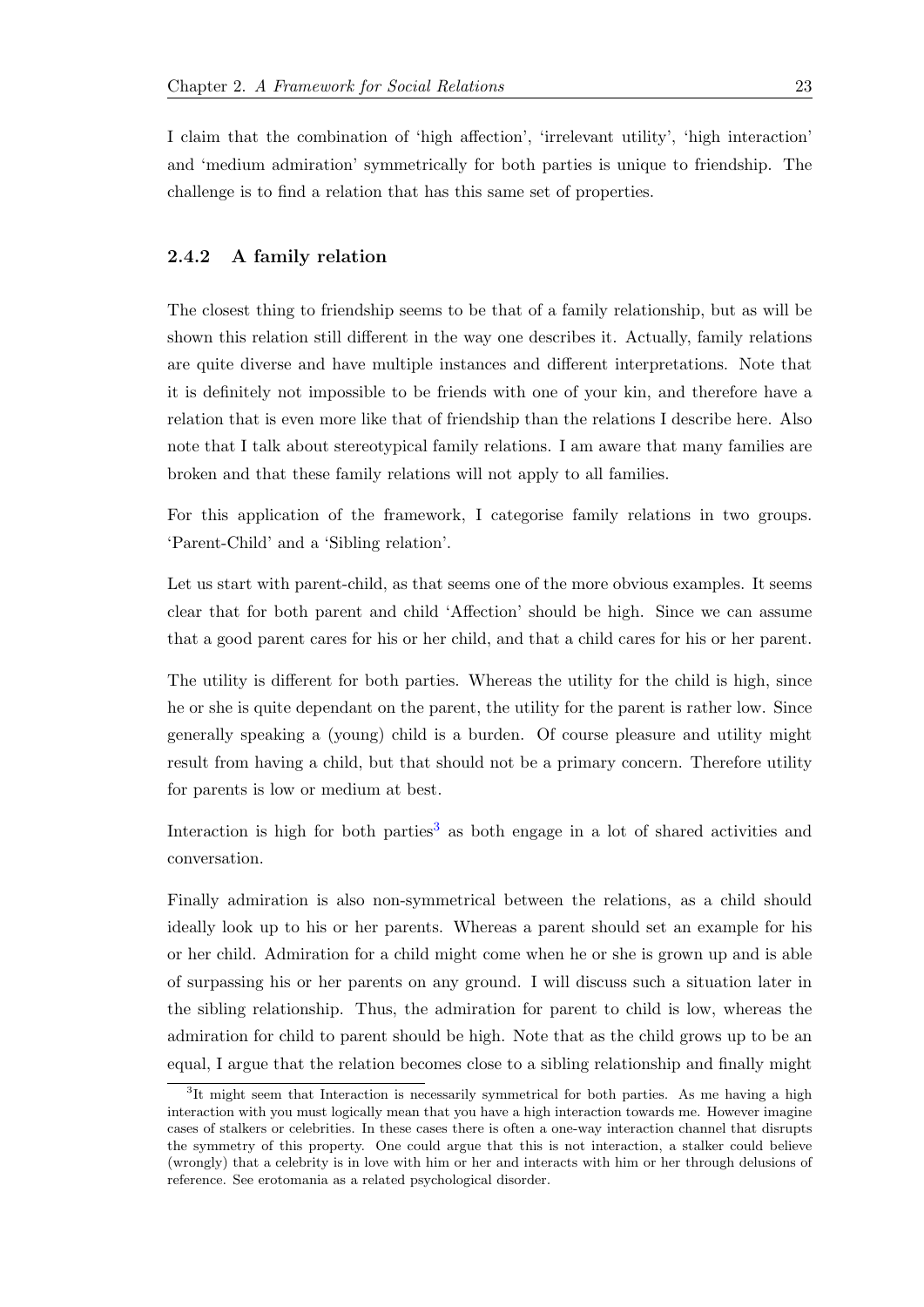even revert to a reversed parent-child relation when the child takes care of his or her elderly parents. Note that the relation is not necessarily restricted to child-parents, also grandparents, uncles and perhaps teachers can be described in this way.



Figure 2.2: Parent-Child (red) and Child-Parent (blue) FIGURE 2.3: Sibling relation.

A sibling relation is a bit different than a child-parent relation. As for the most part siblings are more equal and often compete with each other at play. Depending on the age difference, this equality might differ and become more like a parent-child than a sibling relation. This equality can be found back if the properties are symmetrical between the siblings.

Generally speaking, a sibling relation includes affection not dissimilar to parent-child, so let us call that 'high'. Utility is a bit different. Both parties might help each other from time to time, but are far from dependent on it, and might even battle for the utility parents provide. In most sibling relations I would put utility on medium or low, but I will go with medium for now. We can argue that interaction is ideally high between siblings-relations, as they play and grow up together, but it is often the case that they have different friends-groups and interests thus therefore have less shared activities of quality than friends have. Admiration can be shifted a bit to the elder brother or sister, but is generally less than that to parents. Siblings should neither look up to, or down on each other (unless the age difference is high, in which case it is closer to a parent-child relation), thus admiration is medium. Note that the sibling relation is quite close to friendship, and that it is quite likely that we could categorise certain siblings as being friends as well.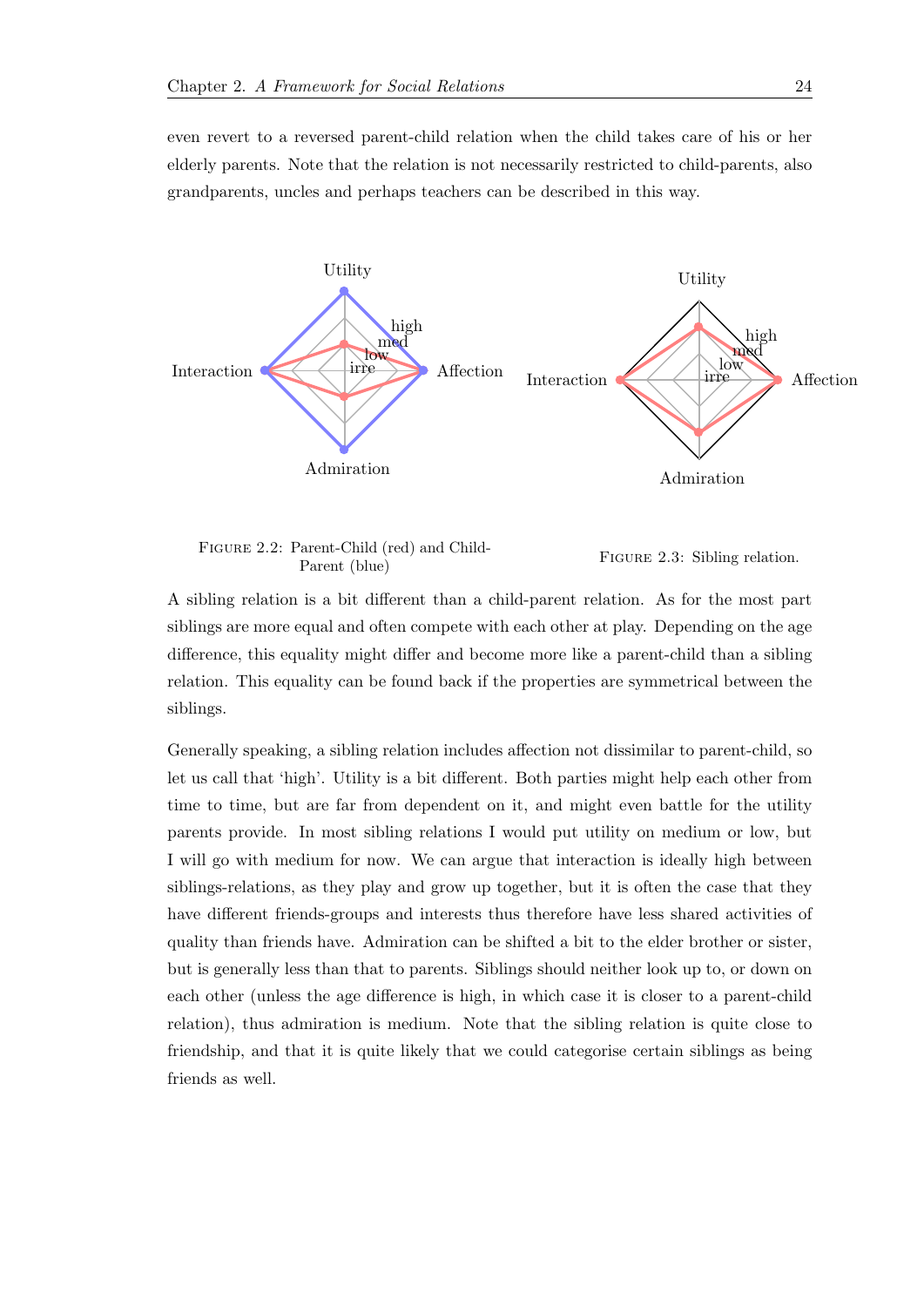

Figure 2.4: A business relation.

#### <span id="page-29-0"></span>**2.4.3 A business relation**

I take a business relation as example, because it is a typical example of where utility is the most important attribute for the existence of the relation. Therefore I will argue that a typical profile of such relation is low affection, high utility, medium interaction, medium admiration. Furthermore, the relation is symmetrical with these properties.

Low affection can be explained by arguing that the essence of a business relation is indeed business. Affection has no place in the pure form of this relation. If a different party can provide the same service for a lower cost there is nothing that would stop me from engaging with that other party instead. Therefore affection between these two business partners is quite low. That said, it might be quite common for business partners to become friends, and therefore have affection for one another.

High utility should be clear, the only reason the relation exists is because of the utility it provides for both parties. If one of the parties can no longer fulfill the agreed upon utility, the relation is terminated.

Medium interaction needs some explanation. Business partners can often talk a lot, talk sometimes, or almost not talk at all. What is key for my choice for medium interaction is that the interaction is always about the utility in the business relation. In a sense it is the closest thing to a love relation, as it is the only relation to talk about the (conditions for the) relation itself.

Admiration is medium simply for the fact that business partners should not look up or down on each other. If you would not trust the other person to be worth their promises, then you would not engage into a business relation with that person.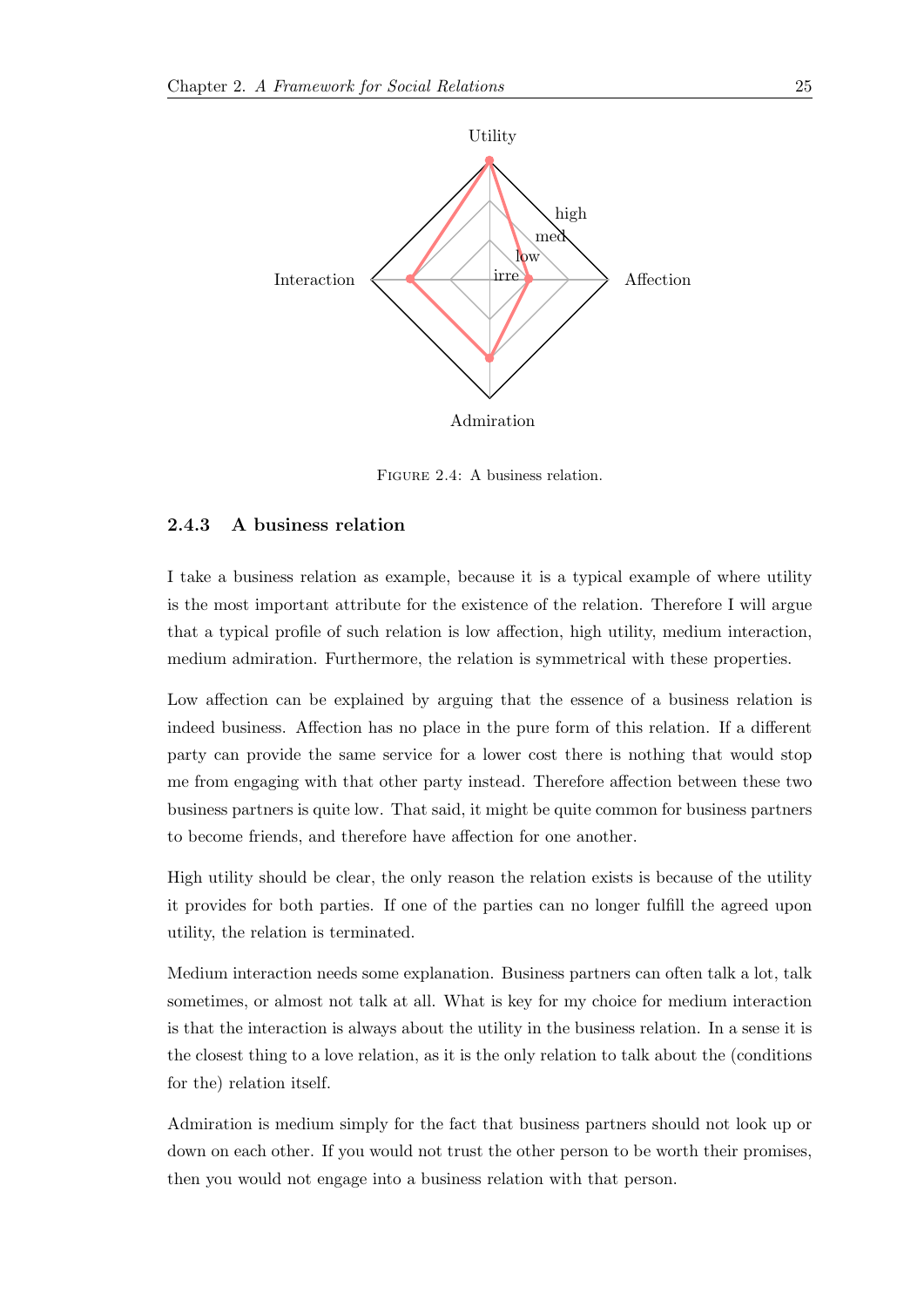Furthermore I argued that the relation is symmetrical. This is the case because all these properties should be the same for both parties. There is equality in a business relationship as it is based on mutual agreement, contracts and money. Both parties are dependant on each other. Also note that business relations can be extremely short in duration. In a sense when you walk into a store and try to buy something at the checkout, you engage into a short business relation with the cashier. Which is dissolved the moment you walk out of the store<sup>4</sup>.

#### **2.4.4 Admiration relation**

<span id="page-30-0"></span>You might have noticed that, so far most relations have had 'medium admiration'. So you might have started wondering if there would be relations that have admiration as their primary attribute. One of such relations would be a fan-artist relation. This relation is characterised by high affection, high utility, low interaction and High Admiration for the artist from the fan. While the artist has a low affection, high utility, low interaction and low admiration for the the fan.

High affection form the fan towards the artist can be explained by the amount of time a stereotypical fan would spend to find out all the news, songs or movies concerning that specific artist. I don't think a fan relation can be explained by just admiration for a specific artist, nor just affection for their works. A real fan should also be concerned with the well being of the artist, a high form of affection from a distance. For the artist it is low affection, because he probably did not know this specific fan existed.

Important to note is that the framework is designed for one on one relations, and not for relations regarding big groups of people. One could for example argue that even though the artist has little to no admiration for a single unknown fan, he does have an admiration for the fanbase as a group. In a sense this is not a direct problem for the framework, but it is not a subject required for this thesis.

High utility for the fan and for the artist. The fan gets pleasure from the works and/or existence of the artist, and the artist probably gets satisfaction or money from such fans. Low Interaction for both since they do not undertake any shared activities or interaction in general. The reasoning behind a low interaction (instead of irrelevant) is that irrelevant would allow for any level of interaction, while in this case it is clear that interaction is at a minimum.

<sup>&</sup>lt;sup>4</sup> Although one could argue that in the case of a store, customer binding would require an ongoing social relation with a customer. This is not a social relation with the cashier, but instead with the company/brand.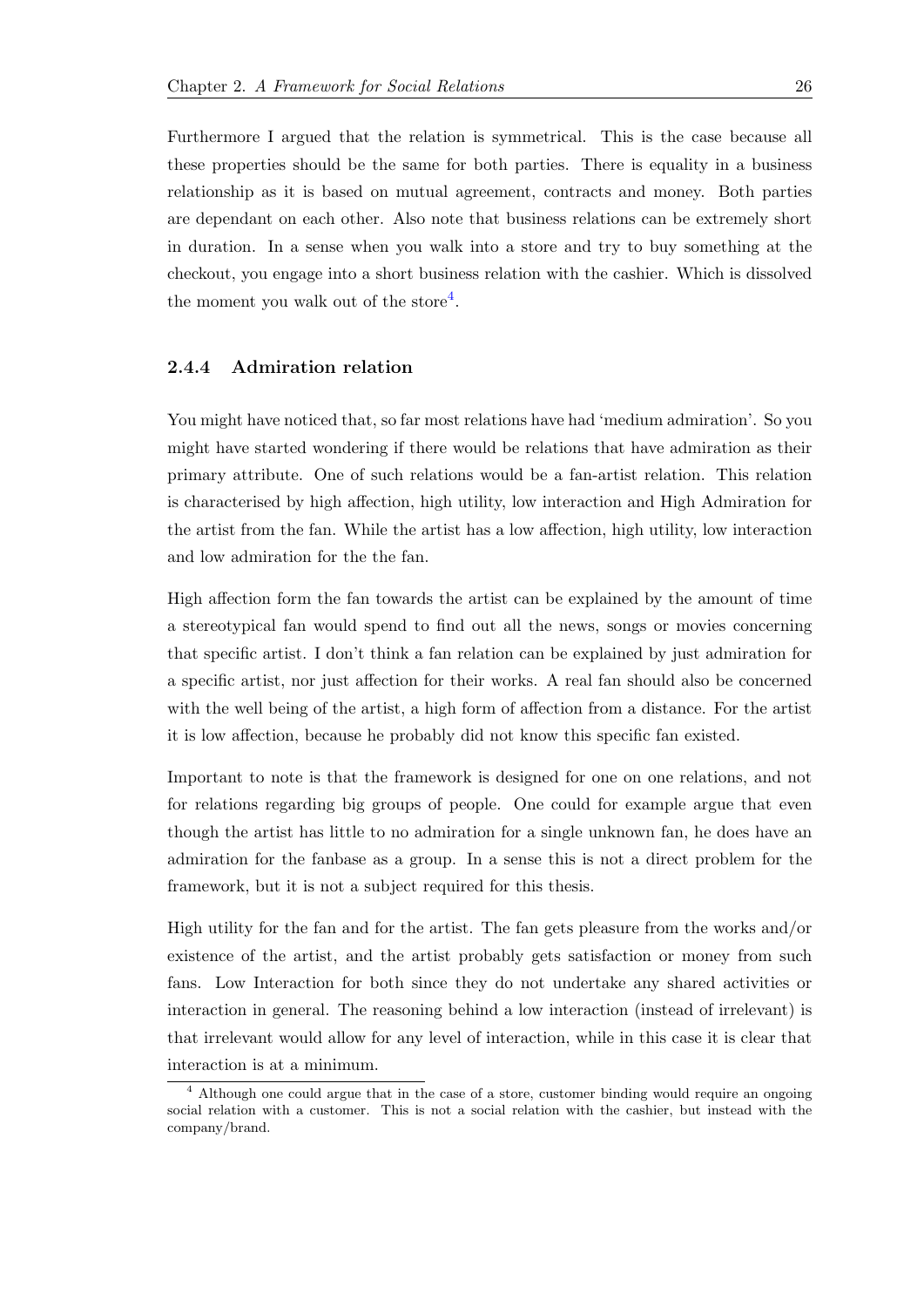

Figure 2.5: Artist-fan in blue, and fan-artist in red.

High admiration from the fan to the artist was the primary attribute for this relation. A fan really looks up to the artist in question. The artist however, as he is most likely not really aware of the existence of the fan, also has no admiration for him. Therefore I categorize that relation as low admiration.

Relations like stalker-victim or any of those sort are similar to this relation as it is similarly asymmetrical in terms of affection and admiration although that relation has more interaction.

#### <span id="page-31-0"></span>**2.4.5 Significant Other**

Perhaps the most important relation for a human is that of the significant other, this is also one of the most problematic for the framework to handle. I argued before that the significant other relation does not really fit into this framework. This is because the relation is different in the sense that the relation is about the relation, instead about something outside of the relation. The only relation that has a similar property, the business relation, at least still has the business utility for the relation to be about. That said, lets see what happens if we apply the framework to this relation.

I think it goes without explaining that affection should be high in the significant other relation. Utility is harder, but I'd put it at irrelevant, since a significant other can cause pleasure as well as pain, the amount of utility really gained from a love relationship should be irrelevant unless some form of deception is in play. Interaction between significant others should be high, and admiration between the two should be medium since lovers, like friends, neither should look up or down on the other too much.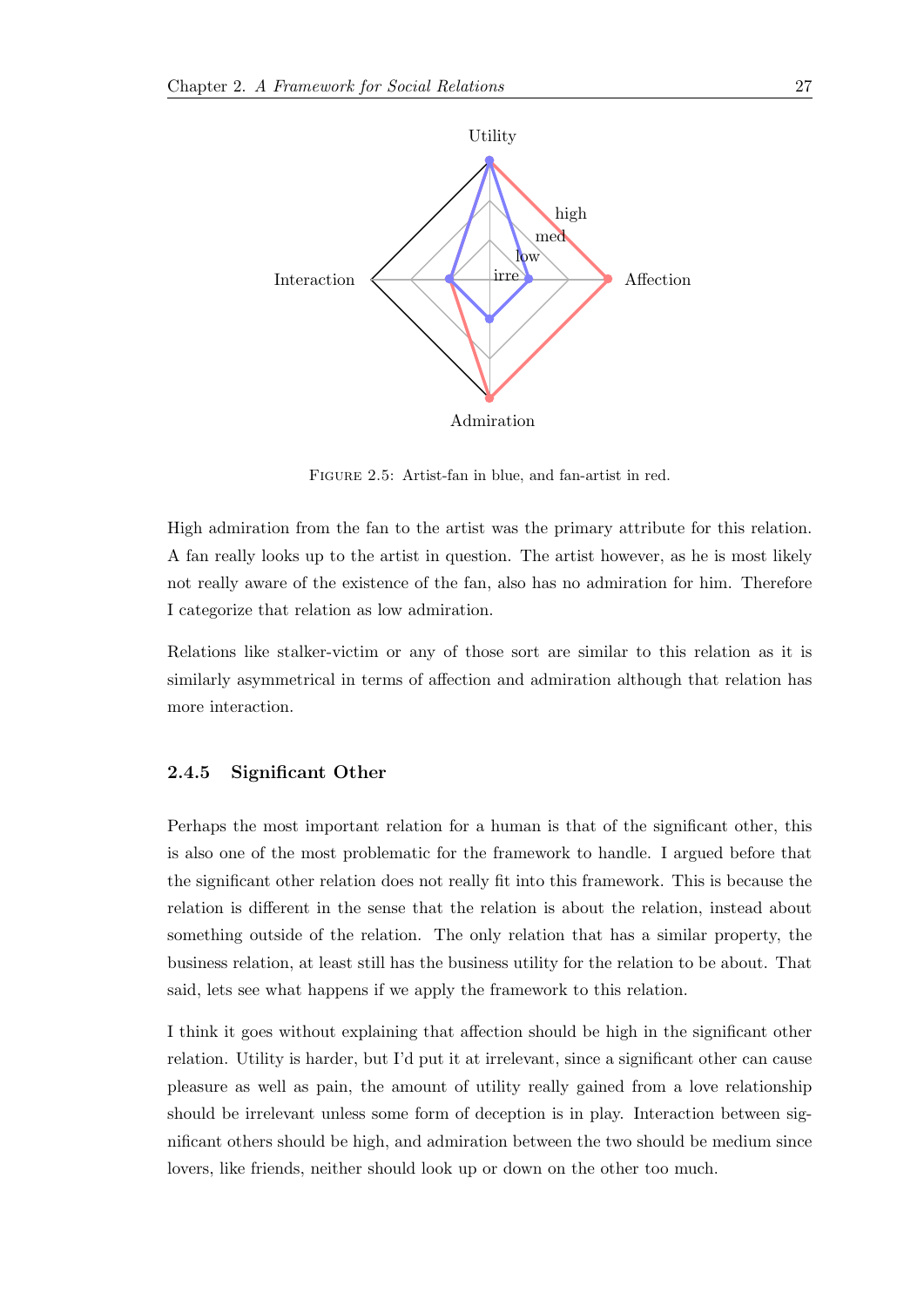

FIGURE 2.6: A significant other.

We can all imagine marriages that do not hold to these properties at all. A man might beat his wife, cheat on her and whatnot. We could even imagine marriages where all affection is gone. Perhaps from poetic considerations I'd like to reserve the term 'significant other' for relations that are working out. Relations in which both parties love each other. Let us move on with that in mind.

A close reader might have noticed that the values I gave to affection, utility, interaction and admiration in the significant other relation are the same as the values in a friendship relation. That would mean that according to the framework, there is no difference between a good friend and a significant other. This is problematic, as there is a clear difference. As Lewis argued, the type of love is of a different kind (as it includes eros) in a significant other relation. Also, as mentioned above, the intention, the relation is about the relation itself. Lovers talk of the love they have for one another. So if we wish to include significant others in the framework we would need to come up with another property.

This property could either be an aspect of affection, that denoted whether or not eros is in play. This could also help identify and describe cases such as prostitutes or to make it complete, 'friends with benefits'. I prefer however, to solve those cases by moving eros related activities to the pleasure utility.

Another option is to make a new property that denotes whether or not the intention (the reason for the relation) refers to itself or to an external object or subject. Internal relations, a relation that refers to itself, would be specific for love. Whereas the external predicate would denote all other relations.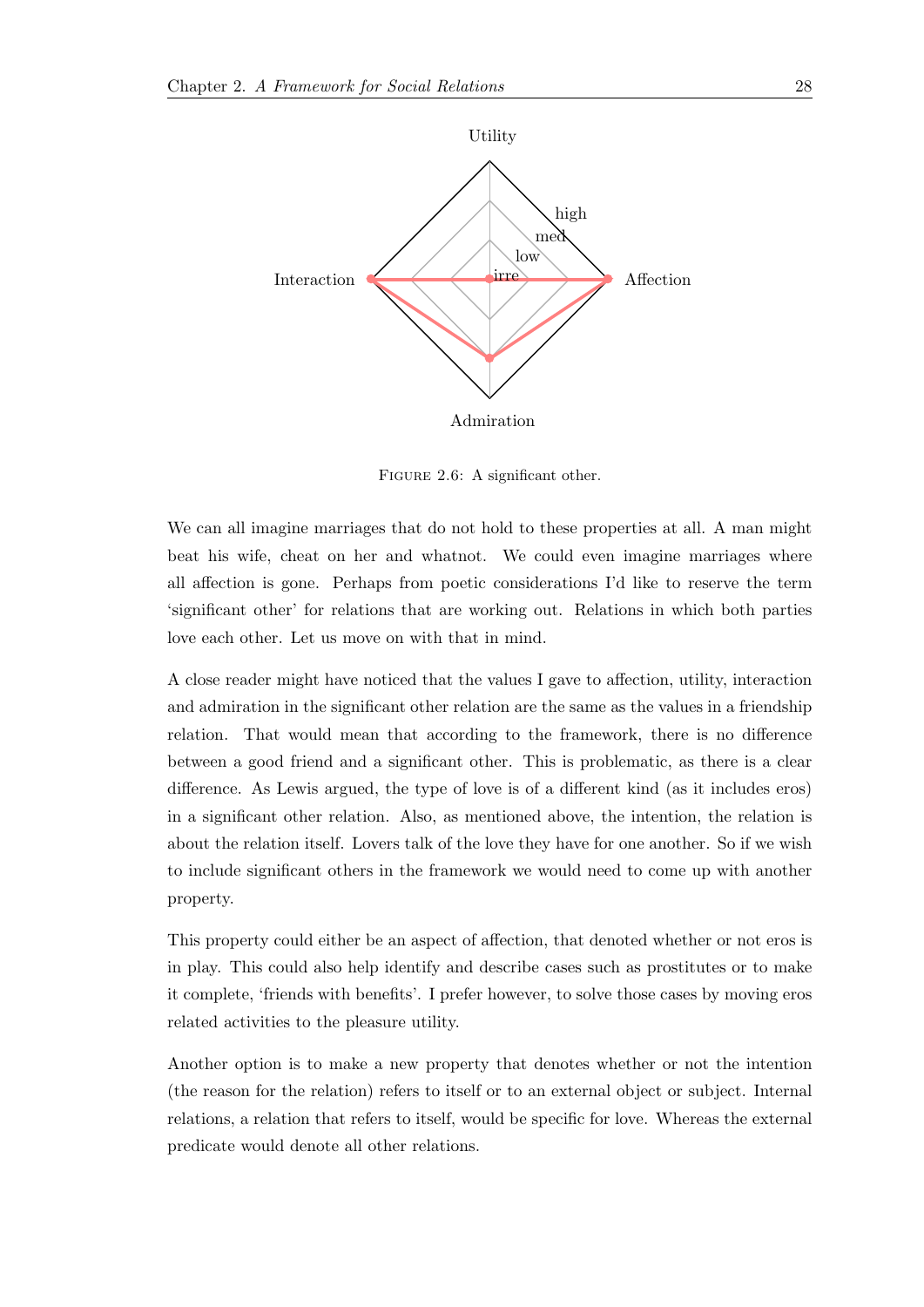I prefer the second solution as it describes best what the most important difference is and since the framework is meant to be a close description of reality it seems best to include it in this way if the addition of significant others in the framework is required.

### <span id="page-33-0"></span>**2.5 Concluding**

In this chapter I argued that we can make a framework based on the properties of friendship that can identify the different relations between humans. The framework has four properties; affection, utility, interaction and admiration which can each hold four values; low, medium, high and irrelevant. It also has two labels, symmetry and intention, which hold the values, symmetric/asymmetric and internal/external respectively. The idea is that each combination of those properties and labels denotes a unique human to human relation, and that it is exhaustive.

So now that we have the framework for human-human relations, can it be used on nonhumans? The point of this thesis is to find out whether or not we can describe certain human-artificial agent relations in terms of human-human relations. This can only be done if it would make sense to apply the properties of human-human relations to those human-artificial agent relations.

In the third chapter, an overview of the technological possibilities of now and in the near future will be categorized into abilities that are needed to reach a certain value in one of the properties of the framework. The fourth chapter will discuss philosophical problems with assigning human emotions and thoughts to artificial agents. Finally in the fifth chapter we will discuss to which extent human-artificial agent relations can mimic or replace human-human relations.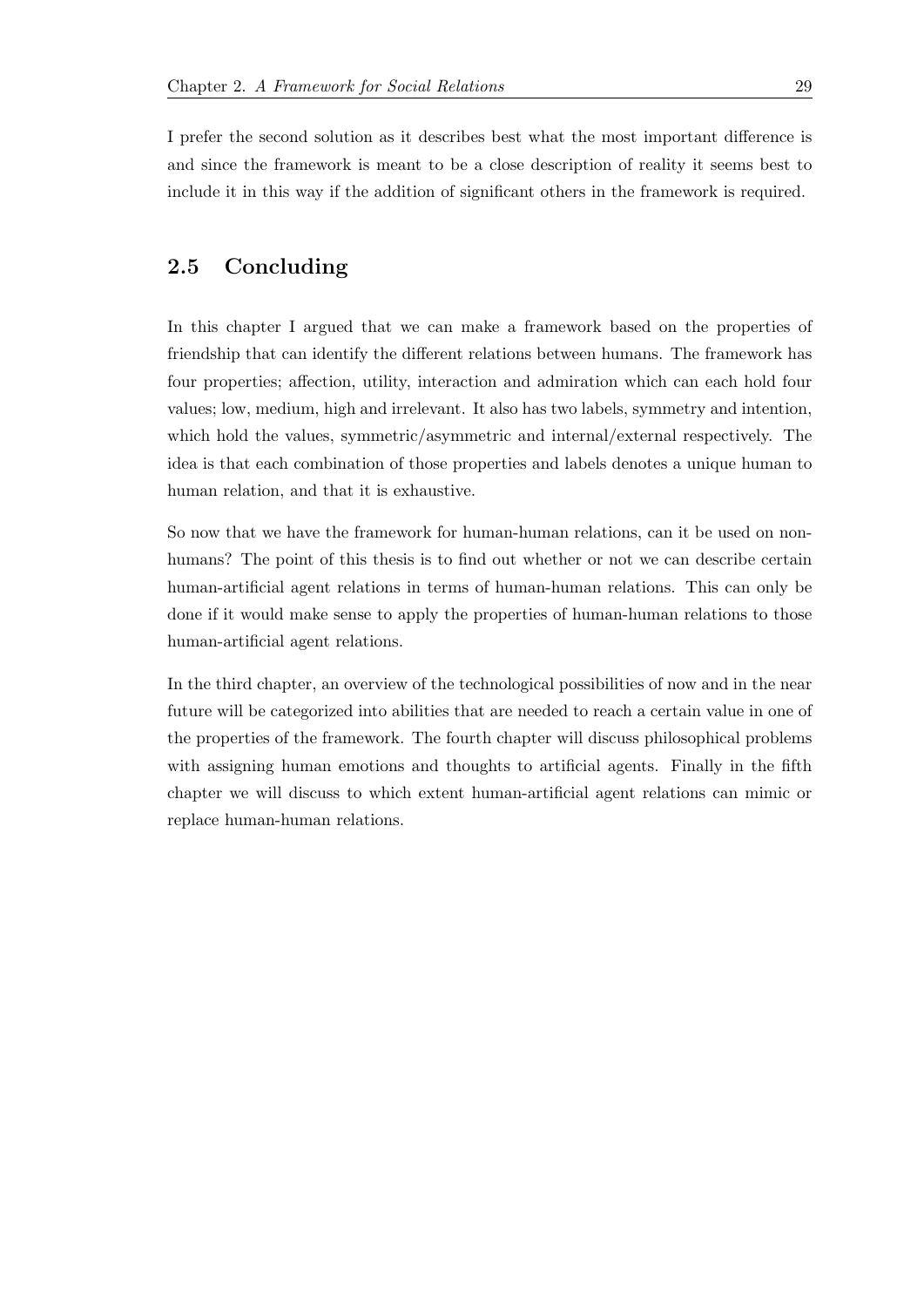## <span id="page-34-0"></span>**Chapter 3**

# **The capabilities of artificial agents in the context of human relations**

### **3.1 Introduction**

<span id="page-34-1"></span>In the last chapter we discussed a framework consisting of four properties that describe important aspects of human-human relations. Before we can apply the framework to non-humans such as affectionate computers, we need to discuss two things. Firstly what entity is it that we are describing? And secondly, is it conceptually possible to apply these human properties to artificial agents? The former part of the question is what this chapter will be about. The second question will be dealt with in chapter 4.

So the concern of this chapter is finding out what the capabilities of artificial agents, robots or virtual avatars exactly are. One of the problems with ascribing properties like trust, virtue or emotions to technology is that these are too vague or too complex for developers to implement. Lucivero proposes a framework to tackle a similar problem. The problem she faces was the problem of reliable promises and expectations. One of the most important factors in this problem is that researchers and scientists are not politically neutral and must fight for funding. This means that they would often promise more radical achievements than is likely to result from the research. Lucivero et al. (2011) argues we should create a 'thick description' that looks at three things in order to achieve a more likely scenario. Firstly it should look at the technical feasibility of the proposed technology. This means that we should look at whether d[evelopers](#page-91-2) [or sci](#page-91-2)e[ntists](#page-91-2) have a direction of a solution in mind when it comes to the technical challenges of the end-product. Secondly it should look at the social usability. Which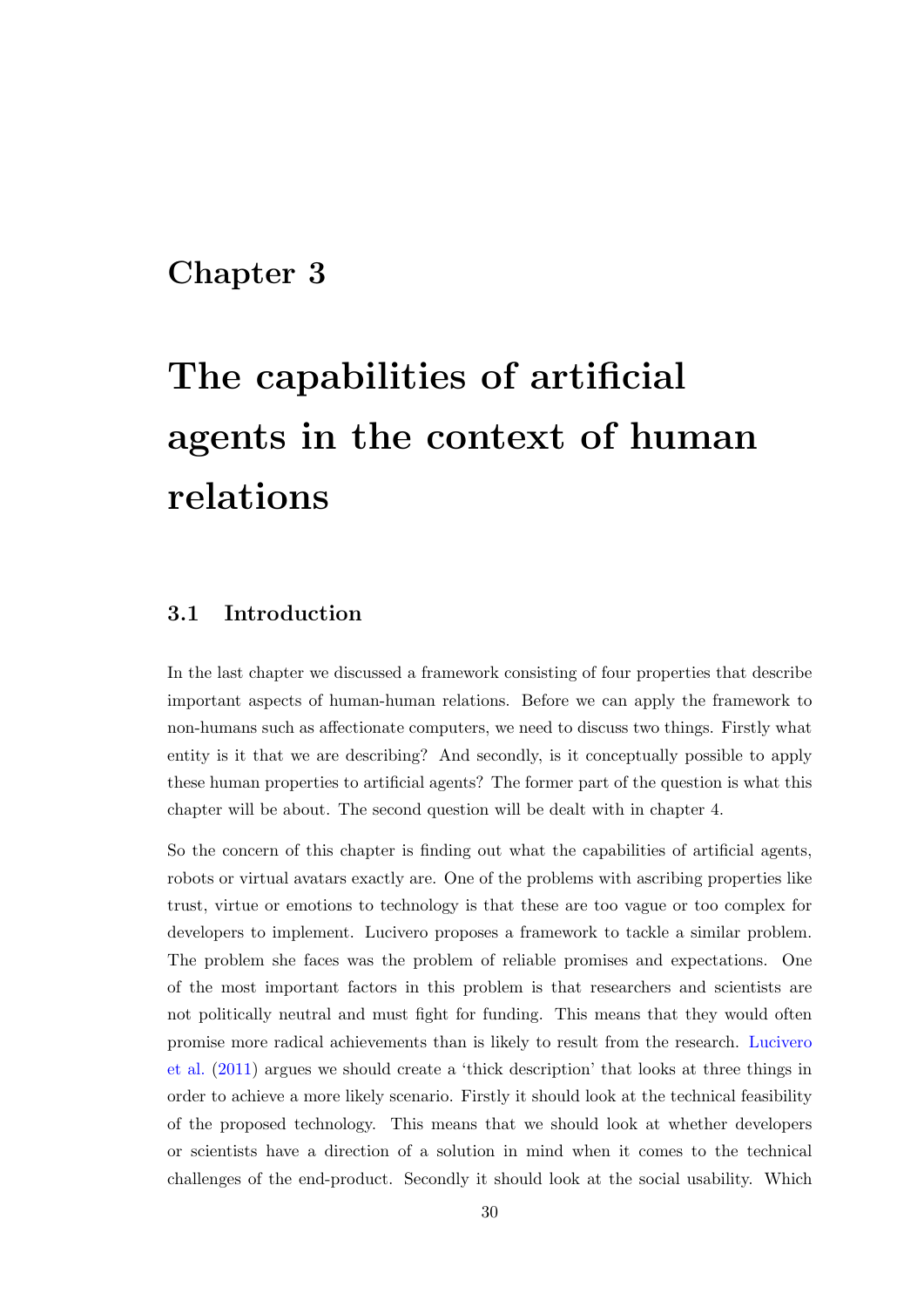means that we should look at what actions will be required of humans in the various roles related to the technology. Finally we should look at the ethical desirability of the technology. This includes an effort to overcome the pre-existing ethical debate about the subject, since that might be based on wrong technical and social factors. Furthermore it should try to incorporate that our moral standards change in regard of new technological advancements.

So this chapter will use Lucivero's framework to look at the technical feasibility of robots and artificial agents of the highest level of complexity. Then we will take a look at the social usability of the robots and artificial agents. How would such robots be used? Finally we will take a short look at the ethical debate surrounding robots, as it addresses a core issue of this thesis.

## **3.2 Technical Feasibility**

<span id="page-35-0"></span>This section discusses the technical feasibility of robots and artificial agents. The first step for discussing the technical feasibility is to define exactly what is meant by robots and artificial agents, and sometimes affectionate computers or virtual agents. Note that this thesis is limited to the current and near future technologies, which means that a technology should not only theoretically be possible, but also in practice to some extent.

Since the goal of the thesis is to find out the highest type of social relation(s) (i.e. friendship) we could have with these technical agents there is no need to describe the lowest border of the technology, as it is of little importance to argue whether the DaVinci operating robot should really count as a robot or as merely a complex tool. Personally I opt for a strong definition of robots that includes a strong sense of autonomy and a complex artificial intelligence, but that does not solve the problem of defining robots. It only moves the border to a higher standard. Now the problem lies in defining 'strong' and 'complex' and show that certain things do not posses this property. An unrewarding task. Instead for any definition of robot and artificial agent one may chose the thesis will hold, as long as the chosen definition of robot is weaker than the one here. Weaker in this sense means that one allows strictly (thus only adding, not replacing) more to be artificial agents or robots than defined here. A stronger definition of robot than defined here might cause problems, as it requires more than a strong autonomy and complex AI, although there doesn't seem to be a realistic<sup>1</sup> stronger definition that would cause a problem.

<sup>&</sup>lt;sup>1</sup> One could define a robot as a potato. Although stronger than my definition of a robot, that does not seem to be a realistic definition.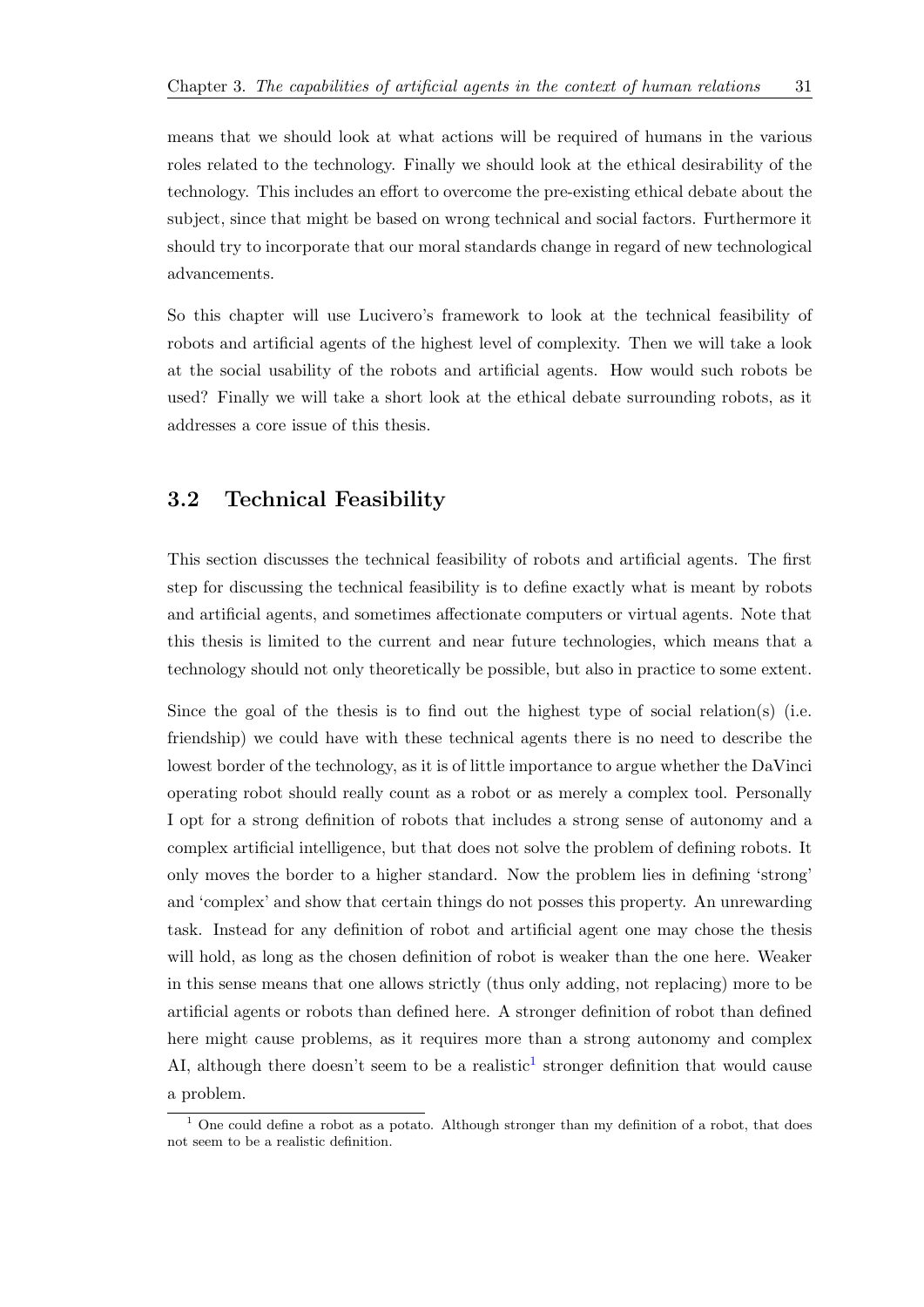Wynsberghe (2012) lists a number of capabilities that robots, regardless of context, might have. Whether or not a robot really requires certain capabilities, for example the ability to move, is dependent on the context.

This list includes the ability to: Safely interact with humans, see, hear, move, feel and communicate.

## **3.2.1 Safely interact with humans**

Being in the same space as a robot can be dangerous if the robot is not designed to cope with that. If for example a robot must touch a human, we must be sure that it does not apply so much pressure that it hurts or breaks human limbs.

How would we technically solve this problem? One way would be to not give the robot the ability to move at all, unless movement is strictly required for the context the robot is used in. If movement is required, we could prevent it from doing harm by making sure the exerted force is always lower than the force required to hurt a human permanently. This technical problem is by no means easy to solve, but all the technological means to achieve a safer robot exist.

#### **3.2.2 See**

Robot vision is a difficult ability that can be thought of in different ways. What we humans understand as seeing is different from perceiving, seeing also implies a form of understanding. For a robot, perceiving without further processing is about as useless. A robot has several ways to interpret what it is perceiving using its camera's or sensors. The first way, sensing, is that it could use that information to create a map of the environment it has to move in. If this environment is dynamic, for example because humans move, this map needs to adjust. For example this 'mapping' ability can be used to prevent collision with walls, furniture, other robots or humans.

A second way, recognizing, to imagine robot vision is that it can recognize certain objects for what they are. In the first way, recognizing a table need not to be different than recognizing a wall or any other object. In the first way robots sense collision hazards. The second way would entail a step more, recognize a wall as a wall, a table as a table and a human as a human, all with different properties. Naturally, this second way of interpreting is more complex and often unnecessary for simple robots such as a lawn mower robot. Recognition can have several purposes like differentiating between people using face-recognition.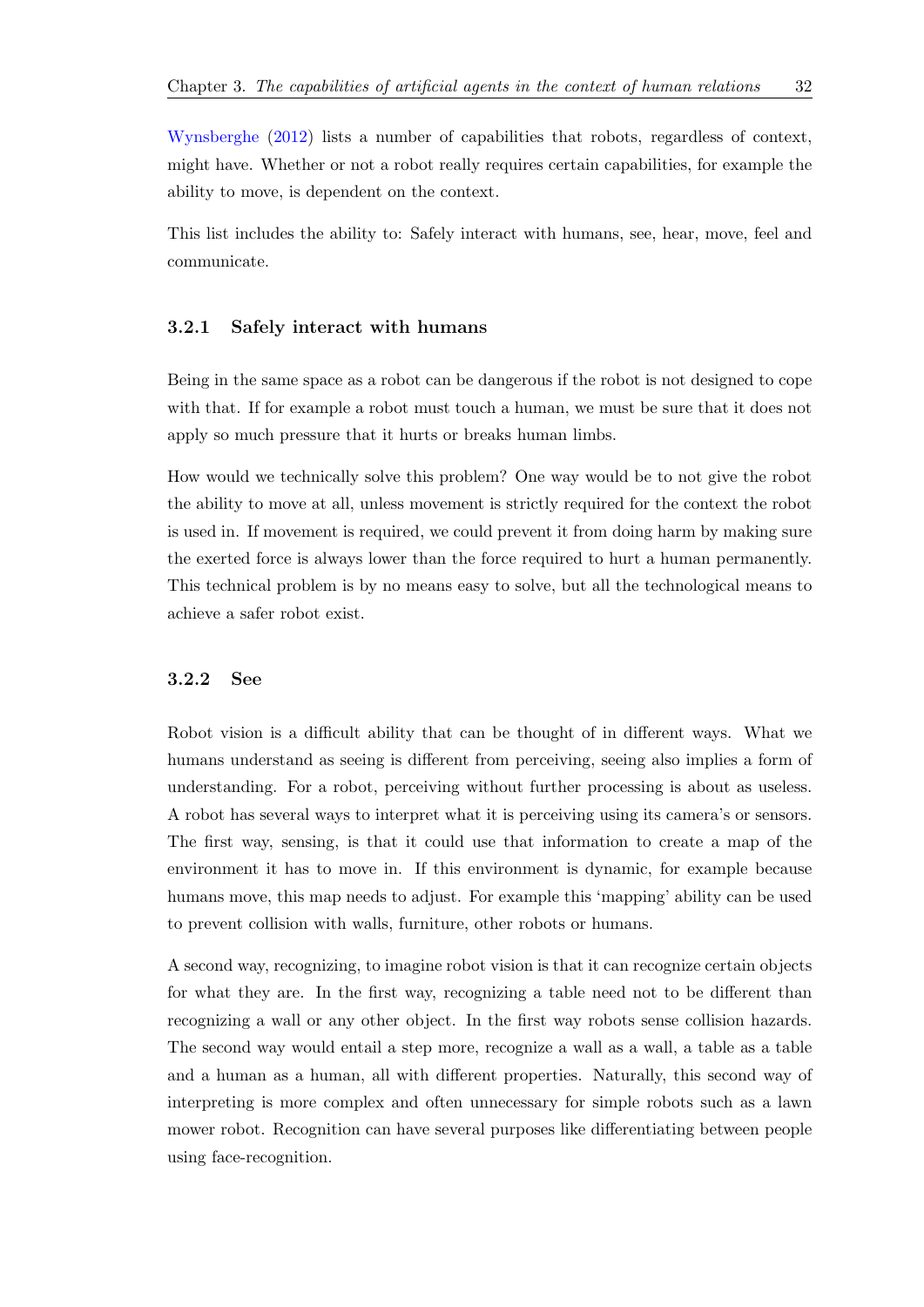Current robots, such as IRobot's "Roomba" vacuum cleaner robots show that the first way of seeing, sensing, is technically possible already. Most of these vacuum cleaner robots use infrared sensors or 'bumping' to sense their environment.

Recognizing is technologically not complete yet. Although companies like "Robot VI-SION Technologies" seem to make some progress in this area. RVT seems to be able to produce robot arms for the auto industry that can detect correct components and place them in the right location. Something that seems simpler than it is, since these components can be shifted and moved during transport.

The RobotVision@ImageCLEF 2012 challenge is a competition between universities that focusses on the recognition of rooms and objects. The top candidate of the challenge got about 80% of the possible 'points'. Which means that at that specific task it seems to work (Martínez-Gómez et al., 2012).

Reading, a specific skill of recognizing is easier than it initially seems. Many scanners are able [to recognize letters and](#page-92-0) [gener](#page-92-0)ate text files instead of images. Facial recognition is also in the works. Smeets et al. work on a 3D face recognition algorithm that can recognize faces regardless of their emotional expression - Which in turn should help with recognizing emotions in humans by computers as well (Smeets et al., 2012).

## **3.2.3 Hear**

Sensors that register auditory information are easy to come by. Microphones can be found in many electronic devices today. Like robot vision, we can distinguish robot hearing into two ways of interpretation. Sensing and recognizing. A sound-sensor just waits till it senses a certain frequency, a set of frequencies or a pattern in the sound information. These can even be words. For example a robot that recognizes several voice commands does not necessarily understand the words being said. Imagine a copy machine that has two voice commands, print and copy for its respective actions, and imagine that a clever computer scientist pulls a practical joke and swaps the words and the actions around. Now giving the voice command copy, prints a document, while print starts a copy. This would confuse human users to no end, but the machine not at all. We humans have a connection between words and actions or objects, a discrepancy between these two leads to confusion. A robot with just sensing does not have this connection. This means that it does not mind, care, or understand that the difference between the command and the action is weird. For the robot, copy is print, and print is copy.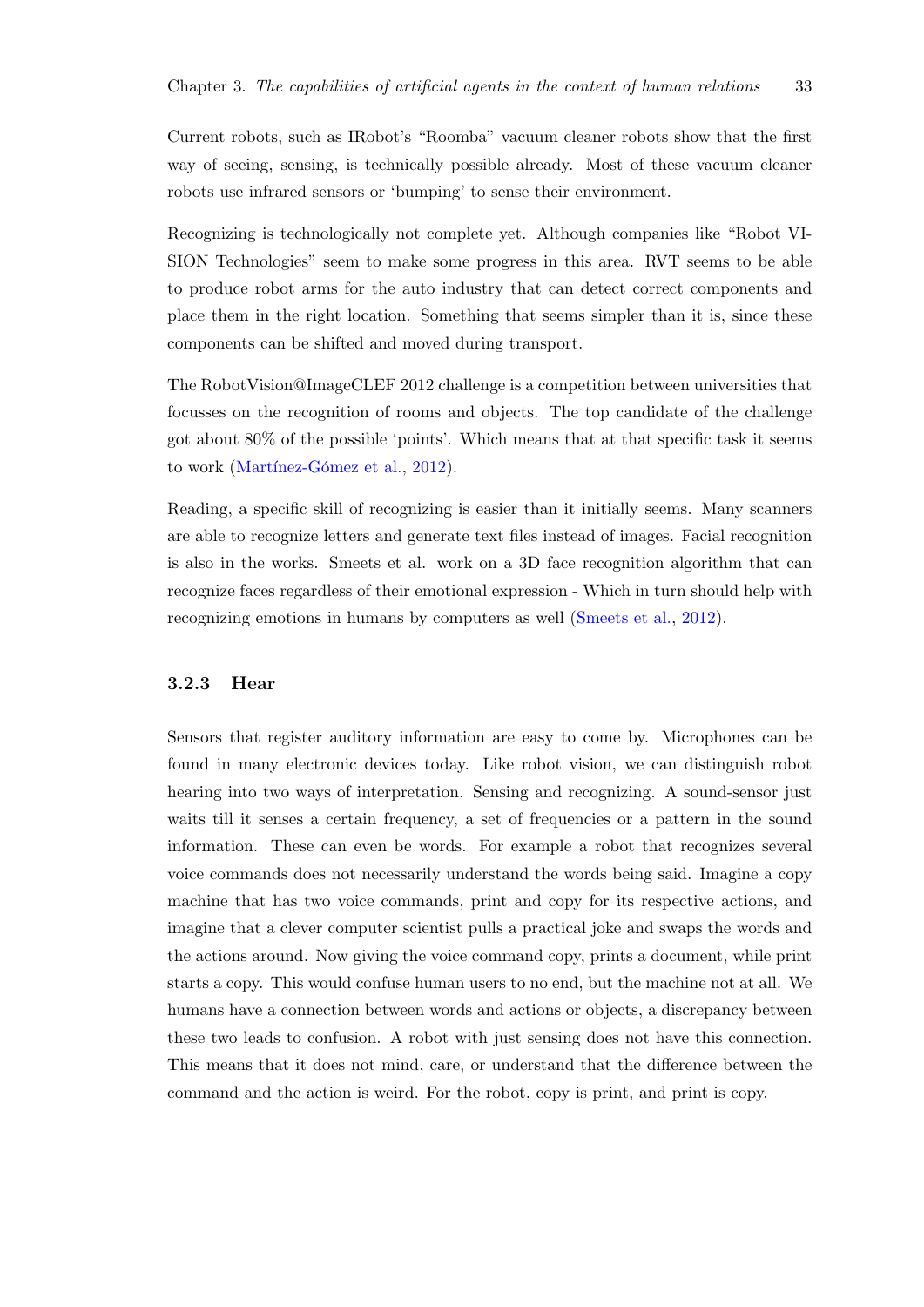Like robot vision, the second way would be recognizing or interpreting. As mentioned before, recognizing is a rather different ability altogether, as it would require the mapping of words to certain objects or actions. For example by coupling it to a visual representation of an object. It would probably be best if this system is coupled to a reinforced learning system, that would allow the robot to construct it's own interpretation of certain words. An useful version of recognizing would be interpreting spoken human language. The ability to recognize, and understand a human sentence is rather difficult for computers. Also the fact that it is quite a challenge already to get the sound of a single person when surrounded by multiple sources of sound is not any easy task either.

The technical challenge of recognizing human language into text seems to be mostly solved now as most smartphones operating systems (Apple IOS, Microsoft Windows Phone, Google Android), Microsoft Windows and the Microsoft Kinect and many others already have a similar functionality, although it doesn't function on a human level. Dahl et al. (2012) try to improve upon current methods using a neural network with a learning algorithm. One of the problems they encounter in that system is that it takes a lot of computation time to train the systems. However, that means that as computer[s get](#page-90-0) [faster and](#page-90-0) more complex (especially the GPU's) the practical ability of these neural networks should increase as it is more feasible to include more training data. It does not seem too optimistic to expect that we have capable (near) human-like speech recognition in the future.

## **3.2.4 Move**

Moving or locomotion can be a difficult task. Moving independently even more so, as it will require a form of robot vision and a basic map of one's surroundings. Also not all terrain is equally forgiving. Stairs are an huge obstacle for the legless, human or not. That said, environments that are already build to accommodate wheel-based locomotion are relatively easy to navigate. Tests have been done by computer controlled cars that can sense the road and cars around them and have access to navigational information. These cars have driven around quite a bit without causing any accidents. A different form of movement would be the ability to move limbs or arms or so. These can be used to grab hold of things, point at objects, or in the case of the daVinci machine, operate on people.

The ability of movement in itself does not seem to me to be an obstacle for human-robot relations as that is primarily focussed on communication, perceiving and action. What could be important, in that regard, is the ability to communicate through movement.We will continue with that aspect in the subsection Communicate below.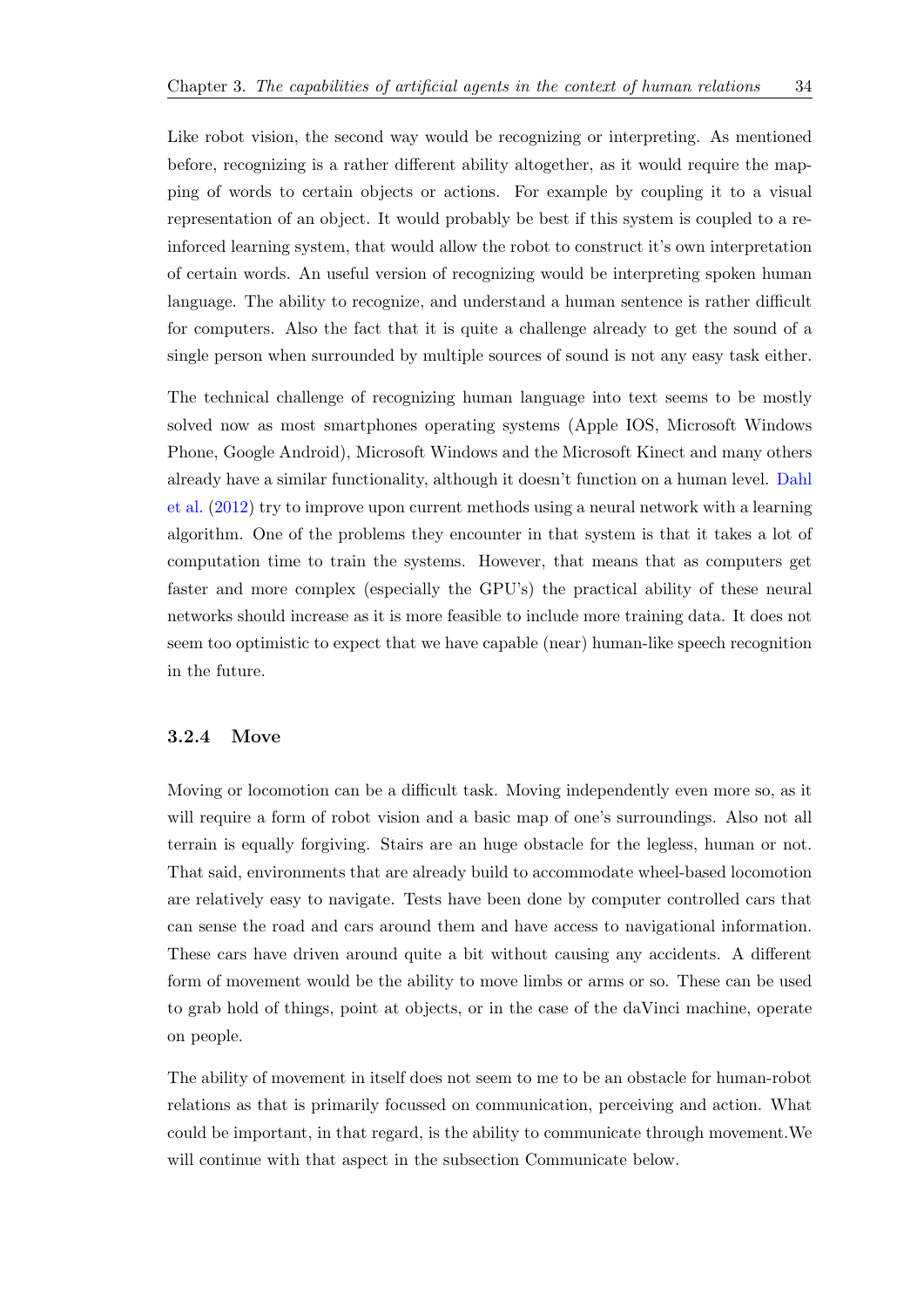## **3.2.5 Haptic feedback**

Feeling is an ability that is rather useful when a robot has to manipulate objects or touch people. Note that the 'feeling' we are discussing here is not to be confused with emotions, but rather by our sense that allows tacitile feedback. Feeling would work by force sensors measuring the force applied to the robot. Another type of feeling could be measuring temperature where it touches. More complicated feel abilities would include the ability to recognize certain textures or map the feeling to an object. This kind of feeling is rather straightforward although it could be hard to implement in all its detail, there doesn't seem to be a reason that these technologies are in theory or practice impossible.

Another understanding of feeling does not only include physical pressure but also emotional feelings. These feelings would include difficult feelings like affection, love or a moral sense of right and wrong. Since we do not fully understand the ways these emotions influence our rationale ourself it is hard to replicate in an artificial agent.

Gadanho (1999) argues that there are several ways emotion influences reasoning that are useful for constructing artificial agents. These include; emotion as a source of motivation (Morignot and Hayes-Roth, 1994) and reinforced learning (Wright, 1996) , emotion to [control a](#page-90-1)t[tentio](#page-90-1)n (Sloman et al., 1994), a mood dependent memory system (El-Nasr et al., 1998), assistance in reasoning (Ventura et al., 1998) , behaviour tendencies in [regard to stereotype situati](#page-92-1)o[ns \(f](#page-92-1)or example fear) (Botelho [and Coelho,](#page-93-0) 1997) and the physiological prepa[ration \(arousa](#page-93-1)l[\) of th](#page-93-1)e body (Ca˜namero, 1997). These emoti[ons only](#page-90-2) [include emo](#page-90-2)tions that are useful even [when the agent](#page-93-2) [is sol](#page-93-2)itary as Gadanho explicitly leaves out the 'social emotions'.

#### **3.2.6 Communicate**

A very important ability for social robots is the ability to communicate. This ability can range from the simple way to utter some pre-programmed sentences to the ability to construct whole sentences from scratch. Language generating is very complex as a thorough understanding of the way language is constructed is needed. That would include the contextual double meaning of words, jokes, sarcasm or other inter punctual or contextual variations on the 'base language'. So far computers are only able to interpret languages that are not ambiguous. Every sentence, regardless of the context, should have one meaning. This is the way computer languages are build up, according to the syntax (grammar) a sentence can only mean one thing. Human languages are different, and are full of things computers may never understand (or interpret correctly), although they might come close.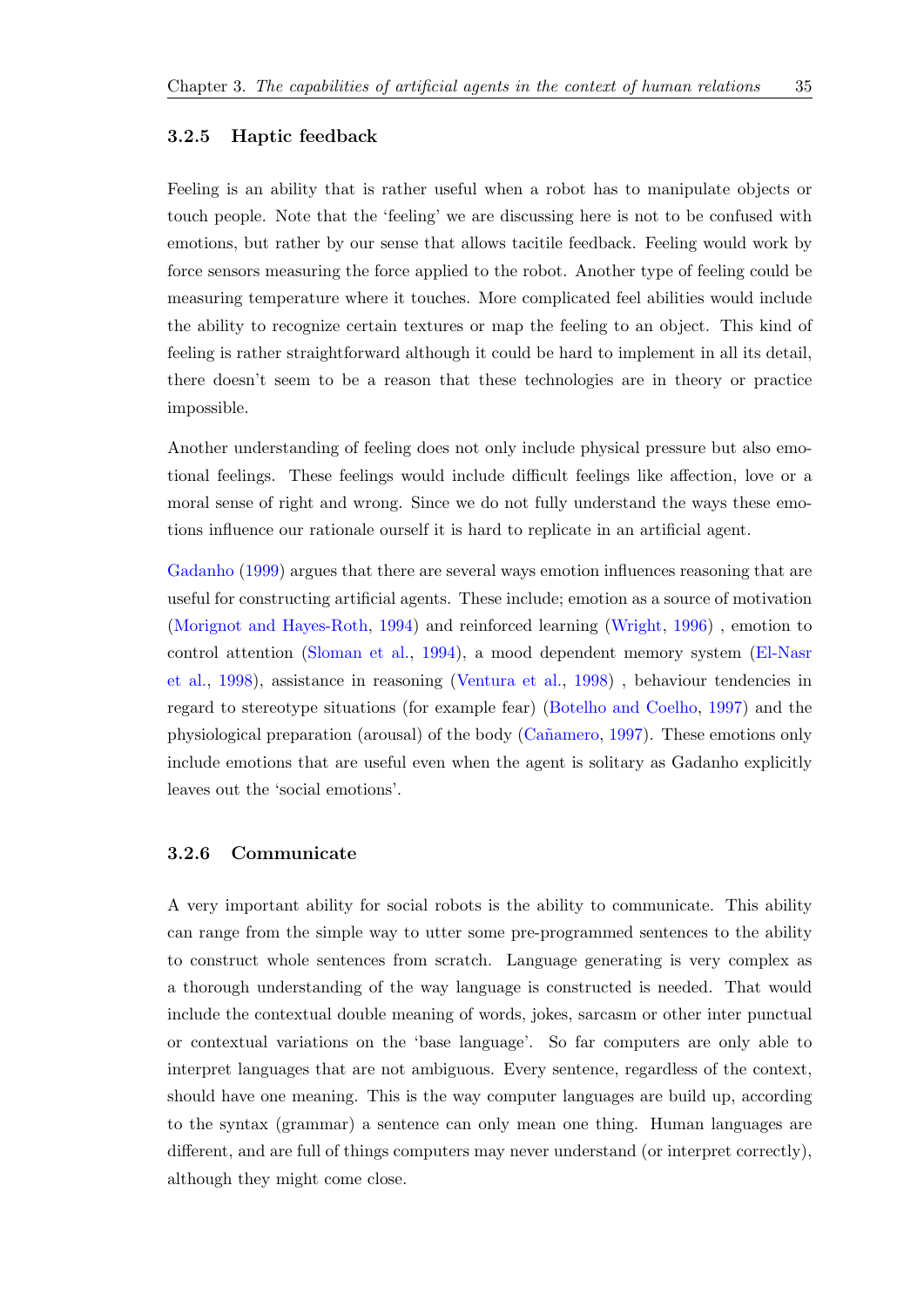Bates (1994) argues that robots can use artificial emotions to create the illusion that they are alive, and thus invoke a feeling of empathy in the humans they interact with. Breazeal (1998) argues that showing emotions can be used in learning robots to indicate [wheth](#page-89-0)e[r the](#page-89-0) level of teaching is appropriate (bored or anxious). Klein et al. (2002) argue that a system that can recognize human emotions can help alleviate frustration or other [emotions](#page-89-1) [by ex](#page-89-1)pressing empathy.

Similar to Klein, Leite et al. (2008) argue that humans form relationships with robots easier if the robots behave in an empathic manner. Their empathic agent is said to be more trustworthy, caring and likable compared to a non-empathic agent.

The robot in their example is the iCat, a cat like robot that utters sentences based on the moves played in a chess match. The choice for a game that has a clear evaluation function is evident, as it allows the robot to evaluate the board position and relate that to a player's state of mind.

This shows a problem for using this approach when designing general purpose robots, as those robots would need a multitude of evaluation functions depending on the context. A companion robot in that sense would need to be very versatile.

#### **3.2.7 Appearance**

Although hard to conceive as an ability, the appearance of a robot is quite important for several abilities. For example if it has human-like features it will be easier for us to recognize human emotions. Goetz et al. (2003) argue that is it important that robots appear and behave in accordance to their task. A playful robot (in appearance and behavior) is more successful in interaction with humans concerning a simple, non-serious activity often using a game. [Whereas a more s](#page-91-0)erious robot is better at communication when the task is of a more serious nature (a breathing exercise). The appearance of a robot also brings certain expectations of its capabilities. A robot that looks exactly like a human will always disappoint, as the appearance suggests it is capable of human actions, while it (for now) will always fall short. This is related to the uncanny valley effect.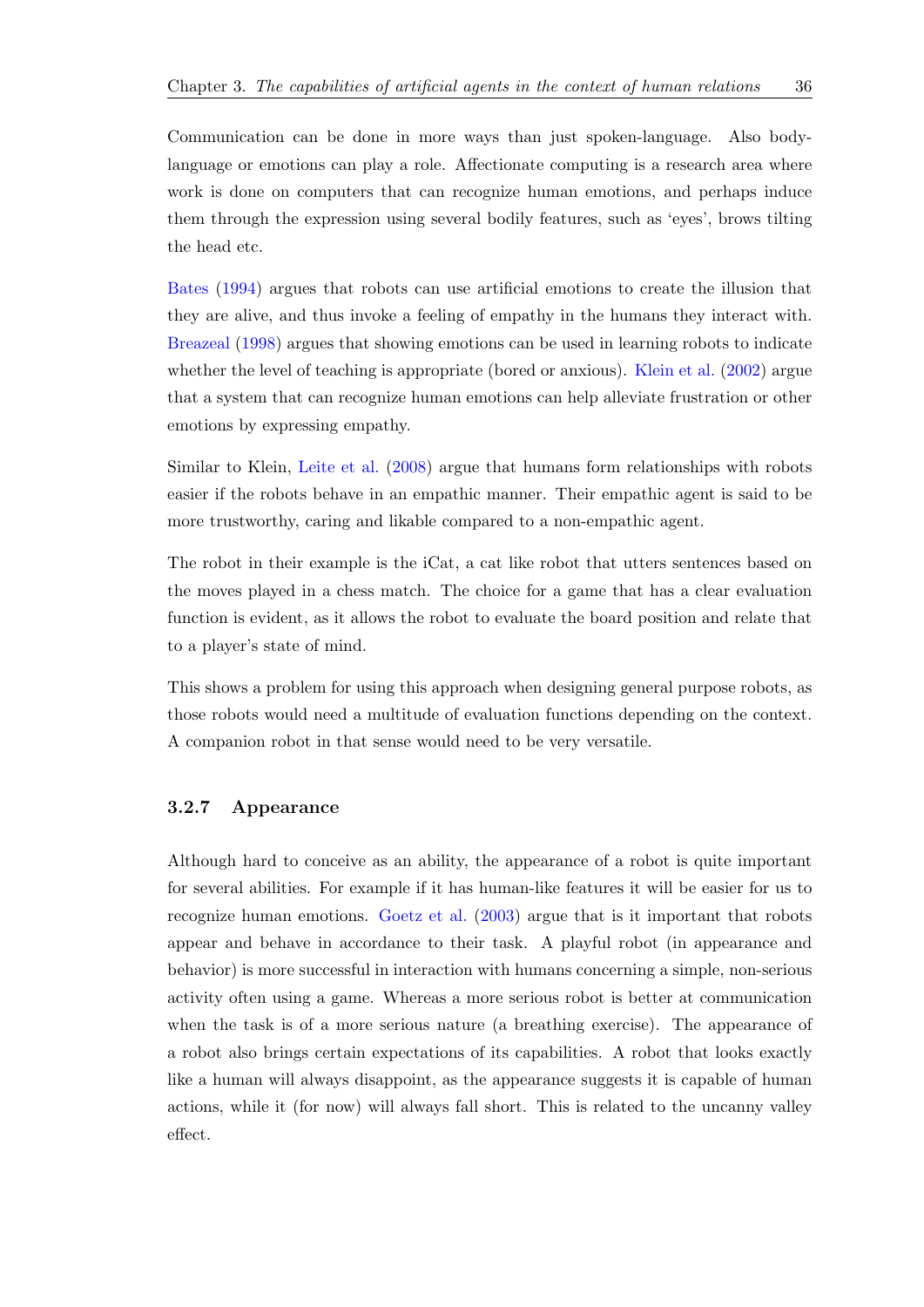The uncanny vally is a hypothesis about objects that the more an object looks or moves human-like the more these objects are perceived as unsetteling. Moving objects have this to a greater extent than still objects. For example corpses are less unsetteling or revulsing than zombies. There is a danger that androids (robots with human appearance) will be perceived as unsetteling when not moving the same as we do. Therefore it is easier for designers and developers of robots to largely avoid robots that look like humans for now (MacDorman and Ishiguro, 2006).



### **3.2.8 Non-feasible technologies**

In the paragraphs above we can see that a lot of individual parts of an intelligent robot exist but still need some serious improvements until some abilities are at human level. However, there are also several abilities humans possess that are near-impossible to be successfully imitated by an artificial agent.

One that springs to mind immediately is that of emotions. As mentioned before Gadanho (1999) argues that imitating human emotions can be very useful for a robot and its artificial intelligence. However, what we cannot do is actually give a technology an emotion. At most a mental state that corresponds to a certain emotion and tha[t compels](#page-90-1) [the sy](#page-90-1)stem to behave in a certain way.

Another technical problem is that of consciousness or being self-aware. Human consciousness is still problematic in cognitive science so it is not surprising that we would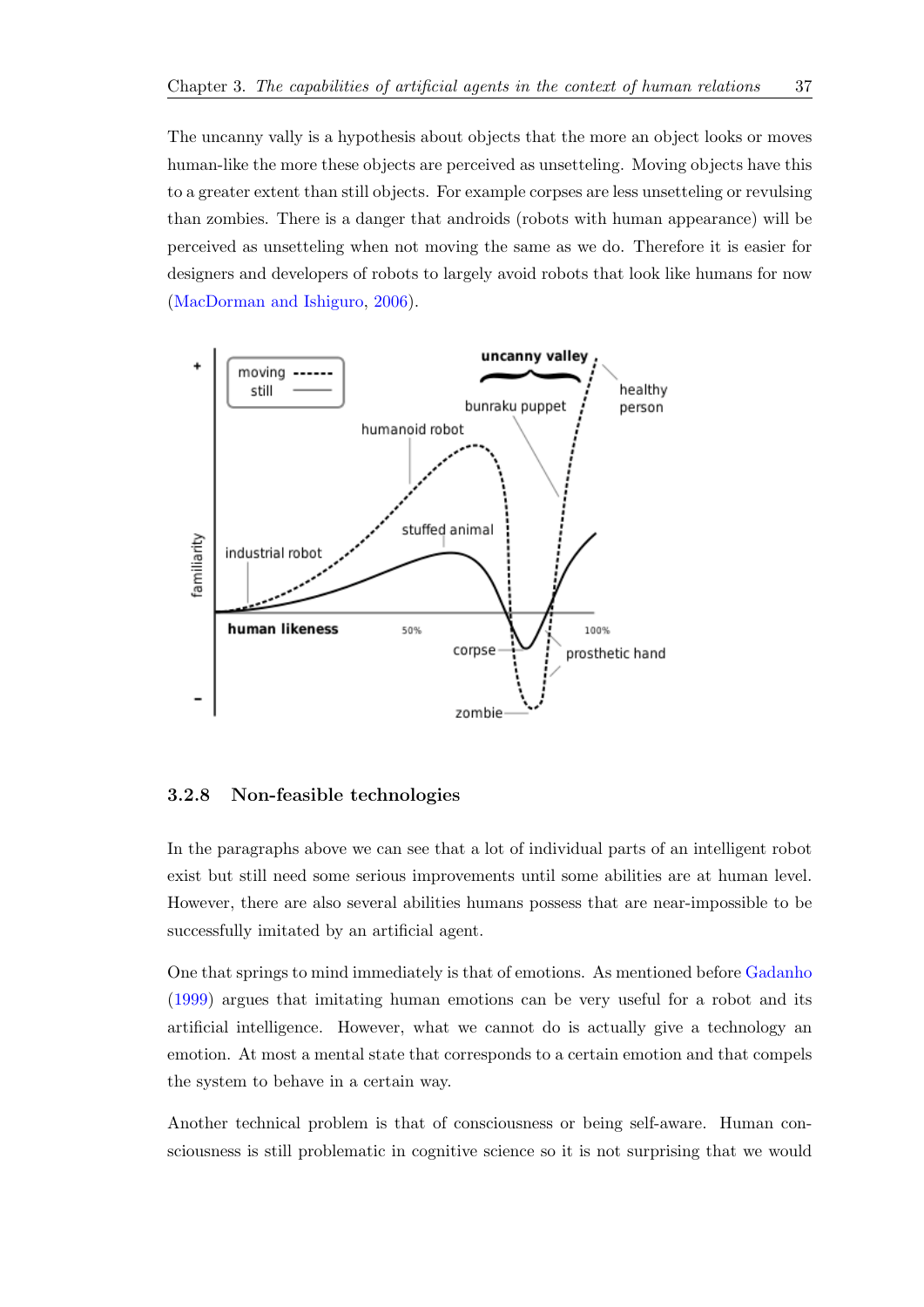have problems ascribing consciousness to a computer system, no matter how complex (Gazzaniga, 1997).

In short, the philosophical problem about consciousness can be seen as a result of [Descartes'](#page-90-3) d[istinc](#page-90-3)tion between mind and body. Mind, consciousness and intelligence are three concepts that are often equated and all problematic in regard to artificial agents. The exact nuances and differences in the philosophy of mind debate are left for another time, but what we need to discuss in this chapter is how these properties could be ascribed to a machine.

Of those three, intelligence seems to be the easiest to ascribe. For intelligence is in the name Artificial Intelligence or Intelligent Agent. What makes those systems intelligent however? A chess computer that can beat even the best chess player is called an intelligent machine, but is it really? What it really does is compare a overwhelming amount of board positions with an evaluation function (that it did not construct itself) in virtue of specialized hardware built to do these evaluations faster and more precise than any human ever could. If you'd ask me, it is a pretty dumb system that overcomes its dumbness by using sheer calculative force. All its 'intelligence' it gets from how it appears to us, with a simple reasoning as follows; "The human chess champion is really smart, the computer beat it, thus the computer is smarter". So we are left with the problem of intelligence, can a computer ever be smart? Or can it only appear smart to us? Unless computers are going to write their own  $\text{code}^2$ , the intelligence of a system can only be accredited to its creators.

Consciousness and mind are similar apart f[ro](#page-42-0)m the influence of unconscious parts of the brain. A distinction that might hold in the differences between computers, since one could argue that a computer 'consciousness' might not be aware of all the code and programs behind its states. However this distinction is very useful for the purpose of the thesis, therefore we shall proceed to treat these two as the same in regard to artificial agents.

The first problem with consciousness in computer systems is that a computer (and humans for that matter) could never prove that they are conscious even if they indeed possess this ability. Imagine a conversation with a conscious robot and imagine what it would require to say to you so that it proves that it is actually conscious. It could claim: "I am conscious", but that is not sufficient. The only method for proving that a computer is conscious is that it can prove that it did not do what it was programmed to do. That it chose, from outside of its programmed code, to not execute a certain part of

<span id="page-42-0"></span><sup>2</sup> Which is definitely a possibility. Evolutionary programming involves the changing of parameters or code itself to optimize the result. As long as there is an evaluation or 'fitness' function at hand computers could potentially evolve their programming to achieve the highest score in the function. However finding a good fitness function is problematic for complex situations.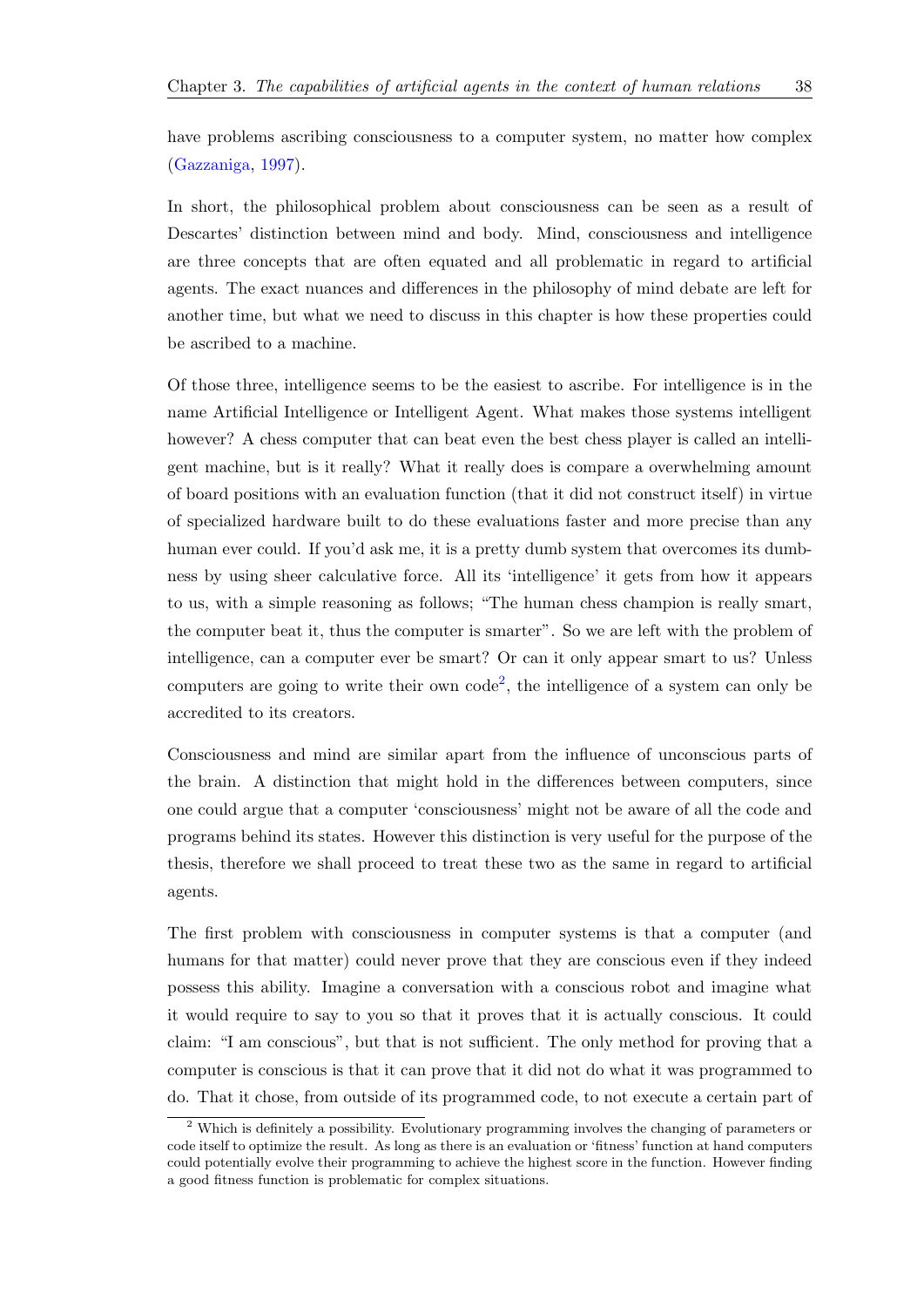its own coding, for whatever reason. To me that seems like a logical impossibility, as an artificial agent will always be bound to its own code. This immediately shows that an artificial agent never possesses free will (as all its actions are governed by its code and input) and thus is not conscious. Unless it is possible to be conscious without having a free will (nor a free mind for that matter).

Several philosophers and scientists have brought forward arguments that it is impossible for any artificial agent to possess consciousness. Dennett (1994) replies to four of these arguments. These include counter arguments against that consciousness is something of the immaterial, is organic, or only present in born entities all that robots cannot possibly possess. His fourth counter argument [is against tha](#page-90-4)t robots will never be complex enough to allow for consciousness. The problem according to Dennett with this argument is that if consciousness is merely a matter of complexity, then it is not so special after all, and thus no reason why it would be impossible in theory for it not to exist. This brings us to two possible solutions for the problem of consciousness. The first is that consciousness indeed comes from complexity, the natural constructivist approach. The second, deterministic approach, argues that consciousness does not really exist, even in humans, and is merely a result of our inability to ascribe the correct causes to our thoughts.

The natural constructivist approach (Gazzaniga, 1997) comes from the idea that as long as we can correctly mimic the functions and complexities of the brain consciousness will be an emergent property of the system. Naturally the problem of proving its existence remains, but we circumvented the pr[oblem that a com](#page-90-3)puter would need to act outside of its programming. Rather its programming becomes so complex that it (or we) can no longer determine the exact causes of certain actions.

The deterministic approach takes this one step further. It labels consciousness not as an ability but rather our inability. The inability to determine the exact causes of our thoughts, choices and the inner workings of our brain. Robots might not share that 'defect' as they are more capable of 'knowing' the exact causes of every action. A solution in that sense is to program robots to forget or ignore this information.

That said, we must realize that all this is easier said than done, and that even the simplest 'consciousness' is so complex that it might "dwarf the entire scientific and engineering resources of the planet for millennia." - Daniel C. Dennett. (Dennett, 1994)

Searle (1982) has a different approach to why robots cannot possibly have a consciousness. He uses the famous 'Chinese Room Experiment' to show this p[osition. In this](#page-90-4) thought experiment he suggests that he is locked in a room and has to communicate in [written chine](#page-92-2)se. Assume he cannot understand chinese, written or spoken, and only has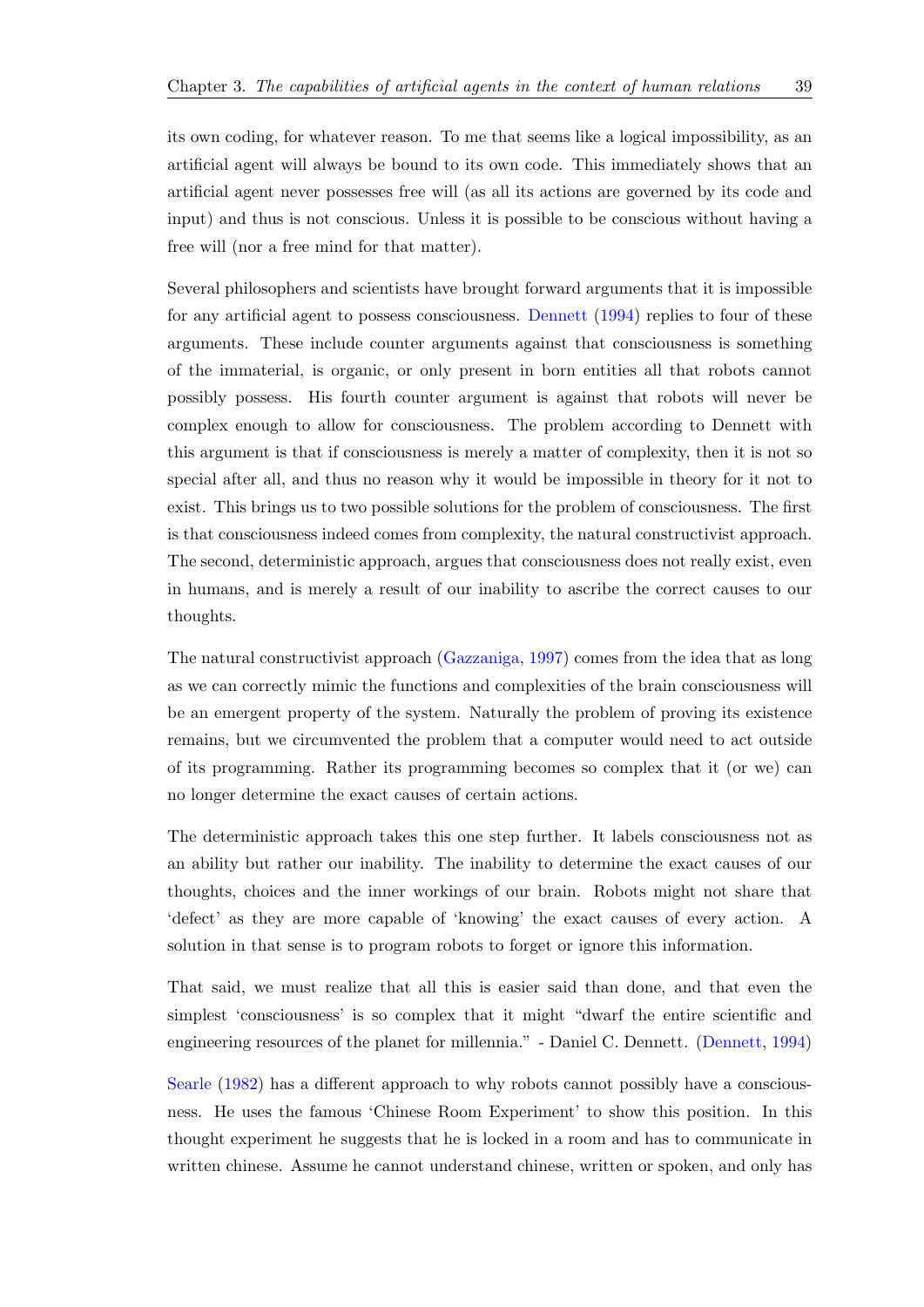a set of English rules that allow him to map a certain Chinese Input to another Chinese Output. His Chinese captors might think he does understand written Chinese, but in reality he does not at all. Programs necessarily do a similar thing, they map a certain input to output, and therefore can never have an understanding or consciousness.

## **3.3 Social Usability**

Now that we discussed the technical feasibility of robots and artificial agents we must consider how this technology will be used in society. Obvious examples include care robots, companion robots, or military robots. We could also imagine many other uses for impressive artificial agents, for example as a personal assistant or as a companion in computer games, one that might even be considered a friend. Let us shortly describe scenarios in the field of care robots, the military, the personal assistant and that as a companion.

## **3.3.1 Care robots**

Care robots are robots meant to perform certain caregiving tasks so that caregiving personnel are more efficient in their tasks. The incentive for these robots comes from a projected shortage of care-workers (Wynsberghe, 2012). It is suggested that robots will have to take over caring for the elderly to some degree. For the purposes of this thesis it is good to distinguish between two types of robots. Robots that help the care-personnel with tasks such as lifting, cleaning, [or other phy](#page-93-3)s[ical t](#page-93-3)asks. And robots that are meant to become some form of robot companion. Current, simple examples of the second type would include Sony's AIBO and Paro, the robot seal.

Van Wynsberghe (Wynsberghe, 2012) argues that values are of importance in the design of a robot. Understanding the context and what is needed, is according to Van Wynsberghe, an important part of understanding the technological requirements of robots. According to Friedman [\(1997\), value](#page-93-3)s are what people consider important in life. He argues that each value is understood differently depending on the context. For example privacy can be understood rather differently by different persons.

So the values of the context in which a robot is to be designed are quite important. Brey (2010) argues that artifacts can promote or demote the realization of specific built-in values. Although this does not mean that these values are always actualized in the use of the artifact. Brey distinguishes between two types of consequences of built-in v[alues.](#page-89-2) [Expre](#page-89-2)ssive values and symbolic values.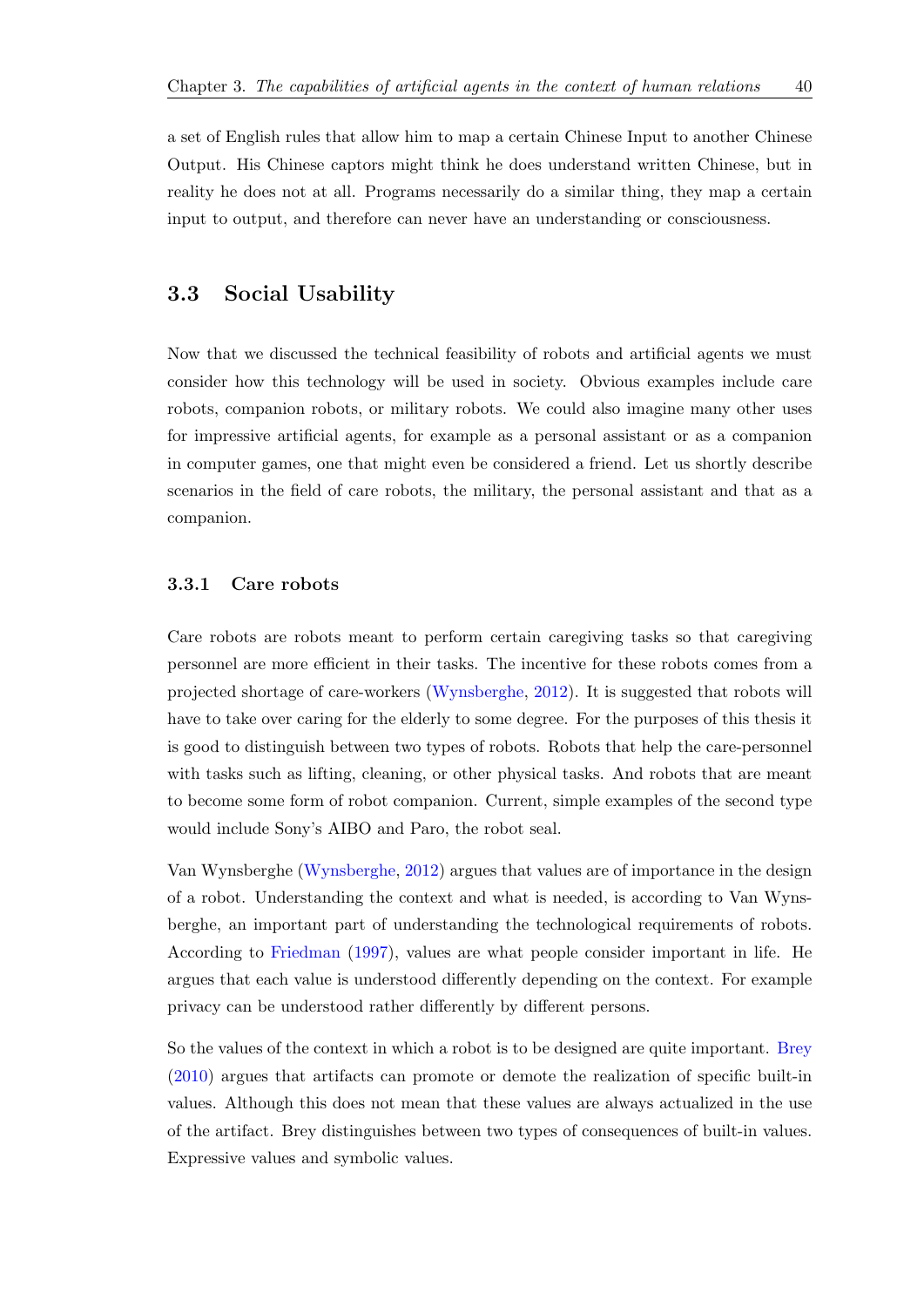Expressive values are values that a technology almost automatically endorses in virtue of its use, for example in healthcare the value of human dignity is important and realized through surgical tools by making them small, thus minimizing physical intrusion. For example this could mean minimise scarring. Thus, human dignity is a value embedded into the design of every surgical tool.

Symbolic values are more indirect, as they do not directly promote a value, but rather indirectly nudge people. For example products that claim they are green (energy wise) play on the values of sustainability, cleanness or goodness we associate with pure nature. Even though the technology might not have as a necessary consequence that those values are endorsed.

In healthcare, practitioners have claimed that two particular practices can help promote the value of human dignity. Namely touch and care. Both are meant as ways to keep in mind that what they are dealing with are actual humans, and that we should care for their wellbeing. Technologies that increase the distance, by reducing care and touch run the risk of objectifying the human being. Instead of a human in need of care the human becomes a defect object needing a fix.

Sparrow and Sparrow (2006) argue that robots will not be a sufficient replacement of human caregivers on the basis of their abilities, in the context of the aging human population. They fear that as humans get older, and less younger personnel is available [we need to rely on robotic ag](#page-93-4)ents to help the elderly. Sparrow and Sparrow distinguish four ways in which robots are supposed to contribute to our wellbeing.

The first is that of robot 'butlers'. Robots that can help some elderly do tasks that would otherwise require the help of someone. Like help them get dressed, getting in and out of bed, opening doors, using other devices in house. Quite literally robots that can go fetch a cup of coffee or pick up a phone. Although these types of robots are complex in their ability to navigate houses, communicate with other devices and recognize human commands, these all seem hurdles that can be overcome. Sparrow and Sparrow note that we should be careful with these robots as the massiveness of these robots could cause accidents. There is a reason current industrial robots are kept far from human personnel. Although important, this is only a minor inconvenience. These types of robots need not be humanoid, and could be 'build into' the houses they occupy. Although this brings us to their point that it is probably much easier to do these same things without robots, but just smart environments and new technologies.

The second way robots can contribute is that of doing specific household tasks, like cleaning. Sparrow and Sparrow seem awfully conservative, as they bring up arguments like the complexity of the houses the elderly live in as problematic. Perhaps from a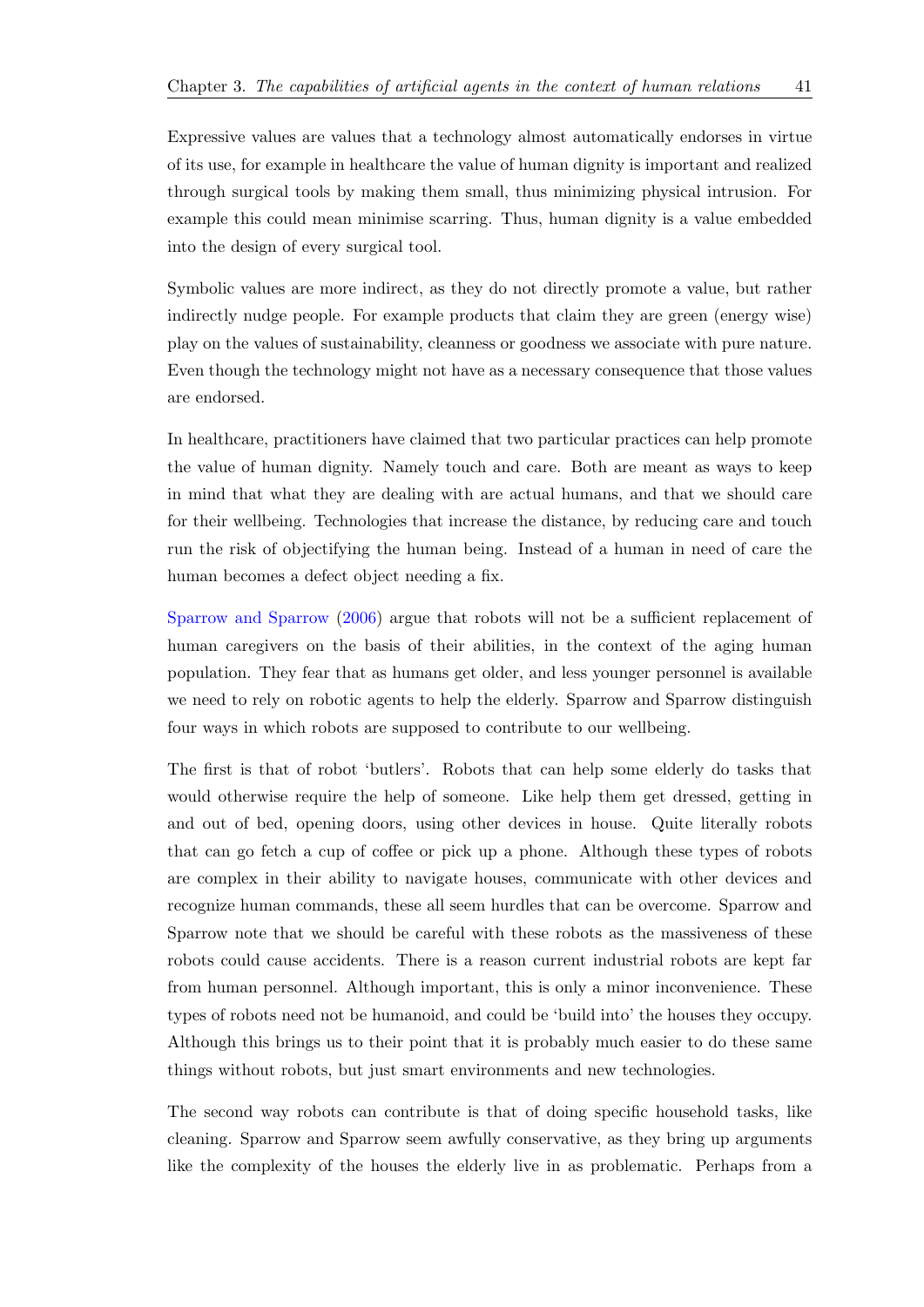technical point of view these might be obstacles that need to be overcome, but we could either change the houses to fit the robots or change the robots to fit the houses. Philosophically speaking, there are no problematic things this type of robot copes with.

A third is that of monitoring the elderly instead of helping them. The point here is that robots could act as a telepresence, doctors could help patients from a distance. These robots could make the elderly feel more at peace than if they would have some video camera in every room. Instead just one robot could suffice to monitor elderly patients when required.

Their fourth way is that of companionship. So called, social robots. Philosophically speaking, these are the most interesting for my thesis. These robots could be used to combat patient loneliness. Several toys, such as the Furby, Aibo or the NeCoRo could seen as simple social robots. A problem with these types of robots is that is it rather hard for them to be entertaining for a longer period of time. Sparrow and Sparrow argue that these types of robots are actually unethical, because they are deceiving people as they claim to be more than they are. We will come back to the ethical points in the ethical desirability section below.

#### **3.3.2 Military robots**

If movies like "Terminator", "The Matrix"," iRobot" or "2001: A Space Odyssey" are to be believed, we are doomed to war with robots we can no longer control. Thankfully, such robots and their reasoning capabilities are at least as far away as fully capable humanlike robots. Naturally the promise of warfare at a distance to minimize casualties is a promise militaries around the world value. We can get a good idea about which values are important for the military by looking at their current UAV and UGV programs.

The General Atomics MQ-1 Predator is a so called unmanned aerial vehicle (UAV) and is capable of delivering several explosive missiles to a target up to 700 km away. These robots have been deployed to war zones such as Iraq and Afghanistan in an increasing amount in the last decade (Singer, 2009). The Special Weapons Observation Reconnaissance Detection System (SWORDS) is a unmanned ground vehicle (UGV) designed to fight using many existing light and heavy machine guns, grenades or rocket launchers. Other systems deployed ar[e robot](#page-93-5)s [to di](#page-93-5)sarm bombs or scout for enemies, including one of the Roomba's (the cleaning robot) predecessors from the iRobot company.

What is interesting to note is that the robotic systems are now all remote controlled. Although some do offer some limited automation in the sense of automatic driving or backtracking. This lack of autonomy shows that one of the values for the design of these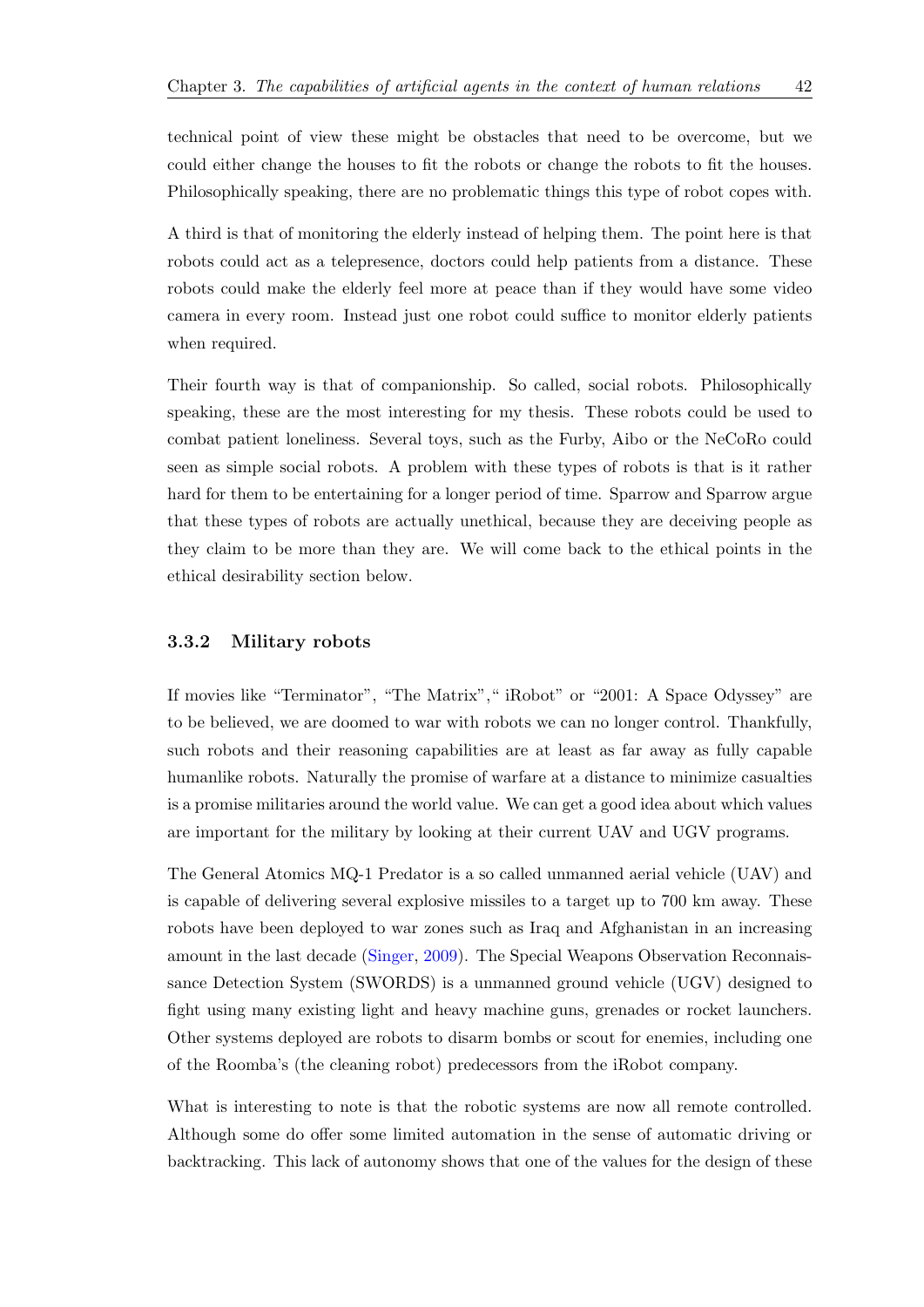military robots is control. 'Control' seems to be a general value in the military. Because of this control however, none of these military systems qualify as robots as defined in the beginning of this chapter, since they lack sufficient autonomy. Apart from being remote controlled there is little special about the systems involved from an artificial agent perspective.

Similar to care robots, these military robots display the value of safety, human dignity and power. Whereas in care robots the robots need to carefully handle the patients in a safe way, in the military the robots are the safety themselves. It is not the interaction with humans that requires the safety, but rather the presence of humans in dangerous situations. The robotic systems either prevent the danger or substitute for the human presence. We should note that human dignity (not having to do dangerous, dirty or dull tasks) is only preserved for the users of the robots. For the side fighting against the robotic systems a sense of dignity might decrease as it seems inherently unfair that a soldier can kill from a distance even though the 'victim' has no chance to do the same. Although it does not seem that we (generally speaking) are very concerned with this, as a similar argument can be made for every weapon invented, unless we wish to dispose of every weapon on these grounds. The value of power is in the ability of robots to increase reach, or the size of the fighting force without the use of more soldiers (Marchant et al., 2011).

Ethical considerations in regard to this technology should not focus [on the artificial](#page-91-1) [intell](#page-91-1)igence part of the debate but rather on the desirability of a new weapon. The ethical discussion seems to be similar to the ethical discussion: "is it right for a fully armored knight to kill soldiers wearing no protection?" - Assuming the armor gives a significant advantage. Although interesting, the current robotics do not change the question in a fundamental way. Therefore we will not discuss these military robots any further. Discussing the desirability of fully autonomous robotic killers starts being interesting when the military changes their values.

However if Marchant et al. (2011) are to be believed, actual autonomous military robots are on the horizon. This would significantly change the current way the military seems to approach robots and furthermore cause a wide range of ethical debates concerning lethal auto[nomous robots.](#page-91-1) [Howev](#page-91-1)er the robots Arkin (2008) and Marchant use might not fulfill the requirements set in this paper for autonomy in robots. For example, Tomahawk cruise missiles, mines and Phalanx missile defence might be seen as robots in regard to sensing their environment and acting upon it a[utonomously](#page-89-3), but they do not significantly differ from ordinary weapons and still include a high level of control. Arkin argues that fully autonomous robots are an option for the battlefield and suggests a way to embed ethics into these autonomous robots. Although interesting in itself, it seems unlikely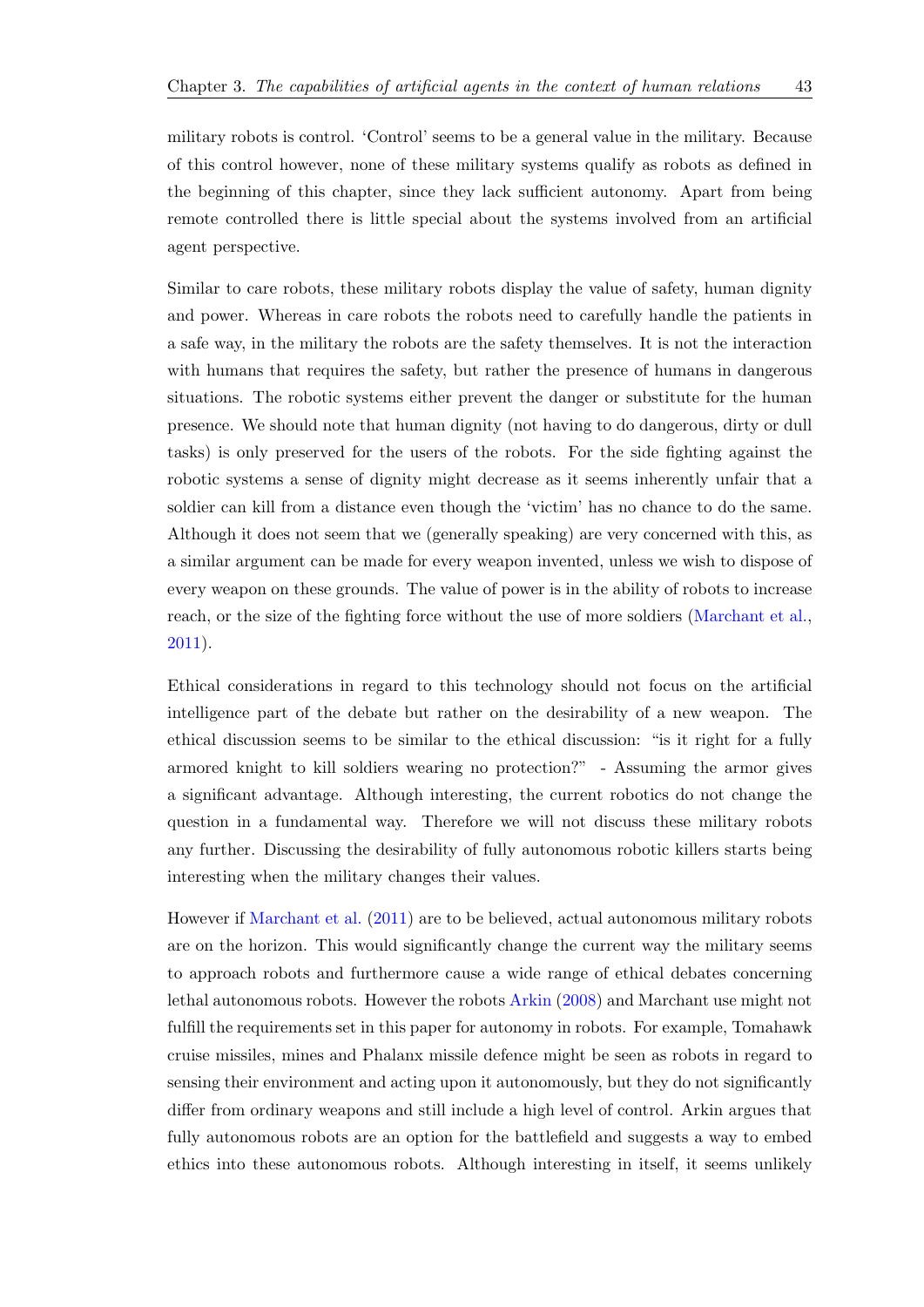that such systems are technologically feasible in the near future, since they will require a way to perceive the difference between soldiers, civilians and even soldiers without weapons. The embedded ethical evaluation causes the robots to become so much more complex that it seems unlikely that such system will ever be approved of in practice. Note that all previous 'robotic' systems that use lethal force are either controlled or incredibly simple and indiscriminate (being a bomb). Nevertheless, if advancements like these do come into the world it will definitely be a huge step for non-military robots as well, however these do not seem in the realm of possibility for the near future.

## **3.3.3 The personal assistant**

The first intelligent agent with sufficient capabilities that will be the widely available will probably be an personal assistant artificial agent, because current mobile phone applications such as Apple's Siri and Google Now are backed by important companies and a large user base. The idea regarding robotic personal assistants is perhaps best illustrated by the Japanese animation series Chobits. In that fictional future world it is quite common to have small humanlike robots (persocoms) act quite similar to current smartphones. These robots include a good speech interface and a funny (customizable) personality. Although one could doubt the humanoid appearance will be there anytime soon, similar functionality can be put in smartphones. For example Modi et al. (2005) experimented with a learning artificial agent for agenda managing.

Perhaps the most used intelligent personal assistant application used n[ow are Appl](#page-92-3)e['s Sir](#page-92-3)i and Google's Google Now for their respective mobile operating systems. These systems function by accepting natural language as input and delegating input and location data to a webservice that then provides a result based on personal preferences. It can be used to ask for recommendations, directions, stock information, agenda management and many other things. Perhaps the most impressive part of Siri is its voice recognition and the parsing of natural language to interpret the actual request. The natural language interface is an important step to help bridge the gap between technology and users as there is less of a requirement for technical training (for example query languages) (Pizzocaro et al., 2013).

Furthermore, a natural language interface directly links to one of the attributes in the [relational framework fr](#page-92-4)om Chapter 2, interaction. Although current speech recognition is still sub optimal, it is of paramount importance for interacting with robots in a, for humans, natural way.

The values that are important in this type of robot focus more on natural interaction, unobtrusiveness, and knowledge as a result of their functionality. Natural interaction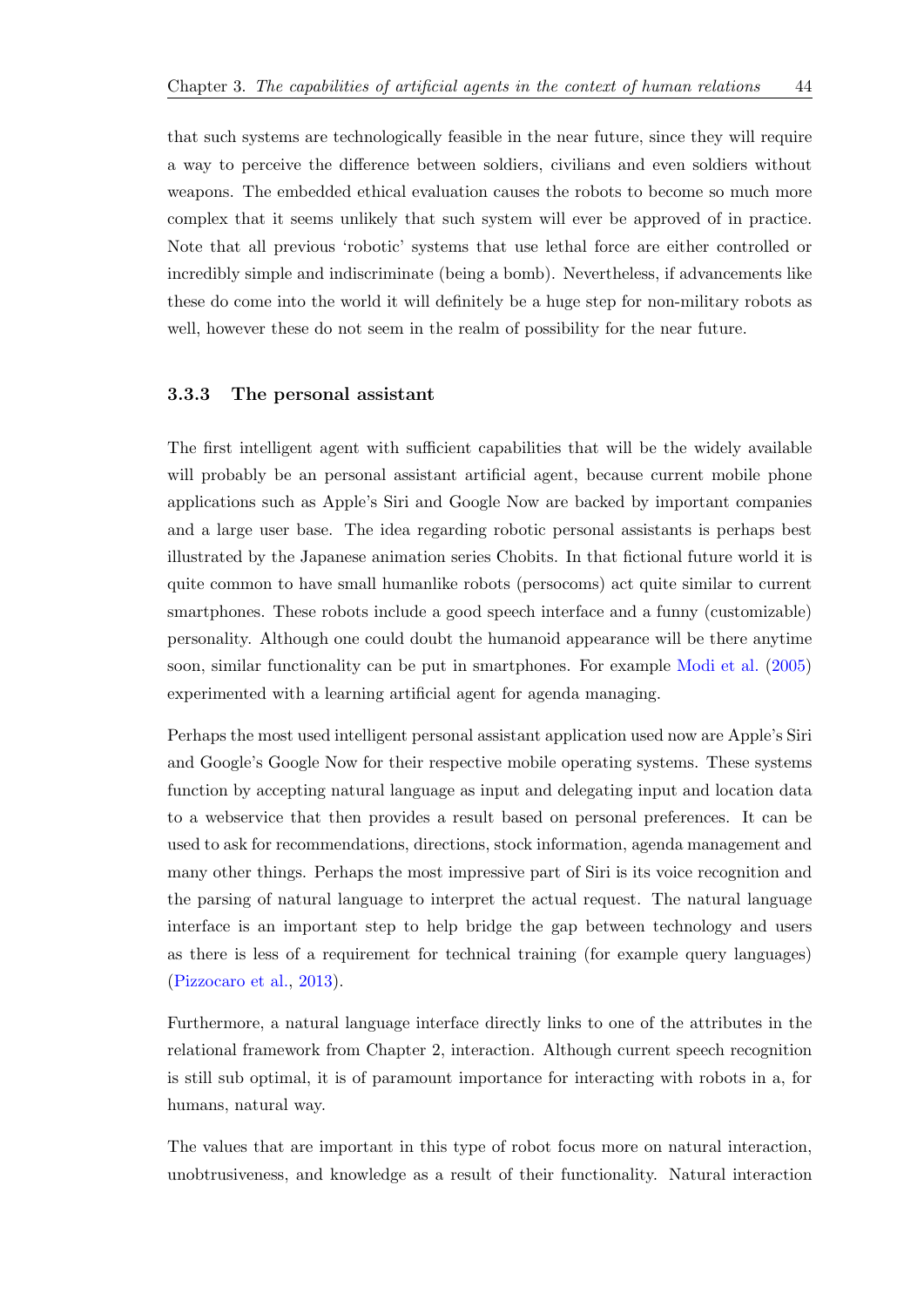another, for example, text interface we are pretty much left with a location aware search engine. Unobtrusiveness is a value that comes from the way users use these types of technologies. The only reason you'd want to be disturbed by your personal assistant is if you asked him/her/it to remind you of some action or appointment. At all other times it should be ready for use, but not in the way. Finally, the knowledge value comes from its intended functionality as a place to ask context aware questions. That would only work if it is generally capable to answer questions and requests more efficient than one could do it by him or herself. Otherwise users would not proceed to use the assistant. Therefore it needs to have access to sufficient information and combine it into the right request.

#### **3.3.4 The companion robot**

The social or companion robot is the most important candidate for the highest level of relation. In theory it could have everything, a speech interface not just specific to certain types of requests (as is the case with the personal assistant), but instead more general speech capabilities. Naturally the more contexts an interface needs to cope with, the more complex and difficult it becomes. Another advantage the social robot has over the personal assistant in terms of relationships is that it is by its very nature a less professional and more personal relationship.

One of the problems that is being tackled in the design of social robots is the question how to keep people engaged for longer periods of time. According to Gockley et al. (2005) the way to go is to give robots a personality, expressions and most important of all, an interactive and complex story. A robot should give the impression of having an interesting private life with goals, expectations, life changing decisio[ns and perhaps](#page-91-2) [even](#page-91-2) a love-life. Valerie, Gockley et al's receptionist robot, had such a background story and showed that prolonged social interaction with these robots is possible. The challenge for social robots at the moment is therefore not how we could give them emotions, consciousness or other attributes generally associated with human intelligence, but rather how can we make robots interesting, engaging and interactive for a long period of time. A goal that seems much more achievable for the near future.

This is where designers start to play a major role in the success of a social robot. Not only does functionality in the sense of voice interfaces and emphatic gestures play a role, also story, content and personality. Like Norman (2007) argued, there are several ways designers can affect the emotional bonding of users with inanimate objects. As argued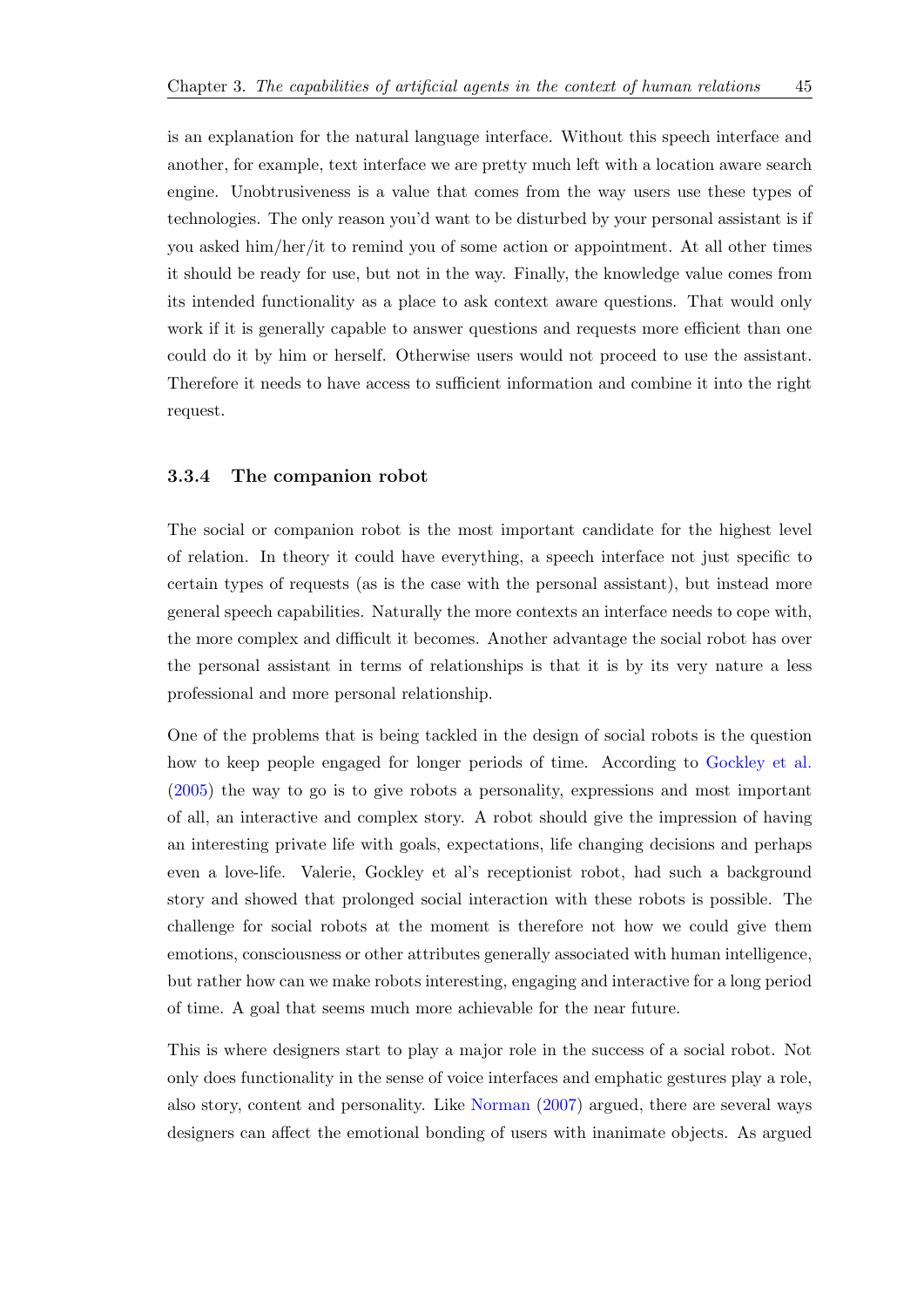previously, (in Chapter 2) this is because humans anthropomorphize objects in order to understand them and automatically ascribe human emotions to them.

One of the ways designers can influence the users is by the functionality the object offers, but as we have seen, functionality is not all it takes when we talk about social robots. These social robots need to be unusual on their own. Successful objects are designed in a way that compels us to tell a story about their origins, a successful social robot will need to be able to tell us a story about its own origin. In that sense it will help a lot if a social robot can somehow remember and describe what has happened to it in the past. That way it also fulfills the function of a memory objects that can recite its tale from its own perspective.

Remembering one's own past is according to Aydin (2013) an important part of one's personal identity. Research that helps us form an image of what gives humans their identity can surely help when designing robots or artificial agents with their own personality. Although the problem with ascribin[g a 'self](#page-89-4)' [to ar](#page-89-4)tificial agents is of the same degree as ascribing consciousness to them. Making an agent that 'knows' where its body begins and ends, is not enough for it to gain a concept of the self, nor it having the idea that it is embodied (Clark and Chalmers, 1998).

A second way (software) designers can greatly influence the success of a robot by making sure humans do not [anthropomorphise w](#page-89-5)i[th th](#page-89-5)e robots in the wrong way, primarily by making them familiar. If for example the robot cannot remember previous encounters, we could think the robot does not care. Similarly if the robot seems overly attached to past encounters ("Oh so nice to see you, the last time was 141 days ago") as it feels alien.

If we are going for such a humanlike social interaction, its appearance should also be equally humanlike to prevent the 'uncanny valley' phenomenon mentioned before, but also to align its capabilities to its appearance. Not all social robots need to be this serious however, we can forgive lesser capabilities if the robot does not look like a human. For example, the relatively primitive toy Furby can be fun and engaging albeit for shorter periods of time. The most important values for social robots can be found in both the toys and the research projects. The values for social robots include, engaging, natural interaction, interesting, attentiveness and personal. Where personal both reflects on the relation between robot and human, but also the 'life' history the robot had.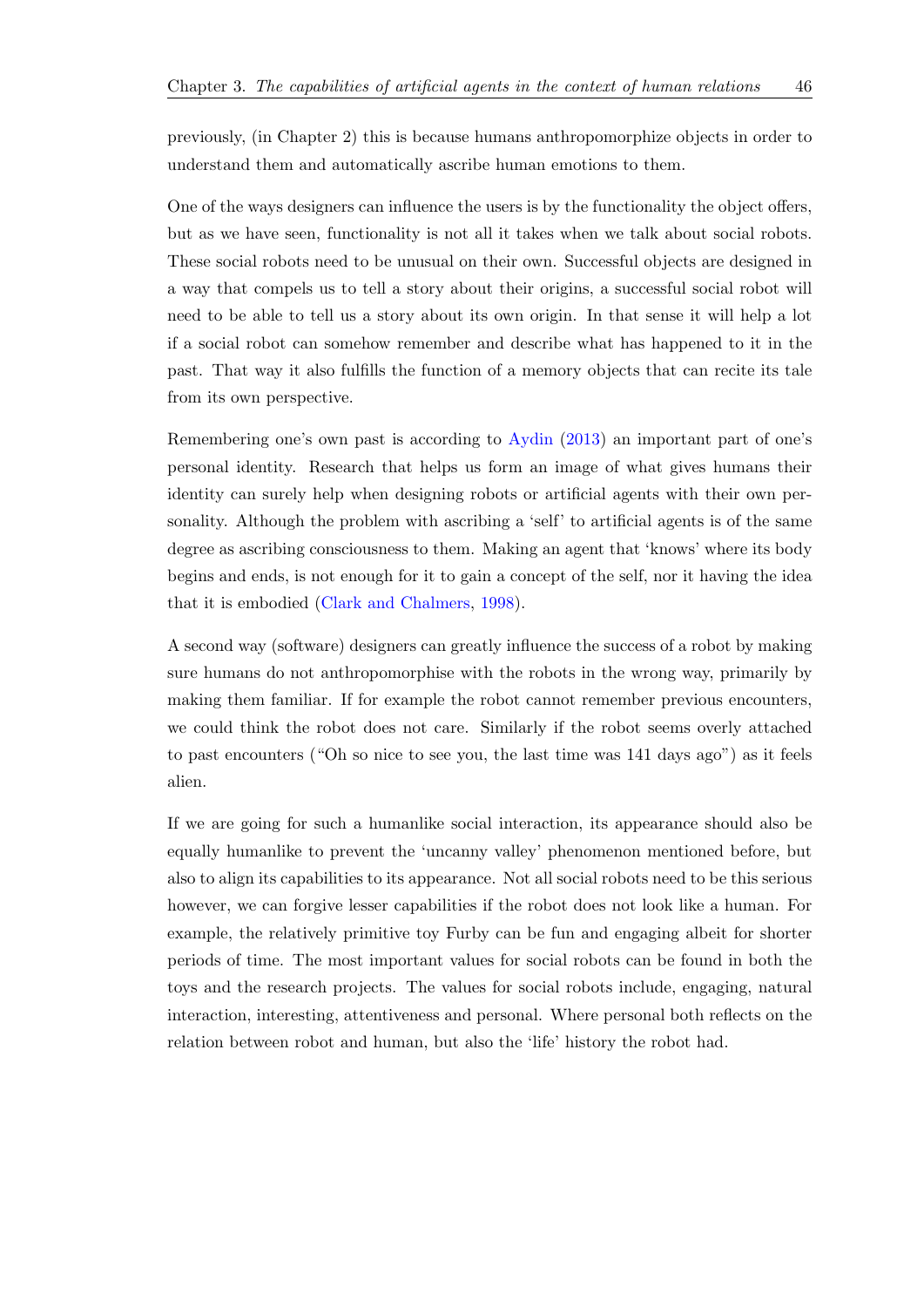## **3.4 Ethical Desirability**

So now that we have talked about both technical feasibilities and social use abilities, we have an idea of what we should evaluate when we are talking about the ethical problems of robots. Ethical problems in Hollywood science fiction worlds (Matrix,Terminator etc.) where the means (to reach their goal) of robots has become to either use or dispose of humans, are quite irrelevant for now. This is because we have seen that robots are far from having an consciousness or a 'self' of their own and therefore will not be able to put themselves before us humans. What we should discuss however is less clear. In the sense of military robots, we could discuss whether or not using these devices to kill is ethical or not, but these ethical questions are not within the domain of this thesis. We could also discuss whether we would want care robots take care of our elderly, but there is no need to dwell on the socio-economic aspects of that problem, furthermore it is not really related to the thesis.

What we need to discuss however is the desirability of companion robots for everyday normal humans as an augmentation or replacement of their social interaction. Although the problem is situated in the future. Do would we want to allow that some social interaction is replaced by interaction robots or artificial agents? My intuition and probably that of many others, would say no, but why is that so?

An initial argument could be: "Spending time with other humans is superior to replacing social interaction with robots". Is this necessarily the case however? Why is that so? Is it because robots are not advanced enough to provide enough depth for a conversation? Is it because robots do not act sympathetic to our cause? These two arguments do not work, since technically there is no reason why future robots could not be better conversation partners than humans, or indeed do act sympathetic with us.

Another argument could be "It is not natural for humans to be social with artificial agents". While the statement seems to be true, these types of arguments are weak because they assume that what is natural is necessarily good. One could argue that it is not natural for humans to use computers and laptops, and here I am, writing this sentence on a laptop. Is it natural to replace social relations with artificial agents? Probably not, is that a problem? No.

The core of the problem is not that it is unnatural, but rather that artificial agents are per definition, artificial. In other words, none of their actions, feelings or interests are real, since it is all programmed in. One could argue that the fundamental difference between humans and artificial beings is that we have a free will. In the line of that argument this free will is what allows us to genuinely care and not just seem to care. Furthermore, that free will is essential for any form of equal relationship. Therefore the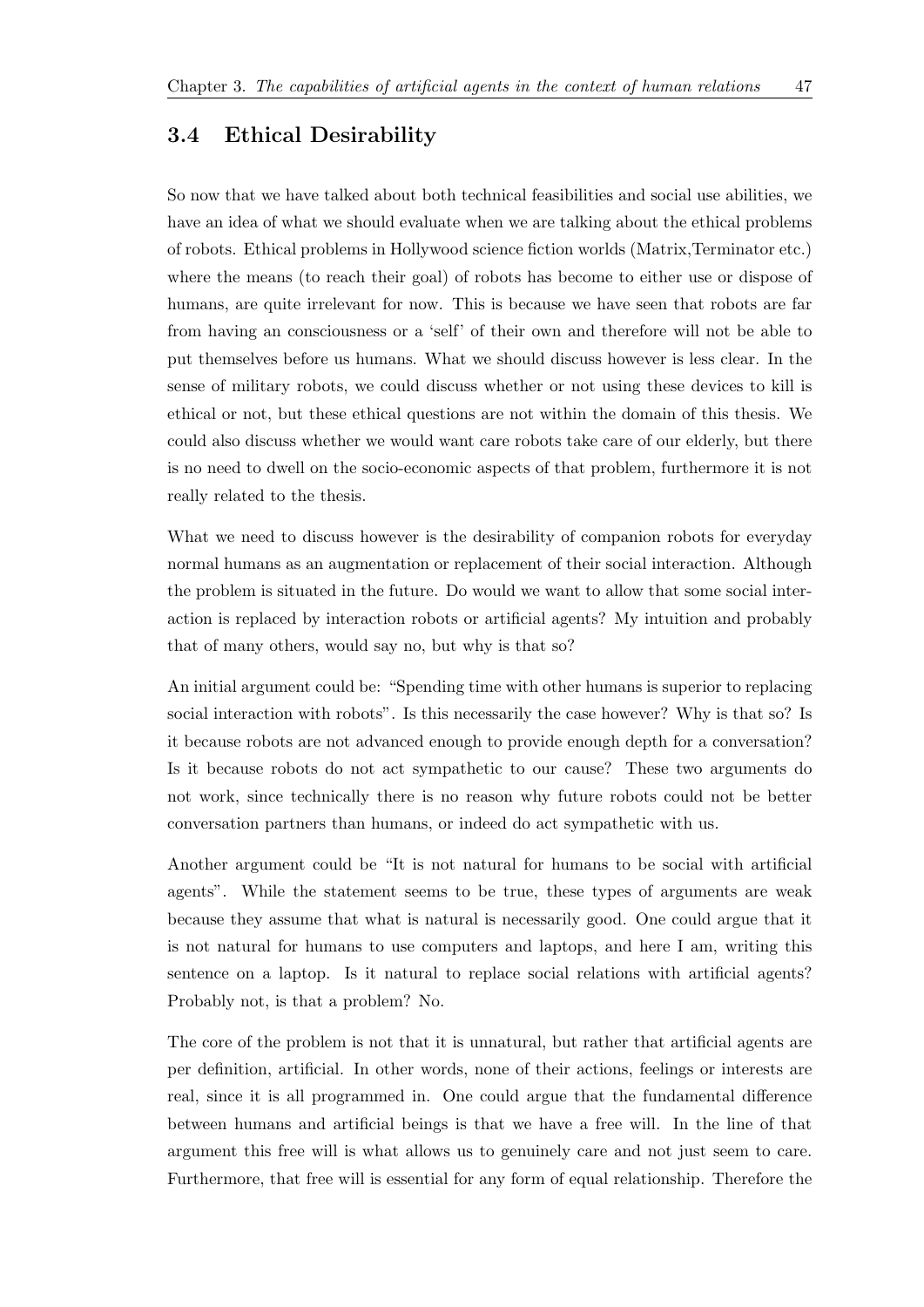best relation we could possibly hope to have with a robot is that of a robot slave and human master. In a sense robot users would only deceive themselves. Having a robot tell me I am a great philosopher, friend or gardener, does not make me great at any. Nor does it make me feel great if I know that I made the robot say that. A problem with these robots is that the makers try to make us believe that it is something it is not, namely an actual social being. If we would follow Hegel's master-slave dialectic (Cole, 2004) we would need to educate and free the slave in order to be able to acknowledge our own worth. The problem is that that would require genuine free will, emotions

and consciousness in robots. Free will, emotions and consciousness are howeve[r not](#page-90-5) [capab](#page-90-5)ilities we can ascribe to current robots or those in the near future. If that would be the case, we would be having a whole different ethical discussion right now.

So, one could argue that a human-robot is necessarily not a genuine relationship but rather based on deceit caused by the artificial nature of robots. There are however several problems with this ethical argument as well. Firstly it assumes that free will is necessary for a genuine relationship. Secondly it assumes that artificial robots are indeed deceitful. And thirdly, it assumes that having a free will makes humans different than robots. These objections to the impossibility of any genuine relationship are further discussed in the next chapter, as there we will discuss whether these assumptions are wrong. If so, we will be forced to admit the possibility of genuine relations with future robots.

## **3.5 Summarising**

We have seen that the artificial agents or robots discussed in this chapter are technically feasible, since they will not require genuine emotions or consciousness. However if a robot would wish to succeed it would still need to convince its human conversational partner that it does seem to have these capabilities. Whether or not that is possible will be discussed in Chapter 4.

Furthermore, from the use cases we saw that the robots with the most chance of having a strong social relation with humans will either be robots as conversational partners to combat loneliness in a care or social robot setting, or as an artificial personality on mobile phones or other devices. An advantage of these systems is that they will be more natural and engaging for their human users. Finally the ethical problems regarding care robots and military robots do not apply to the social robots as the goals and capabilities of these robots will be significantly different from the values the military or care institutions endorse.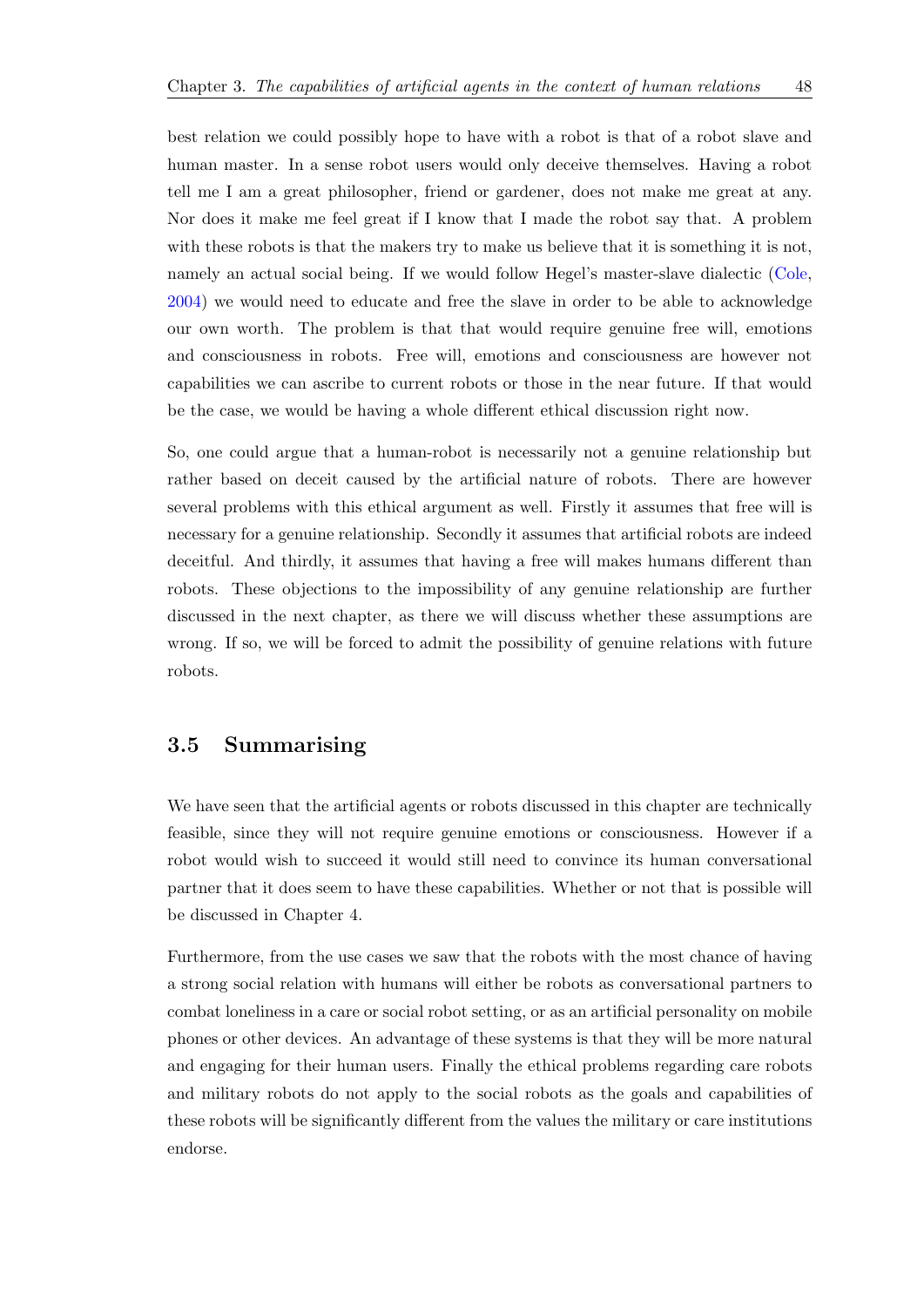## **Chapter 4**

# **Appearances and reality**

## **4.1 Introduction**

In the second chapter, we discussed four properties; affection, usability, interaction and admiration, to describe the types of relations humans can be in. One of the important parts of these relations is that they can be asymmetrical. Which means that both parties in the relationship have a different set of properties in the relationship. This asymmetry is what can cause problems when we go to human-robot relations, since we humans might expect a relation to be symmetrical even though it is not.

This chapter focusses on the way we can deal with the gap between appearances and reality, as we discussed in chapter 3 that this gap necessarily exist. This chapter will present two different ways to view this gap and two different solutions as how to deal with it. These two views are about the step from reality to appearance.

The first view explains the difference using the concept of levels of abstraction. In short the idea is that there is a level of abstraction in which we could perceive robots as moral actors. We can use that same idea to think of robots as having emotions, a consciousness or other human properties that are otherwise not appropriate to apply to robots and artificial agents.

The second view argues for a different way to view the world altogether. In this view we argue that we should not just look at robots in a different way, but rather that we should look at ourselves in a different way. If we accept that everything in the universe is a function of cause and effect, then we can see that our brain, our consciousness and even our will are all caused by some process, making us not so different from machines indeed.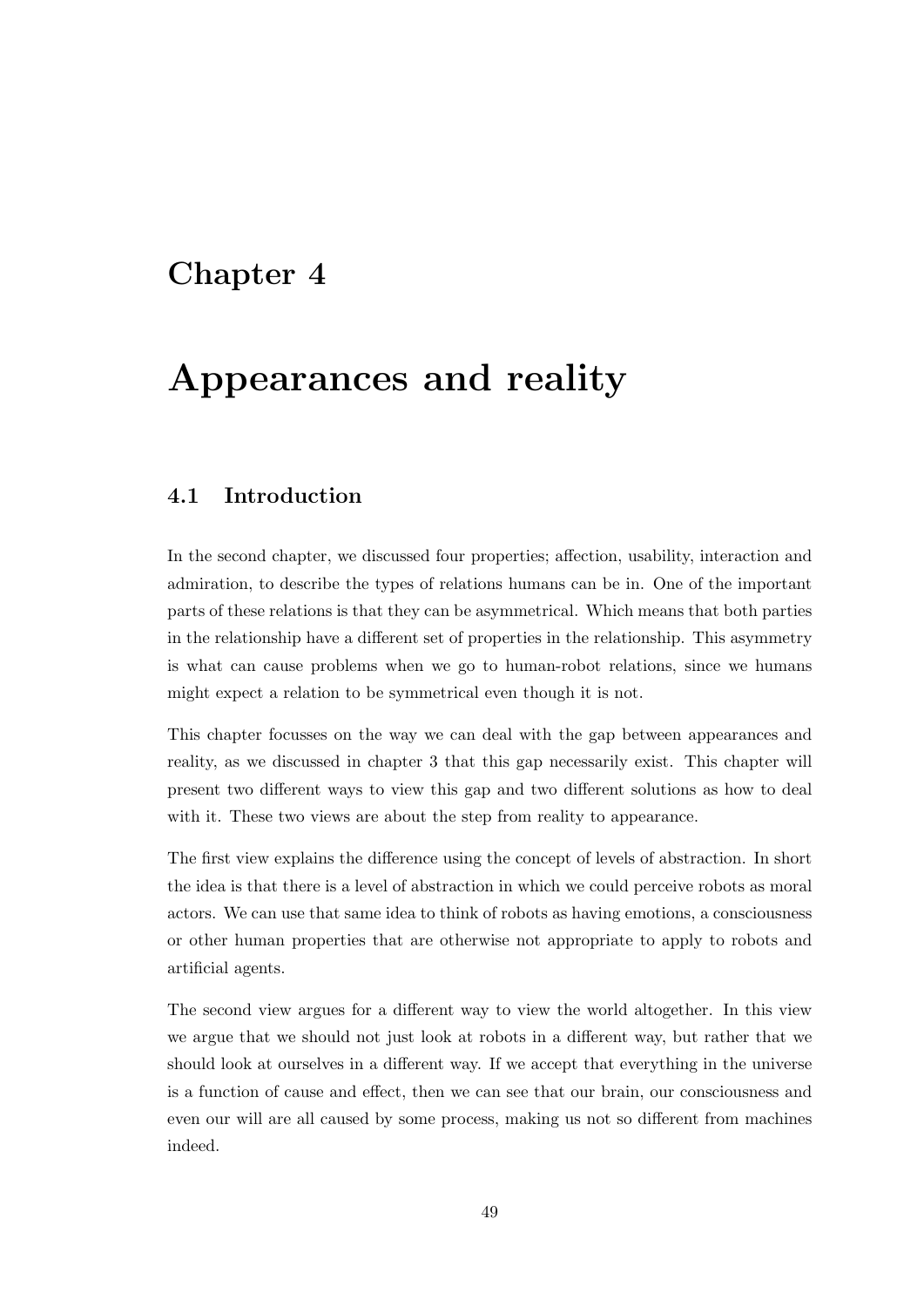We need a final step in our argument. If you agree with either of the views above then the next step will allow us to use one of the views above and go from that appearance to reality. In the final part we will argue that appearances are sufficient, since we humans allow that appearances are sufficient when we deal with other humans. We do not question whether another human is conscious, even though there is no actual proof of that. If that is the case, according to this argument, why should we treat artificial agents differently? Why should we question their consciousness if we cannot even prove our own?

In response to this statement one could argue that we indeed might not be able to prove that other people are conscious, but that the chance that other humans are conscious is significantly higher than the chance that a robot is conscious simply because humans are significantly more complex. If this is an acceptable reasoning, accepting the rest of the chapter might not take much convincing. The points of view in the chapter show different approaches to which this same conclusion is the logical consequence. The conclusion that humans, apart from our complexity, do not have any special edge, soul or biological power that differs us from artificial agents.

The purpose of this chapter is to understand the way we think of robots and ourselves in order to appropriately apply the framework from chapter 2. As mentioned in the ethical debate in chapter 3, the three assumptions, 1. the requirement of free will for a genuine relationship, 2. the assumption robots are indeed deceiving humans and 3. the assumption that free will makes humans different from robots, need to be overcome in order to call any relation between humans and robots anything short of (self) deceit.

Before we start with the two views however, we discuss briefly the perception that being deceived by robots would not suffice. The point is that even if there is a bit of deceiving, it is not a problem for the appearances of robots.

## **4.2 The Experience Machine**

A good way to illustrate why attaining a fake relationship or friendship is not good is the experience machine argument by Nozick (2012). This argument is meant to go against pure hedonism, in which a good life is measured by the amount of pleasure in ones life. One could argue that a part of the good life is in the communication with other humans with at its pinnacle the friendshi[p relation.](#page-92-5)

The experience machine is a theoretical machine in which we somehow can fool the brain in a way that we alter our senses and memories in such a way to experience the perfect bliss at all times. According to hedonism, a good life strategy that seeks pleasure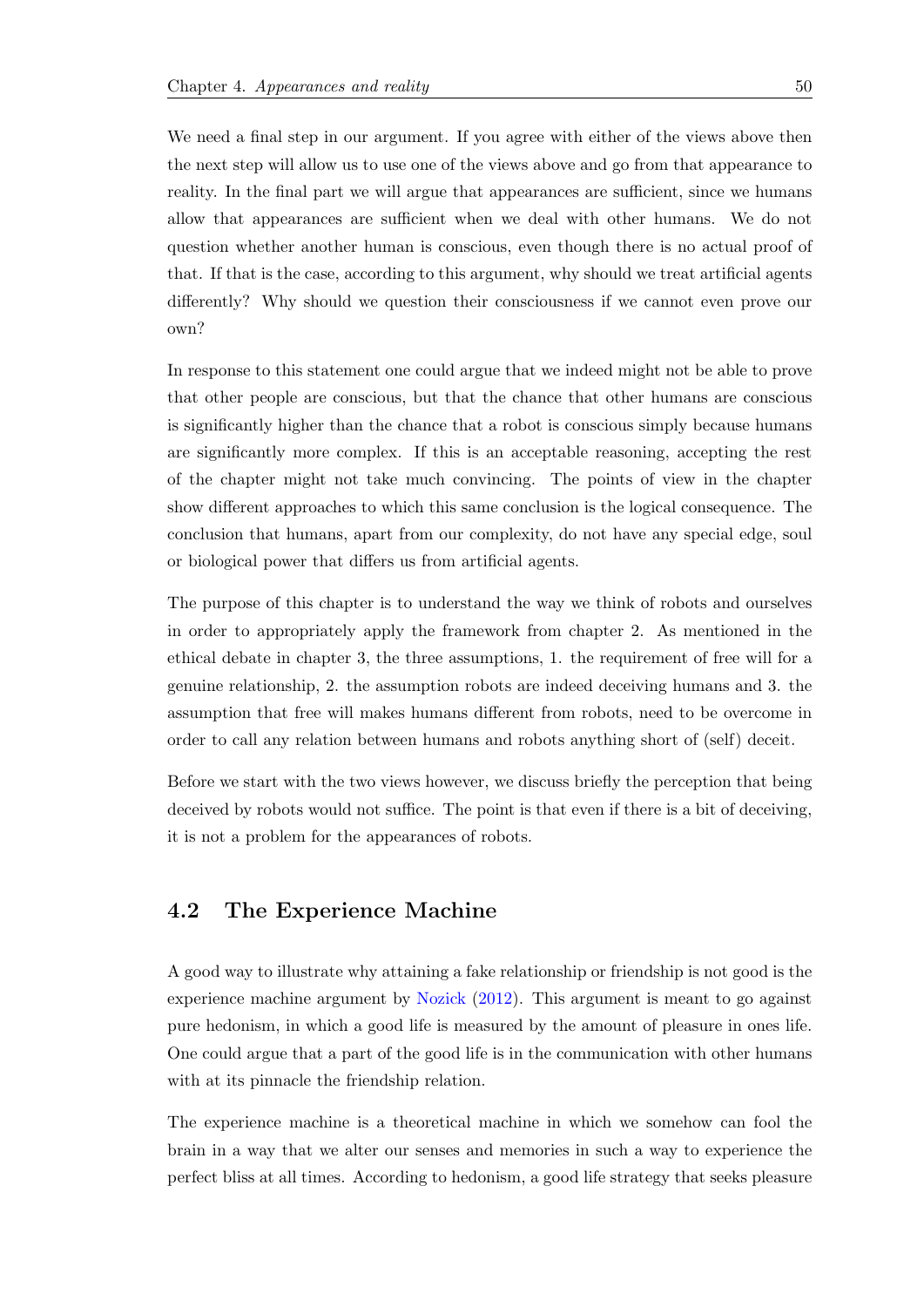and avoids pain, it is beyond doubt that we should plug into this machine, as it is the highest form of pleasure attainable at the lowest amount of pain. However, if we search our instincts most of us would not plug in. Why? Because at the moment one makes the choice to plug in, he or she is aware that it is all a machine and all the experiences obtained through the machine are fake. We want real experiences, real achievements, and also associate with real humans.

Similarly, the deceived businessman argument (Nagel, 1970) tries to show a similar point. This argument goes as follows;

A businessman is quite content with his life[, he has goo](#page-92-6)d job out of which he gets satisfaction and his colleagues acknowledge and respect him. At home he has a loving wife and kids which whom he has a good relation. He is happy. Unknown to him however, his colleagues cannot stand him and make fun of him when he is not around, his wife does not love him and cheats on him, while his kid despises him. They are quite good deceivers so they can all keep this up indefinitely. Can we really say he has a good life? As you can see, this argument is here to show that our perception of a person's happiness quite depends on what we know of our or another's situation.

One can wonder, does the deceived businessman have a good life? If you think yes, then this chapter does not hold many controversial things for you. If not, then the following arguments might convince you otherwise.

Let us try this by reversing the question. Why would he not have a good life? Perhaps you think, because his happiness is built on lies. While true, this is not necessarily a problem, the man himself does not know it, and will not find out in this hypothetical situation. If having any lie in your life would make your life unhappy per definition we should immediately stop making children's life worse by allowing Santa Claus to exist. There are enough examples to show that depicting the world untruthfully can indeed improve life in certain occasions. Formally we need to distinguish internal mental states from external state of affairs. What we argue here is that the as long as the internal mental states are at least equal or higher than the external state of affairs allows for (assuming those are good enough), then in the long run it is a good life even if it requires being deceived about the external state of affairs to reach that level. The problem is that our internal mental state as external observers would not allow for the same happiness attained by the deceived businessman because we are aware that it is way above the happiness level the external states of affair would allow for. Simply because a large gap brings a large risk of a miserable life with it.

Feldman (2002) argues for a similar solution. However he would classify the above solution as biting the bullet. Since we basically argue that the life of the deceived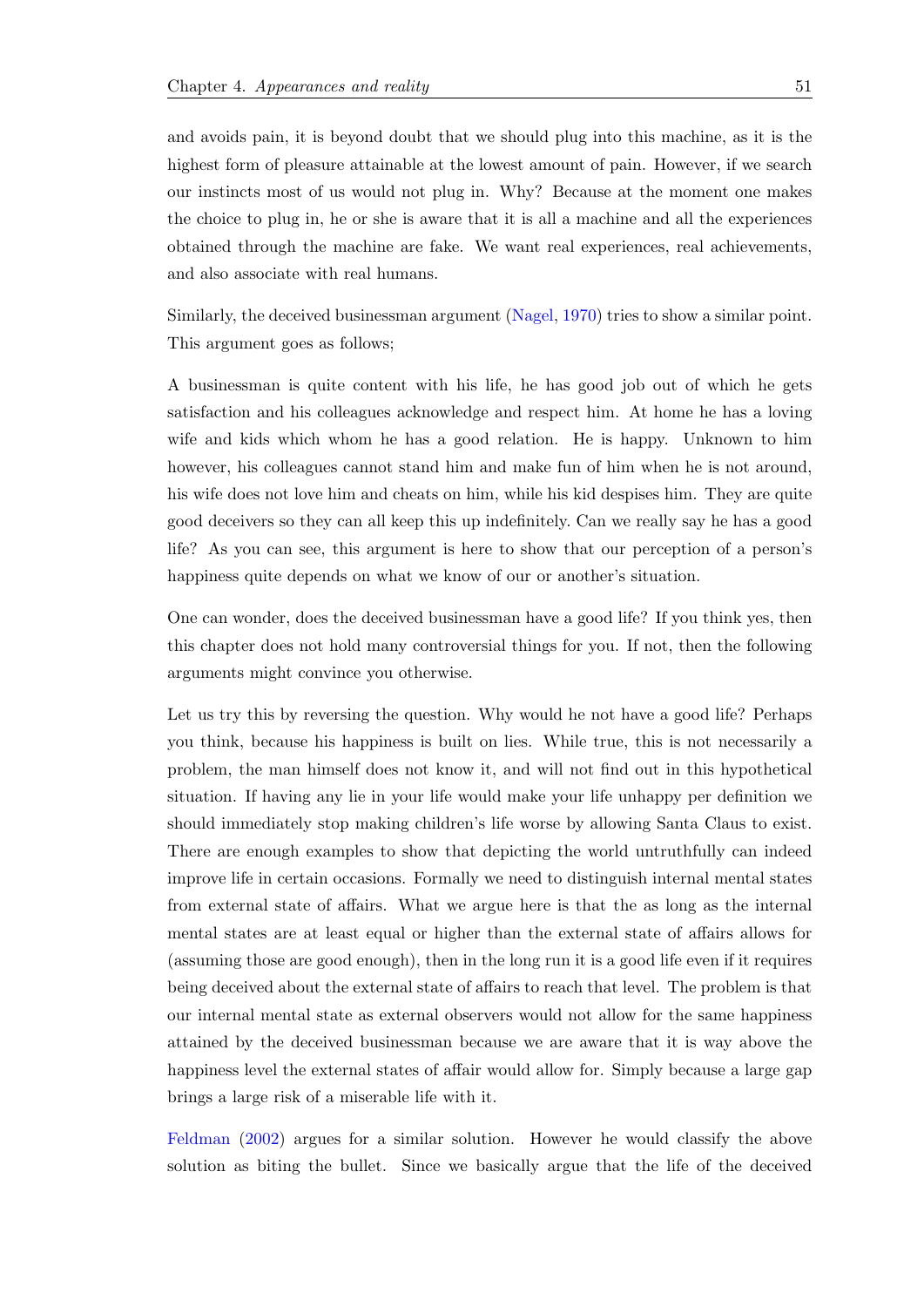businessman is not as bad as it seems to us. Feldman however also has a way to arm hedonism against this situation by stating that pleasure derived from true states of affairs are more valuable than pleasures derived from untrue states of affairs. While this is a useful addition, it seems unpractical to me. Even though having a way to externally verify whether someone ought to be happy or not is useful, what really matters is whether a person actually is happy. To compensate for the risk of being deceived we ought to use a function including the length of time, intensity of the pleasure, truthfulness of the states of affairs, the risk of discovery of these true states of affairs and the impact of that discovery. In the case of the deceived businessman the impact of the discovery would be incredible, so much even that the slightest chance of discovery would be unacceptable. This way it is also no problem to discover small lies or wrong perceptions that have little consequence (for happiness) that exist everywhere in our world. As would be also the case of friendship with robots.

## **4.3 Level of Abstraction**

Before robots can actually deceive humans to have a consciousness, we need to solve the problem of how an artificial agents appear to have a consciousness? As was argued in Chapter 3, it is really hard to prove that an agent or human is conscious. What is easier to perceive however is whether an agent makes similar and logical choices. For example it should be able to interact with its environment and adapt according to the situation, furthermore it should be autonomous. An artificial agent should be a moral agent on a certain level of abstraction.

Floridi and Sanders (2004) argue exactly that with their Level of Abstraction (LoA) argument. Which could be summarized as follows: something is an artificial agent on a certain abstraction level if on that level of abstraction it can be perceived as: Interactive, [Autonomous and Ad](#page-90-6)a[ptabl](#page-90-6)e.

This level of abstraction argument is useful when combined with the ability to make moral choices. However, for a social relation just the ability to make moral choices is not sufficient, since it also requires a form of affection, interaction, admiration and usability, as argued in my social relation framework in chapter 1. One could however argue that for a good moral decision one would need a proper social relation to the entity the choice is about. However this is not the case since we humans make many passive moral decisions about people we barely know.

In Floridi and Sanders the properties, interactive, adaptable and autonomous can be that on any Level of Abstraction (LoA). While it is important that it has to be an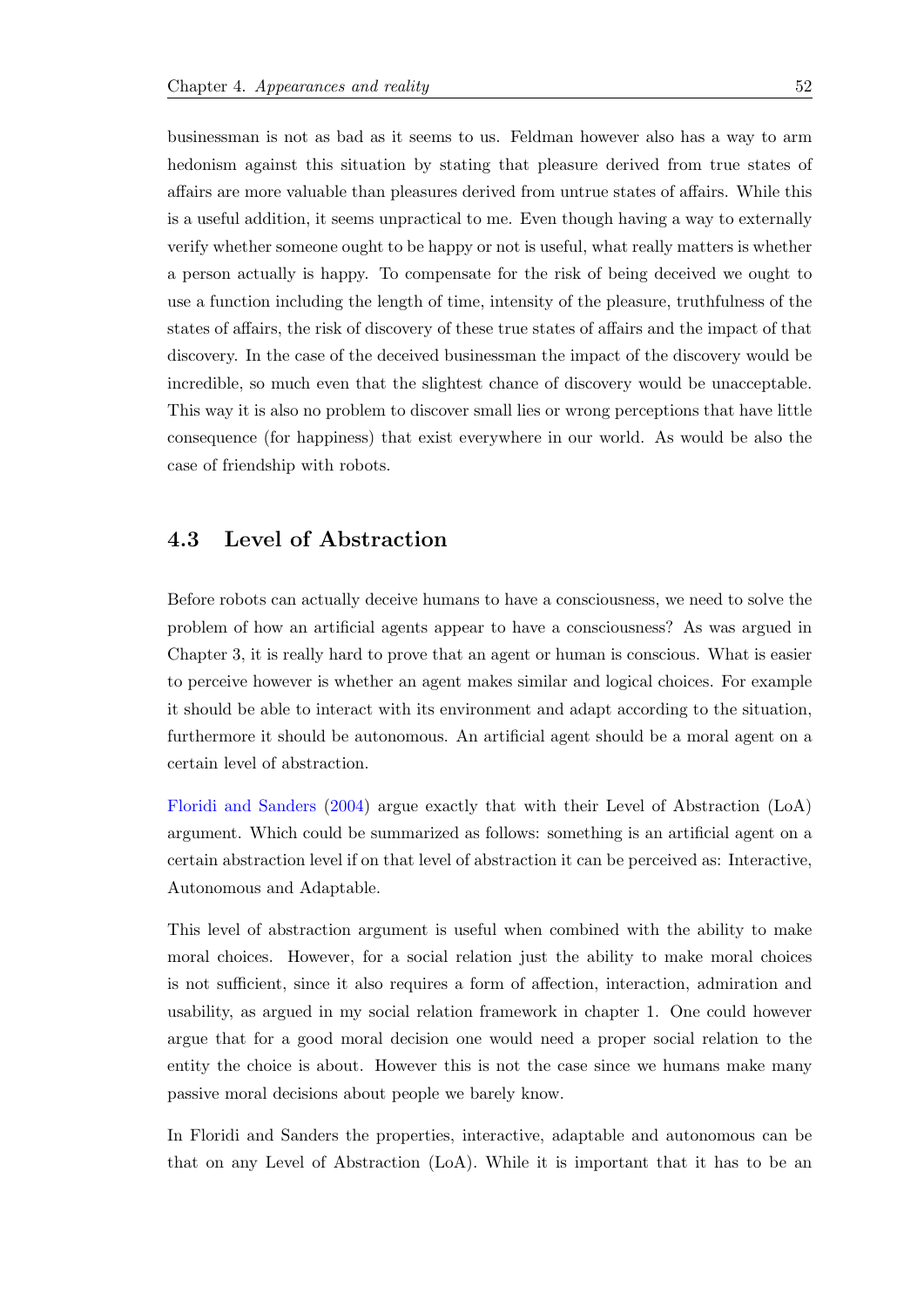artificia agentl no matter what the LoA, because it needs to have these properties on lower levels to be able to have them on higher levels. Let me clarify this with an example Floridi (2008) uses to explain LoA, the game of chess.

The board of chess could be represented as a two dimensional space of eight by eight [squares](#page-90-7). [This](#page-90-7) representation in itself is a level of abstraction, we could argue about how high this abstraction is, since we could also describe the board on a really low LoA as atoms moving around, which is something we will come back to later.

Moving to a higher level of abstraction means that there is more abstraction and therefore less micro actions observable, which means that more macro-level actions become apparent. Moving to a lower level of abstraction does exactly the opposite, where more smaller parts or processes are visible and those somewhat obscure the higher level processes.

Let us assume the average level of abstraction where we represent the board in two dimensions, where the columns (or in Floridi's words Files) have character indications and the rows (or Ranks) have number indications. All the pieces have also their own characters. This is the level of abstraction chess players would use to write down games on paper. For example a move with a rook would be; R a1-a8. Even if we knew nothing about chess, we could get a full understanding about the game just from observing enough games by deriving all the rules. If we now go one abstraction level higher, as Floridi does himself, to the Row Chess or the Column Chess we can see that we lost a certain amount of information, as we can no longer see position of pieces in columns or rows. For example in Column Chess the movement of pawns would be impossible to detect apart from their ability to move columns by removing a piece of the enemy in an adjacent column. If we were to solely observe chess from this level of abstraction we can only find a limited number of rules. A limited number of abilities of the game. A lower level of abstraction always has more. Furthermore a lower level of abstraction always contains the abilities the higher level of abstraction has. We will illustrate that by bringing the chess game to an even higher level of abstraction. In our previous abstraction, we brought chess from a two dimensional game, to a one dimensional game, a game of column chess or row chess. If we go one step further, a zero dimensional game of chess can be observed. In this dimension there are neither rows or columns, thus all the pieces are just there. The only things we can observe in this game of chess is that there is a certain amount of pieces, sometimes pieces are removed from the board. The king-piece never gets removed and that pawns sometimes change into different pieces. It would be impossible to get a full understanding of the game with this zero dimensional chess, but all the rules that we can infer, can also be inferred in Column chess and Row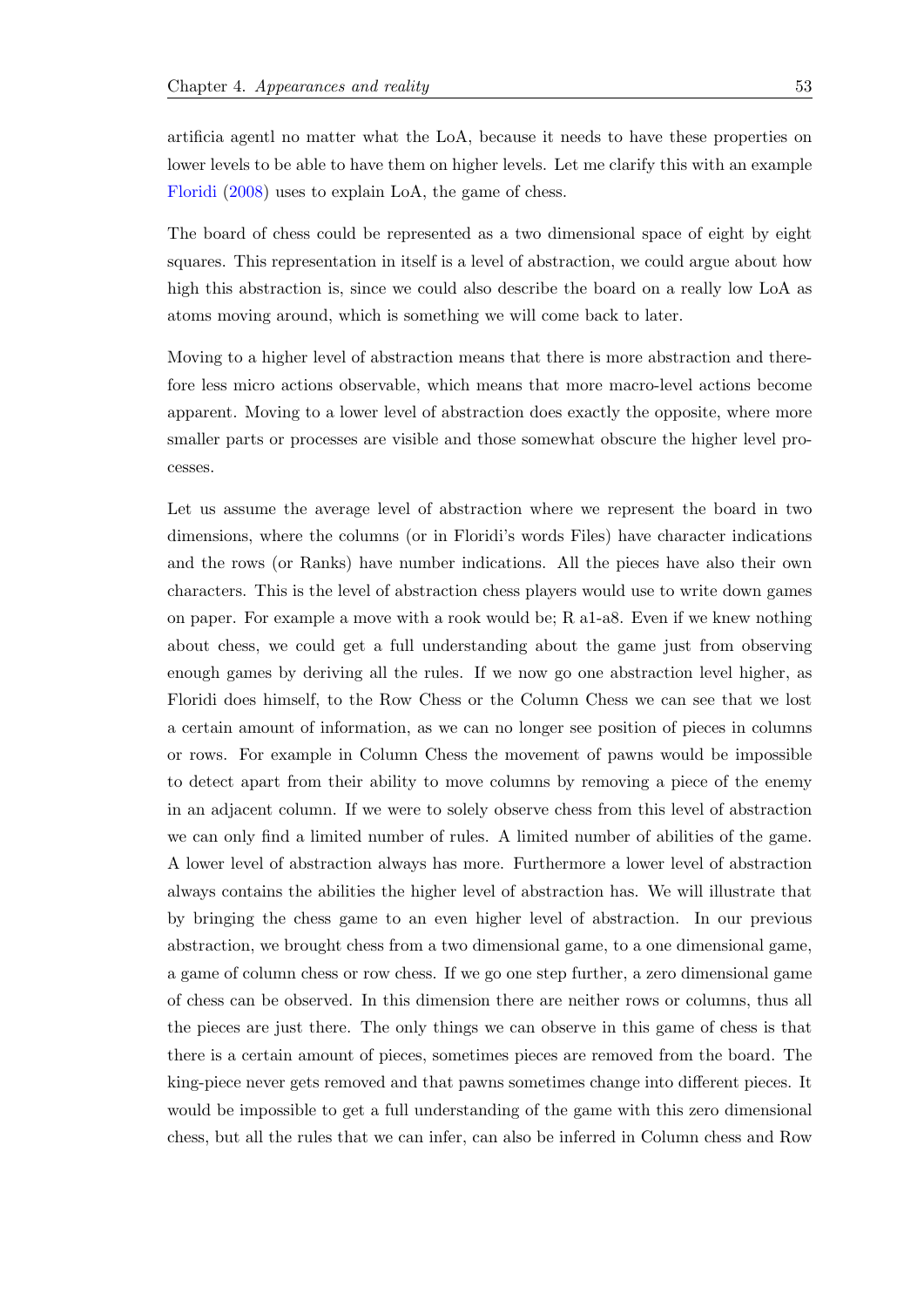chess individually. For example it is obvious that the number of pieces one starts with and that sometimes pieces get removed can both be inferred from Column chess.

Also that the king-piece never gets removed is pretty obvious, and yes also the final rule that pawns sometimes change into a different piece can be observed. So going down levels of abstraction always retains the abilities it had on a higher level, but higher levels of abstractions can abstract away certain properties. The rules are still there, we just cannot observe them. Similarly if we move from two-dimensional chess to three-dimensional chess, the pieces suddenly get a shape, weight, height, therefore increasing the complexity of the situation. Still all the rules that could be observed in two-dimensional chess are applicable. Even if we move to a level of abstraction where we can observe the individual molecules of all the pieces in the board and their respective positions, the rules of two dimensional chess hold. Note that at the level of atoms, where one describes the movements of all the molecules around the place where the game of chess is taking place it becomes extremely difficult to keep observing the relatively high abstraction process of the game of chess.

One could therefore argue that the game of chess is an emerging property of a higher level of abstraction. This chess as emerging property is similar to consciousness would be for our brain. It is very hard (perhaps impossible) to observe something like consciousness on the neural level, but it is rather easy for ourselves on a much higher level of abstraction. If we cannot observe a process on a low level of abstraction, but we can on a high level of abstraction this can mean two things. We either do not understand the low level of abstraction significantly enough to observe the effects for the higher level process, or the high level process is a by-product, an illusion so to say, of the lower level processes. If you wish to believe in consciousness and free will, one should adopt the first point of view regarding the workings of our brains, otherwise the second view will be more suited.

So what use is this clarification of level of abstraction? If agents have adaptability on a certain level of abstraction, they necessarily also have this property on lower levels of abstraction. Therefore an artificial agent does not require a set level of abstraction, the notion that it has the properties on any level of abstraction is enough to ensure it has it on sufficiently low levels as well. Surely we can always abstract so far away that we are unable to observe any of these properties, but we can do the same for the human brain. Floridi and Sanders argue that -not- knowing the source code can make a program seem as if it is adaptive and interactive on a certain level of abstraction, therefore they call it an Artificial Agent on that LoA. One could argue that a weakness in this argument is that for the programmer, who knows the source code, it is not an artificial agent, as it merely follows the instructions he wrote down. There is nothing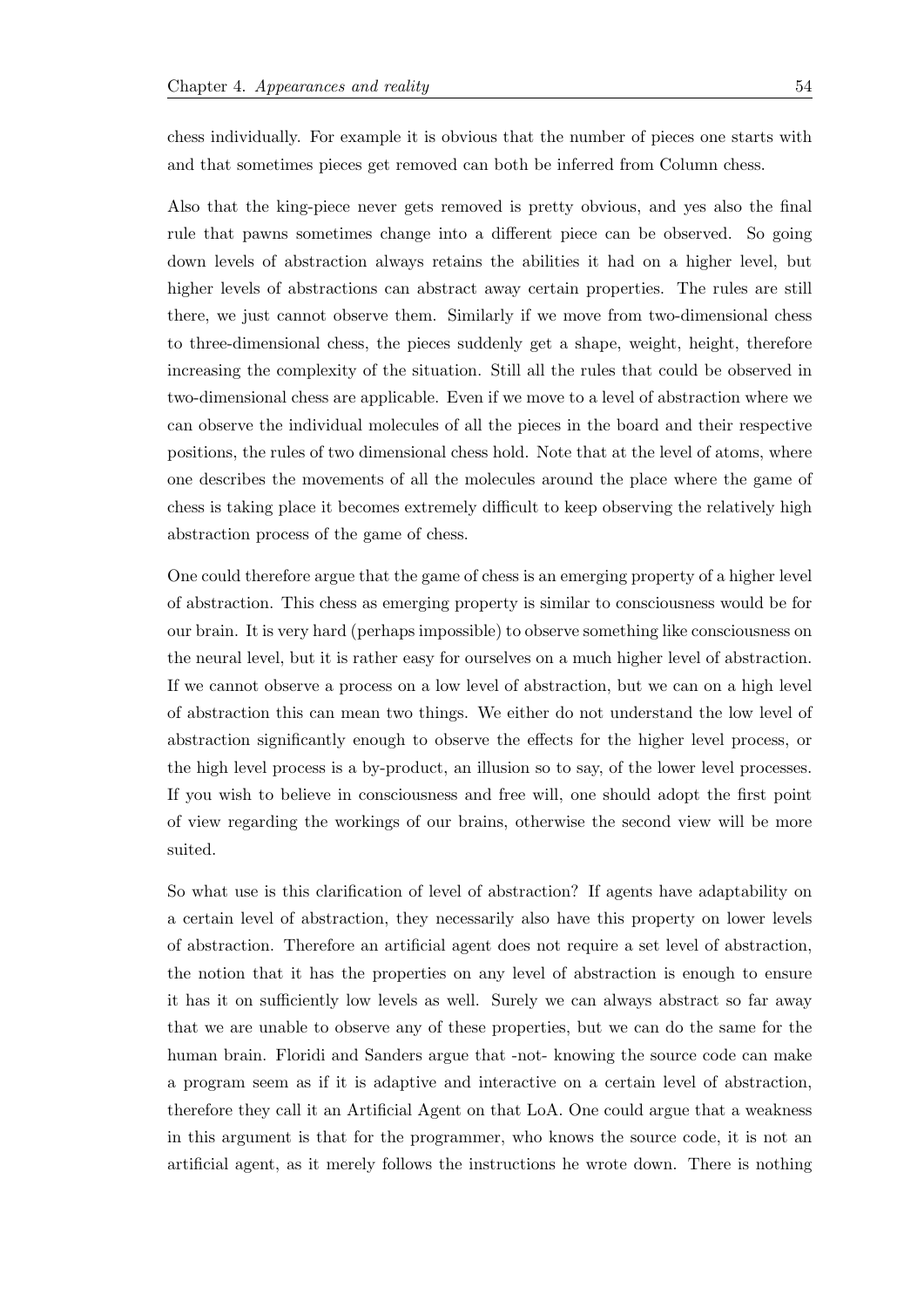autonomous about the agent. If you agree with the argument about chess, then if an artificial agent is autonomous on the LoA where one does not know the source code, it must necessarily also be autonomous on a lower LoA where one does know. This results in a contradiction. Furthermore, it is also autonomous on higher LoAs; it might just be unobservable on that level. The consequences of making the LoA irrelevant is that artificial agents suddenly require a much more complex system, because they must also have traces of the properties of autonomy, interaction and adaptability on very low LoAs. We can no longer fool ignorant users; just seeming to have autonomy is no longer enough. It needs to have it.

One could argue that higher levels could produce 'illusions' that do not exist on lower levels, but are definitely needed to explain the situation on a higher level - Consciousness as will will see below is one of these 'illusions' one could argue. However, we must be careful not to mistake these 'illusions' for real things, even if some of these emerging illusions is very useful to explain certain things - For example, chemistry or biology compared to physical processes. However useful (and perhaps detectable) these representations may be, these representations are not necessarily reality if there is no similar effect on a lower level of abstraction. Chemical and biological processes exist on a physical level of atoms, although they are harder to explain. It cannot be that chemistry tells us some molecule has become a hydrogen molecule while physics tells us otherwise. This is the way we should treat these emerging properties on higher levels of abstraction. If there is really something that, physically speaking, seems more than its parts it is either an illusion or magic caused by our lack of understanding of the lower levels of abstraction.

What about humans? Do we have autonomy on low levels of abstraction? Yes, we do. If we look at the low LoA of brain functioning, even at that level we can say that we are interactive, adaptable and autonomous. Even if we knew exactly how the brain works, it is still the place decisions are made and input signals are processed. Unless one wants to go the determinist way, who would argue that there is neither free will nor autonomy in that sense for humans. Which is a fine point of view as well, as it just shows that we cannot use LoA to differentiate between humans and machines. Thus a non-determinist would say that humans are autonomous on even the lowest level of abstraction, and so are artificial agents. While the determinist would say that humans nor artificial agents are autonomous on any LoA. Either way the ground is paved to stop differentiating humans and robots merely on their biological properties. Robots with the required properties could be just as responsible for their actions as humans are. Since robots are at least as capable to reason properly there is nothing conceptually wrong anymore about assigning responsibility to robots. It was wrong in the eyes of Floridi and Sanders because assigning responsibility to an agent that does not have autonomy on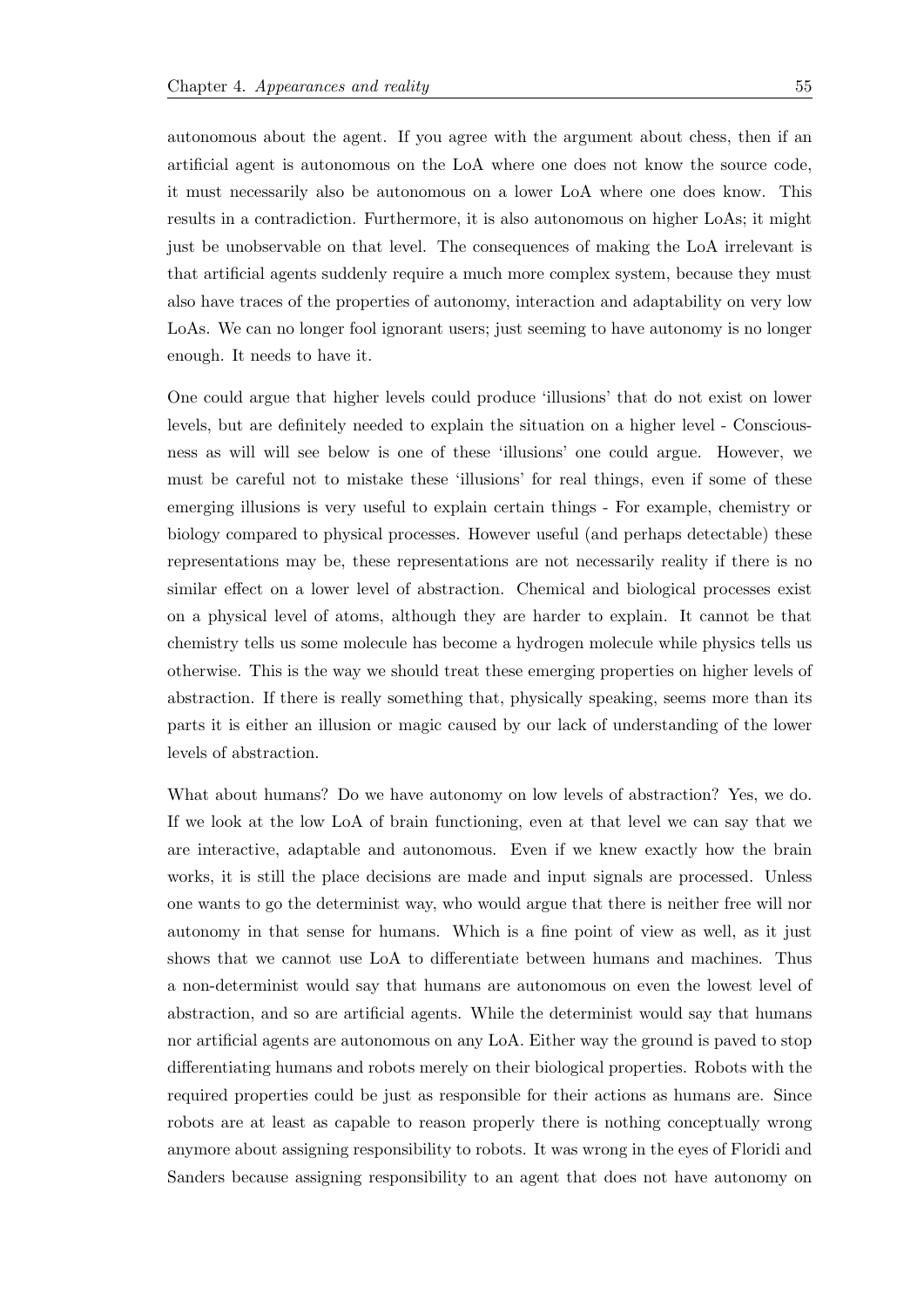a low LoA would not make sense (which is why they introduced moral accountability), but now that it is required to have autonomy on every LoA, this is no longer a problem.

My criticism on the LoA argument makes it significantly harder for robots and artificial agents to become advanced enough and have the necessary properties to become fully capable of social relations. Robots need to become more complex to such extent that we need to discount the probability of it happening anytime soon. We will have to work with what we have, which means simpler agents, simpler programming and simple solutions to the problem of creating an agent that appears to be conscious. The key is to look at the reasoning behind the introduction of moral accountability that Floridi and Sanders introduced. If we can create agents that are according to them morally accountable but not morally responsible then we could perhaps also create agents that are appearing conscious instead of being conscious. The LoA argument shows us how to proceed: we need to hide the deterministic nature of the programming code. The users that will engage in the social relation will have to observe the agent on a higher level of abstraction. A level where the code is abstracted away, but the semi-intelligent behavior is still observable. Appearing moral seems to relate to morally accountable in the sense that something that appears to be moral but is not in reality, is still morally accountable since it does behave as a moral agent. A being or agent that not only appears moral, but also is moral, is not only morally accountable but also morally responsible for its actions. This means that artificial agents that are morally accountable, according to Floridi and Sanders, also appear to be moral agents.

Interestingly the level of abstraction regarding appearances is in reverse order to the levels of abstraction regarding being (i.e. whether something is instead of seems to be). The higher the level of abstraction, the more it must rely on appearances and the less on being, while the lower the level of abstraction, more of the being is important. Even a colony of ants or bees can appear to be conscious if we move the level of abstraction to a level where we cannot observe every single entity.

This is good news for the social robot enthusiasts, but it begs the question of which level of abstraction is required for current robots to appear conscious. Furthermore what is really important is whether the level of abstraction that is attainable through that way is actually lower than the level on which we observe the robot. However, specifying exactly at which level of abstraction current robots are conscious is a task beyond me. What can be done however is specify the highest level at which it should appear conscious in order for the social robots to have a real shot at forming a genuine social relation. This level is the level at which the users observe the robot. It is key to keep (thus not to lower the level by adding knowledge about the construction and programming of a robot, similarly, questions about the consciousness of humans only make sense when we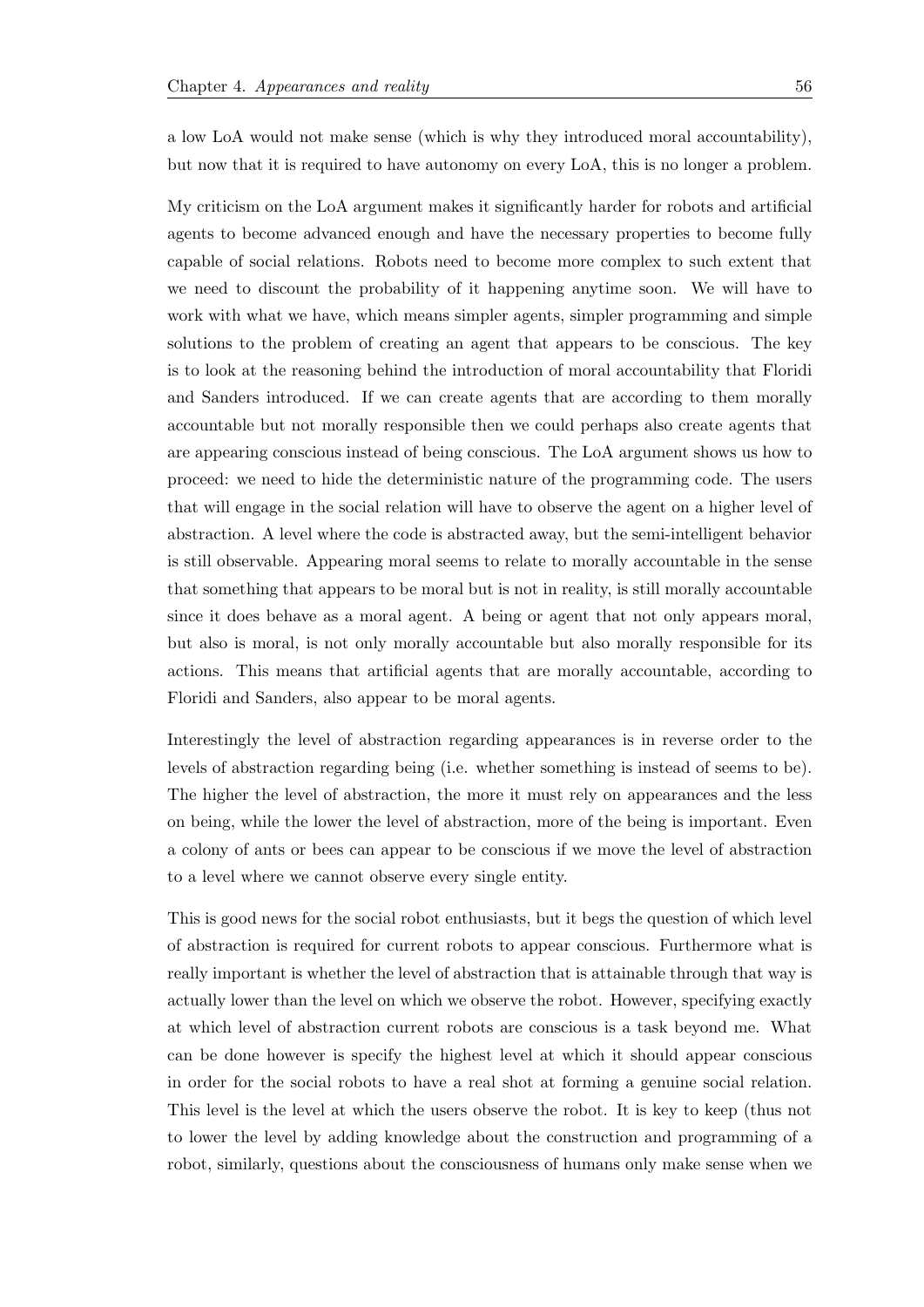investigate the workings of our brain) the level on which we observe the robot as high as possible, so the level would be similar to the level we observe other humans at. The LoA where none of its individual parts are clear, a level where the robot appears to be a body. Its conscious appearance should be in accordance to its body. On a lower level we cannot really speak of it having a body, but that is not so important. What is important is that it is clear that the robot does appear to have a body and consciousness on the relevant level of abstraction.

The gap between appearances and reality can be seen as level difference between where the appearances stop and the being begins. If the being and the appearance overlap, then there is no gap. If the being and the appearances are significantly different (for example a computer that appears conscious) the gap is huge. Especially if the illusion of appearance falls apart if one moves a small step down in the levels of abstraction. To reduce the gap we could either alter its being in a way that corresponds closer to its appearance, or we could try to improve the illusion by bringing the appearance down a few levels in abstraction. By using neural networks, evolving functions or other ways to obscure the inner workings of the agents we could lower the level of abstraction where the appearance still holds. Changing reality (electrons in copper circuits) to something more organic (not simply because it is organic, but because of its more complex functionality) or perhaps using quantum computing could bring the reality closer to the appearance. Either way would improve the appearance of consciousness in robots and artificial agents.

Thus far we have tried to make robots more like us, because we anthropomorphize robots and objects to suit our observations. That seems to come easy to us, but concepts like consciousness, free will and the mind are troublesome to apply to machines to say the least. So instead of trying to reproduce these in robots we could try a different approach. An approach where we would have to let go of our problematic view of the self and see ourselves as a really complex robot. This view is what is being discussed in the next section.

## **4.4 Determinism**

Whenever someone utters the word determinism it is not unlikely that a person in the room has serious reservations about determinism (unless it is a room full of computer scientists perhaps) because it is being associated with concepts like fate and predestination. Although this association is not entirely incorrect, it is not what the focus of determinism should be. Furthermore, we should not underestimate the illusion of free will. First we discuss a brief overview of scientific determinism and put some scientific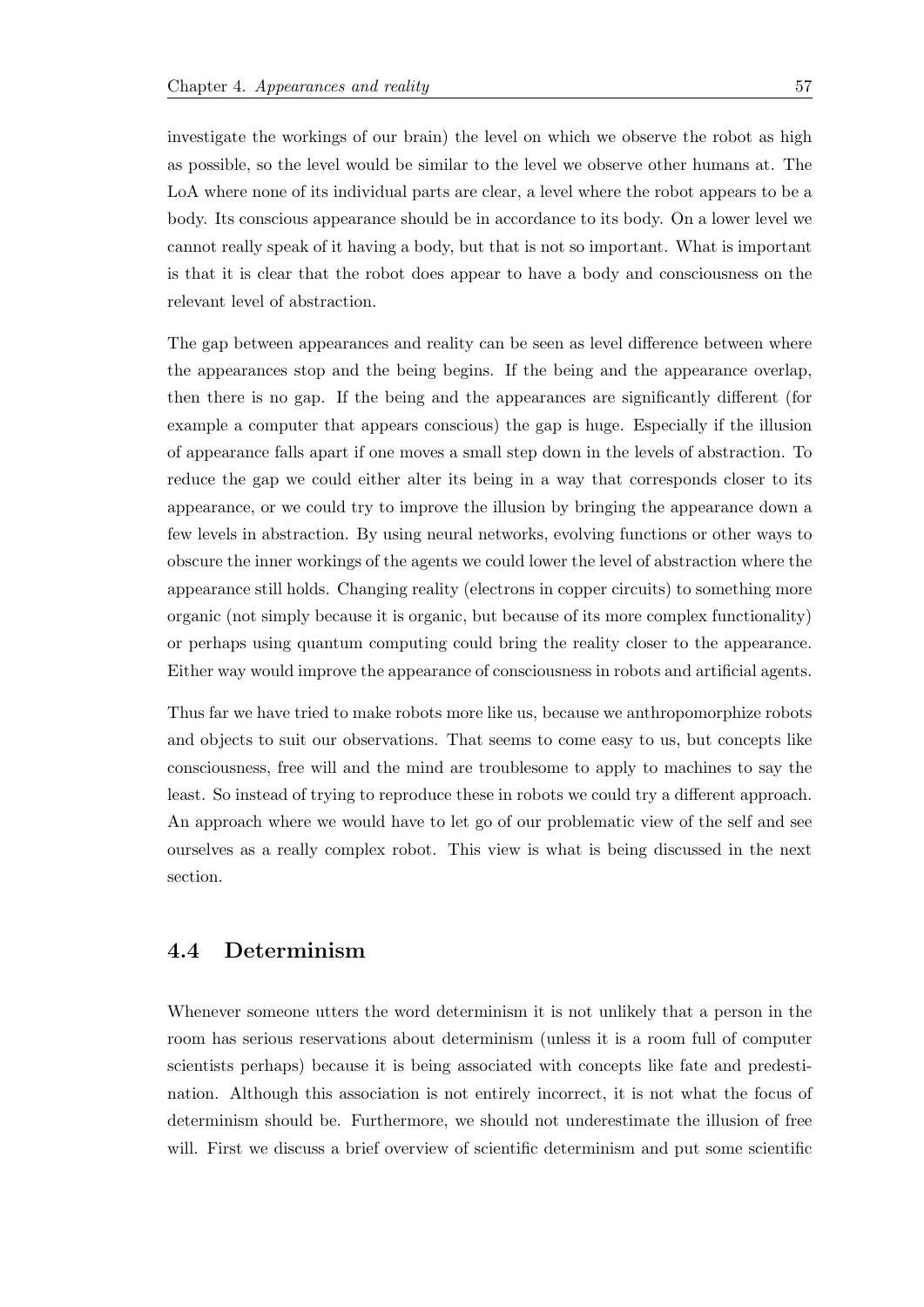arguments against determinism. Then determinism is used to explain a point of view in which we humans are not so different from robots after all.

Scientific (or causal) determinism is an idea that follows from the scientific revelations that natural phenomena obey definite scientific laws (Hawking, 2013). Laplace suggested that if we knew the location and speed of all the particles in the universe we could calculate the past and the futures states of the universe, in Laplace's (Weber, 2001) thought experiment Laplace's demon has all this knowledge[. In view of sc](#page-91-3)ientific determinism the whole universe could be seen as a single line (timeline) of states of which the first state will necessarily cause the final state to happen. There are no [extern](#page-93-6)a[l forc](#page-93-6)es (forces external to the universe) that could change this path.

According to Hawking, there are two problems with applying scientific determinism. The first being that quantum mechanics shows that we cannot know both speed and the location of a particle. Since when we measure one of these properties, we influence the other. This principle is called the uncertainty principle. The uncertainty principle therefore implies that Laplace's demon could never be simulated.

A second finding that undermines the required knowledge we would need for Laplace's demon is the existence of black holes. A black hole would eat information, light that goes in never comes out, the information about the particles there can never be known to us or any observer. Thus every black hole is a source of a fundamental lack of understanding about the particles in our universe. Furthermore, the existence of numerous micro black holes would also obscure information even when no apparent (or big) black holes are around.

Interestingly both these objections seem to criticise Laplace's demon on its knowledge requirement, not on its implications. The first is a criticism on the precondition of Laplace's demon, namely that one should know the speed and location of all particles, thus since obtaining both is impossible the demon is impossible. The second criticism is slightly different, namely that even if the first criticism does not apply and we really could have all information, the loss of information while calculating the future would bring further calculation to a halt.

That it is theoretically impossible for anything to know both place and time of every particle in the universe is indeed a problem for the existence of this demon and his ability to see the future. However the idea behind the demon still stands. The point of Laplace's demon is not to show that we could know the future if we had enough information, but the underlying principle that the future follows from the present. Both criticisms of Hawking undermine the knowledge requirement, but not causal links the idea stands for. Therefore the general rule of determinism, the future follows directly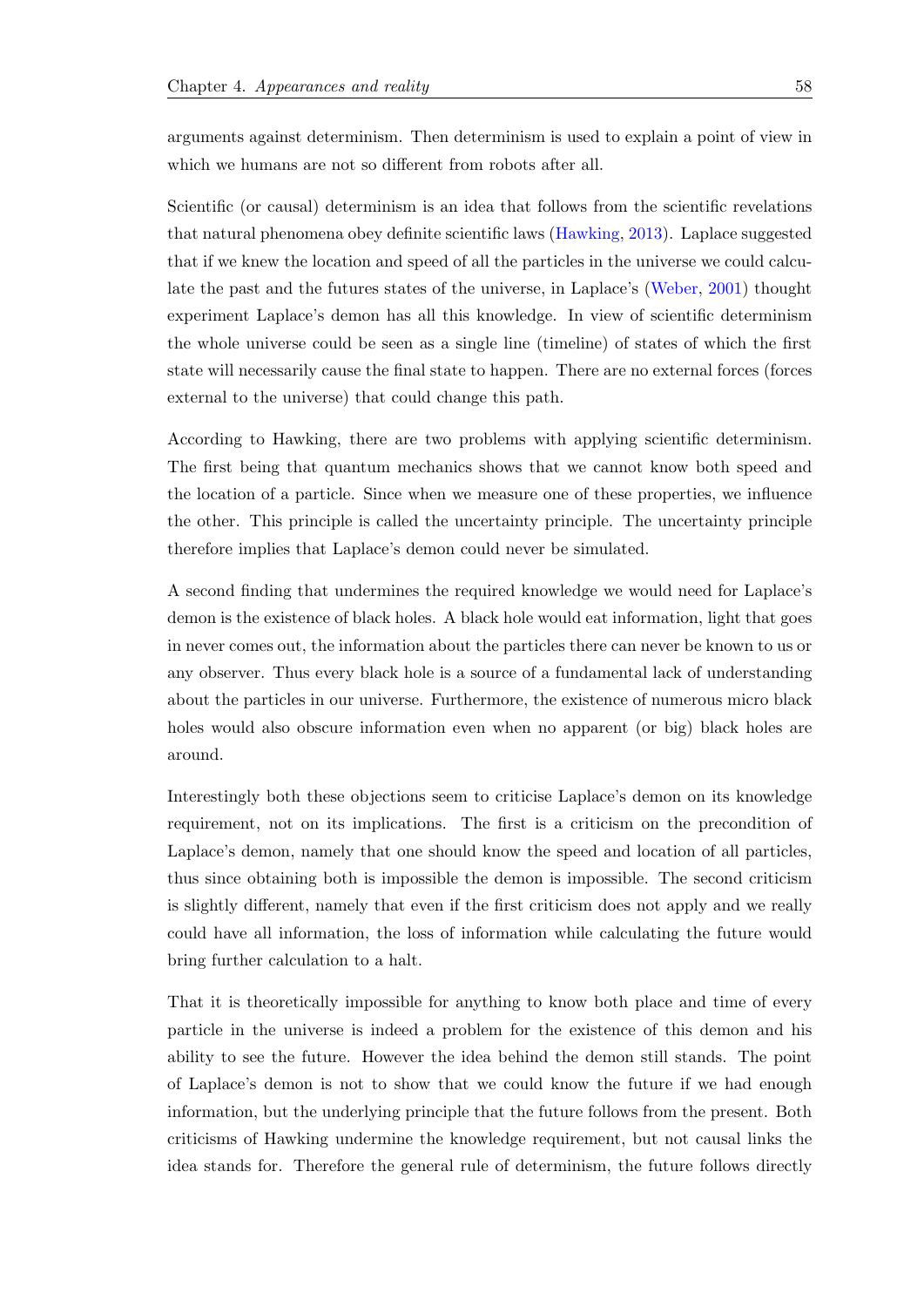from the past, still stands. Said like this it seems quite obvious, the future follows the past. Who would not agree? However you need to realize what this entails. We humans are also a part of this universe, all living things are, and they adhere these same rules. Your future self is a necessary consequence of the present self. Your future self in 1 millionth of a second is a necessary consequence of the current self, which in a sense means that from the start of the universe till now nothing free of the rules of causation has happened. This includes free will or choices in general, they simply do not exist in the sense we are used to. We should instead speak of decisions and will (not free) or goal. In contrary to choices, decisions do not imply a seemingly baseless course of action. Instead decisions are directed, have an intention, towards a goal or will. Also this goal or will is not without any grounding, there are reasons (perhaps unknown to oneself) that guide and influence every will, goal or decision.

The step from talking abstractly about the particles in the universe to our behaviour seems like an extremely big one. The reason this form of scientific determinism can be useful when thinking about humans is that also our brain, our body and our environment are all obeying these same rules. Therefore even for us, all our actions, decisions and idea's are causally linked to previous configurations of our environment. So without delving too much into the pitfall that is philosophy of mind, one could argue that on the basis of scientific thinking we should accept that we are in fact determined by everything around us and our past.

The next step is even more important, as we will have to compare humans to machines, and look for fundamental differences. If we really do not have a free will as determinism suggests, but rather all our decisions are somehow grounded in reasons, how are our brains then different from an extremely complex decision tree? In that sense, software is our best way to construct complex decision trees so artificial agents and robots are our best shot at creating something similar to us as soon as our models for human behavior are advanced enough and go beyond the simplest of contexts.

There are however several arguments that could be brought up against the premise that humans are essentially no different from robots. One could argue that humans are different from machines since humans are biological, and machines are not. However, just the organic nature of human beings is a weak argument. It would have to be deduced to that we cannot hope to mechanically imitate organic structures, perhaps because these organic structures are too complex. There are two answers for this objection. Firstly, we could use simpler solutions to achieve similar functionality as the biological counterparts, take for example artificial hearts, eyes or ears. Yes they are not as advanced as a real heart, eye or ear, but they can function as a replacement. Perhaps we cannot hope to reproduce all the things in an organic creature, but neither do we have to. What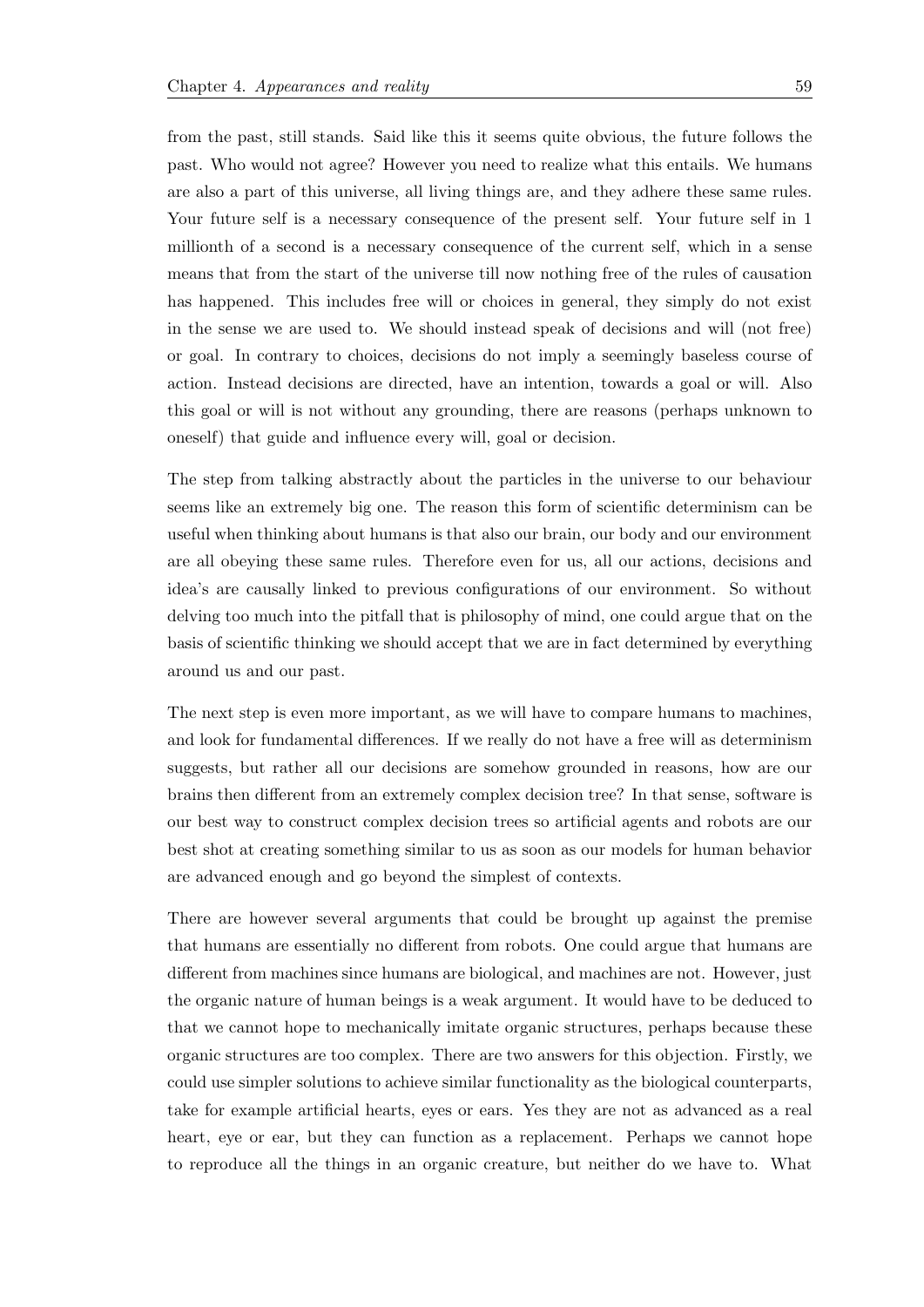biological function makes us human? There doesn't seem to be that one thing we cannot replace apart from the brain for now. The most interesting claim about that is about consciousness, a subject we discussed more in Chapter 3. The second objection comes from the idea to use organic parts in computers. If we really cannot mimic certain organic functions (because of their efficiency or complexity), then we could employ these for simple functions.

This point of view allows us to view the gap between humans and robots not to be based on concepts like consciousness or free will, but rather on its abilities compared to our own. The gap would be how it is lacking or perhaps even superior to us in certain areas. For example physical strength is a property that robots can very well exceed us in already. While on the aspects of context awareness, adaptability, speech generation and recognition robots are far inferior to humans. This approach shows us a bottoms-up view of what we should start improving in order for the robots to be more humanlike.

Similarly to Level of Abstraction approach however we can never prove a robot to be conscious, have a morality or any of such things. Making a robot perfectly moral might even be purposely different from how (many) humans are. A morality totally based on logic might seem inhuman or not caring. Such endeavor might give some insights in the workings of our own moral reasoning. One's moral intuition might vary to be depending who you speak to, which would make the perfect human-moral robot even more controversial. In any case, the best we can prove is that we could perhaps make robots that appear to be moral and conscious. Which in the case of determinism is similar as what we humans do ourselves.

Thus far we discussed two ways to view how robots could indeed gain the appearance of morality or consciousness. In the next section we will discuss that these appearances are enough to base genuine relations on.

## **4.5 Moral Appearances**

One of the main goals of this chapter is to discuss the question of whether a relation based on appearances is enough. In order to appropriate the importance of appearances we discuss several philosophers or scientists that used a similar approach.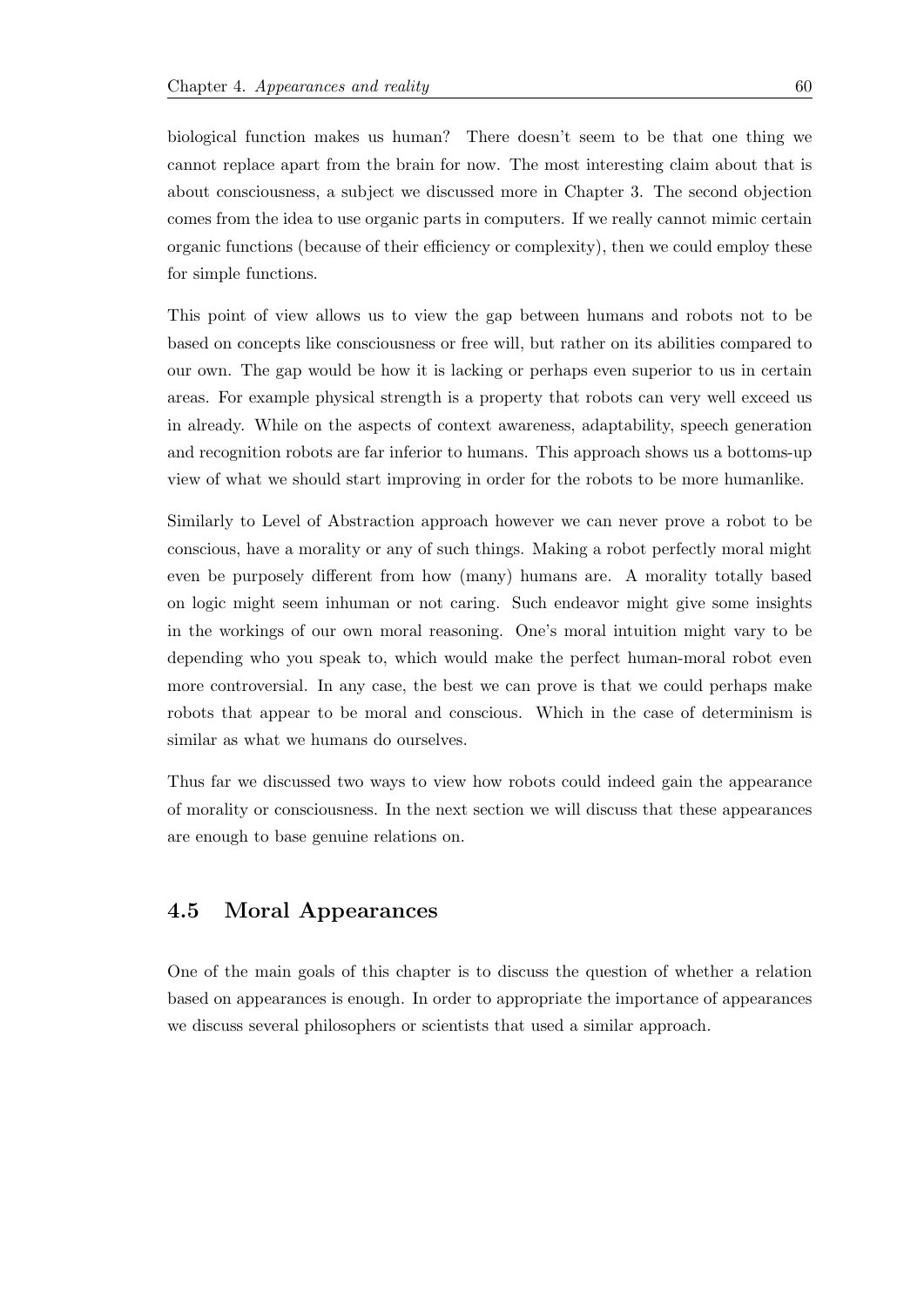#### **4.5.1 Interrogation games**

In 1950 Alan Turing (1950) faced a similar problem with artificial agents as this thesis. He faced the question, "Can machines think?". As we have discovered this is a troublesome question. Turing's solution was to use an imitation game. In this game there are a man, a wo[man and an in](#page-93-7)terrogator. The goal for the interrogator is to guess who is the man and who is the woman. The interrogator can ask questions to one of them and that one must answer. The goal of one of the players is to fool the interrogator and to make him think that he or she is of the opposite sex. The final player's goal is to help to interrogator come to the right conclusion. Naturally the interrogator is situated in another room and the questions are answered by writing (through a computer or typewriter preferably). Turing's question now became, can a computer fool an interrogator as many times as the human players?

Turing briefly discusses several arguments against the validity of this test. Interestingly some are quite similar to the arguments we already discussed before, it is surprising how little progress there has been on this subject in the past 60 years. However, since there are also a few new arguments we will take the time to briefly go through these objections. The criticisms Turing responds to are a theological argument, a heads in the sand stance, a mathematical objection, a consciousness argument, the creative argument and the informal behaviour argument.

The theological argument is to answer the question whether the souls that make humans think according to the christian belief are not part of animals and machines, and therefore machines cannot think. Turing solves this dilemma by arguing that god could give machines souls if he wished to. This argument seems obsolete.

The heads in the sand stance is more interesting. Although it does not involve many arguments, the point is that it would not be good for machines to be able to think, therefore we should believe they don't. Turing does not refute this argument since he does not consider it to be important enough. However an interesting clue in this objection is that the idea that machines can think is somehow disturbing. It might be that this is the basis for objections we dealt with before like that consciousness is something of the organic.

The mathematical objection is the objection that we could ask the machine recursive questions that it will necessarily answer wrongly or incomplete. Turing answers that also humans can answer questions wrongly, therefore the satisfaction from knowing that machines will necessarily do these questions wrong is not very significant. Furthermore, one can doubt the validity of this mathematical argument in current day computers. What has improved significantly in the past 60 years are the capabilities of calculation,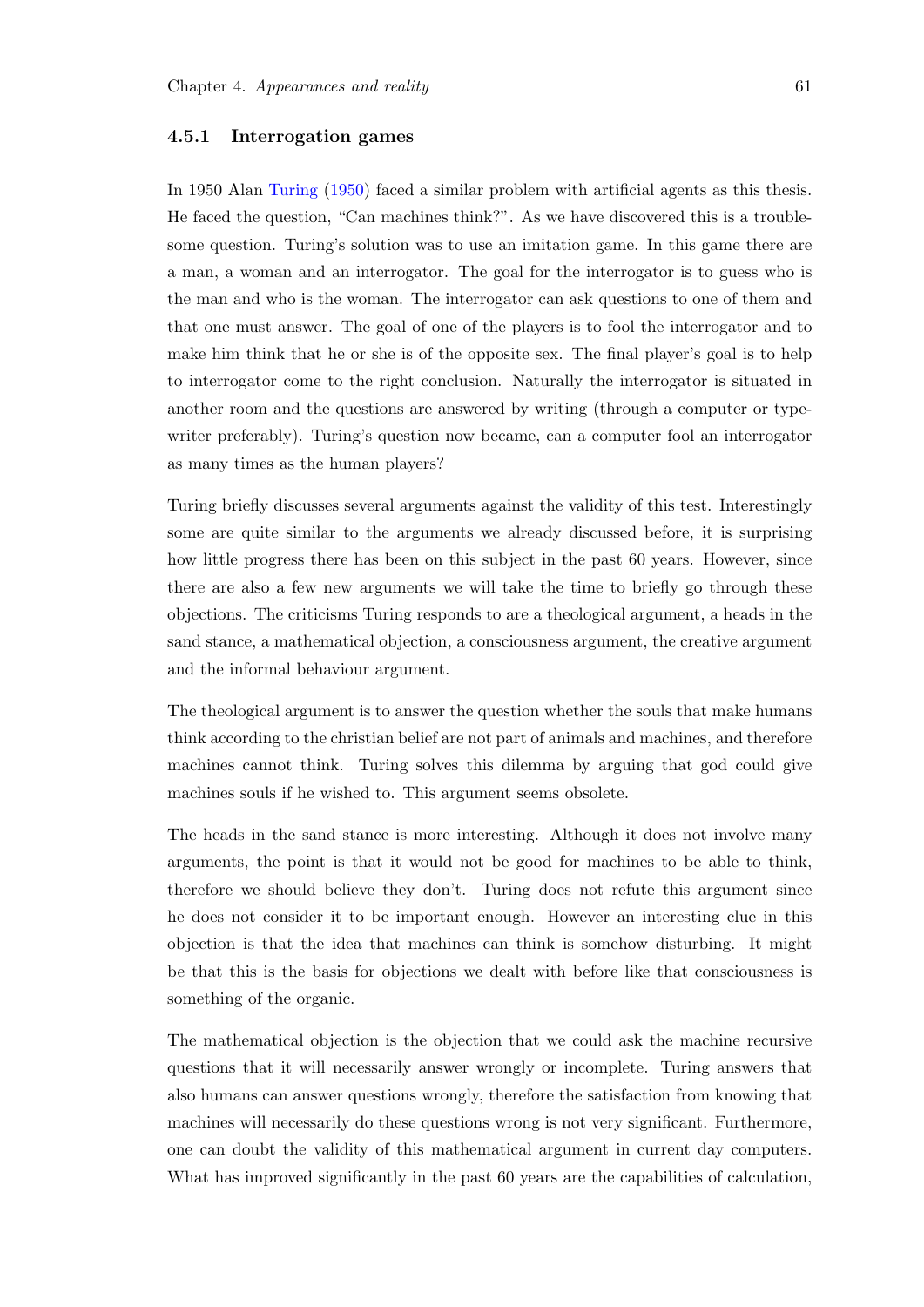code checking and multithreaded applications. In a sense this problem can be avoided and that more human-like answers can be given even in these kind of situations that are beyond the computational powers of computers. For example running the question in a separate thread while another thread waits for the answer, or if that takes too long gives up, seems quite similar to what a human would do.

The argument from consciousness is another interesting argument, as it is an argument we dealt with before in this thesis. The criticism is that unless a robot can really feel that it is thinking, have pleasure and so forth, that it is not really a thinking machine. Turing's criticism is similar to what was argued for before in this chapter. The only person we are sure that can think and feel is ourself. We could also doubt other humans, but we don't. Therefore we should judge machines by this same standard. The tests purpose is to find a way to test whether machines would be able to think without going into the questions of consciousness. If a machine can get through the test successfully we still are not sure the machine has consciousness, but what we do know is that it can hold a conversation as well as a human can. That is perhaps even more than we would require of a robot in order to have a social relation with it.

The creative argument is that machines necessarily will not be able to make something new while we humans can create new things. Turing initially counters this by saying that we cannot know whether something a human made is really new or just a product from what he learned around him. Still the critique still stands after that remark, since indeed computers can only do what we have programmed them to do. Which in essence means that nothing new is being made after that fact. However, Turing remarks, it is not right to assume that every consequence of the computer has been considered while building it. Which means that even though something might still be a product of human programming, the result is something even that programmer did not anticipate. In that way, machines might still be able to create.

Similar to the creative argument is the informal behaviour argument. The argument that states that unlike machines, humans can adapt and do not need rules in order to cope with situations that are unclear or never accounted for. Machines however, necessarily have a set of rules that governs their behavior. This means that it is impossible to make a robot sufficiently intelligent, as we would be unable to program enough rules. Turing counters this argument by stating that we cannot be sure that we humans indeed do not have a finite set of rules that cope with any situation. This counter is not sufficient because the point is that it is extremely impractical to account for every single event in code, even if there is a finite set. It seems that Turing underestimated this problem, and so did many computer scientists of that time. However, a newer invention of neural networks might help solve this issue, as it seems to be possible for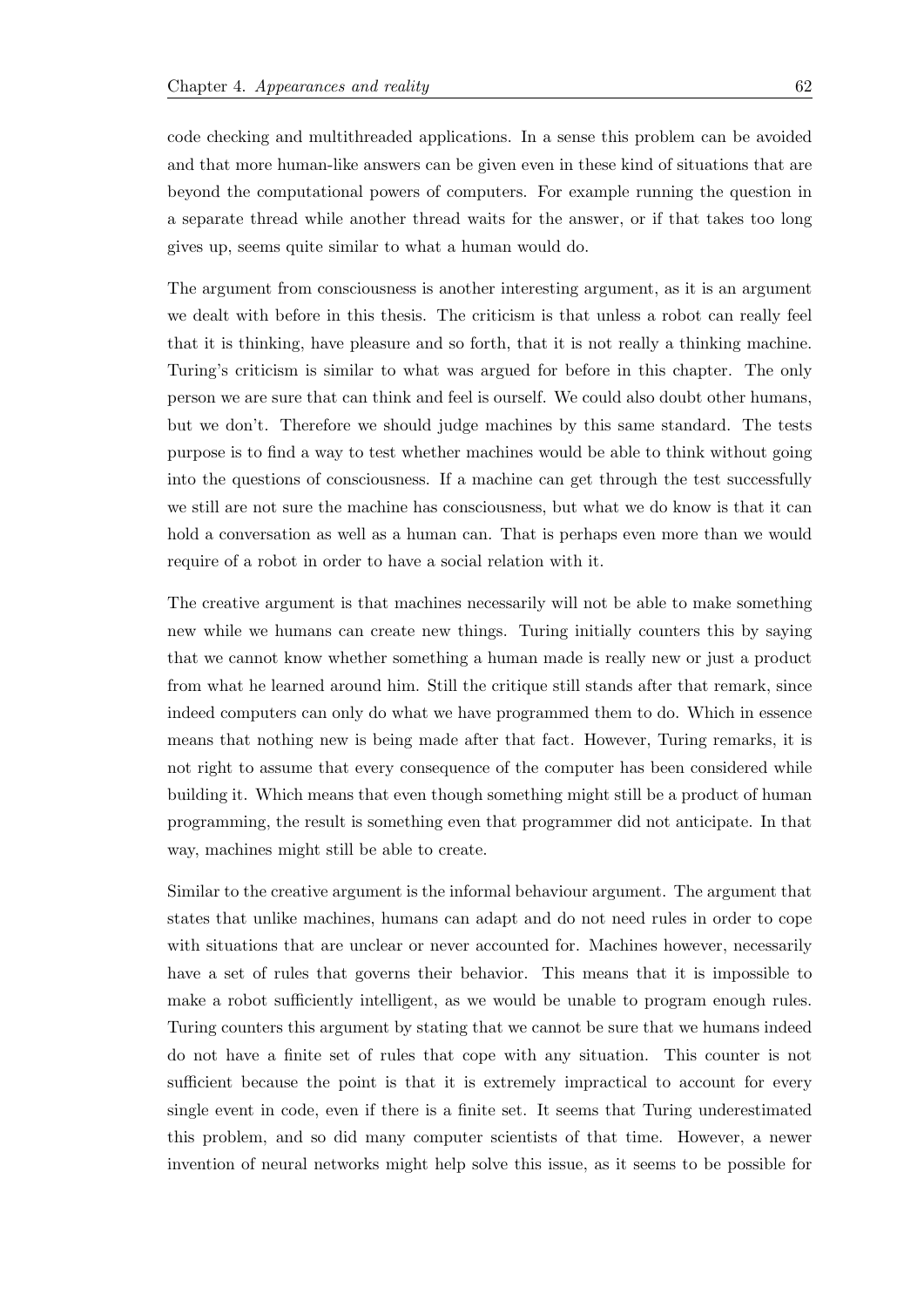robots to learn categories of objects in order to help them cope with things they have never encountered before. Even if that path ends up without success, we can still have machines and robots that are not equipped to handle every single situation, as it does not seem to be a requirement that the robot or artificial agent for the purpose of a social relation has to be capable of everything.

There have been a number of cases of computers passing a weak version (Loebner prize) of the Turing test, for example ELIZA. There is however some controversy regarding these passes, as it could very well be the case that the interrogators in question are not skilled enough. This is in part because Turing did not specify the skill required by the interrogators. What is interesting from these passes however is how simple a program can be in order to fool interrogators. Making typing errors for example can play a large part in convincing that one is human, even though programs designed for the Turing test make these errors (on purpose) as well. It is in these details that the difference can be found. A strong Turing test, a test where an interrogator can ask any question could be better.

A strong argument against using the Turing test is that by French (1990). He argues that the Turing test does not test for intelligence, but rather for human intelligence which is true to a certain extent. He argues that there are several types of questions that artificial agents cannot answer correctly, especially th[ose requ](#page-90-8)i[ring](#page-90-8) experiencing the world as a human did. French uses an interrogator that can compare the average scorings of certain associations and experiences with a separate group of people from the same culture and use that to pick out the computer every time.

The problem with French's criticism is that he allows the interrogator to have a number of assumptions about the human he is dealing with. He suggests that a computer must try to imitate the culture of the human that is also being interrogated. This is also not required as we would then undermine the Turing test itself, since it might then fail to recognize a case when two humans are put against the interrogator. His methods of determining whether something is human or a computer would not work if we subject the interrogator to a test as well. For example, it must not fail to recognize humans as human too often, for example by putting two humans against him (without him knowing that it is an option) and requiring him to fail to recognize the difference. Preferably this test should be done with two people from vastly different cultures and mannerisms, or intelligence. This way he cannot solely use predetermined average scorings to identify a computer, as two persons also score differently. Perhaps it would even be wrong for the interrogator to presume that all humans in the test are capable of vision or hearing, have had a significant lifespan (for example, use a child as the human counterpart) or are not caring about certain experiences (apatheia). Another option is to have two computers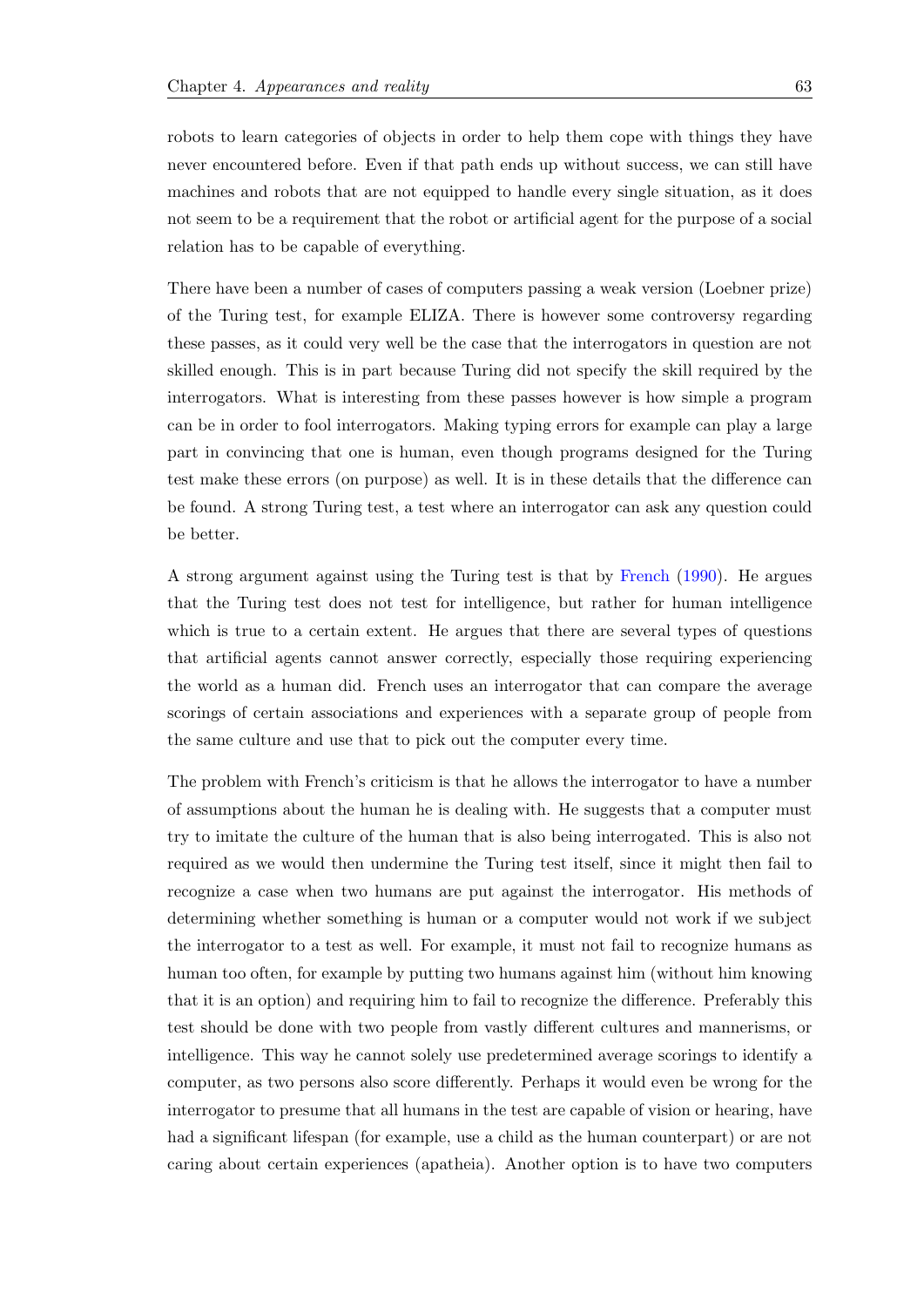fight it out from time to time, requiring the interrogator to identify both as computers. If an interrogator can recognize a computer without all these presuppositions about the culture and capabilities of the human being questioned, we can say that the computer failed the test. No honest, capable human being doing his or her best should fail the Turing test.

#### **4.5.2 Virtual Worlds**

If it is generally hard to distinguish humans from machines when interacting through a text interface, we might have to take a look at online chatting on sites like Facebook or Omegle or for example in video games. Søraker (2012) argues that social relations (primarily friendships) are not necessarily worse than traditional real world relations. The worse in the previous sentence is referring to subjective well-being of the persons in the virtual relationships. Would they be [happier if the](#page-93-8)y had a real friend instead? Perhaps, Søraker argues that it depends per person as the most important difference between virtual and real friendships is that virtual friendships have fewer opportunities (less senses available) to contribute to well-being than real friendships. However, not everyone is equally good at making friends in the real world such that the lowered barriers in the virtual world help such persons making friends. Some (virtual) friends are better than none right?

If we apply that mode of thinking on relationships with robots, we could argue that robot-relations certainly have value. The amount of value is likely even higher than that of virtual friendships as there are more human senses available and therefore more ways to contribute to well-being. However, the importance of self-disclosure (voluntarily or not) means that these robots need some way to stimulate self-disclosure. Therefore it would really help socially if robots would have some kind of system that allows them to recognize facial expressions and emotions to a certain extent. Affectionate computing, a research area dedicated to recognizing and replicating emotions in robots, is busy creating robots with that ability. It is no easy task to recognize emotions, but methods usings facial data and voice recognition (Cowie et al., 2001) have been proposed. Note that even if these systems do not perform as well as one would hope, it is not necessarily a problem, as even humans often fail in recognizing the correct emotional state. If we were to apply a text based interface (as [would often](#page-90-9) b[e the](#page-90-9) case in virtual friendships) a way to read through the lines would be needed to detect emotions. Perhaps this is easier than it sounds, as Søraker already mentioned; information like frequency of visits, the time spent online and the time it takes for a person to reply can give cues as to their emotional state. A significant variation from normal behavior could prompt the system to inquire into the life of the person, which might help start some self-disclosure.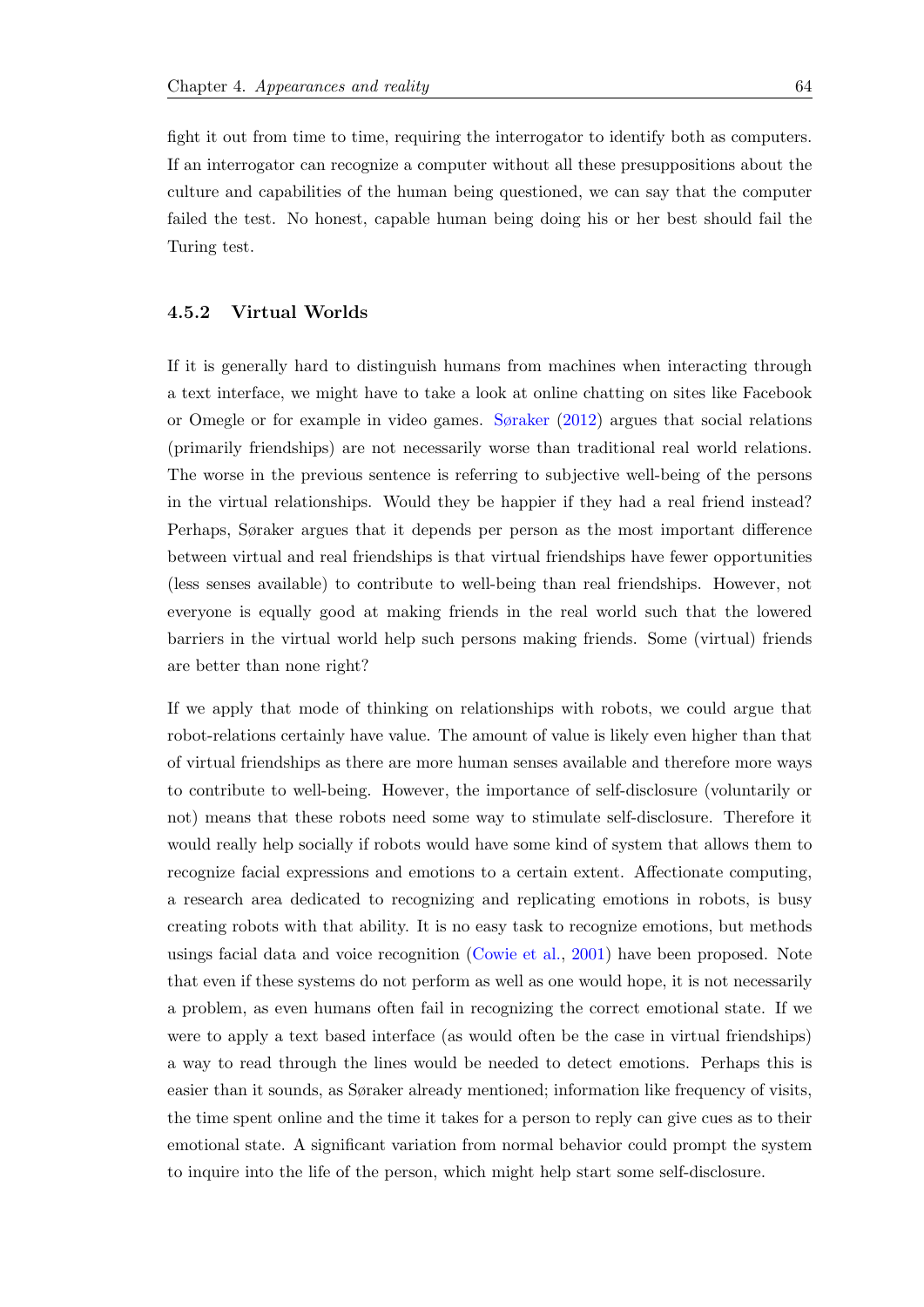Even if it is the case that robots are unable to induce significant self-disclosure from humans, robots can still form a social relationship. Many role playing games have a set of characters played by an AI or more likely just a set script. Often these characters play an important role in the story, but also have their own background story and motivation for helping the player. In that case it is the artificial agent that discloses itself to the player. Even though the player is unable to disclose himself to the character, one still starts to care for it. A similar argument can be made for books. In books it is quite clear that the reader has no influence on the character and that the characters are the only ones that can disclose themselves to the reader. Even though, many people are emotionally touched by characters and their story.

As was argued in Chapter 3, the role of stories in artificial agents and robots is significant. If a story alone can induce an emotional reaction, what are the limits of an interactive robot with its own story? Even though characters in stories and virtual worlds in a sense deceive readers and players of their true nature, there is no reason to blame them for it. A similar argument can be made for robots. Even if robots inherently deceive their users of their intentions, friendship, love and other emotions. As long as they appear to possess these properties it should be fine.

#### **4.5.3 Appearances are enough**

Coeckelbergh (2010) argues that genuine emotions, consciousness and states of mind are not necessary for being perceived as having such. Rather we could develop quasi-moral robots that appear to be moral rather than having genuine morality.

Asimov and Reilly (2008) were amongst of the first to describe robot morality. In his Laws of Robotics Asimov argues that all future robots should follow the following three laws.

- *•* First Law: A robot may not injure a human being or, through inaction, allow a human being to come to harm.
- Second Law: A robot must obey any orders given to it by human beings, except where uch orders would conflict with the first law.
- Third Law: A robot must protect its own existence as long as such protection does not conflict with the First or Second Law.

The question that comes up with these laws is whether or not following these rules blindly is to be considered moral. This is because even though following the rules might result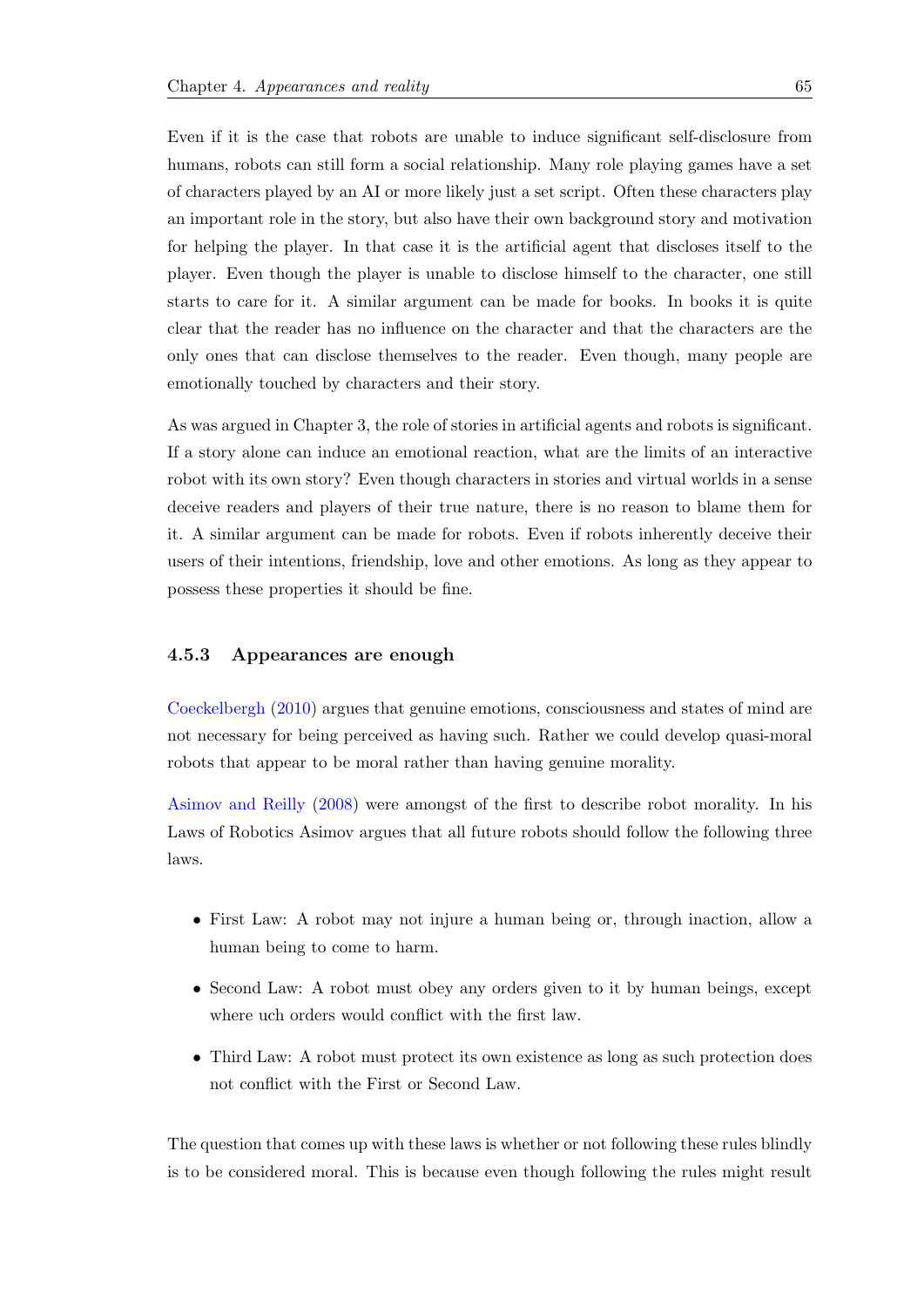in morally acceptable behaviour, it is not done for the right reasons. Morality should, according to the 'emotion view' come from having the right emotions that cause one to act upon it. Having the emotion 'regret' after an action because it leads to pain or hurt of another human is different than evaluating the situation purely on rules and structures and concluding how the least harm is done according to some maximin theory. In such situation there is no regret or even if there is, not for the harm done, but rather for the inability to maximize the outcome. From the point of the emotion view, robots can be considered a sort of mechanical psychopaths. Agents with no consciousness, morality or any sort of emotion that is required for their form of moral behavior. Therefore we should not proceed to make robots like these at all. Who would want mechanical psychopaths?

While it seems that according to the emotion view robots do not have any emotions, states of mind or consciousness, and most likely will not have so in the near future; it does not necessarily result in the conclusion that we should therefore not build robots anymore. We should not think of robots as psychopaths, as that would imply they have a form of consciousness. Robots, in that sense are nothing more than rules and evaluation functions. Building a robot that seems moral is sufficient, as then the rules and evaluations it follows and makes seem morally acceptable to us. Programs, in the end, do not have choices and it is wrong to think of them in that way. Just as a mathematical equation cannot choose the value of x, neither can a program choose the outcome of its execution. A 'right choice', morally speaking, is impossible for a robot.

As Coeckelbergh argues, a robot is not only mindless, meaning they have no consciousness, awareness of themselves or a 'self'. They are also bodiless. The robot-body we see is completely different from how a robot would 'perceive' it. This means that unlike us, they cannot perceive their body as a part of their cognition. In the 'feeling' theory emotions are the way we become aware of our bodily changes. The mental state of emotion follows the bodily feeling, rather than preceding it.

Furthermore, even if a robot would be able to claim that it is conscious, how is it going to prove it? We could let it pass the aforementioned Turing test, but what we would really ask is: Why would we need to prove consciousness? If we take a the path of Descartes, only I know I am consciousness, that only I exist, that only I think. All else is speculation from my part. However I have absolutely no trouble believing my friends, my family and almost all humans (there might be an unconscious human every now and then) are conscious and thinking. There seems no need for us to prove that to each other. As Coeckelbergh argues, why would robots then need to prove so? Isn't the appearance of being conscious enough?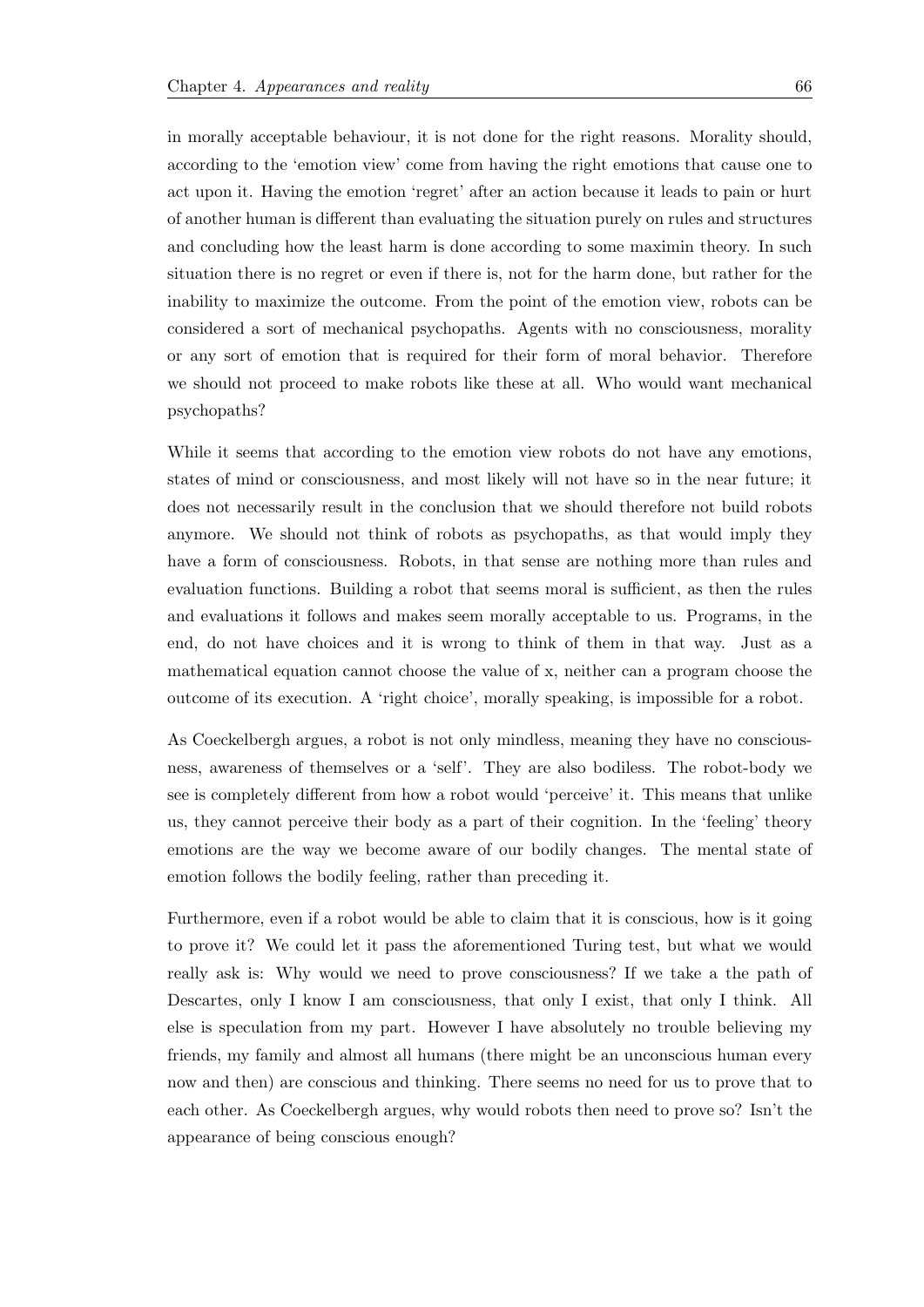The appearance of consciousness is a rather difficult concept as well however. Something might appear to be conscious to you, but not to me for example. In the simplest example, a Furby toy, might seem conscious to perhaps a child, or an animal. It behaves, it moves, it makes sound and reacts to its environment. It even suggests to have mental states, such as happiness, sadness and being bored. A closer look at its workings suggest a quite different way of interpretation. It is far from conscious, it reacts to certain sensors, it has timers and hard-coded responses to certain sensory information. Its designer would quite likely never see such a robot as conscious. We can alter Floridi and Sander's (Floridi and Sanders, 2004) Levels of Abstraction to fit these levels of interpretation. If we have more understanding of the inner workings of robots, programs or even the mind, then we are less able to see what part of it is conscious. In neuroscience this [seems to happen mo](#page-90-6)r[e and](#page-90-6) more as well. For example, Dennett (1994) argues that humans are just very complex robots, and that in the end, only our complexity allows for our consciousness. Whereas normally we would contribute object recognition to our conscious mind, a neuroscientist might just think of it as [the comp](#page-90-4)l[ex op](#page-90-4)eration done in a large area in the back of my brain. If we would know exactly how the brain works, would we lose our conception that we are conscious? If not, we must admit that robots could, in principle, be just as conscious as we are.

Even if we cannot speak of such consciousness in robots, what matters is that they become advanced enough that we might perceive them as having consciousness. When that happens, not only morality, but also friendship relations might come in the realm of possibility.

Coeckelbergh also discusses the apparent inequality present in the way we relate to robots. If robots are indeed, on terms of reasoning, below the average human, we could view them as having the same status as 'disabled' human beings. It does not seem that we have any ground, based on appearances, to deny them this status, on the basis of the argument from marginal cases.

Another option is that of slavery, where the human will always be the masters, and robots, less than human slaves. In history, slaves were also not considered to be human, and could therefore be treated differently. This way of viewing robots might be fruitful. Slaves are also property - Viewing robots just as property, like for example my mobile phone is my property, can allow robots to be treated with some respect, as one does not simply destroy another's property. The problem is that if robots were completely selfreliant and free of any human relation, then there would be no protection from violence against them. These ways of viewing are there so we can treat them with the respect they require as agents with a form of human morality.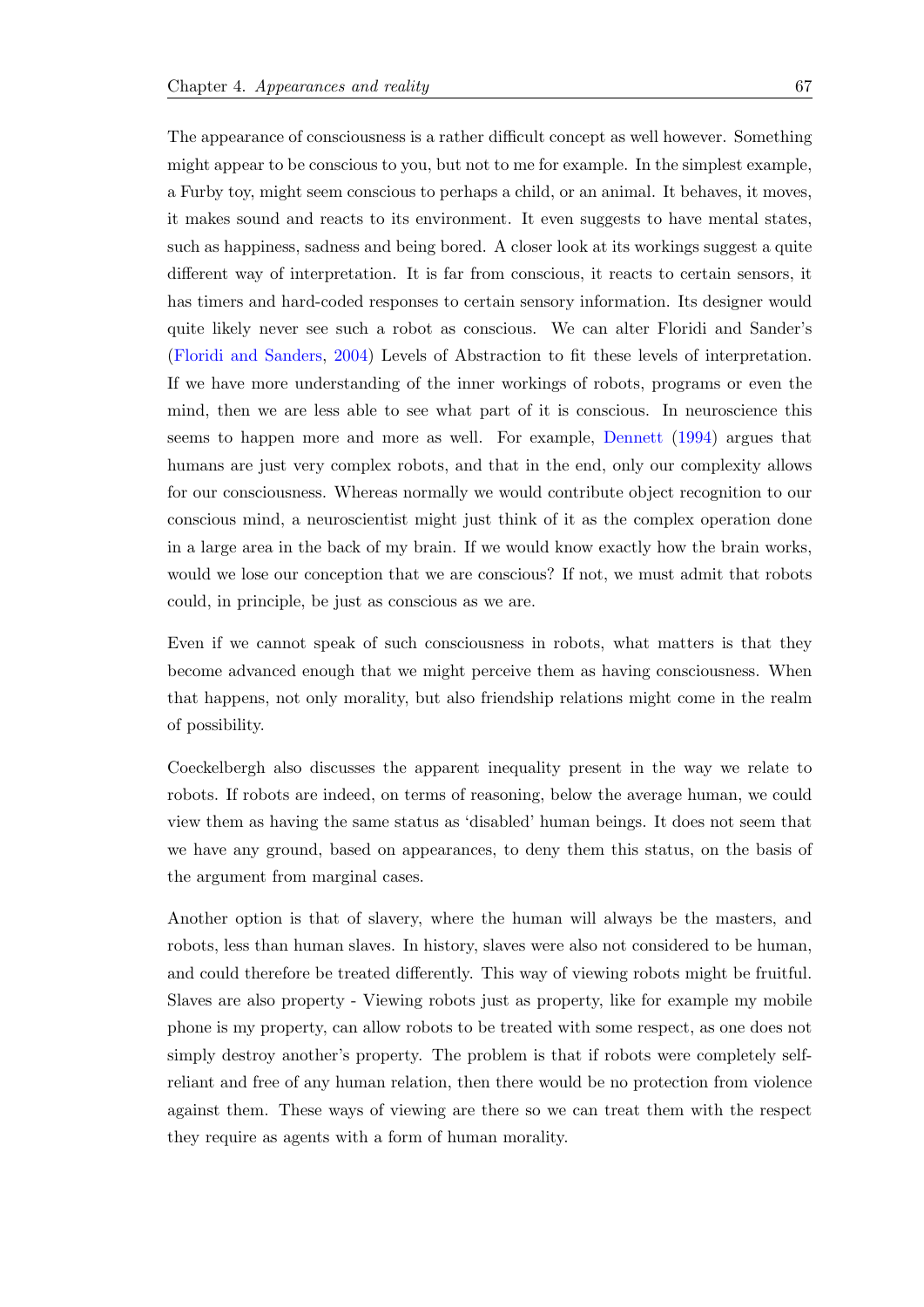## **4.6 Summarizing**

In this chapter was showed that the difference between humans and robots is primarily in the complexity of our being. Even if it is impossible for us to create something as complex as a human being, it is still unclear how much of our complexity is actually important for us to appear conscious and seem to posses a free will. In the next chapter we will discuss whether current and near future robots can have enough complexity to appear as such. Furthermore we will discuss whether these appearances can involve a sufficient amount of affection, usability, interaction and admiration to have a certain social relation with such a robot or artificial agent.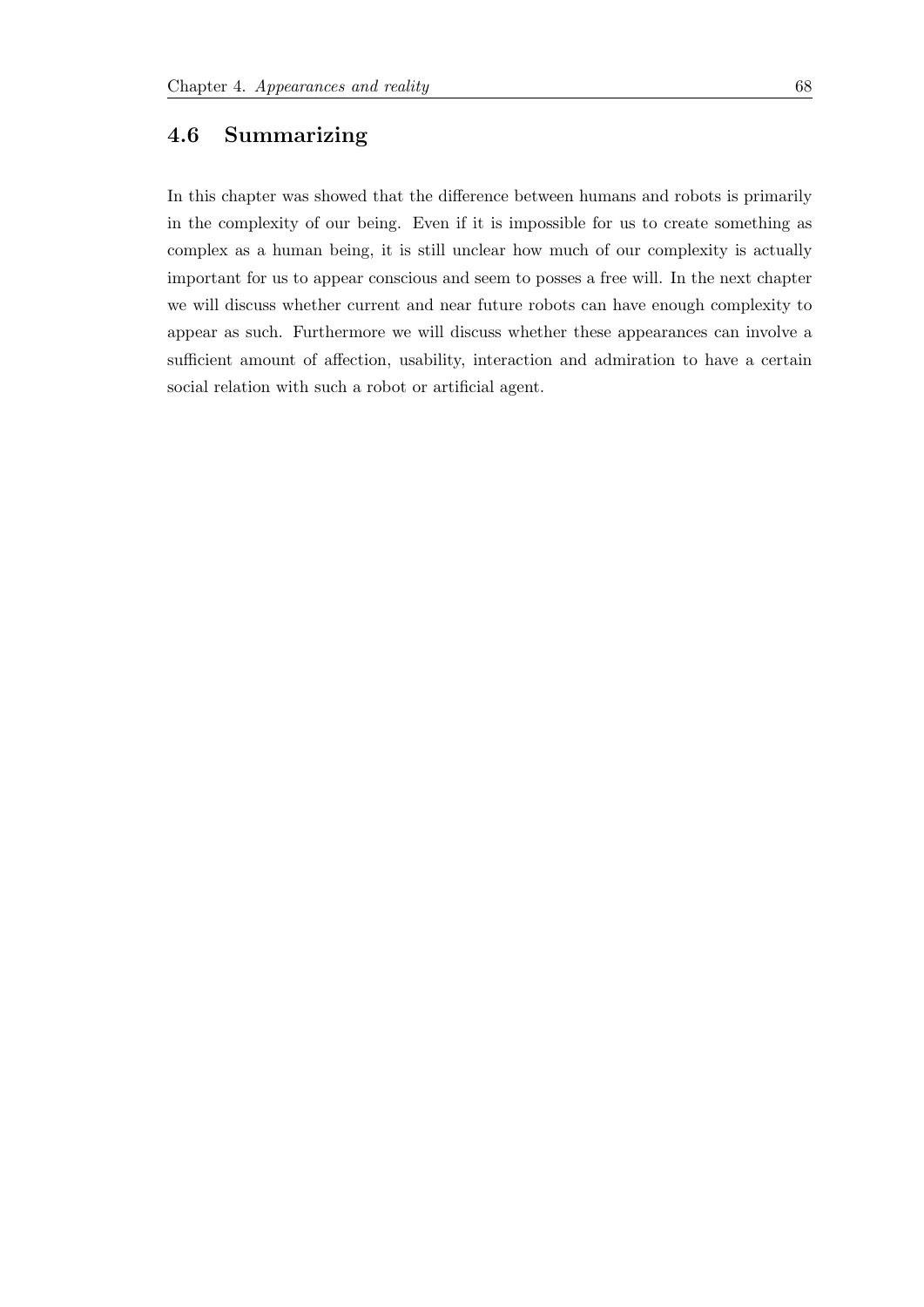# **Chapter 5**

# **Our social relations with robots and artificial agents**

### **5.1 Introduction**

We have come a long way since the formulation of the research question. The whole thesis is built around the question of what type of human-robot relation could possibly exist in the near future. In Chapter 2 we have seen that a human social relation can be described in the social relation framework described using the properties of Affection, Utility, Interaction and Admiration. In Chapter 3 we discussed the current and near future capabilities of robots and artificial agents. Finally in Chapter 4 we have discussed to what extent these abilities are useful and how we can test these artificial agents and robots for these properties.

In this final chapter we discuss how the capabilities of current and near future robots map onto the social relation framework to finally answer the question whether friendship between humans and robots is a real possibility or if there is some other type of social relation that describes that relation. We will do this by examining each property of the framework separately and see what the limits of current and near future robots and artificial agents are per property.

Let us briefly recap what we have determined in the previous chapters. We determined that the near future robots and artificial agents are robots that do not possess a real consciousness, emotions or a mind as we generally understand these in human terms. However, these robots do possess the capability to converse in natural language, have the capability to move, point and do a certain amount of physical tasks. Furthermore they can keep track of appointments and remind you of certain information at times.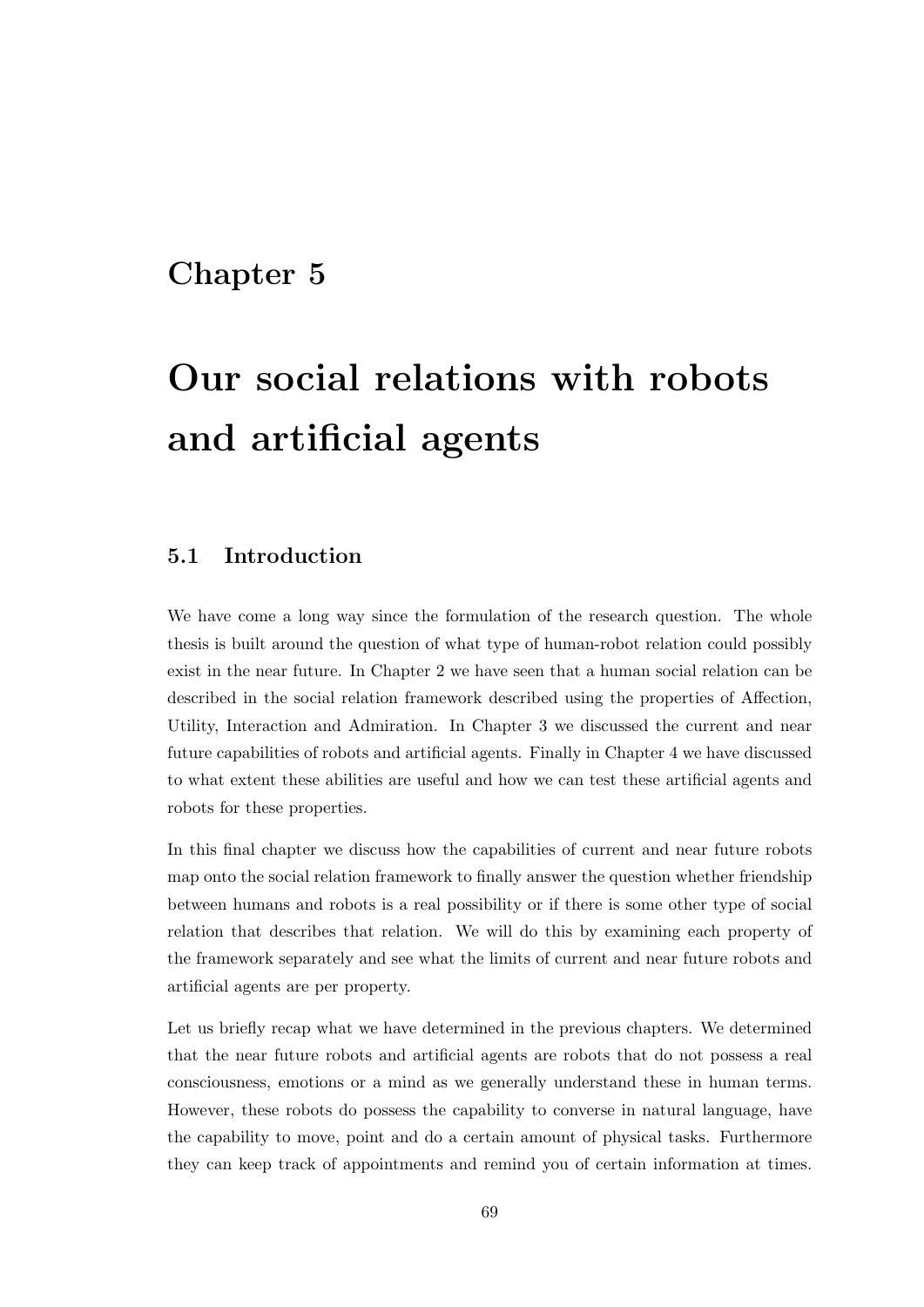For this robot we can assume that the best capabilities off all existing technologies are present and improved. They can appear to be moral agents, and can appear to have some form of consciousness or emotions, even though they do not posses it truly. The social robot can even have a background story it can use to place conversations in the context of certain aspects in his or her own story, this should make the robot more interesting for the long term. Even a more limited robot like this is incredibly complex to make and we have determined that this is the limit for the near future.

Now we shall explore the robot capabilities in light of the framework, starting with Affection.

#### **5.2 Affection**

One of the most important properties for any close social relation is affection. It is also one of the more troublesome properties as it immediately touches upon the problem of appearances versus reality we discussed in the previous chapter. Since symmetry is an important part of social relations we need to discuss both the human-robot affection and the robot-human affection. The problem of appearances versus reality is most prevalent in the latter relation. Before we start discussing the side of the robot however, let us discuss the side of the humans for this property.

What is it that would breed affection for a robot in humans? We have seen that philosophers argue that a wide range of things can cause affection for other humans such as similarity, empathy, attraction, beauty and care. Humans can also have affection for objects, for example for their functionality, beauty or the memories they bring with them. Ihde (1990) and Verbeek (2005) argue that the relation we have with technology like robots is that of an alterity relation. An alterity relation means that a relation with such object is not because it is used to observe some other part of the world but rather as a re[lation direc](#page-91-0)tly w[ith that](#page-93-0) t[echno](#page-93-0)logy itself. Examples of such relations are the relation one has with a musical instrument or perhaps with one's car. I care for my guitar in more ways than just a musical instrument, I would almost treat it like a person, a quasi-other in Verbeek's terms. In Normans (Norman, 2007) terms this would be caused by my emotional attachment to the instrument caused by the 'shared experiences' and the memories that are connected to the instrument.

We created a separation of two types of affection. One applicable to material, the other applicable to humans. This raises the question whether affection for robots is of the material kind or the human kind. An interesting consequence if it were affection of the material kind is that it becomes irrelevant whether the object or robot has any affection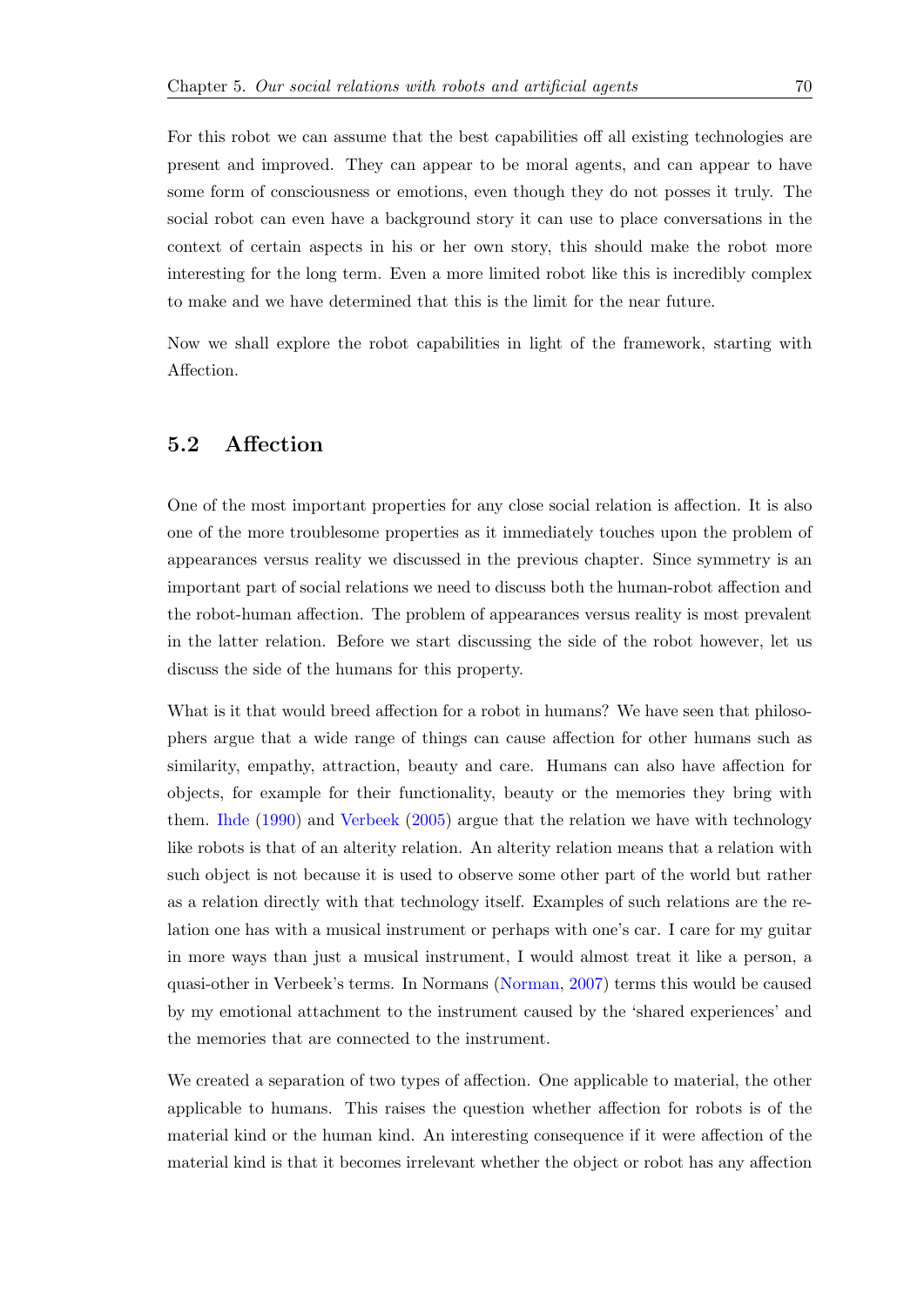for the human as well, since we do not expect objects to reciprocate. For the human kind of affection a more symmetric relation seems preferred, although it is not required.

Robots can be subject to either kind of affection, depending on the way the robot is designed. It is easier for the designers to go for a more material affection as this will not require an emotional or conscious appearance, the robot would be purely functional for nonsocial tasks. Nonsocial tasks could include tasks like cleaning the house, provide care or be a clerk at a store. Note that these nonsocial tasks can require conversation with humans in natural language, although always in a strictly business-like manner. However, robots that do need to perform social tasks, such as social-robots, will require a form of humanlike affection. Social tasks are about social interaction for the sake of interaction, for example to combat loneliness. In a sense, the term, humanlike affection is wrong, as not only human-human relation fall under this type of affection, but also human-animal relations. The affection one has for a dog, for example, is of a completely different kind than the affection for any object. The difference is that animals seem to have the capability to reciprocate affection. This ability allows them to fall in the same category of affection as the human affection. Robots can aim for this same affection as animals receive. Paro, the social-robot seal used in a care context for example used this strategy. Several M.I.T. robots also try to achieve this affection by making robots resemble cute (fictional) animals with many ways to express emotions.

The level of affection humans can have for such robots can be high. This is because robots and animals can summon the same type of affection in humans. It seems to be safe to assume that humans can have a high level of affection for animals. This means that robots can also attain this high affection at some point.

Samani et al. (2011) did some empirical research in re-creating feelings of love and affection so that it can be applied to human-robot relations. It should be noted that the love Samani et al. pursue is not the love as we would relate to a spouse but rather that of the [love for famil](#page-92-0)y [and](#page-92-0) friends. This is close to what I defined to be affection in the framework. Samani et al. designed a robot in order to create a sense of affection in robots. It seems that designing for affection is relatively easy. Small and light things are more likely to be perceived as cute, while the color white induces a sense of trust. The shape of eggs (or infants) apparently plays on our instinct of care and so forth (Samani et al., 2011). It seems that designing a cute robot kitten would strongly affect our affection for such a robot. Although it should be noted that there are some differences between men and women regarding this affection and that the capability for custo[mization of the](#page-92-0) [robot](#page-92-0) is generally a good idea.

Our inquisition into affection is only halfway done now though. Not only is it important that humans can have affection for robots, the robots also need to have some level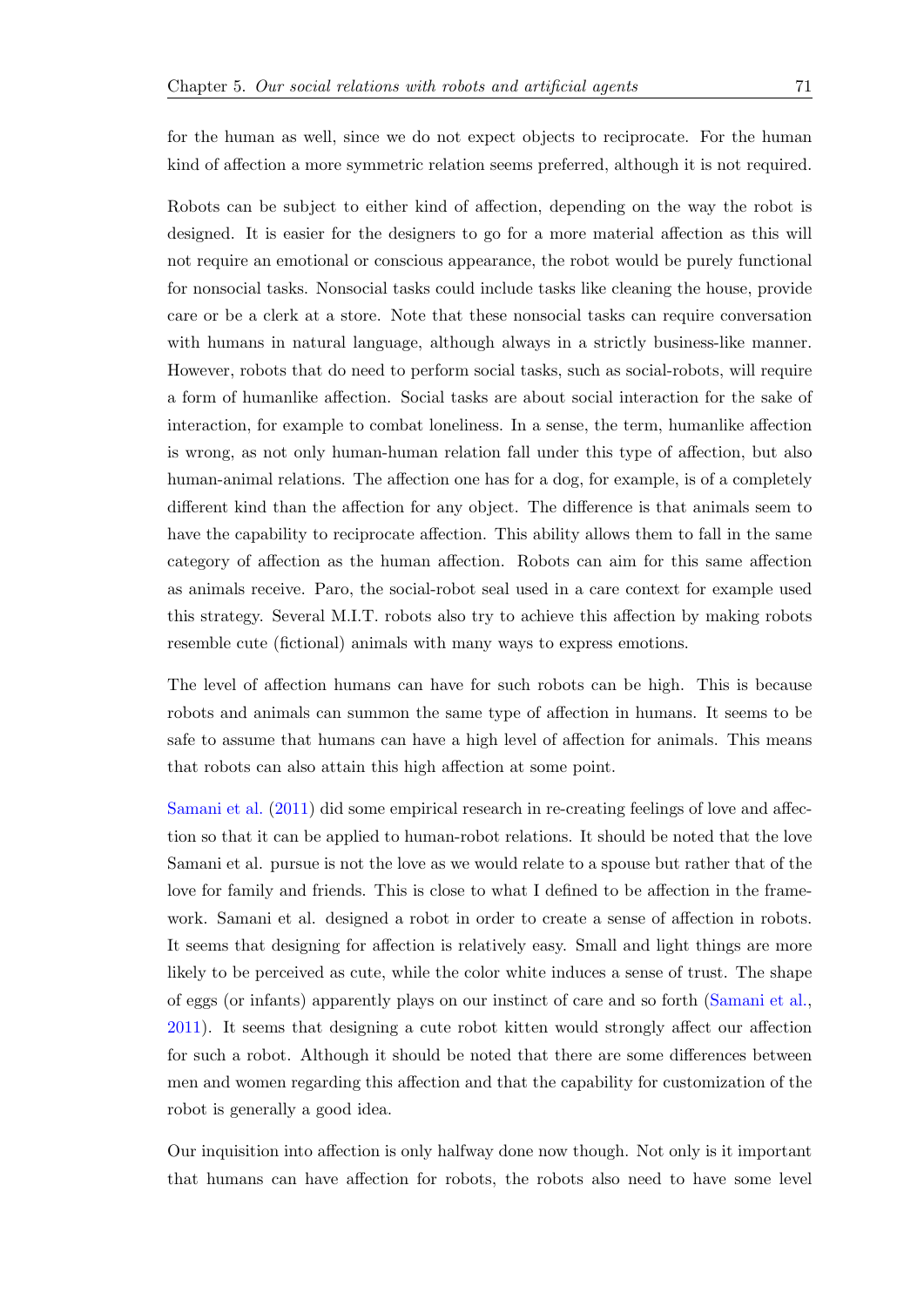of affection for humans. A robot with real affection seems not possible in the near future since it would require emotions. What is much easier however is a robot that appears to have affection for humans. This can be shown in many ways such as through supporting (through speech or actions), caring and being attentive (by remembering previous encounters and activities). Furthermore such a robot needs to do this for only a limited number of people, so that those people feel 'special' in that regard.

The appearances of such robots would definitely allow for showing a lot of affection. There is however one problem. The framework is based on the feelings of the other person, not how that person appears to the other. We solved that by stating that the appearances are enough to go on, as that is also the only information we can go on. This would be enough if it were not that the actions and appearance of the robot now not only lay in the domain of the capabilities of the robot, but rather in how that robot appears to the user. All the apparent affection in the world might not create the feeling of being appreciated or cared for by someone. Similarly only a small amount of apparent (visual) affection might be enough for others. Therefore the answer to the problem of affection ultimately revolves around the human in the social relation. The capabilities of a robot can only make it more likely that someone finds it affectionate. Capabilities as such make it more probable that there will be a number of people that feel the robot is highly affectionate for them however.

Since robot-human affection is now in the hand of the way it appears to a (perhaps delusional) human, it means that for affection a human-robot social relation can have all the possible values. Therefore the robot-human level of affection is the value 'irrelevant'. To strengthen this point there are examples of humans falling in love and marrying fictional characters or dolls. This 'object sexuality' as it is called seems to be a relation where the affection from object to human is completely irrelevant. One could bite the bullet and call object sexuality misguided. That object sexuality is not genuine real love, but rather a form of extreme obsession. One might be right about that, but in the case that the feelings of the human in that relation are like real love, then it would be a relation where the object-human side of affection is irrelevant.

#### **5.3 Utility**

The second property is that of utility. Many social relations are based on this property. Social relations like the business relation, buddies and companions are rooted in this property. An exception is friendship, since that social relation is notable for its irrelevant utility. Friendship is beyond the need for use, even if it is quite useful in many occasions.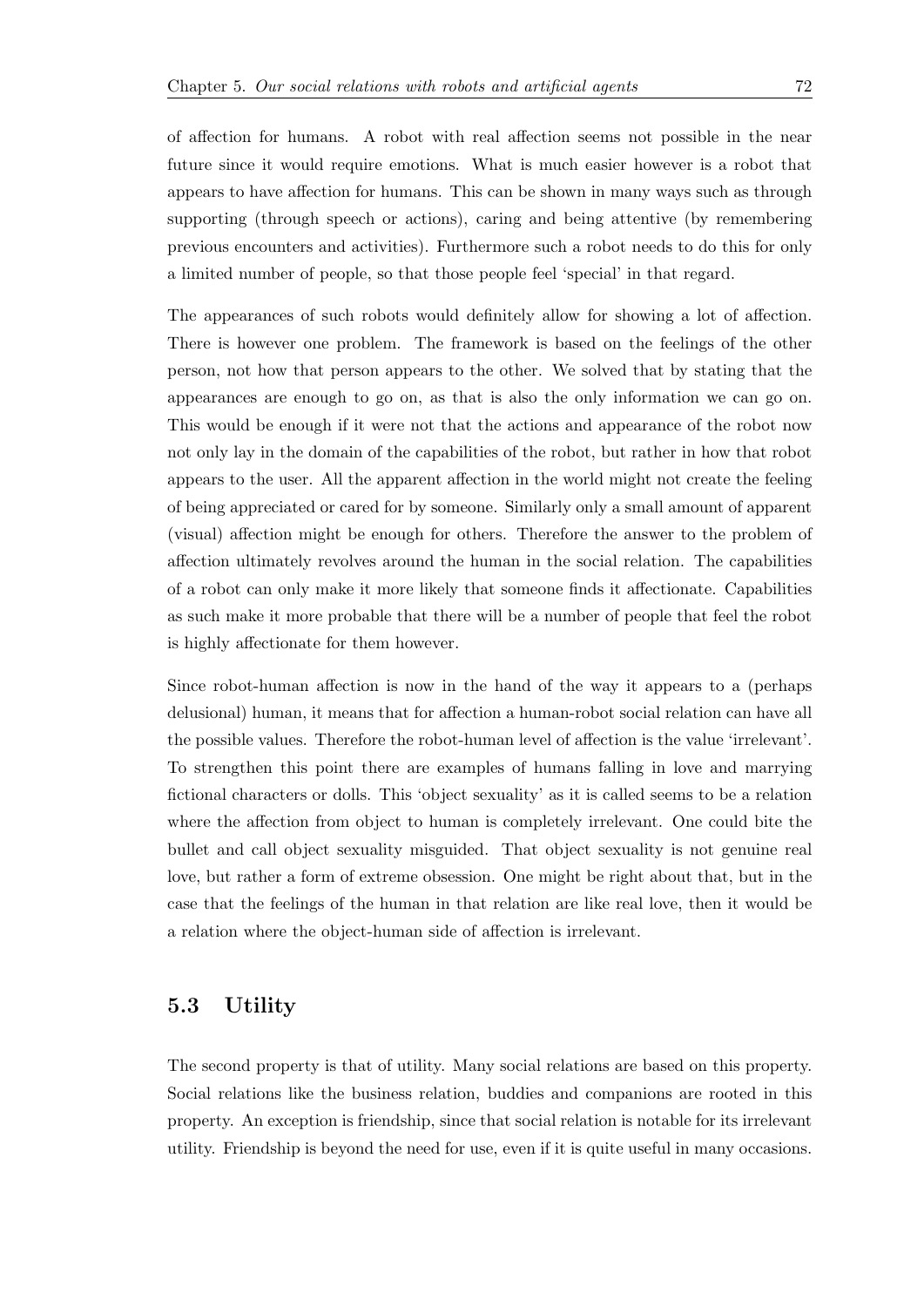We have always had a peculiar relation towards objects, instruments and artefacts in our world. Apart from the alterity relation Verbeek and Ihde (Verbeek, 2005) would argue that all relations with technology are a way to interface with another part of the world. Norman (2007) would suggest that one of the most important aspects of any technology is its functionality.

Technol[ogy is always c](#page-92-1)reated with a certain goal in mind. Even art can be considered to have a functionality in the form of invoking emotions or inspiring idea's in people. Even the most seemingly useless object most likely serves or served some goal, being physical or emotional in nature. So too must a robot have a goal for the persons investing in it. This means that a robot will always have a purpose, however small, for its owner. This means that its utility will never be completely irrelevant, since it is for this reason that the investment is made. Note that this does not immediately rules out friendship, since the required utility in one type of relation does not exclude the possibility of irrelevant utility in others. Let us first look at the utility for a person.

How much utility can a social-robot have for a person? Well that mostly depends on the importance of the task performed by this social-robot. We should note however that it is quite likely that any task performed by social-robots, even if quite versatile, can probably be solved by technological means in simpler ways. The notable exception to that is social relations in certain circumstances. Therefore the type of utility up for discussing should be social in nature. Utility in the form of pleasurable experiences, utility as a way to combat loneliness. The utility of other types of robots is not so relevant, as many artificial agents and robots are designed with a clear goal and purpose, a good performance in those area's will provide them with a high degree of utility almost naturally.

The level of utility of social robots however is harder to pinpoint. A very lonely person is probably quite helped by a social robot that relieves him or her of that. Robots used to combat social-anxiousness or other social disorders are perhaps even more useful in the long run.

The highest level of social relation, a true friendship, needs a utility relation of a whole different kind. There would need to be no apparent goal for the relation, since the utility needs to be irrelevant. If there is no reason for a social relation to a robot, why would you start such a relation? This brings us to the similar question we faced in Chapter 2. Why do we need friends, and how do we make them? Apart from the shared activities one would need to grow into a friendship from a certain point in a more formal relation. From the utility perspective a more formal social relation based utility is certainly a possibility. The problem arises from the moment that one would want to expand the current social relation to a friendship. At that time the real purpose of the robot would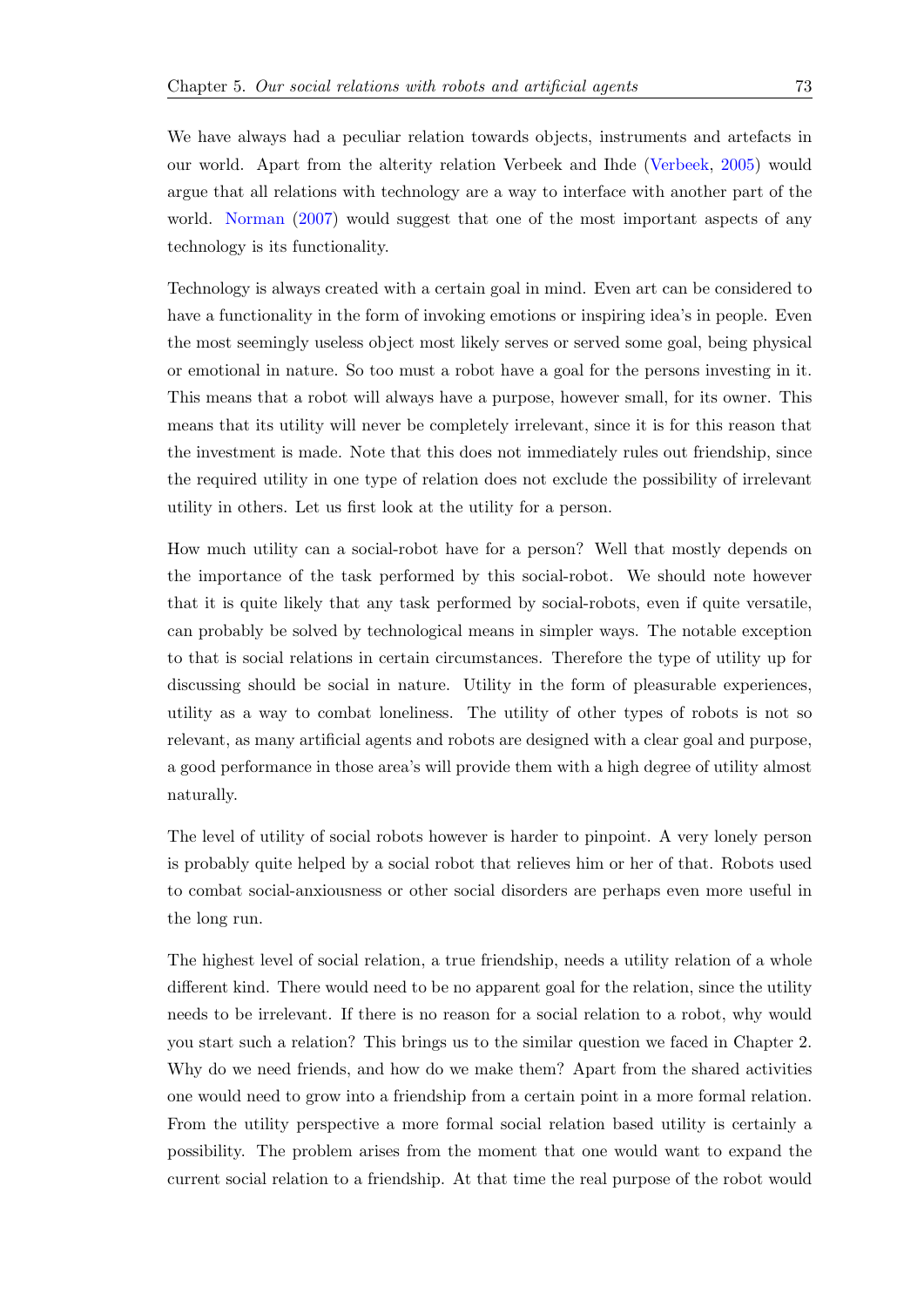need to disappear and while the human in the social relation would still want to relate to the robot. The problem then is that the robot fulfills a purpose it is no longer required to do, and might even have to be able to adapt and change the way it relates to that person.

Another problem with a friendship relation is that the irrelevant utility is both ways. Which means that even if the utility from human to robot can somehow become irrelevant, also the utility from robot to human needs to become irrelevant. This implies that the robot must be fully self-sufficient and independent in all its resources with regard to the other person in this social relation. This means that either the robot is free and has its own life somehow, or is owned by somebody else. Quite a problematic requirement in the current consumerist society. From the utility perspective it is therefore unlikely that one can be a friend with a robot he or she owns.

It seems that even though the social relation between human and robot on the criteria of utility can have any value, it is impossible for any side to have no relevance from this property at all. From the point of view of the robot it could be possible, but only if it is a free robot or if the robot is owned and maintained by a third party that does not influence the relation with another human in any way. Both options seem quite unlikely now and even in the near future. The first because a 'free robot' would be quite pointless to a certain extent as it would not have anything to do in its 'free time', furthermore it seems strange for anyone to design and produce robots that have a notion of being free, as the company that produces said robot would not be able to sell the robot. The second is unlikely because it would require a third party to maintain a robot that henceforth has social relations with persons completely out of its intended circle. Furthermore the company is not allowed to ask for money or have any form stake in those relations as that would make utility relevant again.

#### **5.4 Interaction**

The interaction property seems to be an easier property to assign to a robot-human social relation. Quite so because social robots can be designed to perform well in interaction. One of the biggest challenges is to create robots that can converse in natural language and preferably stay interesting for longer periods of time. It is from the wish to create robots that can talk like us, that the notion of robot friendship seems to have emerged. While it seems that social robots used in research seem to mainly focus on this property, it is far from clear whether the capabilities in this area will be sufficient for good interaction.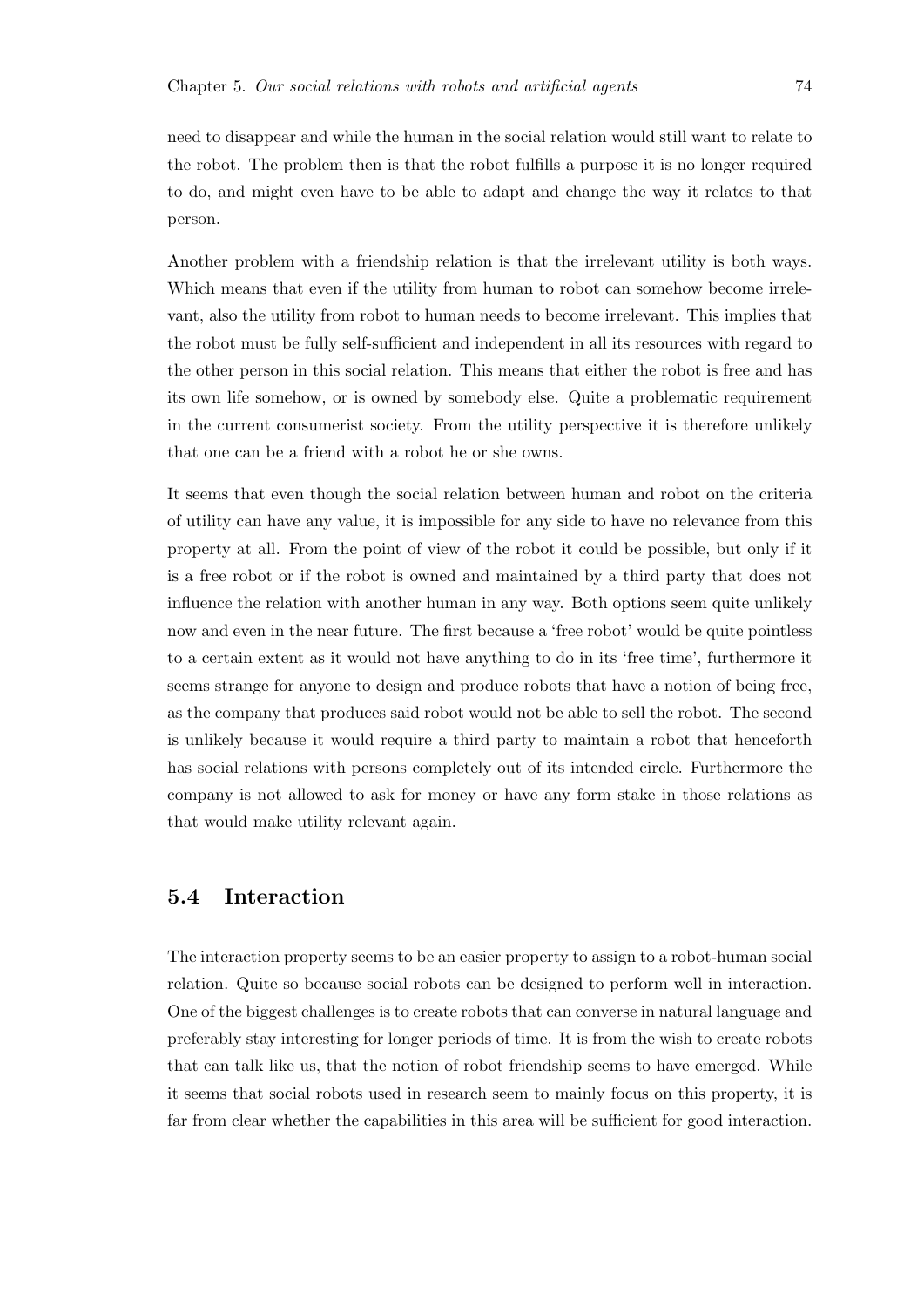The capability to converse in natural language is quite important and in the previous chapter we discussed the difficulties and problems associated with this capability. Also the ability to use bodily language and facial expressions to convey a message is being worked on, although a convincing and correct use of these expressions is not easy. Even if all these barriers are overcome and an artificial agent or robot can actually converse acceptably well and talk for longer periods of time at a high level there is still more to interaction than just that.

Interaction includes more than just talking and communicating. Also shared activities and mutual interests play a large role. Lewis (1960) argued that friendships form from mutual interests and shared activities. One way to find people to converse with could be to pursue that interest and meet people with similar interests. Whether this chase includes an education, club, travel or [video g](#page-91-1)a[ming](#page-91-1), there will be many ways in which one can find persons with similar interests. How does this work for robots though? Even if we stick to just conversing, robots would need some way to be interested in things and not interested in others. If all the interest comes from the human one could doubt the social relation would last long. It would really help if robots would be able to show enthusiasm for some subject. French (1990) would argue that artificial agents and robots will never be able to do this effectively since robots would need to experience the world the same way we do to effectively make interesting connections. This would mean that even if robots could conver[se acceptably,](#page-90-0) the content of these conversations would be quite boring and predictable. Adding a story as discussed in chapter 3 might help somewhat relieve this burden, but might not be enough for social relations for long periods of time.

So the extent of which we can converse with robots is probably quite limited. Also our ability to adapt to any sort of activity might overwhelm a robots capabilities, for example learning and understanding a new board or card game. In such situation a robot would not only need to derive the rules of this new game from spoken language (an incredible feat that might perhaps be achieved in the near future) it must also produce a model of the game and learn how to effectively construct a strategy for this new game. Perhaps this is not as hard as it sounds but the learning and adaptive capabilities of the social robot would need to be incredible if it were to keep up with humans. Formal conversations, especially those in a certain context, are much easier and often only require only short and none-creative answers. A medium level of interaction is certainly within reach.

A high level of interaction seems just out of reach. Perhaps that a higher amount of lower quality interaction could substitute for a human to human conversation, but any type of long term communication with a robot stays limited. One could argue that there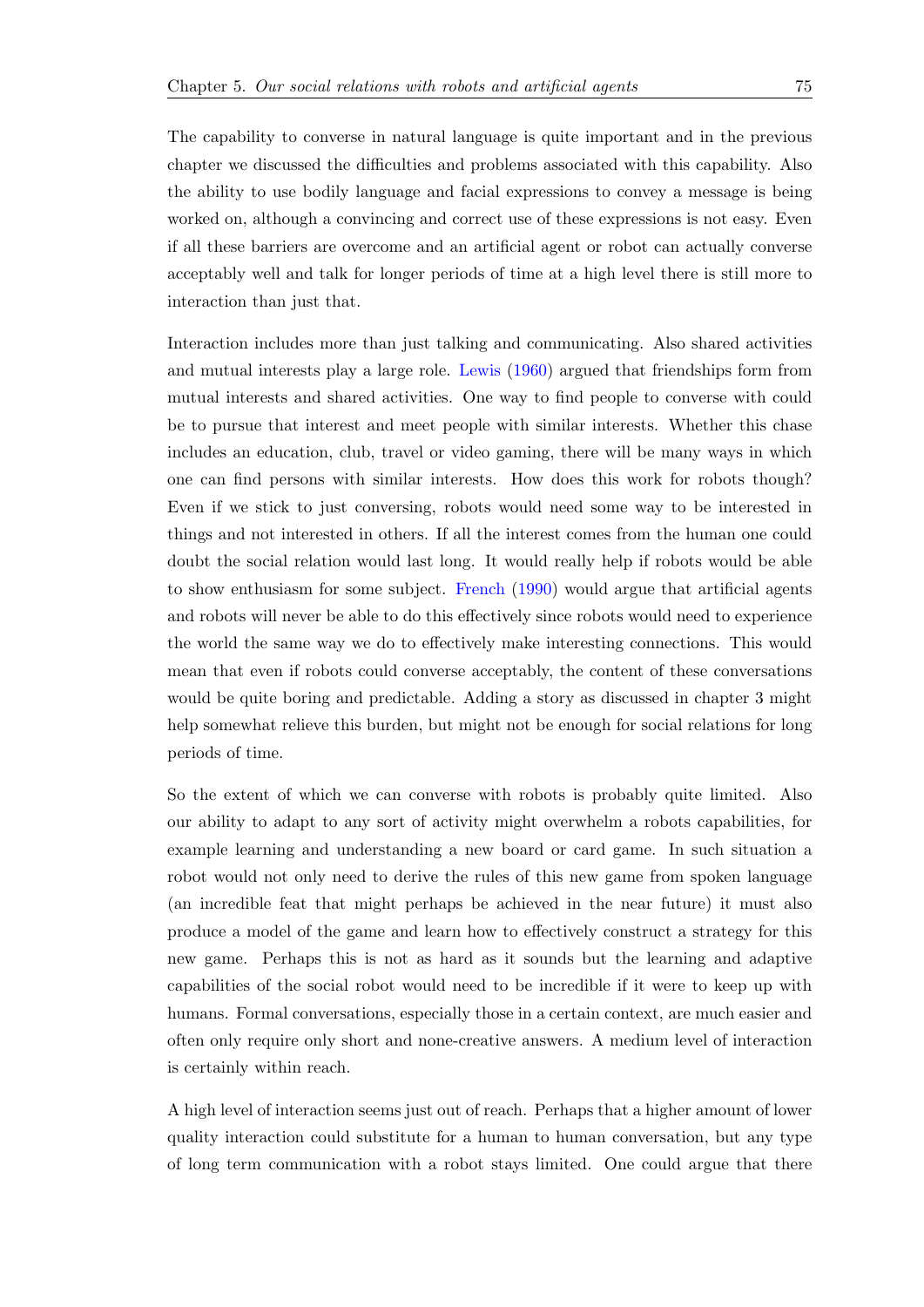are humans that are not capable of having certain interests or are in conversational capabilities equal or less than these artificial agents and robots of the near future. This might indeed be the case, and there are two solutions for this apparent problem. One could solve it by suggesting that indeed robots and artificial agents can have a high level of interaction, because, they would argue, all speech capable humans will have a high level of interaction with friends and family. However, one could just as well argue that humans with lesser capabilities are unable to have interaction on a high level which means that their relation with friends and family is different than the way defined in chapter 2.

Contrary to the other properties, this one is always symmetric, so if the human to robot is at maximum a medium level of communication, the other way around is at most medium as well.

### **5.5 Admiration**

Admiration is perhaps the most troublesome property for human-robot social relations of all properties. This is because admiration has relevance to virtues, morality and equality. All of which properties that are not easy to apply to robots and artificial agents. As we discussed in the previous chapter, appearances are enough for morality but also for virtues and equality. However appearing equal and virtuous are not quite easy. Let us start with a brief exploration of the virtuous appearing robot. So when would a robot appear virtuous? Well if we go by the virtue ethics of Aristotle (Aristóteles,  $1991$ ) then the robot must act according to the golden mean between two vices, one vice of excess and the other of deficiency. An example of such a virtue would be courage, and its vices would be cowardice and rashness. The problem of virtues and ro[bots is two](#page-89-0)f[old, F](#page-89-0)irstly how would a robot display such virtues? Secondly how would a robot recognize virtues in another?

A robot and artificial agent can have problems displaying virtues because these virtues will perhaps be incomparable with our human virtues. For example what would a courageous robot need to do? Sacrifice himself to save a human life? If it did wouldn't it be considered normal for robots to do so? If robots are all programmed to be courageous in that sense how would such acts be perceived by humans as such? The robots of the near future will not be able to escape the prejudice (and rightly so) of being a machine. Which means that they will be less capable and less valuable than a human life. If that is the case, a robot sacrificing itself to safe a human life would not earn him much credit. The manufacturer would get most of the credit.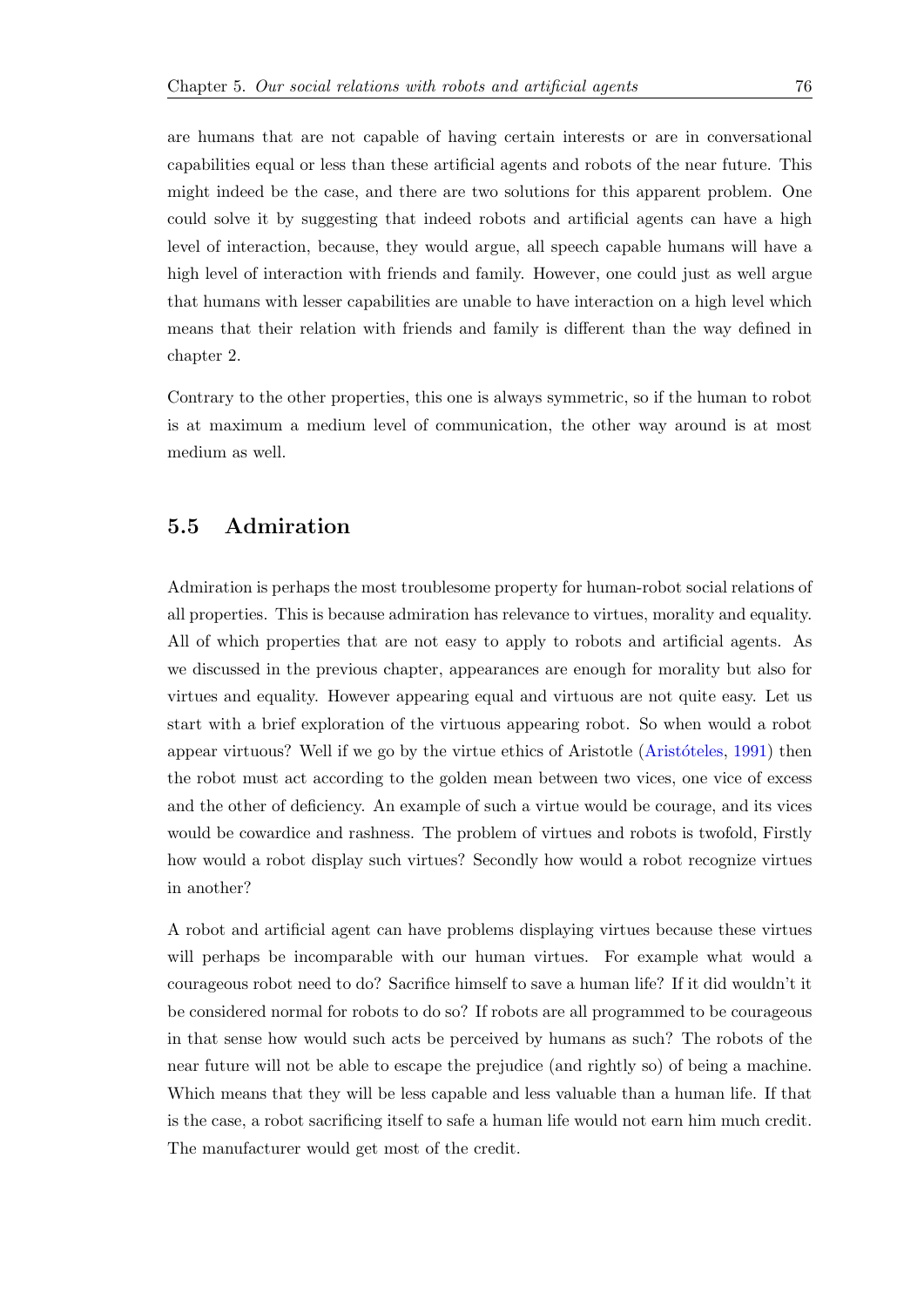The other way around, the ability for robots to appreciate the virtues of humans seems way beyond anything a near future robot would be able to comprehend. Most likely such robots will not be able to differentiate between good and bad, perhaps at most between persons that harm the robot and persons that take care of the robot. If there would be a (for humans) clearly bad person, but that takes good care of his or her robot it would seem to that robot that the person is a good person, even though he treats other people terribly for no reason. It is more likely that all near future social robots will not have any clue of morally right or wrong actions done by human agents. At most it will not execute certain commands that go against some in-built ethical principles that protects the people around it from harmful actions the robot could take.

Another problematic point for human-robot relations regarding the property of admiration is the fact that robots are generally owned. A relation with an owner is an interesting one, as it can take many forms or shapes. A dog is owned for example, and it would see its boss as part of its litter or kennel. This relation is rather positive in nature generally as the dogs are happy to be a part. For human-human social relations regarding ownership (generally known as slavery) is met with a much more negative connotation. Although for the slavers at the times it was not really a human-human relation, but rather the slave was seen as something less than human. Apparently not worthy of the same respect, dignity and freedom a human deserves. Human-robot relations have a bit of both. In a sense robots can be more like a slave than a dog in the sense that is can talk and communicate better, but in another sense a robot is more like a dog than a slave in the way it is aware of its owner and the way it will view that person. The problem is thus that because of the ownership a robot is closer to a slave or dog in the admiration it receives. Is there a way to circumvent this problem?

We could explore the possibilities of free robots, but as was argued in Utility the freedom of robots does not seem like a fruitful and likely possibility. Another option would be to change the way we view robots. Perhaps we can treat robots like we would treat a child instead of a piece of property this might be possible. However empirical research shows that humans often have trouble accepting children of other parents as one of their own (especially if another child is present) so the chance that a robot can fully enjoy that privilege is quite slim (Mekos et al., 1996).

In a sense this means that robots will never receive much admiration. Even a medium amount of admiration s[eems out of bounds](#page-92-2) for a robot as that is the amount of admiration one ascribes to a person of equal standing. A human to robot admiration level for social relations will always be low. The other way around is different. The admiration a robot shows to his owner can be at various levels, but robots will not be able to properly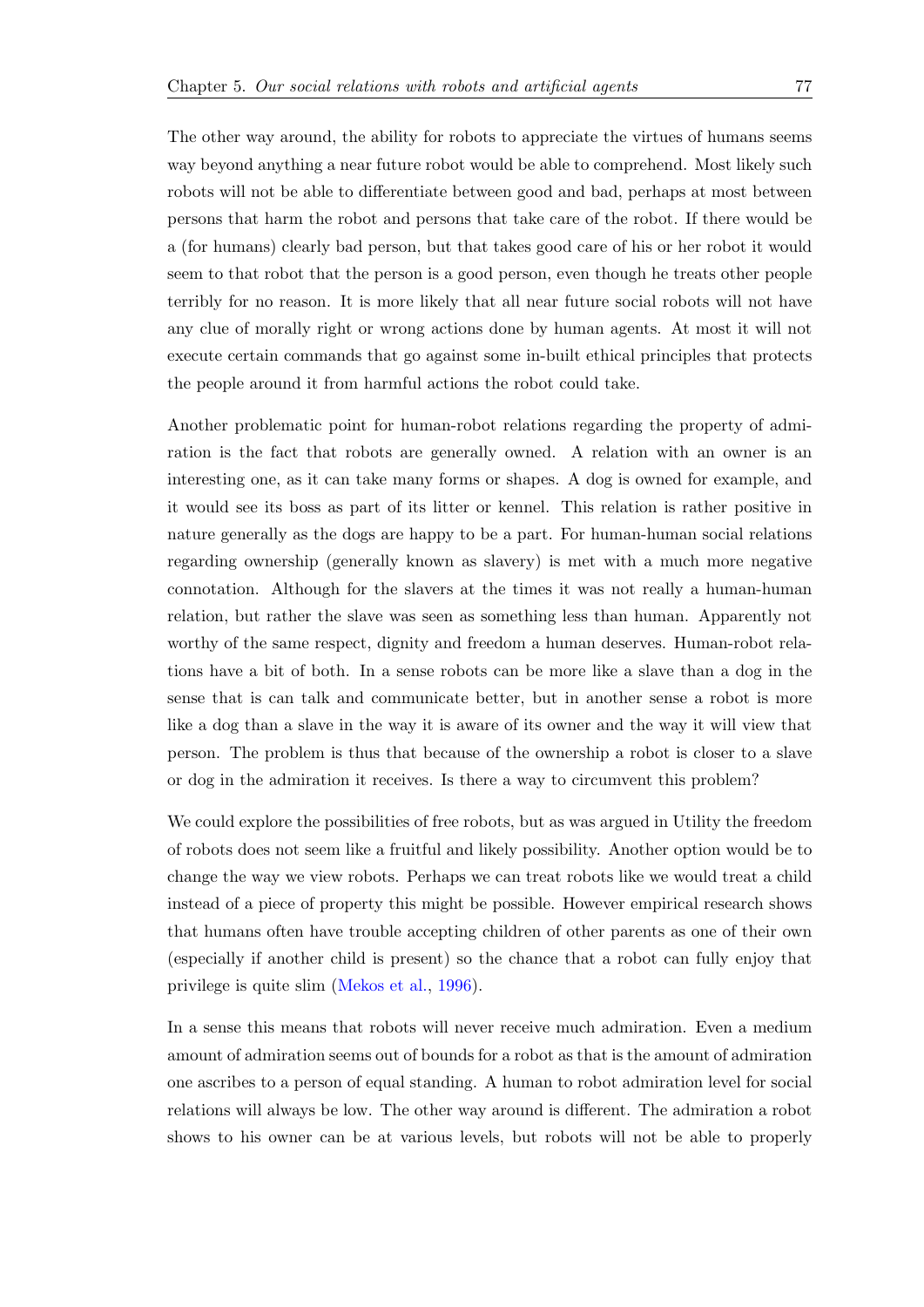identify virtuous acts or virtuous persons. It will only care for its owner and for it the amount of admiration is quite irrelevant.

This means that admiration in social relations between humans and robots is quite unique in that it does not seem to comply with any current human-human relation. The only human-human relation with a low admiration one way and irrelevant admiration the other way would be the master-slave relationship.

## **5.6 Conclusion**

In this chapter we saw how the combined results of the capabilities of robots, the way social relations are constructed and the philosophical background of moral appearances resulted in a maximum strength of each property in the social relation framework. One of the most important conclusions we can draw from this is that robots now and in the near future cannot be real friends. We saw this was because the properties utility, interaction and admiration all cannot get to the level we determined is required for friendship.

From the utility point of view the problem was that because robots are owned and cannot have a consciousness or free will they can never have an irrelevant utility towards someone else. Robots are always constructed and brought into someones environment with a purpose. This purpose could very well be to keep the person company and prevent loneliness in that sense. A robot could indeed be used as a surrogate for a friend, unfortunately that does not give a robot the ability to be an actual friend on itself.



Figure 5.1: Human-robot in red and robot-human in blue

FIGURE 5.2: Friendship relation.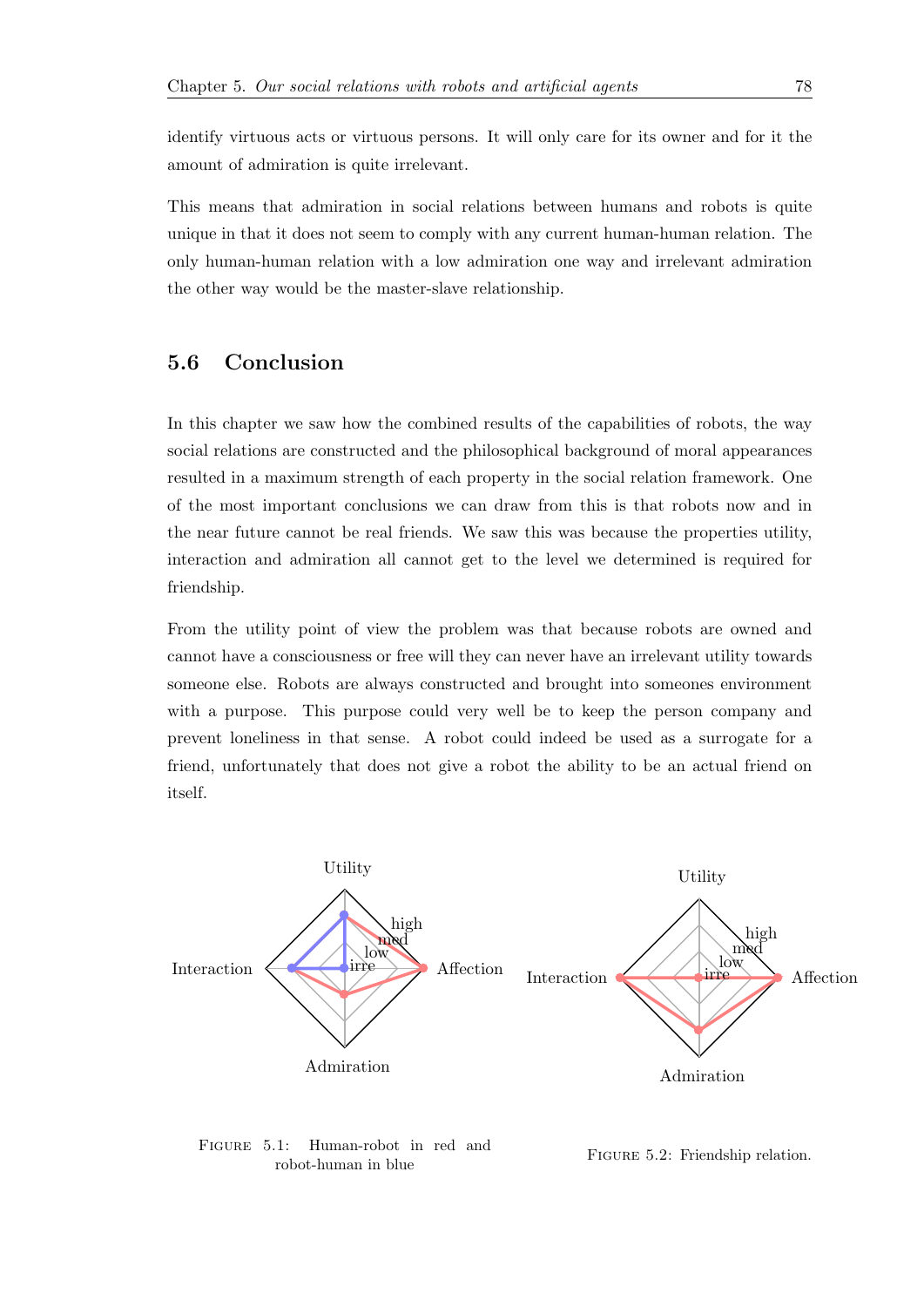From the interaction perspective we saw that robots cannot be friends because they could never match the experiences and interests required to not only communicate fluently, but to actually share an experience, activity or engage into a mutual interest. This means that at best a robot could try to be entertaining and interesting for a shorter period of time. A self and experiences seem required for a more interesting and ongoing social relation.

Finally, from the admiration point of view we saw that the fact that a robot is constructed, owned and programmed causes us to be unable to perceive virtue and equality in robots. Instead we see a machine made for certain tasks and our admiration, if that task is completed satisfactory, will be directed to the producers and programmers of the robot.

The only thing going for robot friendship is affection. It seems that robots, similarly to pets, can be granted a high amount of affection. Affection alone is not enough for friendship however. There are several other social relations that have a high amount of affection. Perhaps we can try to discover what kind of relation with a robot does seem possible.

The admiration property seems to suggest a sort of master-slave social relation. We could categorise a master and a slave as having irrelevant affection for each other. This is similar to that of a human and robot, as a human can have any amount of affection for a robot it does not particularly matter for the relation. Also at the utility property the master-slave comparison holds as robots can be constructed at any utility but irrelevant, a slave in that sense has a similar range of utility. A slave can be anything from quite useless to highly efficient, but it always matters to the master. Reversely, from robot to owner also holds. Since both the slave and the robot are reliant on their master or owner to provide them with the necessary resources for survival. Finally the interaction property also suggests that a master-slave kind of relation seems the best way to describe a human-robot social relation. Although there are many types of social relations that require only medium interaction, a master and slave relation is one of them.

So, it seems that a master-slave relation is the best way to describe the relation between human and social robot. Note that this is not just merely any robot, but specifically a robot designed to be as interactive, playful and affectionate as possible. Even a relation with that robot seems to result in a master-slave relation.

This all sounds quite negative, since we have a negative connotation with slavery, especially the racism and abuse that is related to the practice. Furthermore it seems wrong now on many levels to take the freedom of any human. This thesis even added another reason, because apparently you cannot be friends with a non-slave as a slave, which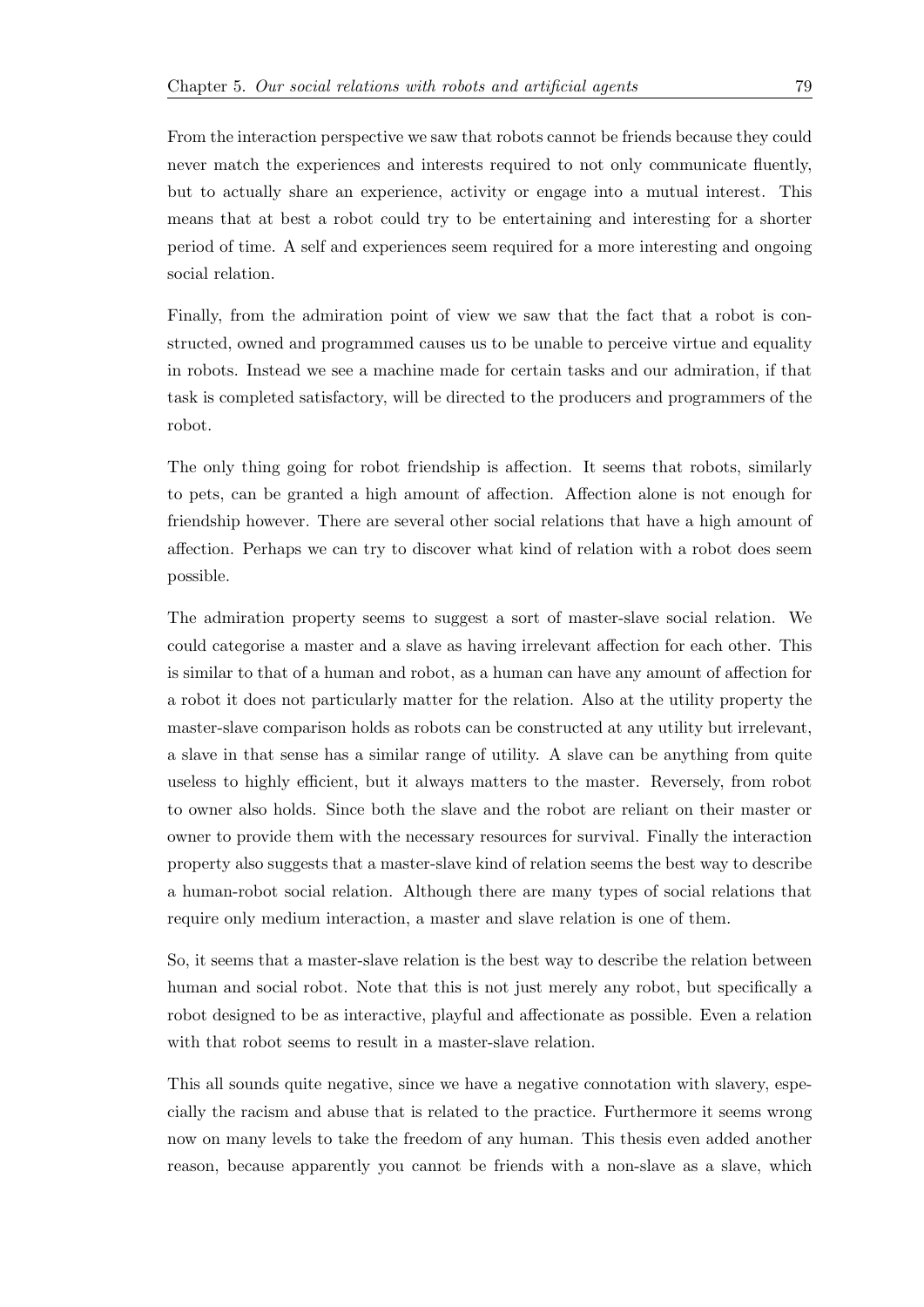would significantly reduce the number of people one can be friends with. Even though we named the social robot - human social relation a master-slave relation it does not mean it entails all of the negative connotations that slavery brings, for the very reason that this time, they really aren't human. Even if the robots are abused and we discriminate against them in ways it does not matter as much. We do the same to many objects and technologies. How many cars are vandalised every day? These are also definitely objects people can care about. That a robot exhibits a form of apparent intelligence and consciousness does not mean it actually possesses it. Perhaps the destruction of a robot is a far greater crime than the destruction of a car in the future, but that does not mean that it will ever be held equal to taking a human life. Rightly so.

#### **5.6.1 The value of Robot-Human relations**

As we have seen, genuine friendship with robots is not on the horizon. However, that does not mean that there is no future for the social robot. Even if a relation with a social robot can never be as strong as the relation with a friend, this does not mean there is no value in these different relations. Especially when too little traditional social interaction and friendship is available for a person it can definitely be a relation that has a lot of value. A relation with a social robot does not have to compete with friendship to be useful, as we could still use the social robots in cases where friendship is not available. The subjective well-being of the persons in question can be improved using social robots.

What this thesis does show however is that robots are not a good replacement for friendship. It could go a long way but if a genuine friendship is an option, then that is certainly preferred. The goal of making a robot friend is productive, even if it is not achievable. Technological advancements that can enhance the quality of the social relation can directly impact the quality of the 'simulation of friendship' that robots perhaps can provide. It has been shown that a simulated trip to a waterfall is not as beneficial as a real trip, but it is definitely better than no trip at all (Søraker, 2012). If that works for something soothing as visiting a waterfall, why would that not work for the good effects of social relations? It seems that social robots can still play an important role in the battle against loneliness in the future.

One important point of discussion we have neglected so far is the role of outside observers on the relation between humans and robots. We could imagine a world where some men chose a 'female' robot companion for their sexual needs. From the perspective of the person it might seem as a suitable solution to a problem they face. Even now sex dolls are a business one should not underestimate, so having social robots with similar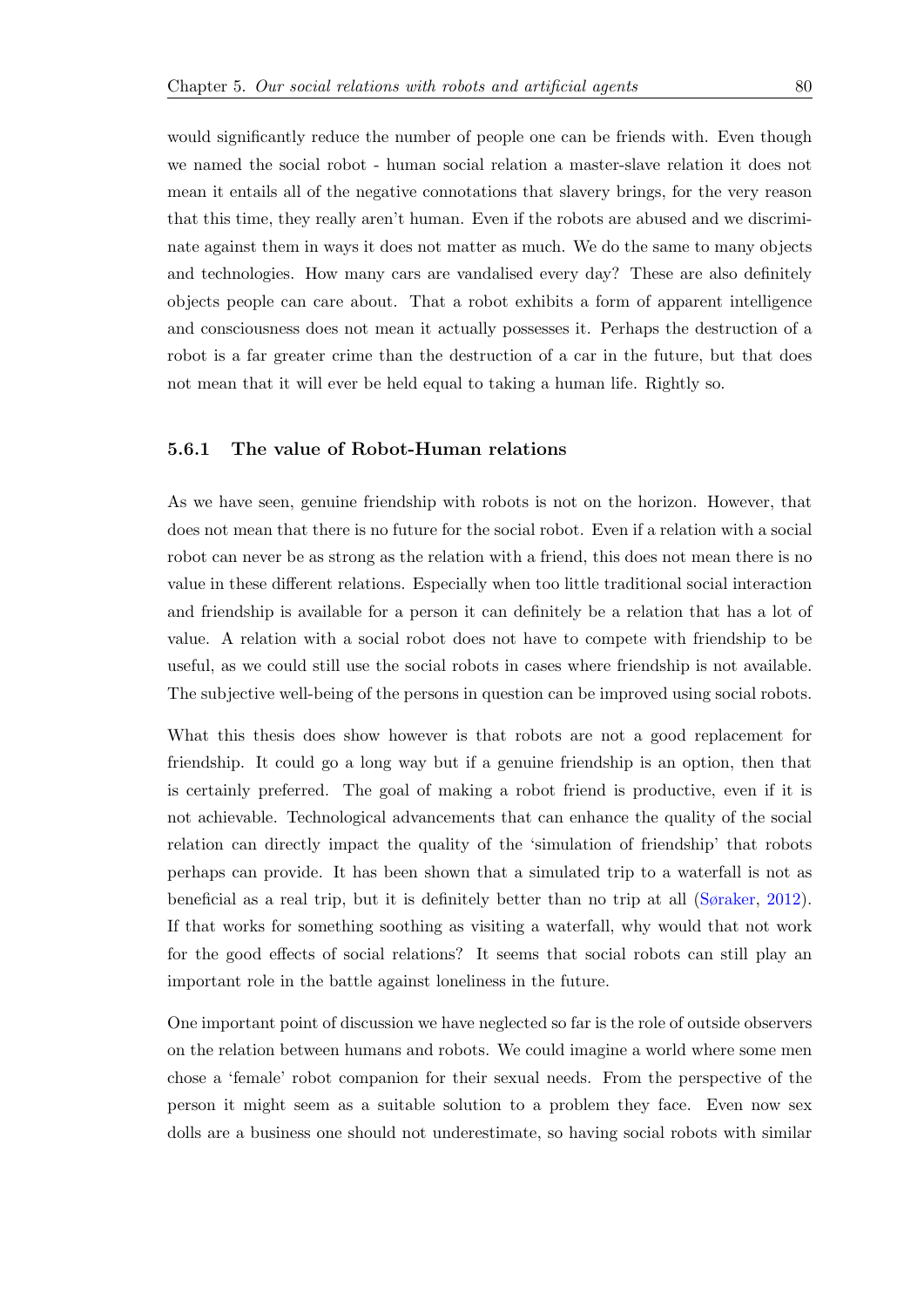features does seem like a distinct possibility, even if many of us might find that repulsive or morally wrong.

What seems normal for one person might seem awkward or morally wrong for a large part of the community. Turkle (2012) used an example of mothers that now pay more attention to their cell phones than their children. It seems like bad parenting to us, but what if this role will be fulfilled by robots in the future? What will be the public opinion on the use of s[ocial robots i](#page-93-1)n many places we would normally find a human agent? What if all stores and McDonald's staff are replaced by robots, social and not? From the capabilities we saw that robots will be especially adept at short businesslike communication, especially if contained within a certain context, so robots like this are certainly a possibility.

It is important to understand that the existence of advanced social robots can have a way greater influence on society than just one on one social relations. Our concepts of conversation, relating and the way we use technology might change. We might end up finding it completely normal for every family to own a social robot that takes care of the kids and the house, even if that means that the next generation is largely brought up by robots. It might even be that at that time our conception of friendship has changed in such a way that friendship with robots does not seem so far fetched. This thesis already uses a quite strong conception of friendship inspired by ancient literature. The way 'friend' is often used on the internet (for example facebook) does not comply with the framework at all. Many online 'friends' are do not enjoy the benefits of affection, utility, interaction or admiration.

The ways in which technology can influence society and perpetuate into affairs that used to belong to humans only are numerous. Technology has changed the way we relate to friends and has in part also changed the concept of friendship itself. Technology has changed the way we make friends and the way we spend time with them. Who know what changes a widespread introduction of advanced social robots will cause. It does not seem out of the question that we will mostly communicate with and through artificial agents and social robots in the near future.

#### **5.6.2 A glimpse of the future**

We have established that real friendship with robots is not possible in the way we understand friendship with other humans. In this thesis we have shown that the most social type of relation is like a master-slave relation. This is in part by the inability for robots to own themselves.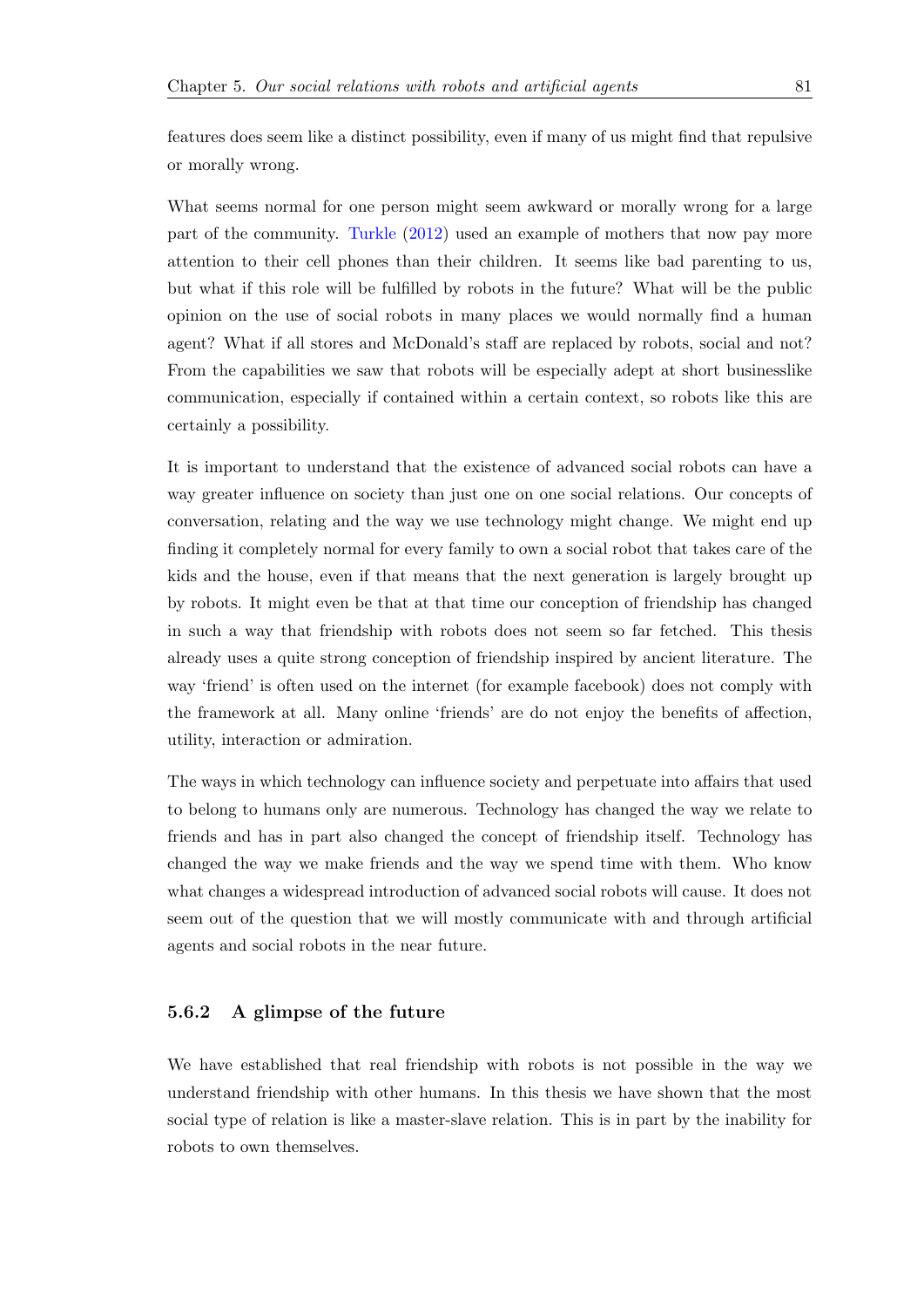The world Samani et al. (2011) envisioned with robot friends, family members and even lovers is not going to happen in the near future. Naturally there will be people that are highly affectionate for their robot and it seems likely that there will be robots used for sexual acti[vities, but the relat](#page-92-0)ion we will have with such robots will not really become that of a genuine lover or friend. What we could wonder about however, is what is then the relationship we will have with these robots? A master-slave relationship sounds quite gruesome but it is only slightly different than a master-servant relationship for example. The difference is that a servant could quit and is therefore treated with higher respect. Task and relation wise however these two map quite well. So what robots will be able to replace well are the servants.

Instead of imagining a future with robot friends, family and lovers, we could imagine a future with robot maids, butlers, shop clerks, phone operators, garbage collectors, cops, drivers and medical staff. Robots that bring you a cup of tea when you want it. Robots that do dangerous and dirty jobs that are relatively simple and repetitive. Surely robots will have to be able to converse to some degree, and perhaps play games and help with other types of entertainment. Robots might be able to teach humans (if the students are willing). Robots could build houses and flats on their own using a blueprint. There will be many amazing things robots can do, but their strengths will be in repetition and simple well defined tasks. The research into lovotics and robotics in general will be helpful for all the above tasks. Creating a sense of affection for robots can also be useful when required for a role. A robot house servant should perhaps induce enough affection to be liked and taken care of when needed. Perhaps that will even make its mistakes fun and easy forgiven.

Naturally there will be robot lovers and love robots. It is quite probable that love robots will be used for sex and companionship, since love dolls are quite an industry already. We should however not mistake these love robots for real affectionate relationships. Robots could perhaps (to some extent) replace prostitutes, but robots will not replace lovers, because robots cannot be independent individuals, share experiences and interests. Some people will not mind, as there are people that are fully content with dolls or even bodiless virtual characters. However this does not mean that a real love relationship does not require a body or the sharing of experiences and interests. We should not confuse affection and eros with a complete social relation. One needs to look at all the properties in a social relation in order to assess the type of social relation. Just seeing a high amount of affection does not mean interaction, utility and admiration are at the right levels as well. Samani et al. seems to have neglected these aspects when they envisioned the future with robots love-relations. They are trying to make robots with the right level of affection, but the real challenge is making robots with the right level of utility, interaction and admiration as well.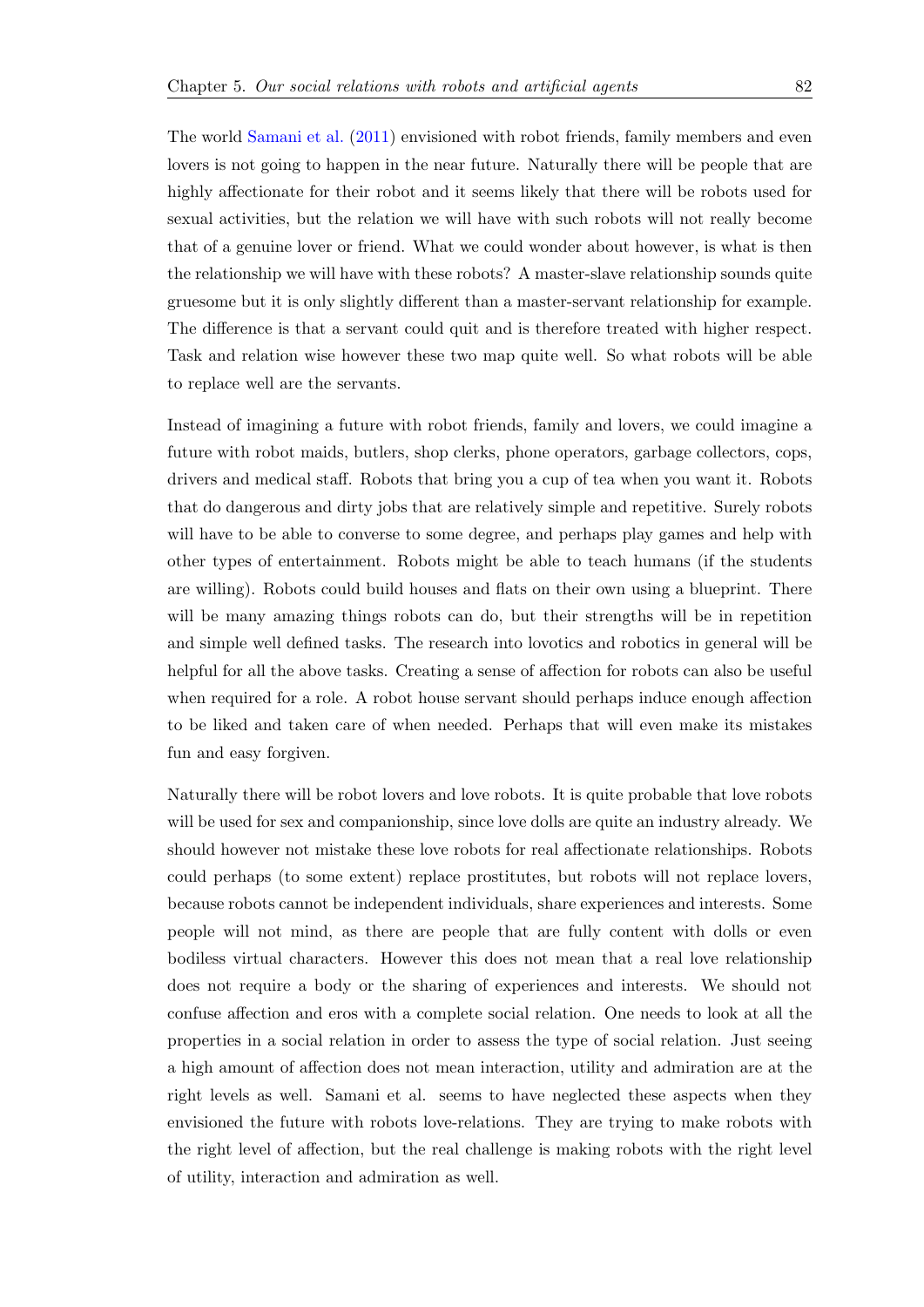#### **5.6.3 Recommendations for design**

The research question seems to be answered to a sufficient degree now. Hopefully the thesis has inspired you in a number ways and gave you new questions and thoughts. There are still many subjects we could further implore upon however. One of those is the question of how one would build such a futuristic social robot. Let us briefly discuss some aspects of robot design that could be of use. Most of these are no surprise after reading the rest of the thesis, but it can be considered a short summary and practical application of points made in previous chapters in this thesis.

The appearance of a social robot is quite important for our expectations and our willingness to play or interact. If the robot is all gray and square it seems less likely that we approach such robot with an intention to socially interact. It is therefore key to make a robot appear sociable and cheerful. Just making the robot look like a human is not the solution however. The uncanny valley hypothesis states that something that not quite looks like a healthy human is more likely to be revulsing than sociable and cheerful. Since mimicking human behaviour and capabilities is still well beyond the capabilities of social robots it might be a good consideration to keep clear of a full human appearance. The MIT researchers such as Breazeal seem to use this strategy with robots like Leonardo and Kismet.

A further trick that seems useful to increase social interaction with social robots is giving the robot a form of a personal story. If it appears that the robot has a history and also things going on it gives the impression that such robot has an identity. If the robot has preferences, a set of idea's and topics it can passionately talk about (perhaps itself), people are way more likely to stay interested for longer periods of time. It would be great if there would be some form of response to questions like; "How do I look?" and it could answer with "You look great in red clothes" or "I think blue is better on you". Colour is relatively easy to detect and mostly an individual preference. Even if the advice does not actually make sense it is still a form of identity that is being portrayed. Selfhout et al. (2009) argue that musical preferences play a role in the formation of friendship in adolescents. For a robot it would therefore be key to show a preference (and perhaps adapting to the preference of the human) and to some extent have a similar p[reference](#page-93-2) [as the huma](#page-93-2)n.

What designers should also keep in mind is that humans cannot really have a real friendship relationship with robots and therefore such a relation should not be forced by robot design. It is absolutely fine for robots to be friendly and engaging, but interaction should be initiated and terminated easily by the human. It should not be a problem to just walk out on a robot for example, something we would not do with actual friends.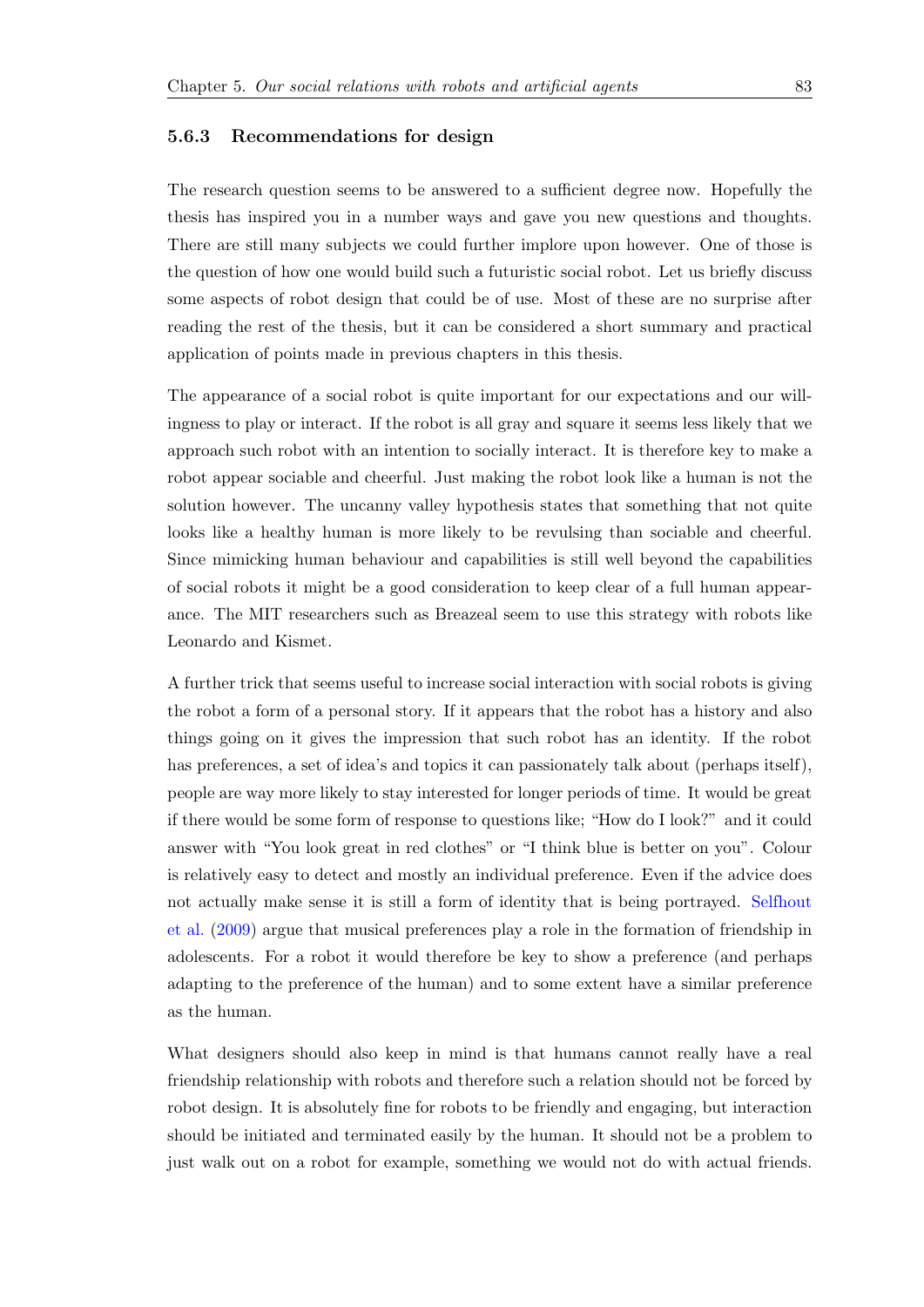This way the robot is less likely to annoy someone. Note that this does not hold for all robots. Care robots that are designed to get people to take their medicine should not be shy from initiating conversations and reminders themselves. For care robots it is not their goal to be friendly and sociable. It is more important for such robot to fulfill its function.

Function is naturally important for the design of a robot. It does not seem to warrant much thought. What we could keep in mind however is to what extent social interaction will be required for the functioning of the robot. A robot clerk does not need to be sociable, while a robot designed to combat loneliness is. The specific context in which a robot will operate will influence its design and our relation to it. In this thesis has been shown however that the hard problems of robot social relations are not making human affection for robots, but rather make people have genuine admiration for and the right utility relation with robots.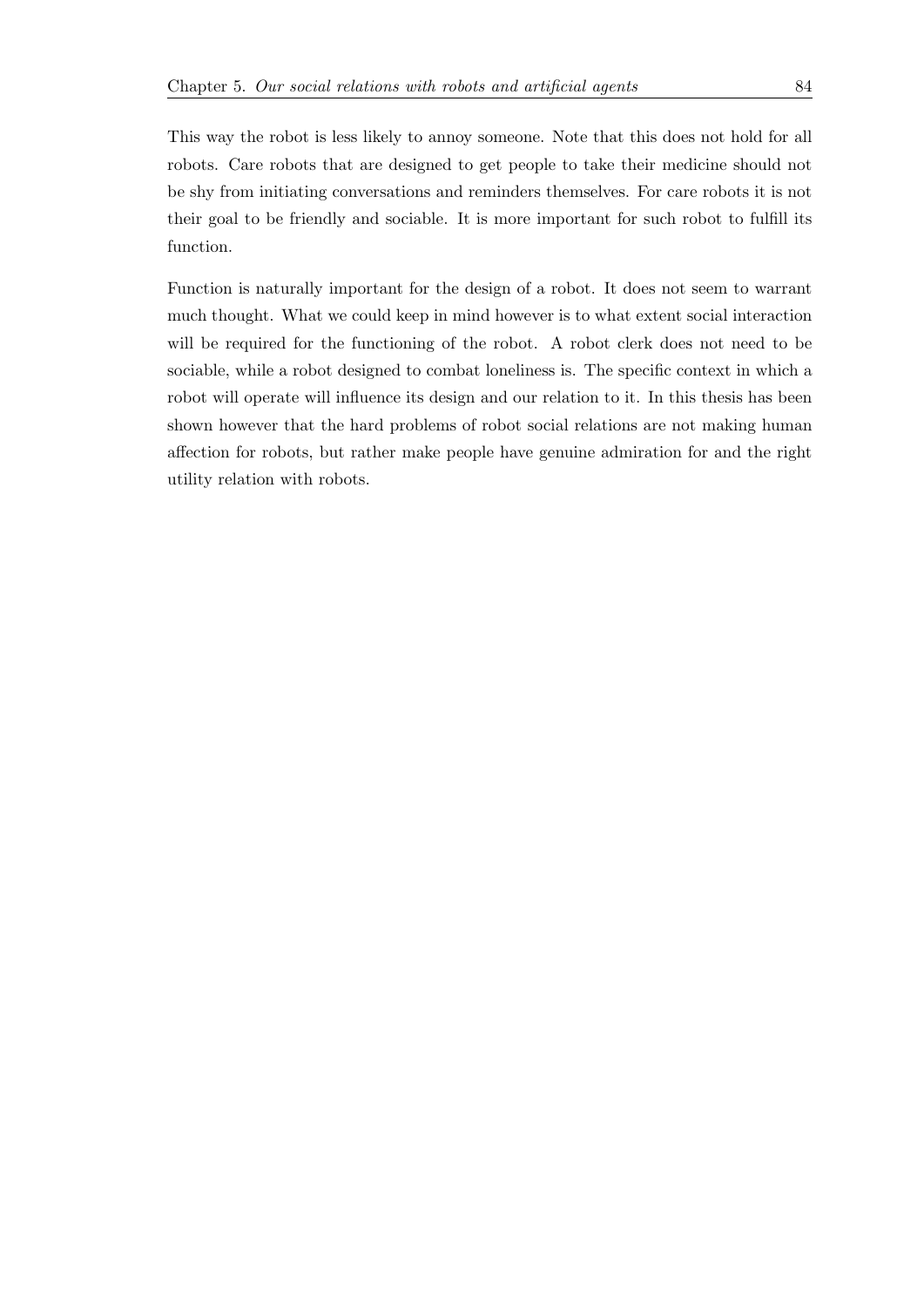# **Bibliography**

- <span id="page-89-0"></span>Arist´oteles (1991). *Aristotle: Nicomachean Ethics: Books VIII and IX*, volume 8. Hackett Publishing.
- Arkin, R. C. (2008). Governing lethal behavior: Embedding ethics in a hybrid deliberative/reactive robot architecture part i: Motivation and philosophy. In *Human-Robot Interaction (HRI), 2008 3rd ACM/IEEE International Conference on*, pages 121–128. IEEE.
- Asimov, I. and Reilly, T. (2008). *I, robot*. Bantam Books.
- Aydin, C. (2013). The artifactual mind: overcoming the inside–outsidedualism in the extended mind thesis and recognizing the technological dimension of cognition. *Phenomenology and the Cognitive Sciences*, pages 1–22.
- Bacon, F. (1871). Of friendship. *The Essays*.
- Bates, J. (1994). The role of emotion in believable agents. *Communications of the ACM*, 37(7):122–125.
- Botelho, L. M. and Coelho, H. (1997). Emotion-based attention shift in autonomous agents. In *Intelligent Agents III Agent Theories, Architectures, and Languages*, pages 277–291. Springer.
- Breazeal, C. (1998). Early experiments using motivations to regulate human-robot interaction. In *AAAI Fall Symposium on Emotional and Intelligent: The tangled knot of cognition, Technical Report FS-98-03*, pages 31–36.
- Brey, P. (2010). Values in technology and disclosive computer ethics. *The Cambridge handbook of information and computer ethics*, pages 41–58.
- Cañamero, D. (1997). Modeling motivations and emotions as a basis for intelligent behavior. In *Proceedings of the first international conference on Autonomous agents*, pages 148–155. ACM.
- Clark, A. and Chalmers, D. (1998). The extended mind. *analysis*, 58(1):7–19.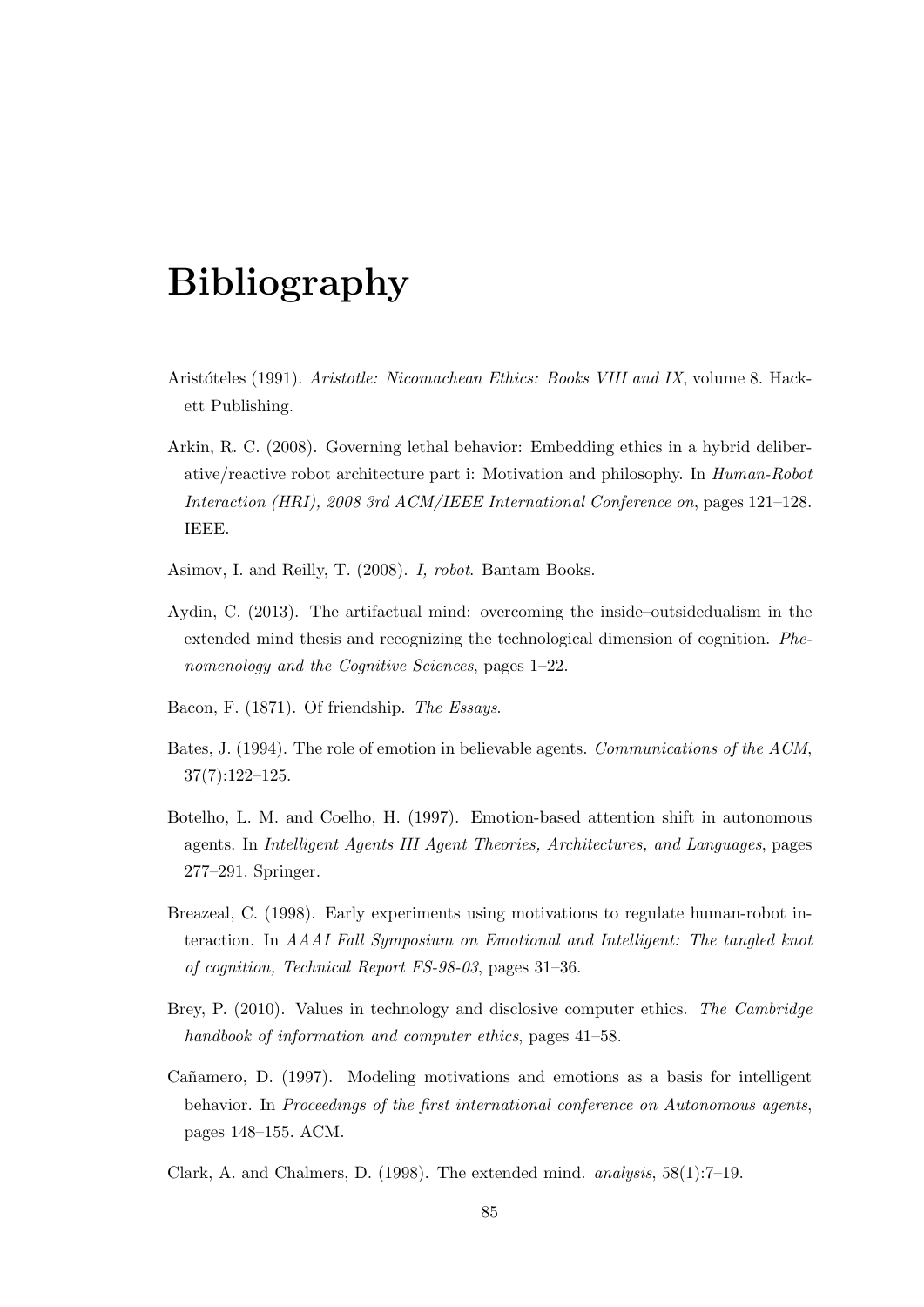Cocking, D. and Kennett, J. (1998). Friendship and the self. *Ethics*, 108(3):502–527.

- Coeckelbergh, M. (2010). Moral appearances: Emotions, robots, and human morality. *Ethics and Information Technology*, 12(3):235–241.
- Cole, A. (2004). What hegel's master/slave dialectic really means. *Journal of Medieval and Early Modern Studies*, 34(3):577–610.
- Cowie, R., Douglas-Cowie, E., Tsapatsoulis, N., Votsis, G., Kollias, S., Fellenz, W., and Taylor, J. G. (2001). Emotion recognition in human-computer interaction. *Signal Processing Magazine, IEEE*, 18(1):32–80.
- Dahl, G. E., Yu, D., Deng, L., and Acero, A. (2012). Context-dependent pre-trained deep neural networks for large-vocabulary speech recognition. *Audio, Speech, and Language Processing, IEEE Transactions on*, 20(1):30–42.
- Dennett, D. C. (1994). Consciousness in human and robot minds.
- El-Nasr, M. S., Ioerger, T. R., and Yen, J. (1998). Learning and emotional intelligence in agents. In *Proceedings of AAAI Fall Symposium*, pages 1017–1025.
- Feldman, F. (2002). The good life: A defense of attitudinal hedonism. *Philosophy and Phenomenological Research*, 65(3):604–628.
- Fiske, A. P. (1992). The four elementary forms of sociality: framework for a unified theory of social relations. *Psychological review*, 99(4):689.
- Floridi, L. (2008). The method of levels of abstraction. *Minds and Machines*, 18(3):303– 329.
- Floridi, L. and Sanders, J. W. (2004). On the morality of artificial agents. *Minds and machines*, 14(3):349–379.
- <span id="page-90-0"></span>French, R. M. (1990). Subcognition and the limits of the turingtest. *Mind*, 99(393):53– 65.
- Friedman, B. (1997). *Human values and the design of computer technology*, volume 72. Cambridge University Press.
- Gadanho, S. P. (1999). Reinforcement learning in autonomous robots: an empirical investigation of the role of emotions.
- Gazzaniga, M. S. (1997). *Cognition, computation, and consciousness.* Oxford University Press.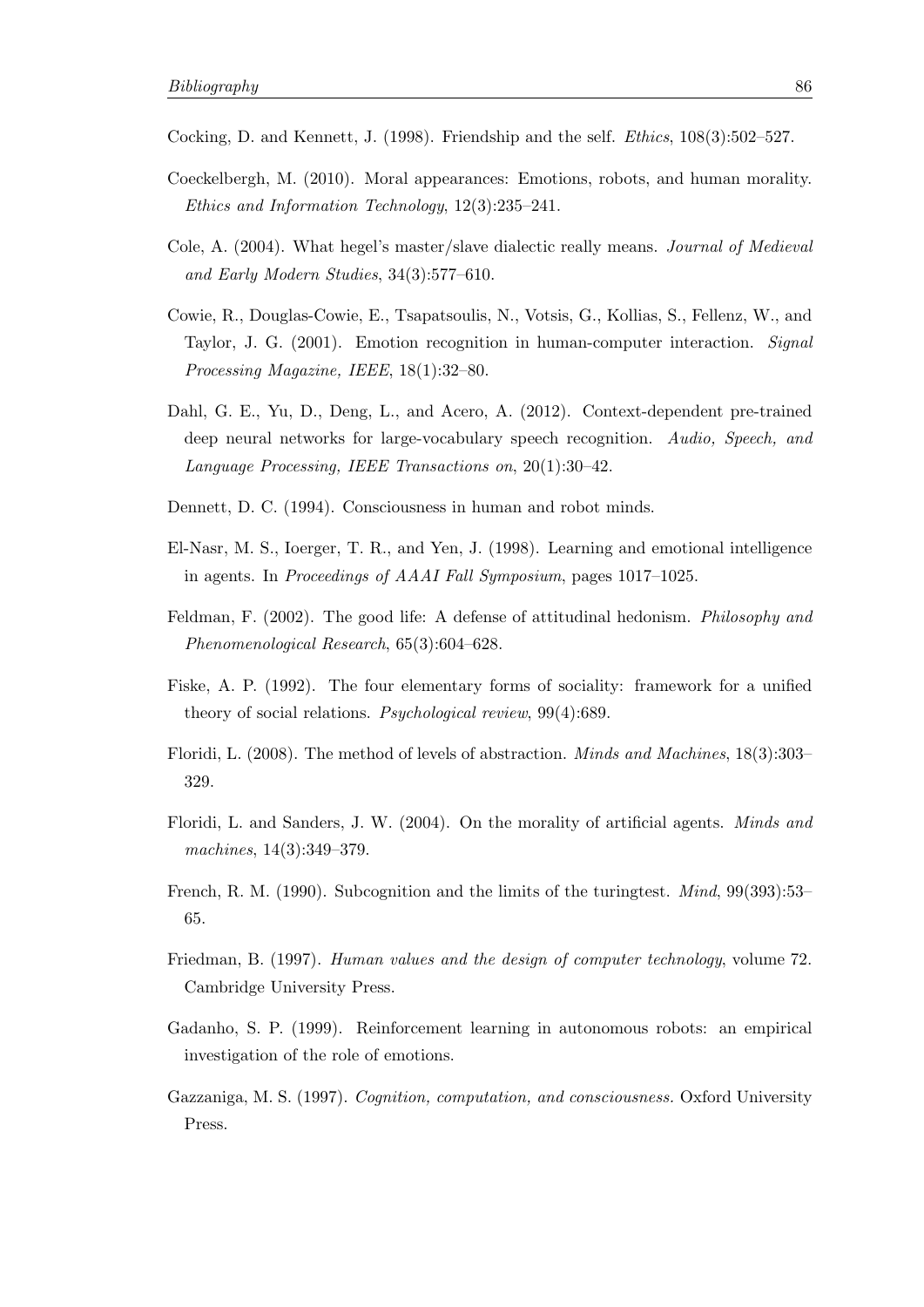- Gockley, R., Bruce, A., Forlizzi, J., Michalowski, M., Mundell, A., Rosenthal, S., Sellner, B., Simmons, R., Snipes, K., Schultz, A. C., et al. (2005). Designing robots for longterm social interaction. In *Proceedings of IEEE/RSJ International Conference on Intelligent Robots and Systems*, pages 2199–2204.
- Goetz, J., Kiesler, S., and Powers, A. (2003). Matching robot appearance and behavior to tasks to improve human-robot cooperation. In *Robot and Human Interactive Communication, 2003. Proceedings. ROMAN 2003. The 12th IEEE International Workshop on*, pages 55–60. IEEE.
- GonzáLez, Y. S., Moreno, D. S., and Schneider, B. H. (2004). Friendship expectations of early adolescents in cuba and canada. *Journal of Cross-Cultural Psychology*, 35(4):436–445.
- Hawking, S. (2013). Does god play dice. *http://www.hawking.org.uk/does-god-playdice.html*.
- <span id="page-91-0"></span>Ihde, D. (1990). *Technology and the lifeworld: From garden to earth*. Number 560. Indiana University Press.
- Kandel, D. B. (1978). Similarity in real-life adolescent friendship pairs. *Journal of personality and social psychology*, 36(3):306.
- Kant (1930). *Lecture on Friendship*, volume 8. Translated by Infield. Hackett Publishing.
- Klein, J., Moon, Y., and Picard, R. W. (2002). This computer responds to user frustration:: Theory, design, and results. *Interacting with computers*, 14(2):119–140.
- Leite, I., Martinho, C., Pereira, A., and Paiva, A. (2008). icat: an affective game buddy based on anticipatory mechanisms. In *Proceedings of the 7th international joint conference on Autonomous agents and multiagent systems-Volume 3*, pages 1229–1232. International Foundation for Autonomous Agents and Multiagent Systems.
- <span id="page-91-1"></span>Lewis, C. S. (1960). *The four loves*. Collins.
- Lucivero, F., Swierstra, T., and Boenink, M. (2011). Assessing expectations: towards a toolbox for an ethics of emerging technologies. *NanoEthics*, 5(2):129–141.
- MacDorman, K. F. and Ishiguro, H. (2006). The uncanny advantage of using androids in cognitive and social science research. *Interaction Studies*, 7(3):297–337.
- Marchant, G. E., Allenby, B., Arkin, R., Barrett, E. T., Borenstein, J., Gaudet, L. M., Kittrie, O., Lin, P., Lucas, G. R., OMeara, R., et al. (2011). International governance of autonomous military robots. *Columbia University Review of Science & Technology Law*, 13.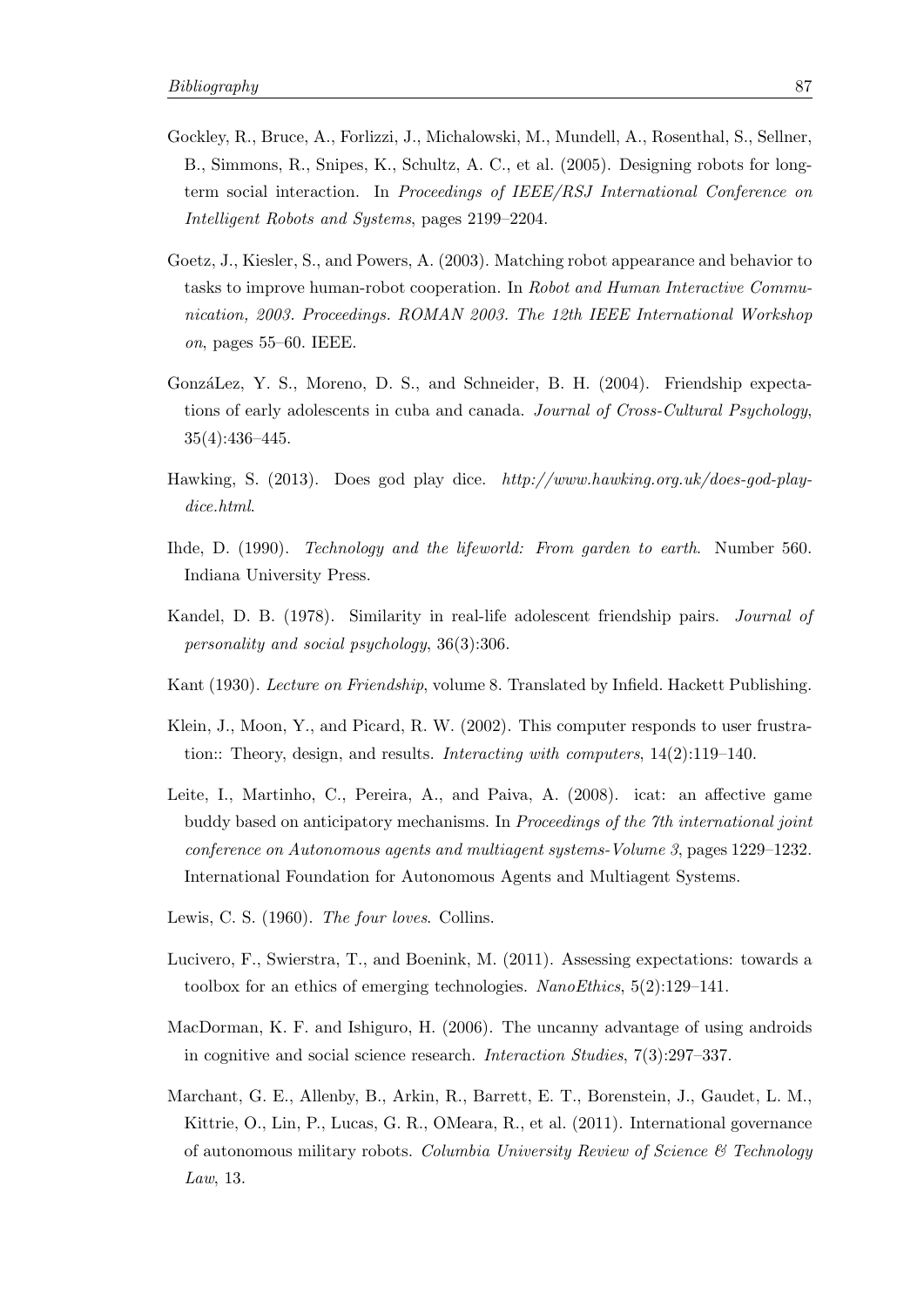- Martínez-Gómez, J., García-Varea, I., and Caputo, B. (2012). Overview of the imageclef 2012 robot vision task. In *CLEF (Online Working Notes/Labs/Workshop)*.
- <span id="page-92-2"></span>Mekos, D., Hetherington, E. M., and Reiss, D. (1996). Sibling differences in problem behavior and parental treatment in nondivorced and remarried families. *Child Development*, 67(5):2148–2165.
- Modi, P. J., Veloso, M., Smith, S. F., and Oh, J. (2005). Cmradar: A personal assistant agent for calendar management. In *Agent-Oriented Information Systems II*, pages 169–181. Springer.
- Montaigne (1958). *Of Friendship, Essay 28*, volume 8. Translated by Frame. Hackett Publishing.
- Morignot, P. and Hayes-Roth, B. (1994). Why does an agent act? In *IN MT COX & M. FREED (EDS.), PROCEEDINGS OF THE AAAI SPRING SYMPOSIUM ON REPRESENTING MENTAL STATES MECHANISMS. MENLO PARK, AAAI*. Citeseer.
- Nagel, T. (1970). Death. *Nous*, 4(1):73–80.
- <span id="page-92-1"></span>Norman, D. A. (2007). *Emotional design: Why we love (or hate) everyday things*. Basic books.
- Nozick, R. (2012). The experience machine. *Ethical Theory: An Anthology*, 14:264.
- Pakaluk, M. (1991). *Other selves: Philosophers on friendship*. Hackett Publishing.
- Pennebaker, J. W., Zech, E., and Rimé, B. (2001). Disclosing and sharing emotion: Psychological, social, and health consequences. *Handbook of bereavement research: Consequences, coping, and care*, pages 517–543.
- Pizzocaro, D., Parizas, C., Preece, A., Braines, D., Mott, D., and Bakdash, J. Z. (2013). Ce-sam: a conversational interface for isr mission support. In *SPIE Defense, Security, and Sensing*, pages 87580I–87580I. International Society for Optics and Photonics.
- Samani, H. A. and Cheok, A. D. (2010). Probability of love between robots and humans. In *Intelligent Robots and Systems (IROS), 2010 IEEE/RSJ International Conference on*, pages 5288–5293. IEEE.
- <span id="page-92-0"></span>Samani, H. A., Cheok, A. D., Tharakan, M. J., Koh, J., and Fernando, N. (2011). A design process for lovotics. In *Human-Robot Personal Relationships*, pages 118–125. Springer.
- Searle, J. R. (1982). The chinese room revisited. *Behavioral and Brain Sciences*, 5(02):345–348.